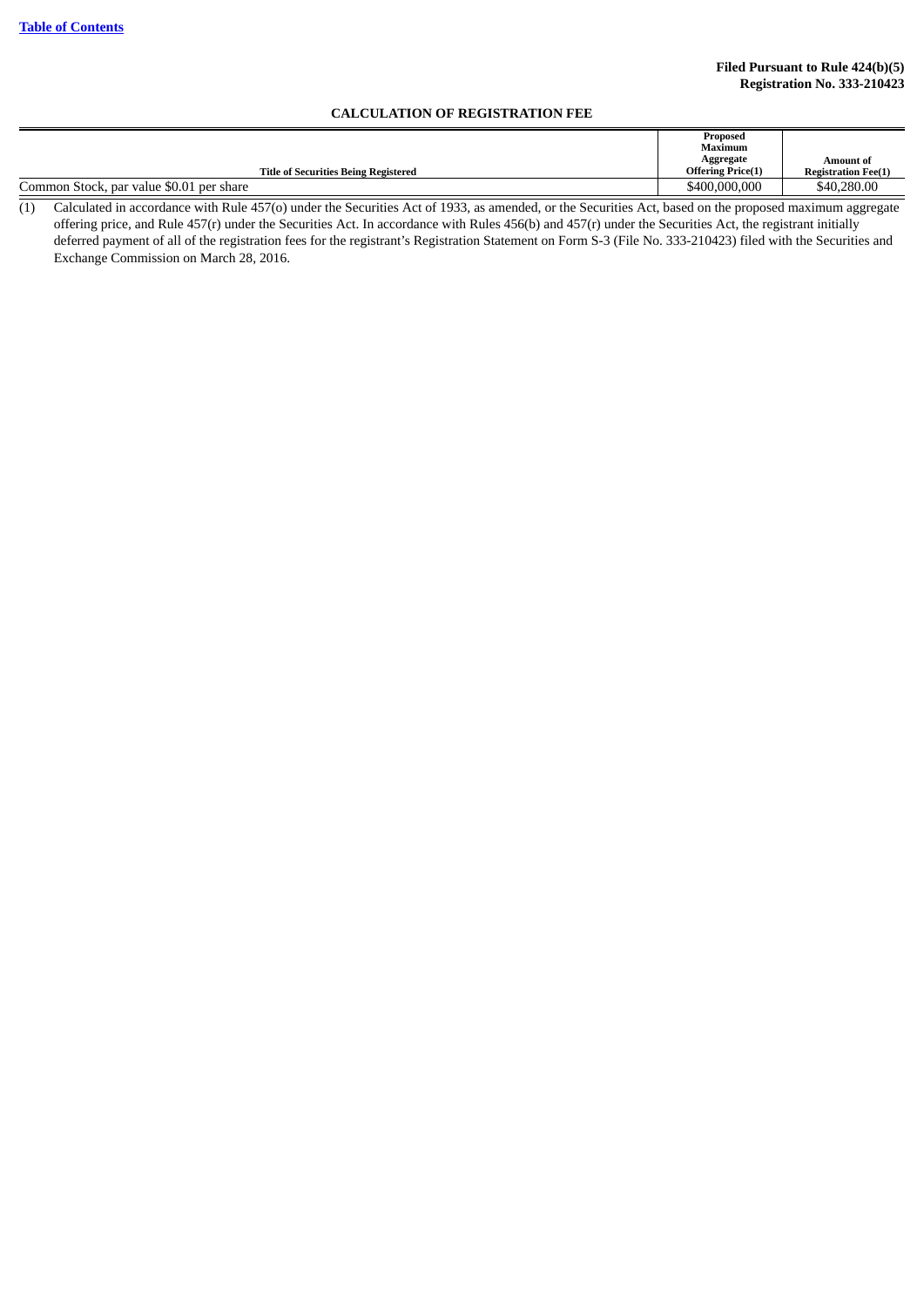#### PROSPECTUS SUPPLEMENT (To Prospectus dated March 28, 2016)

## \$400,000,000



**GAMING&LEISURE** PROPERTIES. INC.

## Common Stock

We have entered into a sales agency financing agreement with Barclays Capital Inc., or Barclays, relating to issuances, offers and sales of shares of our common stock. We refer to Barclays, when acting in this capacity, as the sales agent. In accordance with the terms of the sales agency financing agreement, we may offer and sell up to \$400,000,000 of our common stock from time to time through the sales agent (acting in its capacity as sales agent or as forward seller, as described below), as our agent for the offer and sale of our common stock.

The sales agency financing agreement provides that, in addition to the issuance and sale of shares of our common stock by us through the sales agent, we also may enter into forward sale contracts under a master forward sale agreement and one or more related supplemental confirmations between us and Barclays Bank PLC, an affiliate of Barclays. We refer to Barclays Bank PLC, when acting in this capacity, as the forward purchaser. In connection with each particular forward sale contract, the forward purchaser or its affiliate will, at our request, borrow from third parties and, through the sales agent, sell a number of shares of our common stock equal to the number of shares of our common stock underlying the particular forward sale contract. We refer to the sales agent, when acting as agent for the forward purchaser, as the forward seller. In no event will the aggregate number of shares of our common stock sold through the sales agent, whether as an agent for us or as the forward seller, under the sales agency financing agreement and under any forward sale contracts, have an aggregate sales price in excess of \$400,000,000.

The sales, if any, of our common stock under the sales agency financing agreement will be made in "at the market" offerings as defined in Rule 415 of the Securities Act of 1933, as amended, including sales made directly on The NASDAQ Global Select Market, or NASDAQ, the existing trading market for our common stock, or sales made to or through a market maker or through an electronic communications network. In addition, our common stock may be offered and sold by such other methods, including privately negotiated transactions, as we and the sales agent (and related forward seller and forward purchaser) agree to in writing. We will not initially receive any proceeds from the sale of borrowed shares of our common stock by the forward seller. We expect to fully physically settle each particular forward sale contract with the forward purchaser on one or more dates specified by us on or prior to the maturity date of that particular forward sale contract, in which case we will expect to receive aggregate net cash proceeds at settlement equal to the number of shares underlying the particular forward sale contract multiplied by the relevant forward sale price. However, we may also elect to cash settle or net share settle a particular forward sale contract, in which case we will not receive any proceeds from the sale of the borrowed shares of our common stock by the forward seller and, depending on movements in the price of our common stock during the term of the relevant forward contract, we may owe or be owed cash upon settlement (in the case of cash settlement), or we may be required to deliver or be entitled to receive shares of common stock upon settlement (in the case of net share settlement).

The sales agent will offer our common stock at market prices prevailing at the time of sale. We will pay the sales agent a commission at a mutually agreed rate that will not exceed, but may be lower than, 2.0% of the sales price of all of the shares of common stock issued by us and sold through it as our sales agent under the sales agency financing agreement. In connection with each forward sale contract, we will pay the forward seller, in the form of a reduced initial forward sale price under the related forward sale contract with the forward purchaser, commissions at a mutually agreed rate that will not exceed, but may be lower than, 2.0% of the sales prices of all borrowed shares of common stock sold during the applicable forward hedge selling period by it as forward seller. If the sales agent and/or forward seller, as applicable, engages in special selling efforts, as that term is used in Regulation M under the Securities Exchange Act of 1934, as amended, the sales agent and/or forward seller, as applicable, will receive from us a commission to be agreed upon at the time of sale.

Our common stock is listed on NASDAQ, under the symbol "GLPI." On August 8, 2016, the last reported sale price of our common stock on NASDAQ was \$35.40 per share. You are urged to obtain current market quotations of our common stock.

To ensure that we maintain our qualification as a real estate investment trust, or REIT, our articles of incorporation impose certain restrictions on ownership of our common stock. See "Description of Capital Stock of GLPI—Restrictions on Ownership and Transfer" in the accompanying prospectus.

*Investing in our common stock involves risks. You should read carefully and consider the "[Risk Factors"](#page-9-0) sections beginning on page S-7 of this prospectus supplement and discussed in our most recent Annual Report on Form 10-K, as updated by our subsequent filings under the Securities Exchange Act of 1934, as amended, which is incorporated by reference into this prospectus supplement and the accompanying prospectus.*

Neither the Securities and Exchange Commission nor any state securities commission has approved or disapproved of these securities or determined if this prospectus is truthful or complete. Any representation to the contrary is a criminal offense.

No gaming or regulatory agency has approved or disapproved of these securities, or passed upon the adequacy or accuracy of this prospectus. Any representation to the contrary is a criminal offense.

## **Barclays**

The date of this prospectus supplement is August 9, 2016.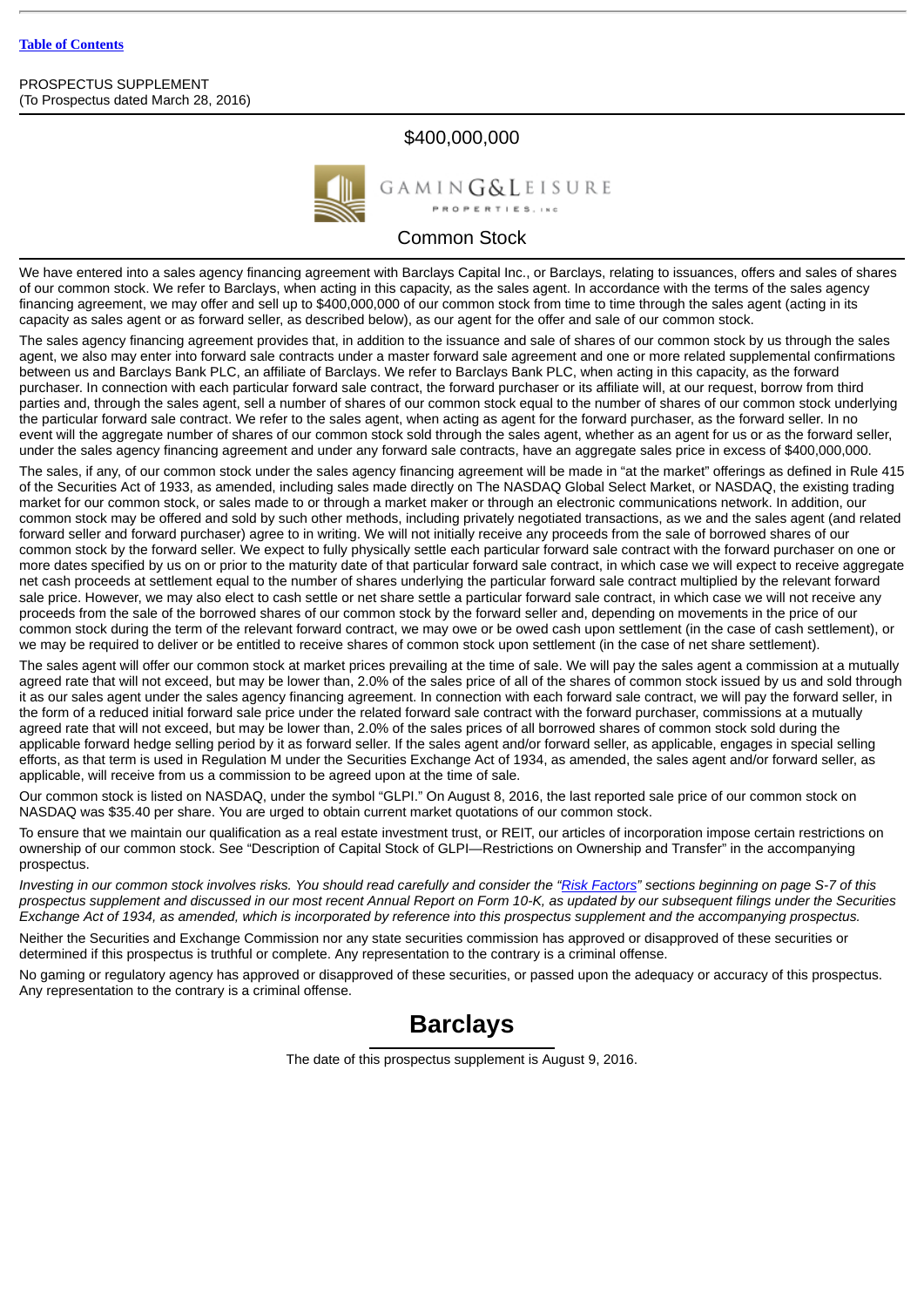## **TABLE OF CONTENTS**

## **Prospectus Supplement**

<span id="page-2-0"></span>

| <b>ABOUT THIS PROSPECTUS SUPPLEMENT</b>                                                          | $S-1$  |
|--------------------------------------------------------------------------------------------------|--------|
| <b>CAUTIONARY STATEMENT REGARDING FORWARD-LOOKING STATEMENTS</b>                                 | $S-2$  |
| PROSPECTUS SUPPLEMENT SUMMARY                                                                    | $S-4$  |
| <b>RISK FACTORS</b>                                                                              | $S-7$  |
| SUPPLEMENT TO CERTAIN UNITED STATES FEDERAL INCOME TAX CONSIDERATIONS                            | $S-11$ |
| <b>USE OF PROCEEDS</b>                                                                           | $S-12$ |
| PLAN OF DISTRIBUTION                                                                             | $S-13$ |
| <b>LEGAL MATTERS</b>                                                                             | $S-21$ |
| <b>EXPERTS</b>                                                                                   | $S-21$ |
| <b>INFORMATION INCORPORATED BY REFERENCE</b>                                                     | $S-21$ |
| <b>Prospectus</b>                                                                                |        |
|                                                                                                  | Page   |
| PROSPECTUS SUMMARY                                                                               | 1      |
| <b>RISK FACTORS</b>                                                                              | 6      |
| WHERE YOU CAN FIND MORE INFORMATION                                                              | 7      |
| <b>INFORMATION INCORPORATED BY REFERENCE</b>                                                     | 8      |
| <b>USE OF PROCEEDS</b>                                                                           | 9      |
| <b>DESCRIPTION OF DEBT SECURITIES</b>                                                            | 10     |
| DESCRIPTION OF CAPITAL STOCK OF GLPI                                                             | 12     |
| DESCRIPTION OF STOCK PURCHASE CONTRACTS OF GLPI                                                  | 19     |
| DESCRIPTION OF DEPOSITARY SHARES OF GLPI                                                         | 20     |
| <b>DESCRIPTION OF WARRANTS OF GLPI</b>                                                           | 23     |
| <b>DESCRIPTION OF UNITS OF GLPI</b>                                                              | 25     |
| CERTAIN PROVISIONS OF PENNSYLVANIA LAW AND GLPI'S ARTICLES OF INCORPORATION AND BYLAWS AND OTHER |        |
| <b>GOVERNANCE DOCUMENTS</b>                                                                      | 28     |
| <b>CERTAIN UNITED STATES FEDERAL INCOME TAX CONSIDERATIONS</b>                                   | 32     |
| <b>SELLING SECURITY HOLDERS</b>                                                                  | 58     |
| <b>PLAN OF DISTRIBUTION</b>                                                                      | 59     |
| <b>LEGAL MATTERS</b>                                                                             | 65     |
| <b>EXPERTS</b>                                                                                   | 65     |

i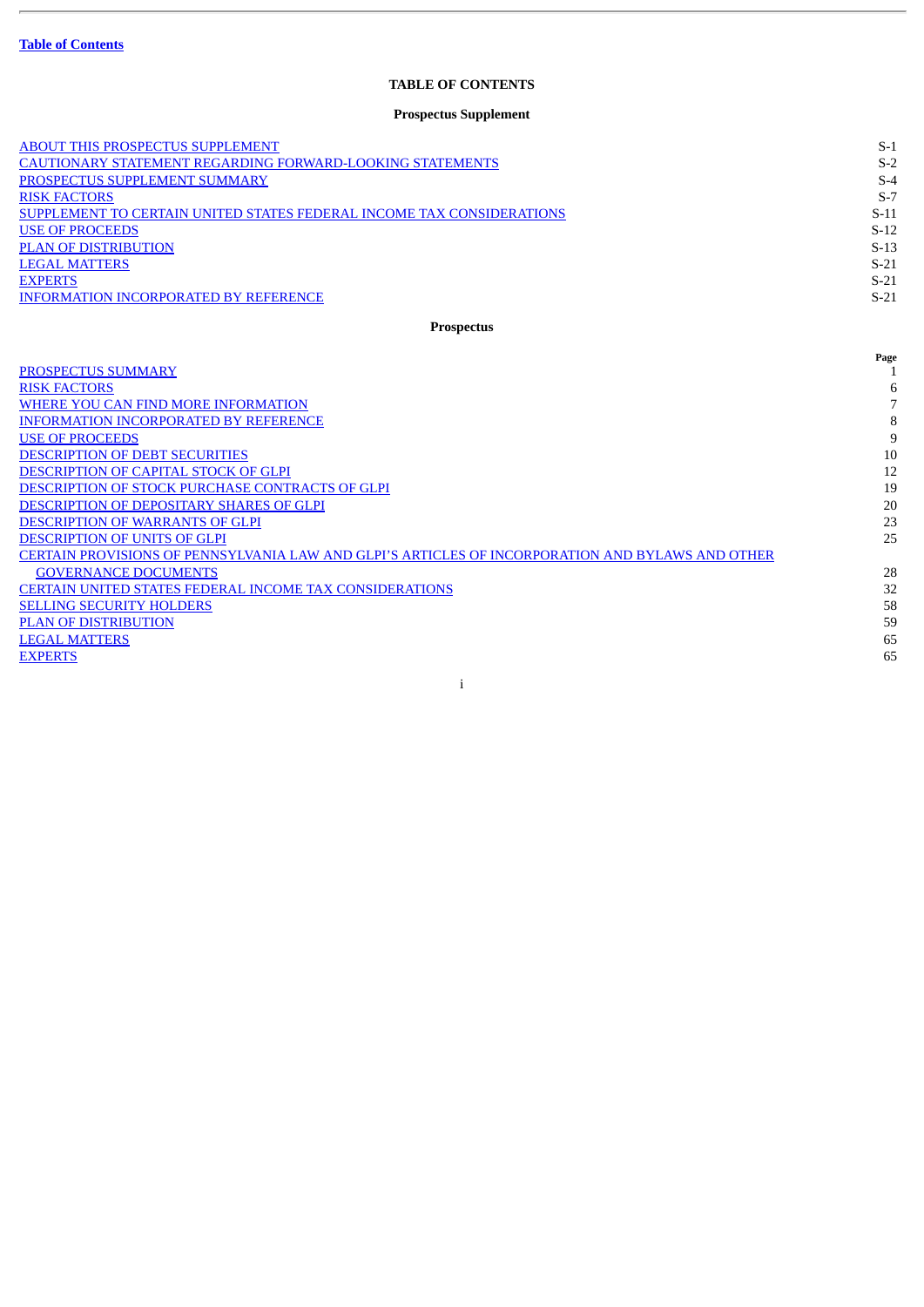## **ABOUT THIS PROSPECTUS SUPPLEMENT**

<span id="page-3-0"></span>This document is in two parts. The first part is this prospectus supplement, which describes the specific terms of the offering and also adds to and updates information in the accompanying prospectus and the documents incorporated by reference therein. The second part, the accompanying prospectus, gives more general information, some of which may not apply to this offering. You should read this entire document, including this prospectus supplement, the accompanying prospectus and the documents incorporated by reference herein and therein. In the event that the description of this offering varies between this prospectus supplement and the accompanying prospectus or any document incorporated by reference herein or therein filed prior to the date of this prospectus supplement, you should rely on the information contained in this prospectus supplement; provided that if any statement in one of these documents is inconsistent with a statement in another document having a later date, the statement in the document having the later date modifies or supersedes the earlier statement. The accompanying prospectus is part of a registration statement that we filed with the U.S. Securities and Exchange Commission (the "SEC") using a shelf registration statement. Under the shelf registration process, from time to time, we may offer and sell securities in one or more offerings.

You should rely only on the information contained in this prospectus supplement and the accompanying prospectus, including the documents incorporated by reference herein and therein, and any "free writing prospectus" we authorize to be delivered to you. We have not, and Barclays Capital Inc. ("Barclays") and its affiliates, have not authorized anyone to provide you with any information other than information contained in this prospectus supplement and the accompanying prospectus, including the documents incorporated by reference herein and therein, and any "free writing prospectus" we have authorized for use in connection with this offering. If anyone provides you with different or additional information, you should not rely on it. This prospectus supplement and the accompanying prospectus, including the documents incorporated by reference herein and therein, and any authorized "free writing prospectus," are not an offer to sell or the solicitation of an offer to buy any securities other than the registered shares of our common stock to which this prospectus supplement relates, nor is this prospectus supplement, the accompanying prospectus, including the documents incorporated by reference herein and therein, or any authorized "free writing prospectus," an offer to sell or the solicitation of an offer to buy securities in any jurisdiction to any person to whom it is unlawful to make such offer or solicitation in such jurisdiction. You should assume that the information contained in this prospectus supplement and the accompanying prospectus, including the documents incorporated by reference herein and therein, and any authorized "free writing prospectus," is accurate only as of their respective dates regardless of the time of delivery of this prospectus supplement, the accompanying prospectus and any authorized "free writing prospectus." Our business, financial condition, results of operations and prospects may have changed since those dates.

It is important for you to read and consider all information contained in this prospectus supplement and the accompanying prospectus, including the documents incorporated by reference herein and therein, and any authorized "free writing prospectus," in making your investment decision. See "Where You Can Find More Information" in the accompanying prospectus and "Information Incorporated by Reference" in this prospectus supplement and in the accompanying prospectus.

This prospectus supplement and the accompanying prospectus contain, or incorporate by reference, forward-looking statements. Such forward-looking statements should be considered together with the cautionary statements and important factors included or referred to in this prospectus supplement, the accompanying prospectus and the documents incorporated by reference herein or therein. Please see "Cautionary Statement Regarding Forward-Looking Statements" in this prospectus supplement and in the accompanying prospectus.

Except where the context otherwise requires or as otherwise indicated, references in this prospectus supplement to "GLPI," "the Company," "we," "our" and "us" refer to Gaming and Leisure Properties, Inc. and its consolidated subsidiaries, including GLP Capital, L.P., a Pennsylvania limited partnership, which we refer to in this prospectus supplement as the "Operating Partnership."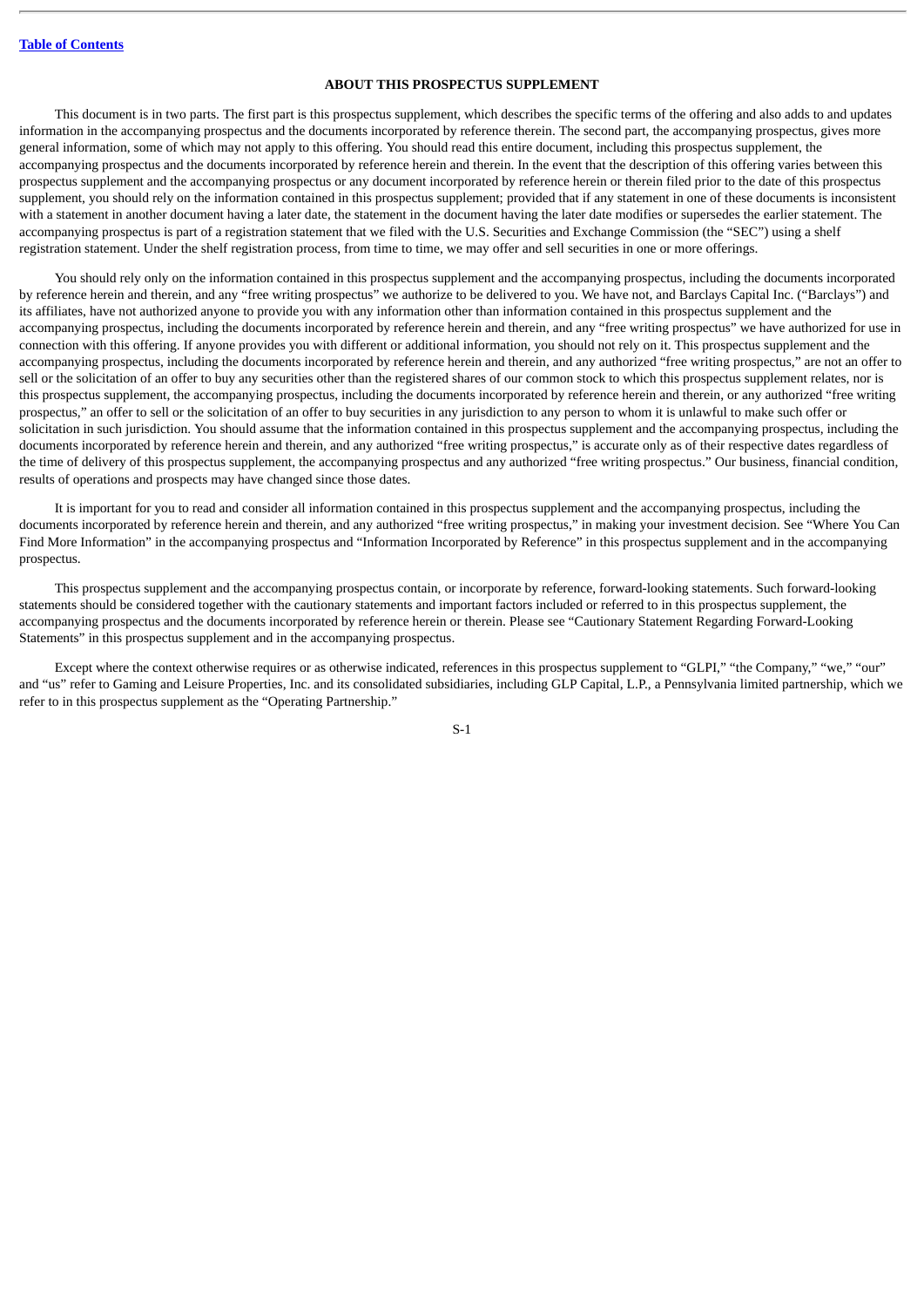#### **CAUTIONARY STATEMENT REGARDING FORWARD-LOOKING STATEMENTS**

<span id="page-4-0"></span>Certain statements contained in this prospectus supplement and the accompanying prospectus, including the documents incorporated by reference herein and therein, and in any authorized "free writing prospectus," may constitute "forward-looking statements" within the meaning of the safe harbor from civil liability provided for such statements by the Private Securities Litigation Reform Act of 1995 (set forth in Section 27A of the Securities Act of 1933, as amended (the "Securities Act"), and Section 21E of the Securities Exchange Act of 1934, as amended (the "Exchange Act")). Forward-looking statements are subject to known and unknown risks, uncertainties and other factors that may cause our actual results, performance or achievements to be materially different from any future results, performance or achievements expressed or implied by such forward-looking statements. Forward-looking statements include information concerning our business strategy, plans, and goals and objectives.

Statements preceded by, followed by or that otherwise include the words "believes," "expects," "anticipates," "intends," "projects," "estimates," "plans," "may increase," and similar expressions or future or conditional verbs such as "will," "should," "would," "may" and "could" are generally forward-looking in nature and not historical facts. These forward-looking statements reflect our current views about our plans, intentions, expectations, strategies and prospects, which are based on the information currently available to us and on assumptions we have made. You should understand that the following important factors could affect future results and could cause actual results to differ materially from those expressed in such forward-looking statements:

- the ability to receive, or delays in obtaining, the regulatory approvals required to own and/or operate our properties, or other delays or impediments to completing our planned acquisitions or projects;
- the ability to successfully integrate acquisitions or projects and the impact of such transactions on our financial condition, operating results, strategy and plans;
- our ability to maintain our status as a real estate investment trust ("REIT"), given the highly technical and complex provisions of the Internal Revenue Code of 1986, as amended (the "Code") for which only limited judicial and administrative authorities exist, where even a technical or inadvertent violation could jeopardize REIT qualification and where requirements may depend in part on the actions of third parties over which we have no control or only limited influence;
- the satisfaction of certain asset, income, organizational, distribution, shareholder ownership and other requirements on a continuing basis in order for us to maintain our elected REIT status;
- the ability and willingness of our tenants, operators and other third parties to meet and/or perform their obligations under their respective contractual arrangements with us, including, in some cases, their obligations to indemnify, defend and hold us harmless from and against various claims, litigation and liabilities;
- the ability of our tenants and operators to maintain the financial strength and liquidity necessary to satisfy their respective obligations and liabilities to third parties, including, without limitation, obligations under their existing credit facilities and other indebtedness;
- the ability of our tenants and operators to comply with laws, rules and regulations in the operation of our properties, to deliver high quality services, to attract and retain qualified personnel and to attract customers;
- the availability of, and our ability to identify, finance and complete, suitable and attractive acquisition opportunities and the ability to acquire and lease the respective properties on favorable terms;
- the degree and nature of our competition;
- the ability to generate sufficient cash flows to service our outstanding indebtedness;
- the access to debt and equity capital markets;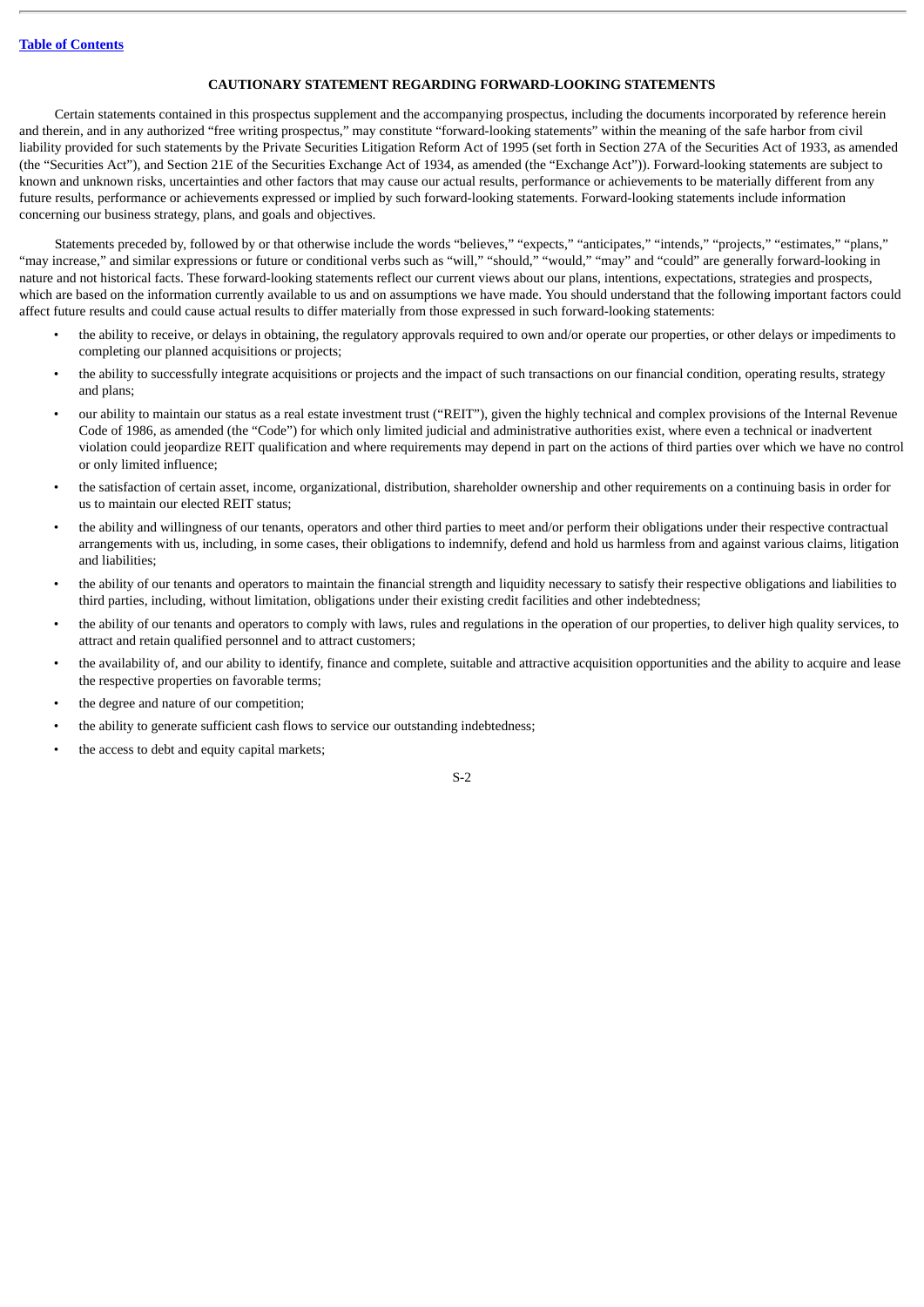- adverse changes in our credit rating;
- fluctuating interest rates;
- the impact of global or regional economic conditions;
- the availability of qualified personnel and our ability to retain our key management personnel;
- our duty to indemnify Penn National Gaming, Inc. and its subsidiaries in certain circumstances if the spin-off transaction described in our Annual Report on Form 10-K for the year ended December 31, 2015, filed with the SEC on February 22, 2016 and incorporated herein by reference, fails to be tax-free;
- changes in the United States tax law and other state, federal or local laws, whether or not specific to real estate, real estate investment trusts or to the gaming, lodging or hospitality industries;
- changes in accounting standards;
- the impact of weather events or conditions, natural disasters, acts of terrorism and other international hostilities, war or political instability;
- other risks inherent in the real estate business, including potential liability relating to environmental matters and illiquidity of real estate investments; and
- additional factors as discussed in our Annual Report on Form 10-K for the year ended December 31, 2015, our Quarterly Reports on Form 10-Q for the quarters ended March 31, 2016 and June 30, 2016 and Current Reports on Form 8-K as filed with the SEC since January 1, 2016.

Certain of these factors and other factors, risks and uncertainties are discussed in the "Risk Factors" section in this prospectus supplement and the accompanying prospectus, as well as in our filings with the SEC that are incorporated by reference into this prospectus supplement, including, without limitation, our most recent Annual Report on Form 10-K*,* as updated by our subsequent filings under the Exchange Act. Although we believe that our plans, intentions, expectations, strategies and prospects as reflected in or suggested by those forward-looking statements are reasonable, we can give no assurance that the plans, intentions, expectations or strategies will be attained or achieved. Other unknown or unpredictable factors may also cause actual results to differ materially from those projected by the forward-looking statements. Most of these factors are difficult to anticipate and are generally beyond our control. Given these uncertainties, you should not place undue reliance on these forward-looking statements. Except as required by law, we disclaim any obligation to update such statements or to publicly announce the result of any revisions to any of the forward-looking statements contained in this prospectus supplement or the accompanying prospectus to reflect future events and developments. Investors should also refer to our annual reports on Form 10-K, quarterly reports on Form 10-Q for future periods and current reports on Form 8-K as we file them with the SEC, and to other materials we may furnish to the public from time to time through Form 8-Ks or otherwise.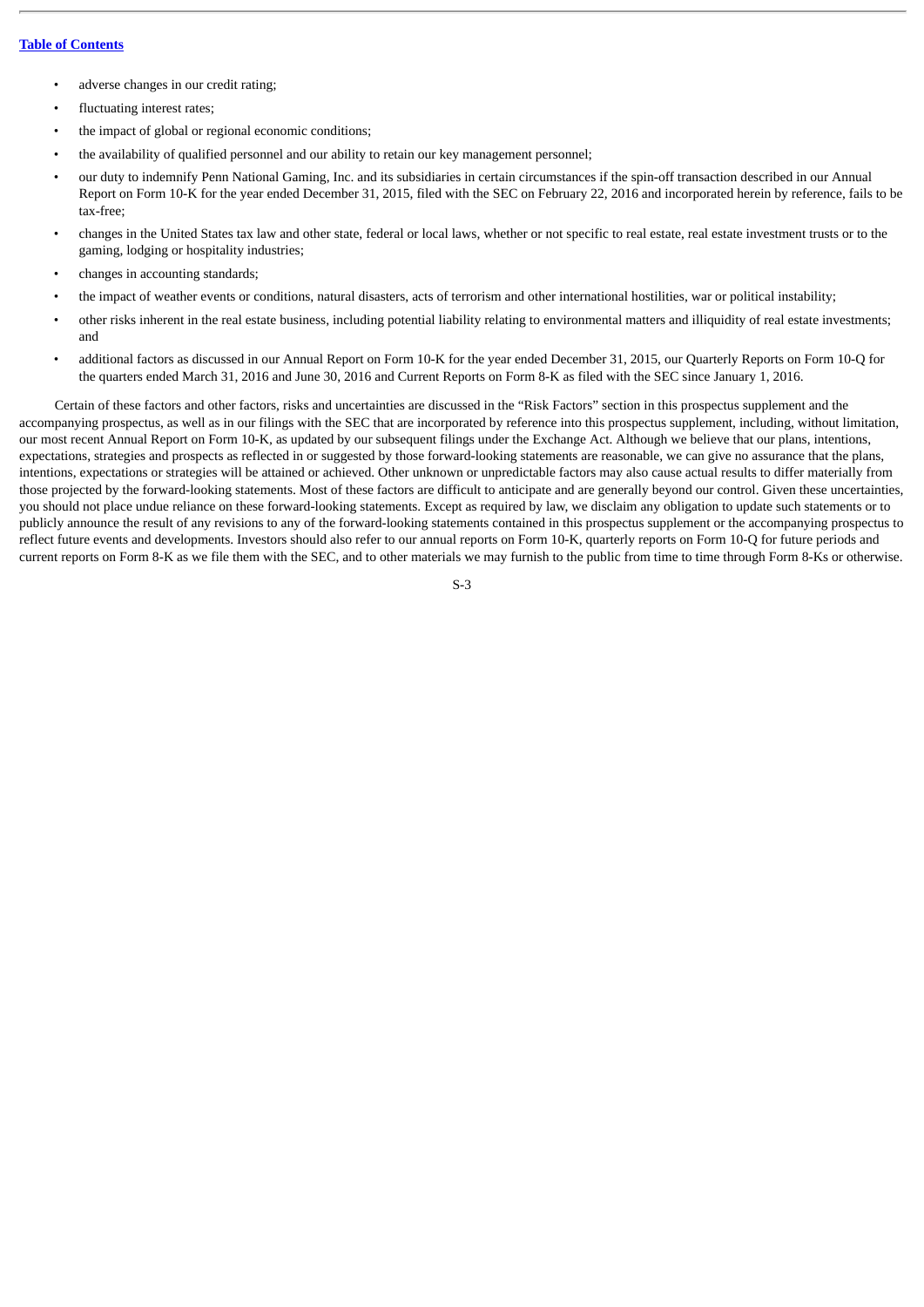#### **PROSPECTUS SUPPLEMENT SUMMARY**

<span id="page-6-0"></span>*This summary highlights selected information contained elsewhere in this prospectus supplement, in the accompanying prospectus and in the documents incorporated by reference herein and therein and does not contain all of the information that may be important to you. You should carefully read this entire prospectus supplement, the accompanying prospectus and the documents incorporated herein and therein by reference, including, without limitation, the "Risk Factors" section beginning on page S-7 of this prospectus supplement and the "Risk Factors" section included in our most recent Annual Report on Form 10-K, as updated by our subsequent filings under the Exchange Act, before making an investment decision regarding our common stock.*

#### **About Our Company**

We are a self-administered and self-managed Pennsylvania REIT focused on acquiring, financing, and owning real estate properties primarily leased to gaming operators in triple-net lease arrangements. As of June 30, 2016, our portfolio consisted of 35 gaming and related facilities, comprised of approximately 14.7 million square feet and approximately 4,848 acres of owned and leased land. These facilities are geographically diversified across 14 states and, we believe, represent some of the top revenue-producing casinos in leading U.S. regional gaming markets. As of June 30, 2016, our portfolio was 100% occupied.

We expect to continue to grow our portfolio by pursuing opportunities to acquire additional gaming facilities and lease them to gaming operators under prudent terms. For example, on April 28, 2016 we acquired the real estate assets of 14 gaming facilities owned by Pinnacle Entertainment, Inc. ("Pinnacle"), and leased them back under a master lease to an affiliate of Pinnacle. In addition, in December 2015 we entered into an amended purchase agreement to acquire all of the equity interests of PA Meadows, LLC, the owner of the Meadows Racetrack & Casino (the "Meadows") located in Washington, Pennsylvania. In March 2016, we agreed that at closing of the Meadows acquisition, Pinnacle would acquire the entities holding the Meadows gaming and racing licenses and operating assets and that we would then lease the Meadows real property assets to Pinnacle under a separate triple-net lease. We expect the Meadows transactions to close in September 2016, subject to receipt of regulatory approval and other customary closing conditions.

We were incorporated on February 13, 2013, and we elected to be treated as a REIT commencing with our taxable year beginning on January 1, 2014. We intend to continue to be organized and to operate in a manner that will permit us to qualify as a REIT.

We conduct substantially all of our activities, including the ownership of all of our properties, through the Operating Partnership. The Operating Partnership was formed under Pennsylvania law on March 12, 2013. As of June 30, 2016, the Company owned 100% of the partnership interests in the Operating Partnership.

Our principal executive offices are located at 845 Berkshire Blvd., Suite 200, Wyomissing, Pennsylvania 19610, and our telephone number is (610) 401- 2900. Our website address is www.glpropinc.com. Information found on, or accessible through, our website is not a part of, and is not incorporated into, this prospectus supplement or the accompanying prospectus, and you should not consider it part of this prospectus supplement or the accompanying prospectus. For additional information, see "Where You Can Find More Information" in the accompanying prospectus and "Information Incorporated by Reference" in this prospectus supplement and in the accompanying prospectus.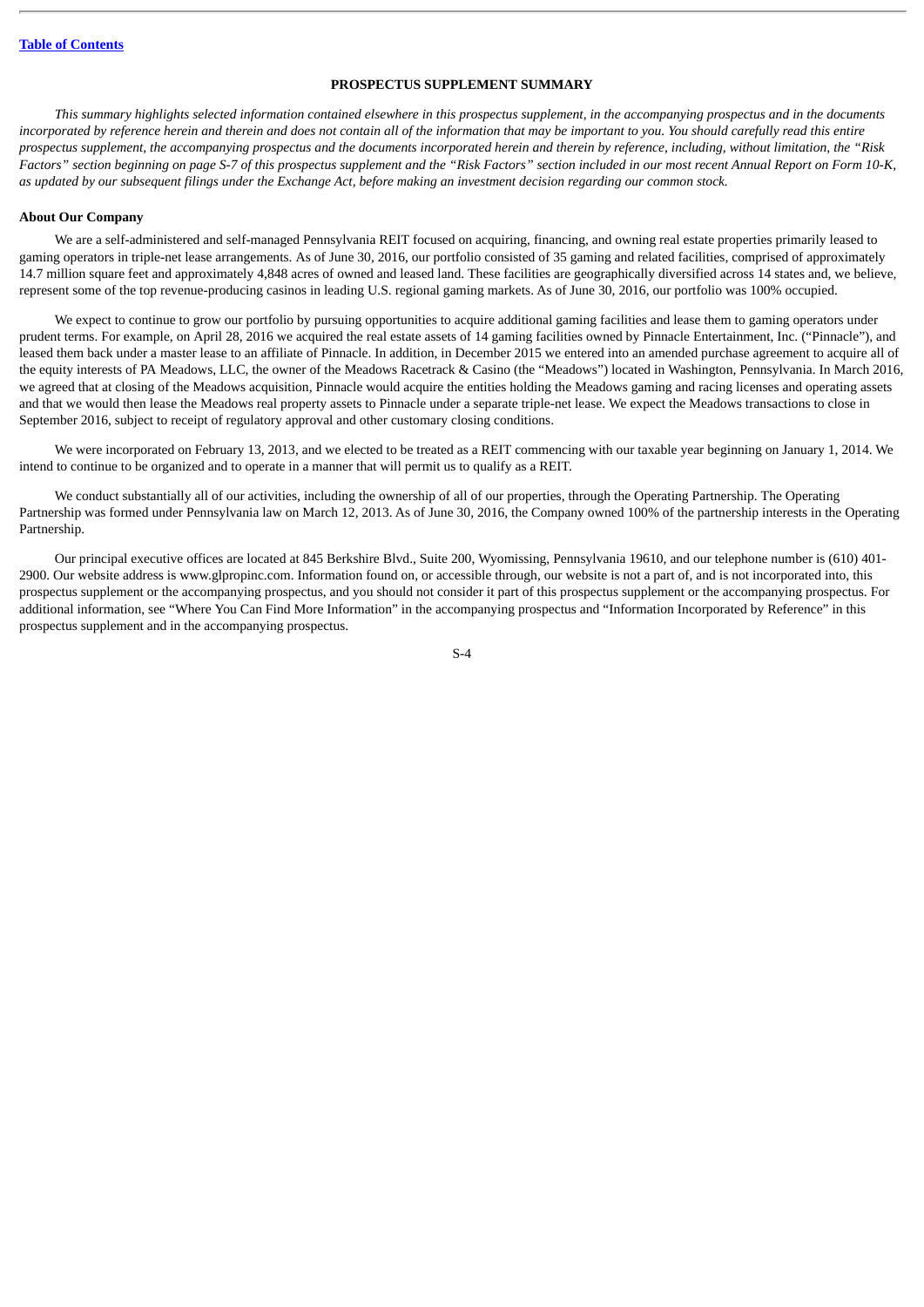| <b>The Offering</b>                          |                                                                                                                                                                                                                                                                                                                                                                                                                                                                                                                                                                                                                                                                                                                                                                                                                                                                                                                                                                                                                              |  |  |
|----------------------------------------------|------------------------------------------------------------------------------------------------------------------------------------------------------------------------------------------------------------------------------------------------------------------------------------------------------------------------------------------------------------------------------------------------------------------------------------------------------------------------------------------------------------------------------------------------------------------------------------------------------------------------------------------------------------------------------------------------------------------------------------------------------------------------------------------------------------------------------------------------------------------------------------------------------------------------------------------------------------------------------------------------------------------------------|--|--|
| <b>Issuer</b>                                | Gaming and Leisure Properties, Inc.                                                                                                                                                                                                                                                                                                                                                                                                                                                                                                                                                                                                                                                                                                                                                                                                                                                                                                                                                                                          |  |  |
| <b>Common Stock Offered by Us</b>            | Shares of common stock with an aggregate offering price of up to \$400,000,000.                                                                                                                                                                                                                                                                                                                                                                                                                                                                                                                                                                                                                                                                                                                                                                                                                                                                                                                                              |  |  |
| <b>Use of Proceeds</b>                       | We intend to use the net proceeds, if any, (1) from issuances and sales of our common stock through<br>the sales agent, and (2) upon the settlement of any forward sale contracts, in each case, for general<br>corporate purposes, including funding potential acquisition opportunities, repaying outstanding<br>indebtedness, including our senior unsecured credit facilities, and for other general corporate and<br>working capital purposes, or a combination of the foregoing.                                                                                                                                                                                                                                                                                                                                                                                                                                                                                                                                       |  |  |
|                                              | Pending such uses, we may invest any net proceeds in interest-bearing accounts and short-term,<br>interest-bearing securities as is consistent with our intention to maintain our qualification for<br>taxation as a REIT. See "Use of Proceeds."                                                                                                                                                                                                                                                                                                                                                                                                                                                                                                                                                                                                                                                                                                                                                                            |  |  |
| <b>Accounting Treatment of Forward Sales</b> | In the event that we enter into any forward sale contracts, we expect that before the issuance of<br>shares of our common stock, if any, upon physical or net share settlement of any forward sale<br>contract, the shares issuable upon settlement of that particular forward sale contract will be reflected<br>in our diluted earnings per share calculations using the treasury stock method. Under this method,<br>the number of shares of our common stock used in calculating diluted earnings per share is deemed<br>to be increased by the excess, if any, of the number of shares of common stock that would be issued<br>upon full physical settlement of that particular forward sale contract over the number of shares of<br>common stock that could be purchased by us in the market (based on the average market price<br>during the relevant period) using the proceeds receivable upon full physical settlement (based on the<br>adjusted forward sale price at the end of the relevant reporting period). |  |  |
|                                              | Consequently, before physical or net share settlement of a particular forward sale contract and<br>subject to the occurrence of certain events, we anticipate there will be no dilutive effect on our<br>earnings per share except during periods when the average market price of our common stock is<br>above the applicable adjusted forward sale price under that particular forward sale contract, subject<br>to increase or decrease based on the federal funds rate, less a spread, and subject to decrease by<br>amounts related to expected dividends on our common stock during the term of that particular<br>forward sale contract. However, if we physically or net share settle a particular forward sale                                                                                                                                                                                                                                                                                                      |  |  |

S-5

contract, the delivery of shares of our common stock would result in an increase in the number of

shares outstanding and dilution to our earnings per share and return on equity.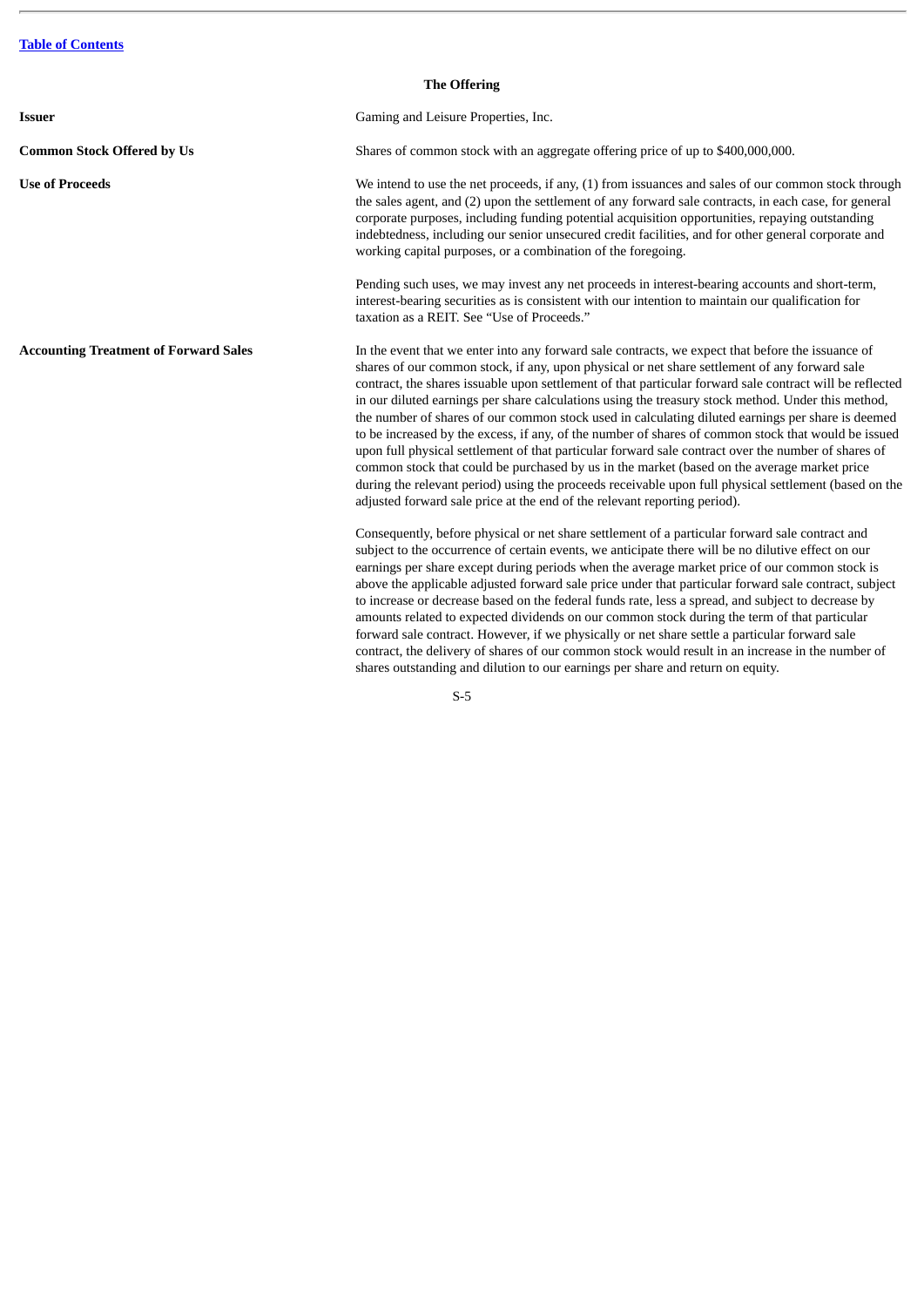| <b>Restrictions on Ownership and Transfer of Common</b><br><b>Stock</b> | To assist us in maintaining our qualification as a REIT, our articles of incorporation, subject to<br>certain exceptions, generally prohibit any person from beneficially or constructively owning more<br>than 7% of our outstanding shares of common stock or more than 7% in value or number, whichever<br>is more restrictive, of the outstanding shares of all classes or series of our stock. For more<br>information, see "Description of Capital Stock of GLPI-Restrictions on Ownership and Transfer"<br>beginning on page 14 of the accompanying prospectus.               |
|-------------------------------------------------------------------------|--------------------------------------------------------------------------------------------------------------------------------------------------------------------------------------------------------------------------------------------------------------------------------------------------------------------------------------------------------------------------------------------------------------------------------------------------------------------------------------------------------------------------------------------------------------------------------------|
| <b>Dividend Policy</b>                                                  | We intend to have an annual dividend that is greater than or equal to at least 90% of our REIT<br>taxable income on an annual basis, determined without regard to the dividends paid deduction and<br>excluding any net capital gains. U.S. federal income tax law generally requires that a REIT annually<br>distribute at least 90% of its REIT taxable income, without regard to the deduction for dividends<br>paid and excluding net capital gains, and that it pay regular corporate rates to the extent that it<br>annually distributes less than 100% of its taxable income. |
| <b>Risk Factors</b>                                                     | See "Risk Factors" and other information included or incorporated by reference in this prospectus<br>supplement and the accompanying prospectus for a discussion of factors you should carefully<br>consider before deciding to invest in our common stock.                                                                                                                                                                                                                                                                                                                          |
| <b>NASDAQ Symbol</b>                                                    | <b>GLPI</b>                                                                                                                                                                                                                                                                                                                                                                                                                                                                                                                                                                          |
| <b>Transfer Agent and Registrar</b>                                     | Continental Stock Transfer & Trust Company                                                                                                                                                                                                                                                                                                                                                                                                                                                                                                                                           |

For additional information concerning our common stock, see "Description of Capital Stock of GLPI" beginning on page 12 of the accompanying prospectus and the description of our common stock contained in the Registration Statement on Form 8-A we filed with the SEC on October 9, 2013, which is incorporated by reference in this prospectus supplement. For a description of certain U.S. federal income tax considerations relating to the purchase, ownership and disposition of our common stock, see "Certain United States Federal Income Tax Considerations" in the accompanying prospectus.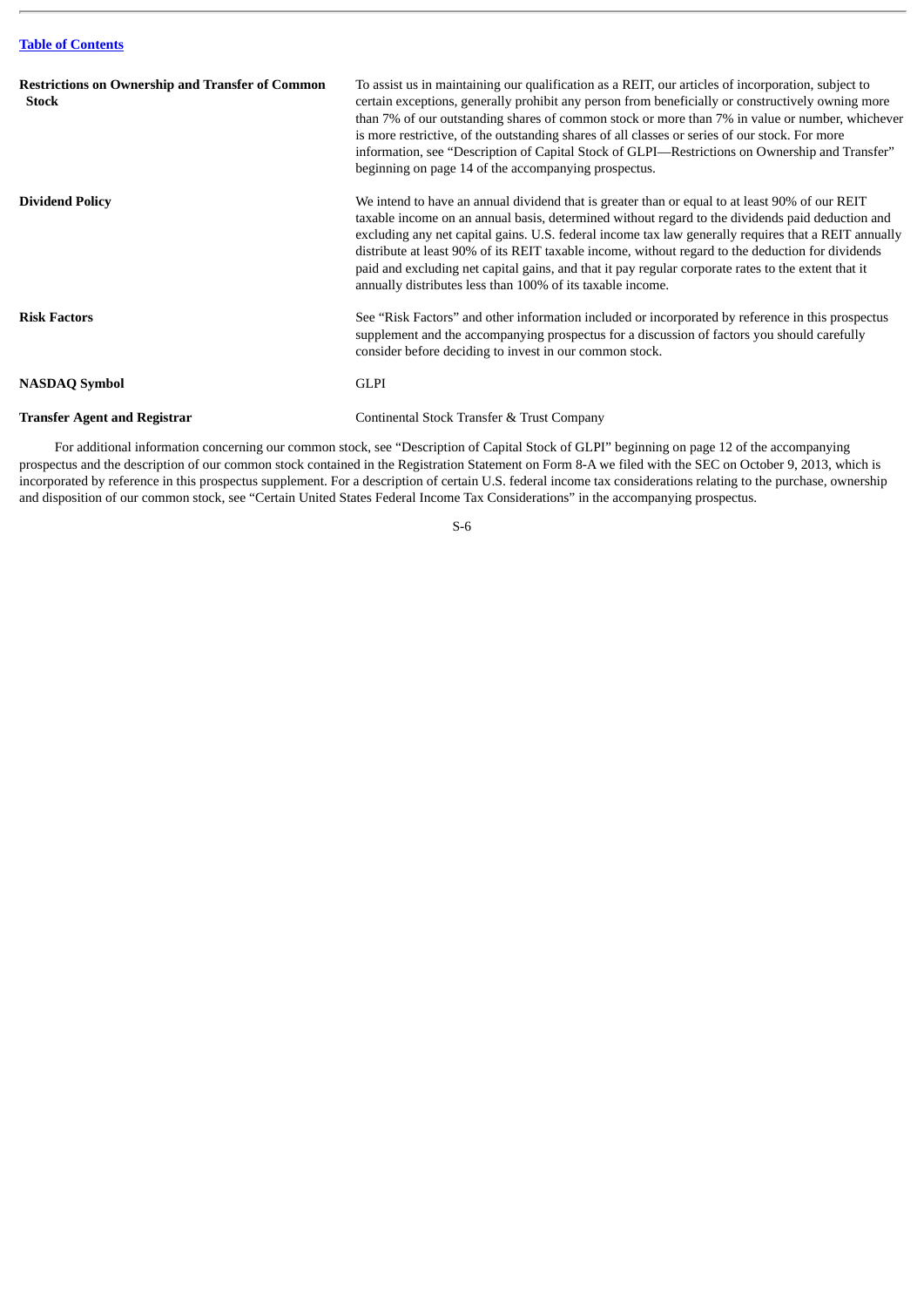#### **RISK FACTORS**

<span id="page-9-0"></span>*An investment in our common stock involves risk. In addition to the other information included in, or incorporated by reference into, this prospectus supplement and the accompanying prospectus, you should carefully consider the risk factors and any additional information incorporated by reference in this prospectus supplement and the accompanying prospectus from our most recent Annual Report on Form 10-K, as updated by our subsequent filings under the Exchange Act, and any other documents we file with the SEC that are deemed incorporated by reference in this prospectus supplement and the accompanying prospectus when determining whether or not to purchase our common stock offered under this prospectus supplement. See the sections titled "Where You Can Find More Information" in the accompanying prospectus and "Information Incorporated By Reference" in this prospectus supplement and the accompanying prospectus. The risks and uncertainties we discuss in this prospectus supplement, the accompanying prospectus and in the documents incorporated by reference in this prospectus supplement are those that we currently believe may materially affect our company. Additional risks not presently known or that are currently deemed immaterial could also materially and adversely affect our financial condition, results of operations, business and prospects. The trading price of our common stock could decline due to any of these risks and you may lose all or a part of your investment.*

#### **Risks Related to Our Common Stock**

## *The market price of our common stock may be volatile, and holders of our common stock could lose a significant portion of their investment if the market price of our common stock declines.*

The market price of our common stock may be volatile, and shareholders may not be able to resell their shares of our common stock at or above the price at which they acquired the common stock due to fluctuations in its market price, including changes in price caused by factors unrelated to our performance or prospects.

Specific factors that may have a significant effect on the market price for our common stock include, among others, the following:

- changes in stock market analyst recommendations or earnings estimates regarding our common stock or other comparable REITs;
- actual or anticipated fluctuations in our revenue stream or future prospects;
- strategic actions taken by us or our competitors, such as acquisitions;
- our failure to close pending acquisitions;
- our failure to achieve the perceived benefits of our acquisitions, including financial results, as rapidly as or to the extent anticipated by financial or industry analysts;
- new laws or regulations or new interpretations of existing laws or regulations applicable to our business and operations or the gaming industry;
- changes in tax or accounting standards, policies, guidance, interpretations or principles;
- adverse conditions in the financial markets or general U.S. or international economic conditions, including those resulting from war, incidents of terrorism and responses to such events; and
- sales of our common stock by former Pinnacle shareholders, members of our management team or other significant shareholders.

#### *The issuance of any additional stock in the future will dilute all other shareholdings.*

We may issue additional shares of our common stock in the future in connection with raising capital, acquisitions, strategic transactions, repaying outstanding debt or for other purposes. Subject to certain volume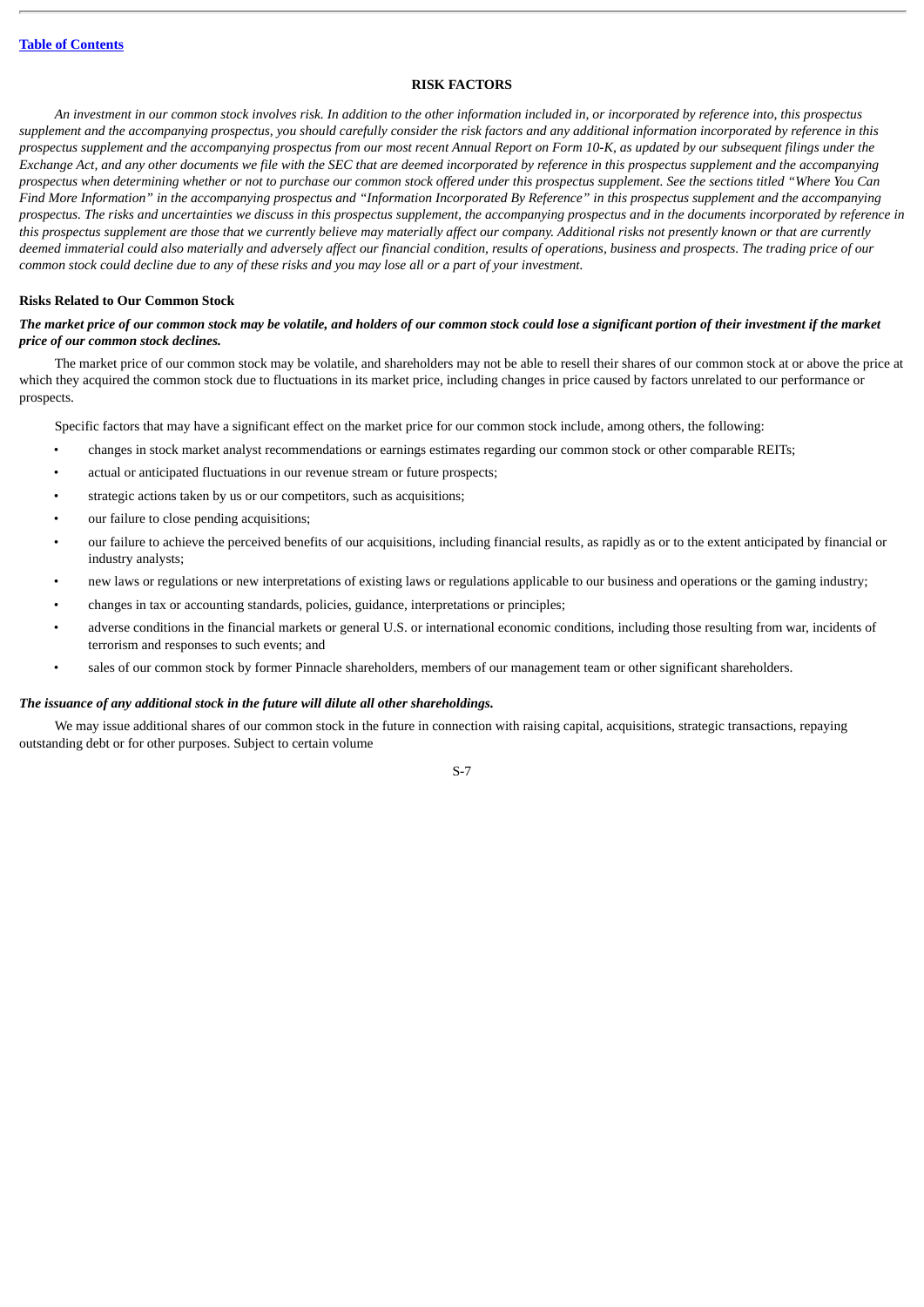limitations imposed by The NASDAQ Global Select Market ("NASDAQ"), we may issue all of these shares without any action or approval by our shareholders. Any shares issued either in connection with the foregoing activities, the exercise of stock options, equity awards granted under our incentive compensation plan, or otherwise would dilute the percentage ownership held by investors who purchase our shares in offerings made under this prospectus supplement and the accompany prospectus and would reduce our earnings per share.

#### *Future offerings of debt securities or other borrowings which would be senior to our common stock upon liquidation, or equity securities, which would dilute our existing shareholders and may be senior to our common stock for the purposes of distributions, may harm the value of our common stock.*

In the future, we may attempt to increase our capital resources by making additional offerings of debt or equity securities, including commercial paper, medium-term notes, senior or subordinated notes, and by borrowings under loan agreements including our existing revolving credit facility. Upon our liquidation, holders of our debt securities, lenders with respect to other borrowings and all of our creditors, including lenders under our credit facility, will receive a distribution of our available assets prior to the holders of our common stock. Additional equity offerings by us may dilute the holdings of our existing shareholders or reduce the value of our common stock, or both. Because our decision to issue securities in any future offering or borrow under loan agreements will depend in part on market conditions and other factors beyond our control, we cannot predict or estimate the amount, timing or nature of our future offerings or borrowings. Thus, our shareholders bear the risk of our future offerings or borrowings reducing the value of our common stock and diluting their stock holdings in us.

#### *We will have broad discretion with respect to the use of net proceeds from offerings.*

We will have significant discretion to allocate the net proceeds we expect to receive from offerings of our common stock made under this prospectus supplement and the accompanying prospectus. We expect to use the net proceeds, if any (1) from issuances and sales of our common stock through the sales agent and (2) upon the settlement of any forward sale contracts, in each case, for general corporate purposes, including funding potential acquisition opportunities, repaying outstanding indebtedness, including our senior unsecured credit facilities, and for other general corporate and working capital purposes, or a combination of the foregoing. See "Use of Proceeds" in this prospectus supplement. However, we can make no assurances that we will have opportunities to allocate the net proceeds from offerings made under this prospectus supplement and the accompanying prospectus for productive uses or that other uses of the net proceeds from these offerings will result in a favorable return to investors. Our inability to apply the net proceeds from these offerings effectively could have an adverse effect on our financial condition or results of operations.

#### **Risks Related to Forward Sale Contracts**

#### *Settlement provisions contained in a forward sale contract could result in substantial dilution to our earnings per share and return on equity or result in substantial cash payment obligations.*

If we enter into one or more forward sale contracts, the forward purchaser will have the right to accelerate each such forward sale contract (with respect to all or any portion of the transaction under that particular forward sale contract that the forward purchaser determines is affected by such event) and require us to settle on a date specified by the forward purchaser if:

- the forward purchaser or its affiliate is unable to, or would incur a materially increased cost to, establish, maintain or unwind the forward purchaser's or its affiliate's hedge position with respect to that particular forward sale contract;
- the forward purchaser determines that it or its affiliate is unable, after using commercially reasonable efforts, to continue to borrow a number of shares of our common stock equal to the number of shares of common stock underlying that particular forward sale contract or that, with respect to borrowing such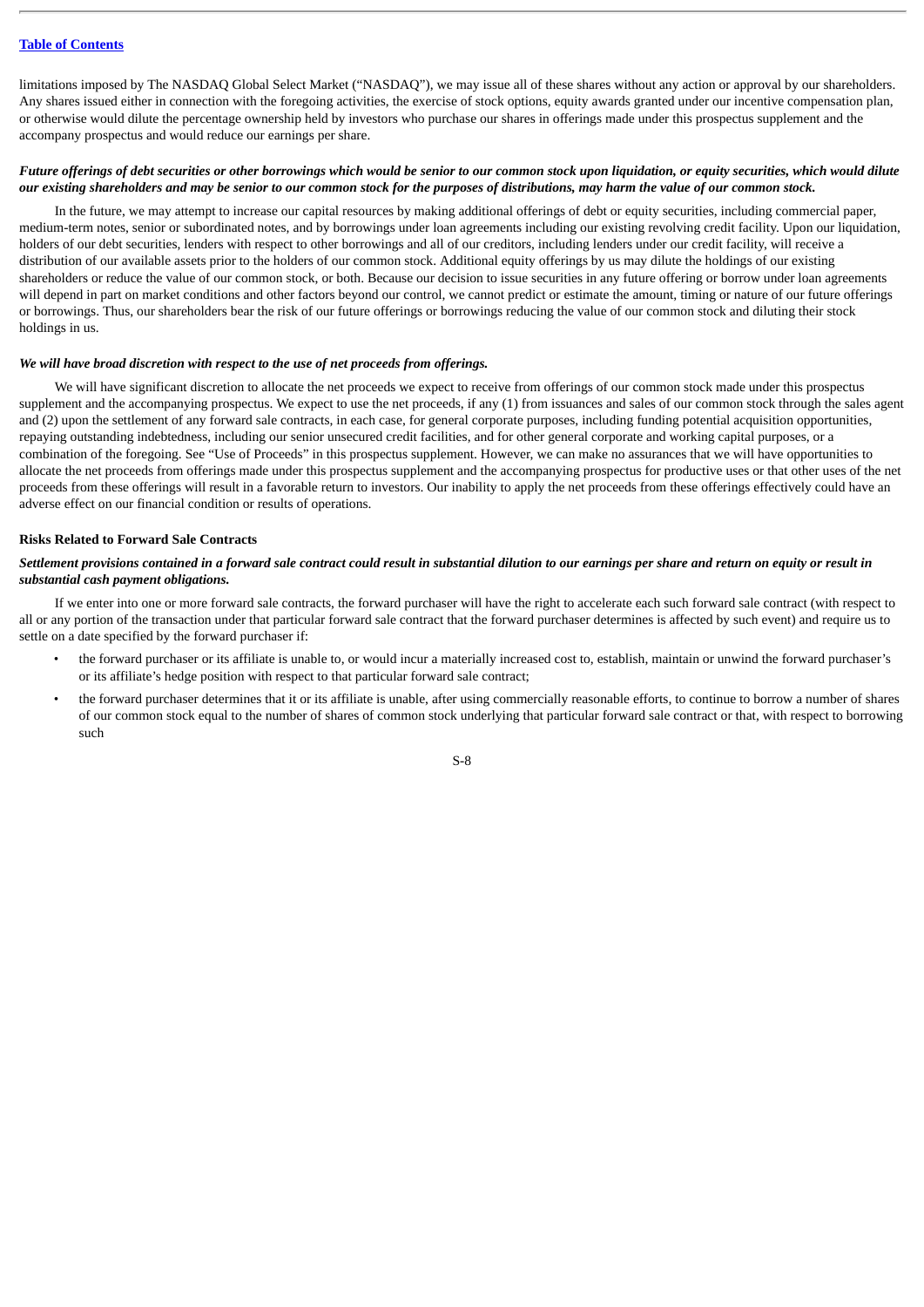number of shares of common stock, it or its affiliate would incur a cost that is greater than the stock borrow cost specified in that particular forward sale contract, subject to a prior notice requirement;

- a termination event occurs as a result of us declaring a dividend or distribution on our common stock with a cash value in excess of a specified amount per calendar quarter, or with an ex-dividend date prior to the anticipated ex-dividend date for such cash dividend;
- an extraordinary event (as such term is defined in that particular forward sale contract and which includes certain mergers and tender offers and the delisting of our common stock) occurs or our board of directors votes to approve or there is a public announcement of, in either case, any action that, if consummated, would constitute such an extraordinary event; or
- certain other events of default, termination events or other specified events occur, including, among other things, any material misrepresentation made by us in connection with entering into that particular forward sale contract, our bankruptcy or a change in law (as such terms are defined in that particular forward sale contract).

The forward purchaser's decision to exercise its right to accelerate the settlement of a particular forward sale contract will be made irrespective of our need for capital. In such cases, we could be required to issue and deliver shares of common stock under the physical settlement provisions of that particular forward sale contract or, if we so elect and the forward purchaser so permits our election, net share settlement provisions of that particular forward sale contract irrespective of our capital needs, which would result in dilution to our earnings per share and return on equity.

We expect that settlement of any forward sale contract will generally occur no later than the date specified in the particular forward sale contract, which will be no later than twelve months following the trade date of that forward sale contract. However, any forward sale contract may be settled earlier than that specified date in whole or in part at our option. We expect that each forward sale contract will be physically settled by delivery of shares of our common stock unless we elect to cash settle or net share settle a particular forward sale contract. Upon physical settlement or, if we so elect, net share settlement of a particular forward sale contract, delivery of shares of our common stock in connection with such physical settlement or, to the extent we are obligated to deliver shares of our common stock, net share settlement, will result in dilution to our earnings per share and return on equity. If we elect cash settlement or net share settlement with respect to all or a portion of the shares of common stock underlying a particular forward sale contract, we expect that the forward purchaser (or one of its affiliates) will purchase a number of shares of common stock necessary to satisfy its or its affiliate's obligation to return the shares of common stock borrowed from third parties in connection with sales of shares of our common stock under that forward sale contract. In addition, the purchase of shares of our common stock in connection with the forward purchaser or its affiliate unwinding its hedge positions could cause the price of our common stock to increase over such time (or prevent a decrease over such time), thereby increasing the amount of cash we would owe to the forward purchaser (or decreasing the amount of cash that the forward purchaser would owe us) upon a cash settlement of the relevant forward sale contract or increasing the number of shares of common stock we would deliver to the forward purchaser (or decreasing the number of shares of common stock that the forward purchaser would deliver to us) upon net share settlement of the relevant forward sale contract.

The forward sale price that we expect to receive upon physical settlement of a particular forward sale contract will be subject to adjustment on a daily basis based on a floating interest rate factor equal to the federal funds rate less a spread and will be decreased based on amounts related to expected dividends on our common stock during the term of the particular forward sale contract. If the federal funds rate is less than the spread on any day, the interest factor will result in a daily reduction of the applicable forward sale price. As of the date of this prospectus supplement, the federal funds rate was less than the spread. If the market value of our common stock during the relevant valuation period under the particular forward sale contract is above the applicable forward sale price, in the case of cash settlement, we would pay the forward purchaser an amount in cash equal to the difference or, in the case of net share settlement, we would deliver to the forward purchaser a number of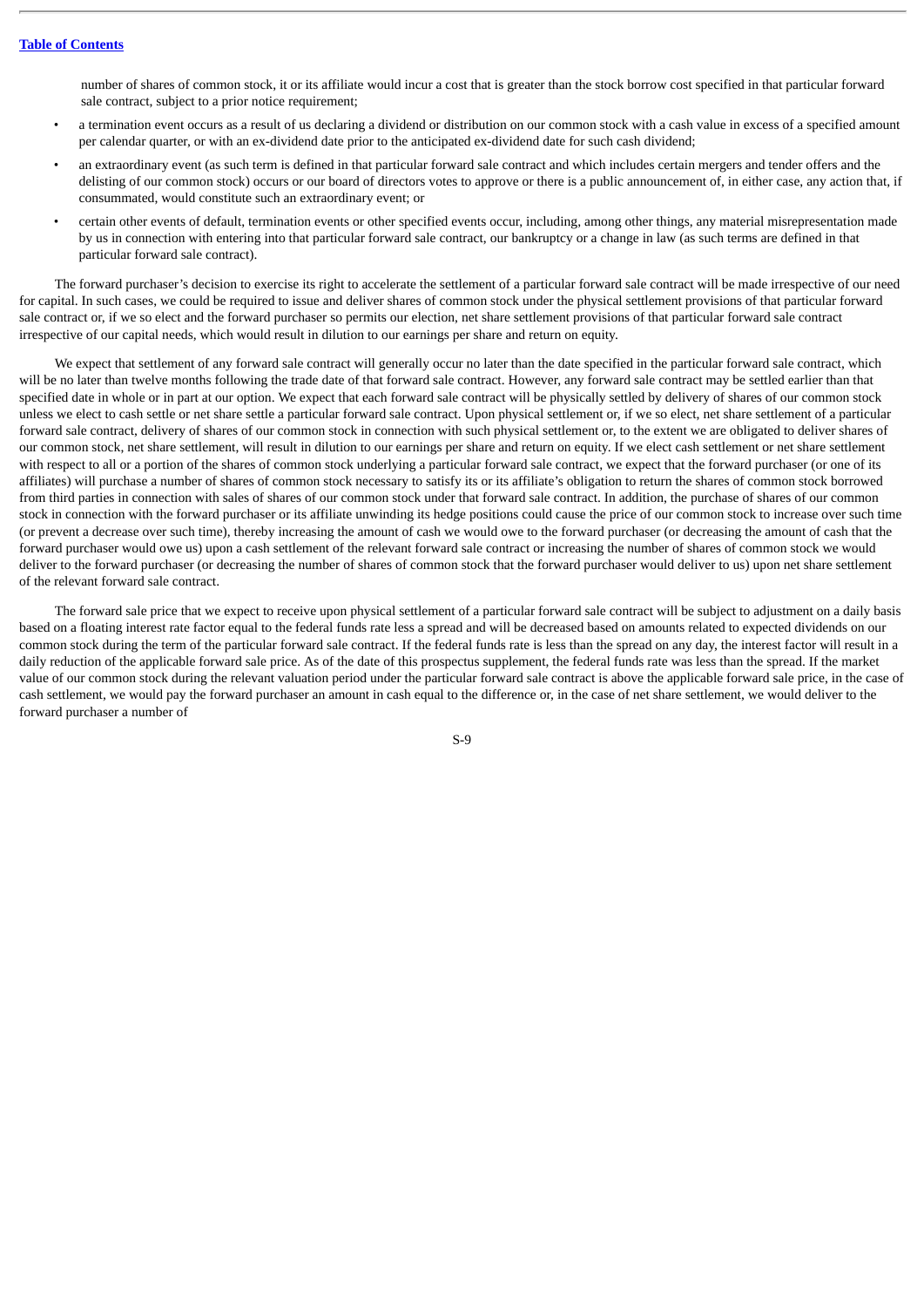shares of common stock having a value equal to the difference. Thus, we could be responsible for a potentially substantial cash payment in the case of cash settlement of a particular forward sale contract. If the market value of our common stock during the relevant valuation period under that particular forward sale contract is below the applicable forward sale price, in the case of cash settlement, we would be paid the difference in cash by the forward purchaser or, in the case of net share settlement, we would receive from the forward purchaser a number of shares of common stock having a value equal to the difference. See "Plan of Distribution—Relationship with Sales Agent, Forward Seller and Forward Purchaser" for information on the forward sale contracts.

## *In case of our bankruptcy or insolvency, any forward sale contract that is in effect will automatically terminate, and we would not receive the expected proceeds from any forward sales of our common stock.*

If we file for or consent to a proceeding seeking a judgment in bankruptcy or insolvency or any other relief under any bankruptcy or insolvency law or other similar law affecting creditors' rights, or we or a regulatory authority with jurisdiction over us presents a petition for our winding-up or liquidation, and we consent to such a petition, any forward sale contract that is then in effect will automatically terminate. If any such forward sale contract so terminates under these circumstances, we would not be obligated to deliver to the forward purchaser any of our common stock not previously delivered, and the forward purchaser would be discharged from its obligation to pay the applicable forward sale price per share in respect of any of our common stock not previously settled under that forward sale contract. Therefore, to the extent that there are any shares of our common stock with respect to which any forward sale contract has not been settled at the time of the commencement of any such bankruptcy or insolvency proceedings, we would not receive the relevant forward sale price per share in respect of those shares of our common stock (and we would not issue such shares to the forward purchaser).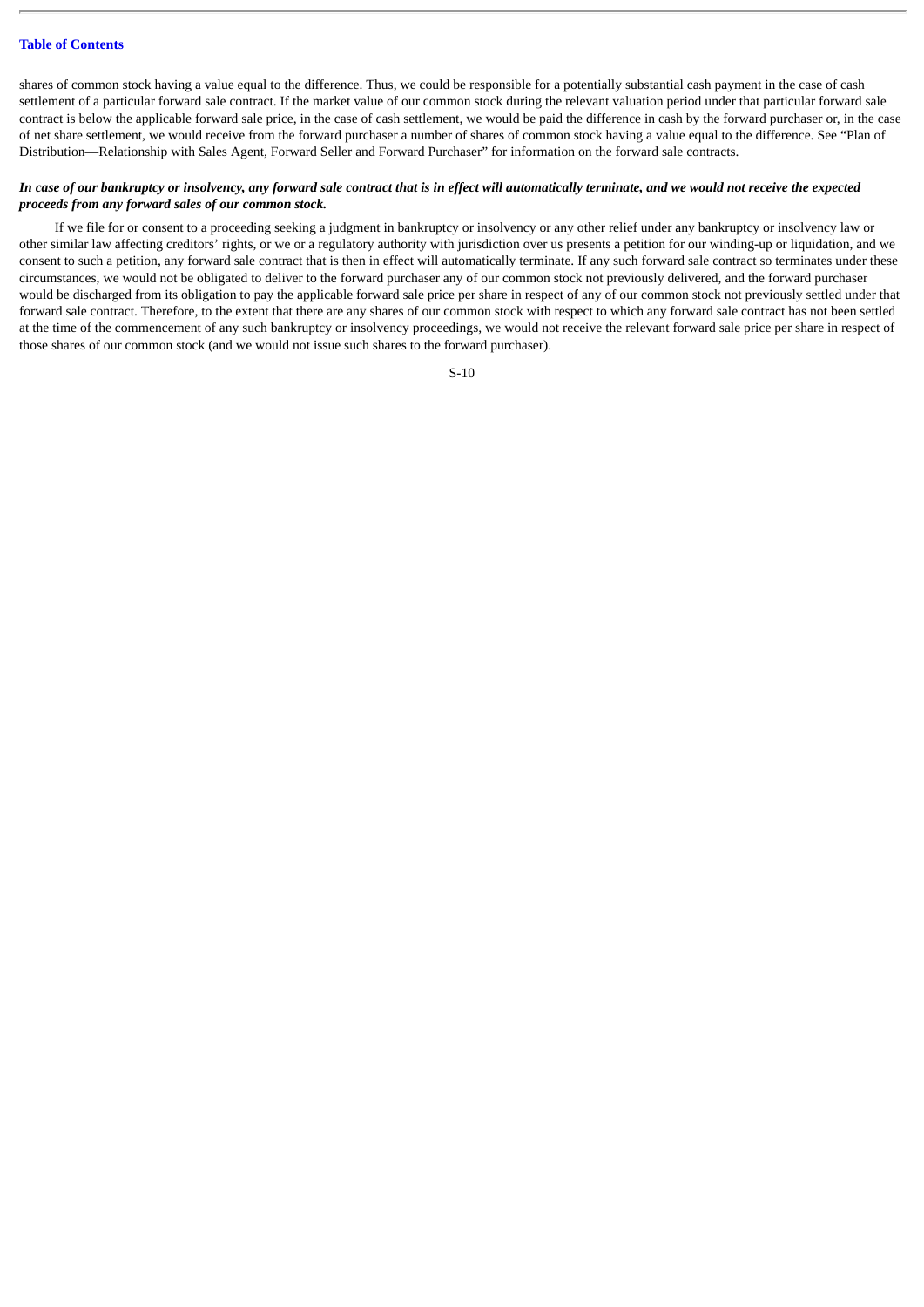## **SUPPLEMENT TO CERTAIN UNITED STATES FEDERAL INCOME TAX CONSIDERATIONS**

<span id="page-13-0"></span>*This summary supplements and should be read together with the general discussion of the tax considerations described in the accompanying prospectus under "Certain United States Federal Income Tax Considerations." To the extent any information set forth under "Certain United States Federal Income Tax Considerations" in the accompanying prospectus is inconsistent with this supplemental information, this supplemental information will apply and supersede the information in the accompanying prospectus. This supplemental information is provided on the same basis and subject to the same qualifications as are set forth in the first and fifth paragraphs under "Certain United States Federal Income Tax Considerations" in the accompanying prospectus as if those paragraphs were set forth in this prospectus supplement.*

#### **Recent Temporary Treasury Regulations amended the recognition period in connection with the tax on built-in gains of former C corporation assets**

If a REIT acquires an asset from a C corporation in a transaction in which the REIT's basis in the asset is determined by reference to the basis of the asset in the hands of the C corporation, the REIT may be subject to an entity-level tax upon a taxable disposition during a specified recognition period following the acquisition date. Recently enacted Temporary Treasury Regulations extended the "recognition period" with respect to acquisitions that occur on or after August 8, 2016 from the 5-year period beginning on the acquisition date to the 10-year period beginning on the acquisition date.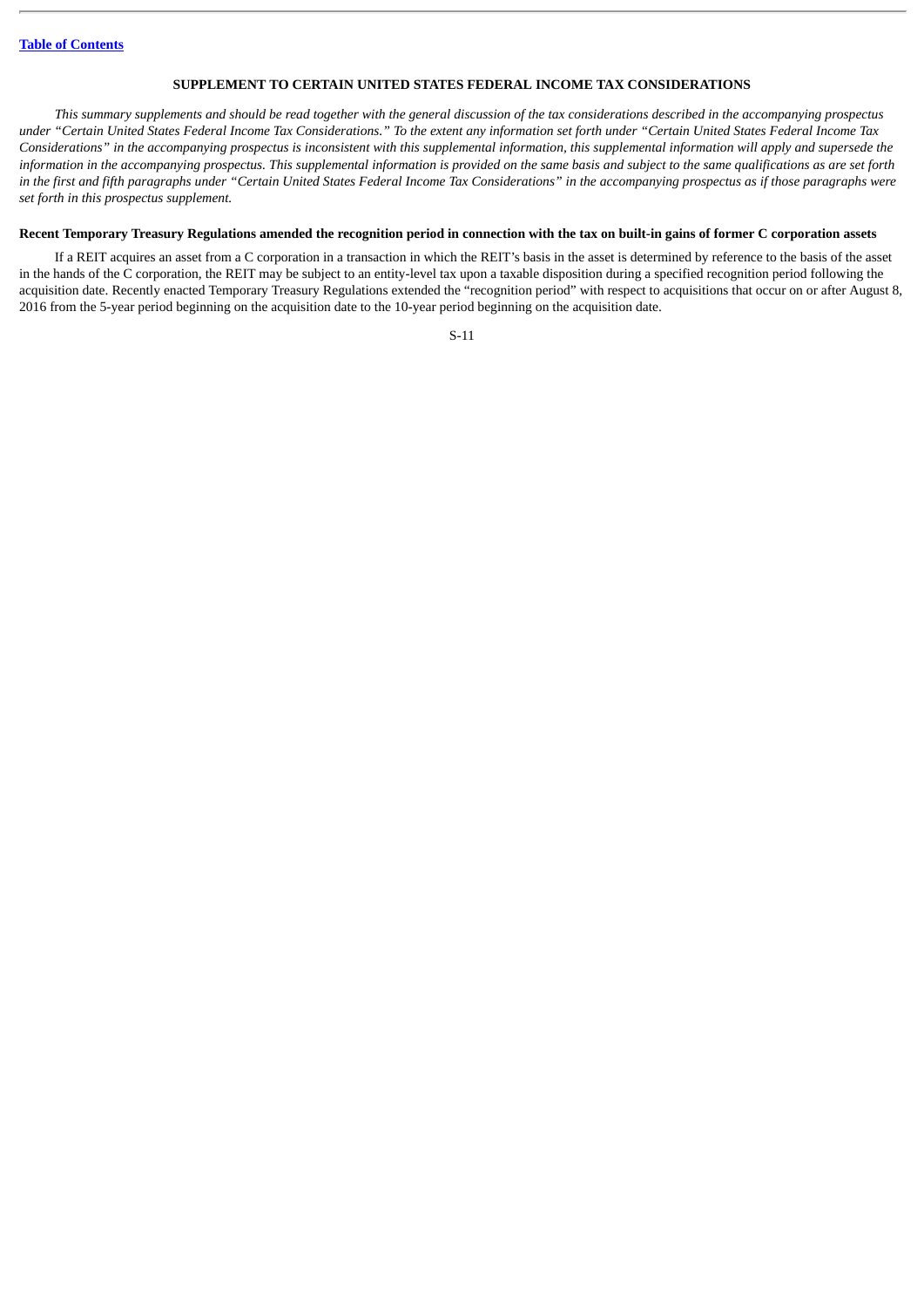#### **USE OF PROCEEDS**

<span id="page-14-0"></span>We expect to use the net proceeds, if any, (1) from issuances and sales of our common stock through the sales agent, and (2) upon the settlement of any forward sale contracts, in each case, for general corporate purposes, including funding potential acquisition opportunities, repaying outstanding indebtedness, including our senior unsecured credit facilities, and for other general corporate and working capital purposes, or a combination of the foregoing. Pending such uses, we may invest any net proceeds in interest-bearing accounts and short-term, interest-bearing securities as is consistent with our intention to maintain our qualification for taxation as a REIT, including, for example, government and governmental agency securities, short —term certificates of deposit and interestbearing bank deposits.

To the extent that we elect to cash settle any particular forward sale contract, we may not receive any net proceeds (or may owe cash to the forward purchaser). To the extent that we elect to net share settle any particular forward sale contract in full, we would not receive any proceeds from the forward purchaser.

We will not initially receive any proceeds from any sales of shares of our common stock by the forward seller in connection with any forward sale contract. We expect to fully physically settle each particular forward sale contract, in which case we will expect to receive aggregate net cash proceeds at settlement equal to the number of shares underlying the particular forward sale contract multiplied by the relevant forward sale price. The forward sale price that we expect to receive upon physical settlement of a particular forward sale contract will be equal to the sales prices of all borrowed shares of common stock sold by the forward seller during the applicable forward hedge selling period less a forward hedge selling commission not to exceed 2.0%, will be subject to adjustment on a daily basis based on a floating interest rate factor equal to the federal funds rate less a spread and will be decreased based on amounts related to expected dividends on shares of our common stock during the term of the particular forward sale contract. If the federal funds rate is less than the spread on any day, the interest factor will result in a daily reduction of the applicable forward sale price. As of the date of this prospectus supplement, the federal funds rate was less than the spread. Unless the federal funds rate increases substantially prior to the settlement of any particular forward sale contract, we would expect to receive less than the initial forward sale price per share upon physical settlement of that particular forward sale contract.

In the event that we enter into any forward sale contracts, we expect that before the issuance of shares of our common stock, if any, upon physical or net share settlement of any forward sale contract, the shares issuable upon settlement of the particular forward sale contract will be reflected in our diluted earnings per share calculations using the treasury stock method. Under this method, the number of shares of our common stock used in calculating diluted earnings per share is deemed to be increased by the excess, if any, of the number of shares of common stock that would be issued upon full physical settlement of that particular forward sale contract over the number of shares of common stock that could be purchased by us in the market (based on the average market price during the period) using the proceeds receivable upon full physical settlement (based on the adjusted forward sale price at the end of the reporting period).

An affiliate of the sales agent is a lender under our credit facilities. To the extent we use the net proceeds of this offering to reduce indebtedness outstanding under our credit facilities, such affiliate will receive a pro rata portion of such payments.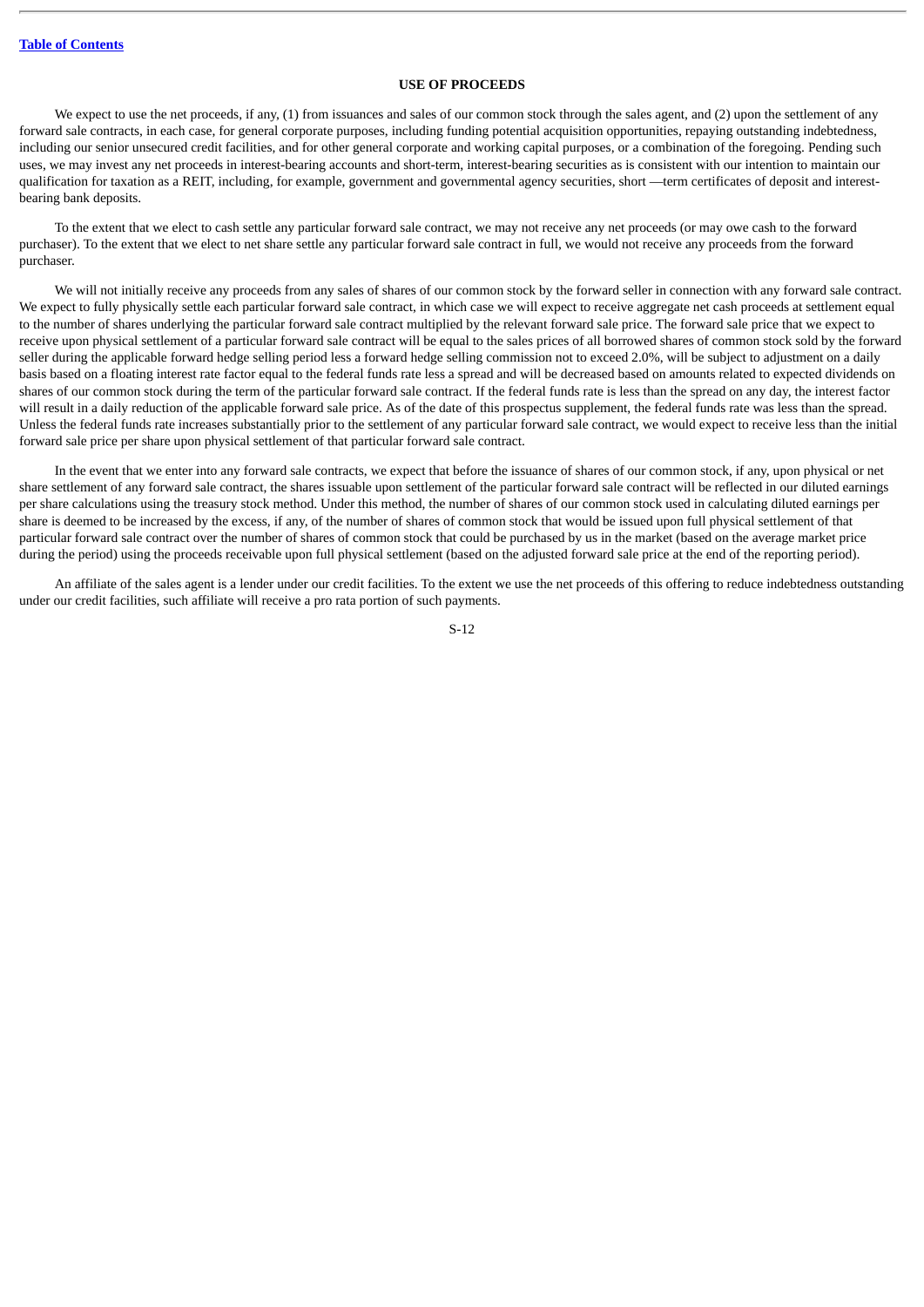## **PLAN OF DISTRIBUTION**

#### <span id="page-15-0"></span>**Plan of Distribution**

We have entered into a sales agency financing agreement, dated as of August 9, 2016, with the sales agent, forward seller and forward purchaser under which we may issue and sell up to \$400,000,000 of our common stock from time to time through the sales agent (acting in its capacity as sales agent or as forward seller, as described below), as our agent for the offer and sale of shares of our common stock. The sales agency financing agreement provides that, in addition to the issuance and sale of shares of our common stock by us through the sales agent, we also may enter into forward sale contracts under a master forward sale agreement and one or more related supplemental confirmations between us and Barclays Bank PLC, an affiliate of Barclays. We refer to Barclays Bank PLC, when acting in this capacity, as the forward purchaser. In connection with each such forward sale contract, the forward purchaser or its affiliate will, at our request, borrow from third parties and, through the forward seller, sell a number of shares of our common stock equal to the number of shares of our common stock underlying such forward sale contract. In no event will the aggregate number of shares of our common stock sold through the sales agent, whether as an agent for us or as the forward seller, under the sales agency financing agreement and under any forward sale contracts, have an aggregate sales price in excess of \$400,000,000.

The sales, if any, of our common stock under the sales agency financing agreement will be made in "at the market" offerings as defined in Rule 415 of the Securities Act, including sales made directly on NASDAQ, the existing trading market for our common stock, or sales made to or through a market maker or through an electronic communications network. In addition, our common stock may be offered and sold by such other methods, including privately negotiated transactions, as we and the sales agent (and related forward seller and forward purchaser) agree to in writing.

If the sales agent and/or forward seller, as applicable, engages in special selling efforts, as that term is used in Regulation M under the Exchange Act, the sales agent and/or forward seller, as applicable, will receive from us a commission to be agreed upon at the time of sale.

We will report at least quarterly the number of shares of our common stock sold through the sales agent and/or forward seller, as agents, in at-the-market offerings and, to the extent applicable, the number of shares of our common stock issued upon settlement of any forward sale contracts, and the net proceeds to us in connection with such sales of our common stock.

Sales of our common stock as contemplated by this prospectus supplement will be settled through the facilities of the Depository Trust Company or by such other means as we and the sales agent or forward seller and forward purchaser, may agree upon. In connection with any sale of our common stock hereunder, the sales agent, forward purchaser and/or forward seller may each be deemed to be an underwriter" within the meaning of the Securities Act, and the compensation paid to the sales agent or the forward seller in the form of a reduced initial forward sale price under the related forward sale contract with the forward purchaser may be deemed to be underwriting commissions or discounts. We have agreed to indemnify the sales agent, forward seller and forward purchaser against certain civil liabilities, including liabilities under the Securities Act.

We have agreed to reimburse the sales agent, forward seller and forward purchaser for their reasonable documented out-of-pocket expenses in connection with the sales agency financing agreement, the forward sale contract and the offerings hereby, including fees and expenses of Cahill Gordon & Reindel LLP and Davis Polk & Wardwell LLP in connection with initial documentation of the offerings contemplated by this prospectus supplement and fees and expenses of Cahill Gordon & Reindel LLP in connection with continuing due diligence, in each case in the amount specified in the sale agency financing agreement.

The sales agent and the forward seller have determined that our common stock is an "actively traded security" exempted from the requirements of Rule 101 of Regulation M under the Exchange Act by Rule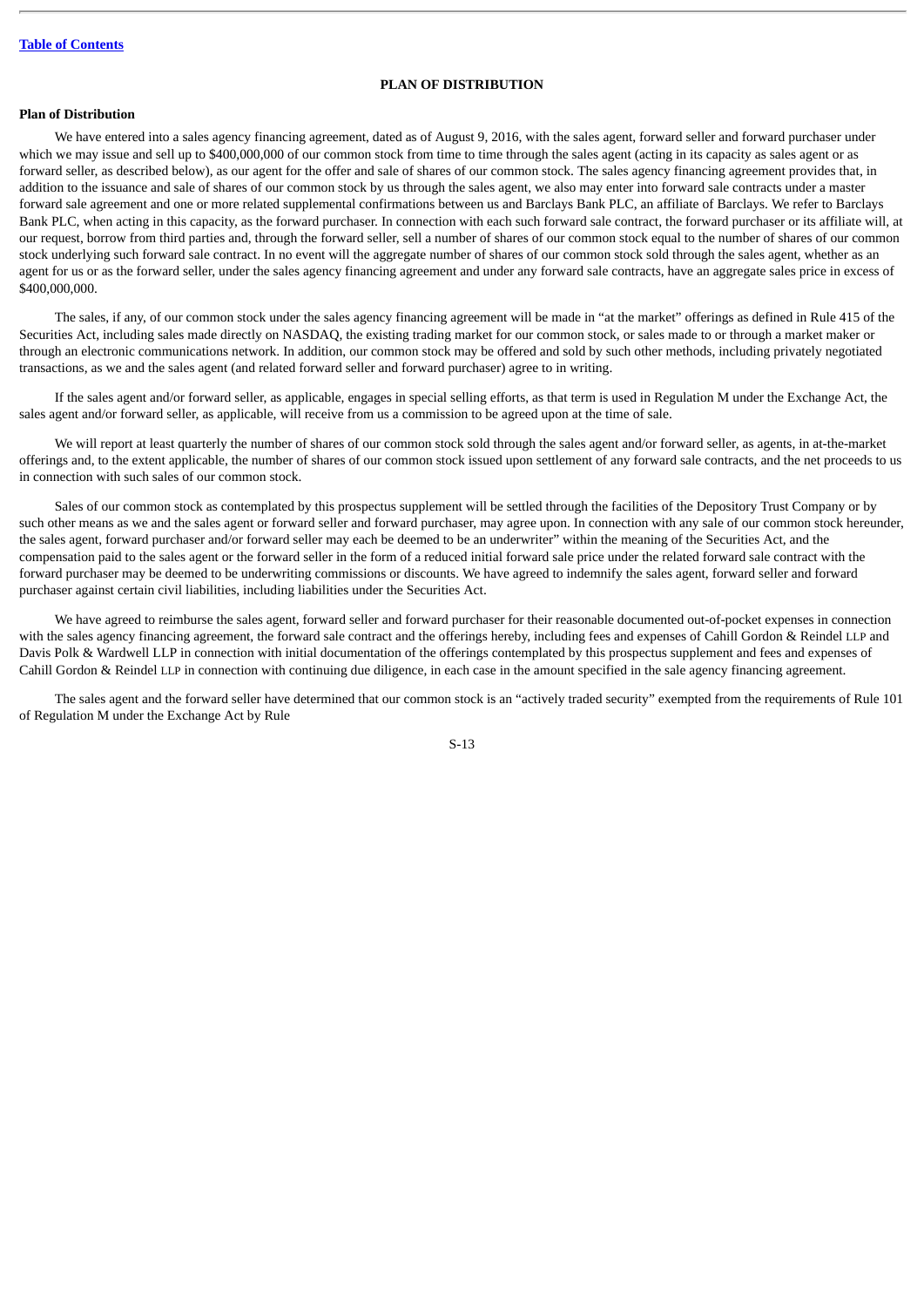$101(c)(1)$  under that Act. If the sales agent, the forward seller or we have reason to believe that the exemptive provisions set forth in Rule  $101(c)(1)$  of Regulation M under the Exchange Act are not satisfied, that party will promptly notify the other and sales of common stock under the sales agency financing agreement will be suspended until that or other exemptive provisions have been satisfied in the judgment of the sales agent, the forward seller and us.

The offering of our common stock pursuant to the sales agency financing agreement will terminate upon the earlier of (1) the sale of all of our common stock subject to the sales agency financing agreement and (2) termination of the sales agency financing agreement by either us, the sales agent, the forward seller or the forward purchaser at any time in the respective party's sole discretion.

The sales agency financing agreement provides that we may also in the future enter into one or more additional sales agency financing agreements with one or more additional sales agents. Concurrently with entry into the additional sales agency financing agreements, if any, we may also enter into one or more additional master forward sale agreements with one or more additional forward purchasers.

The expenses of the offering are estimated at \$340,000 and are payable by us.

Our common stock is traded on the Nasdaq Global Select Market under the symbol "GLPI."

#### **Sales through the Sales Agent**

From time to time during the term of the sales agency financing agreement, we may deliver a transaction notice to the sales agent specifying the length of the selling period (not to exceed 20 trading days), the amount of common stock to be sold (the aggregate sales price of such shares not to exceed \$150,000,000 during any selling period without the sales agent's prior written consent) and the minimum price below which sales may not be made. Upon receipt of a transaction notice from us, and subject to the terms and conditions of the sales agency financing agreement, the sales agent agrees to use its commercially reasonable efforts consistent with its normal trading and sales practices to sell such shares of our common stock on such terms. We or the sales agent may suspend the offering of our common stock at any time upon proper notice to the other, at which time the selling period will immediately terminate. Settlement for sales of our common stock will occur on the third trading day following the date any sales were made, unless we otherwise agree with the sales agent. The obligation of the sales agent the sales agency financing agreement to sell shares of our common stock pursuant to any transaction notice is subject to a number of conditions, which the sales agent reserves the right to waive in its sole discretion.

We will pay the sales agent a commission at a mutually agreed rate that will not exceed, but may be lower than, 2.0% of the sales price of all of the shares of common stock issued by us and sold through it as our sales agent under the sales agency financing agreement.

#### **Sales through the Forward Seller**

From time to time during the term of the sales agency financing agreement, and subject to the terms and conditions set forth therein, we may deliver a transaction notice relating to a forward to the sales agent in its capacity as forward seller. Upon receipt by the forward seller of a transaction notice from us requesting that it execute sales of shares of borrowed common stock as the forward seller in connection with one or more forward sale contracts, and subject to the terms and conditions of the sales agency financing agreement, the forward purchaser or its affiliate will use commercially reasonable efforts to borrow, and the forward seller will use commercially reasonable efforts consistent with its normal trading and sales practices to sell, the relevant shares of our common stock on such terms to hedge the forward purchaser's or its affiliate's exposure under that particular forward sale contract. We or the forward seller may immediately suspend the offering of our common stock at any time upon proper notice to the other.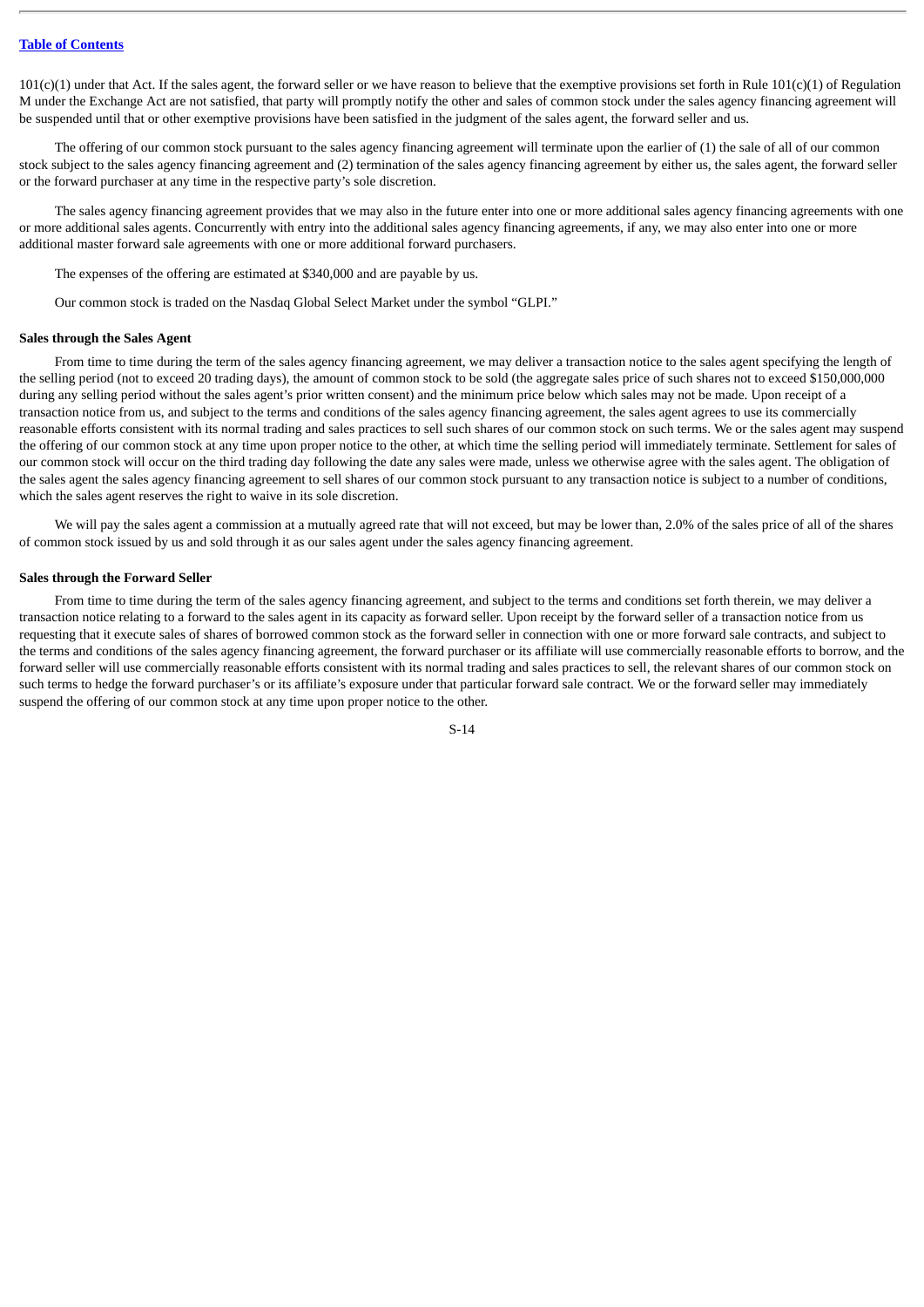We expect that settlement between the forward purchaser or its affiliate and forward seller of sales of borrowed shares of our common stock, as well as the settlement between the forward seller and buyers of such shares of our common stock in the market, will generally occur on the third trading day following each date the sales are made. The obligation of the forward seller under the sales agency financing agreement to execute such sales of our common stock is subject to a number of conditions, which the forward seller reserves the right to waive in its sole discretion.

In connection with each forward sale contract, we will pay the forward seller, in the form of a reduced initial forward sale price under the related forward sale contract with the forward purchaser, commissions at a mutually agreed rate that will not exceed, but may be lower than, 2.0% of sales prices of all borrowed shares of common stock sold during the applicable forward hedge selling period by it as the forward seller. We refer to this commission rate as the forward selling commission. The forward hedge selling period will be the period of one to 20 consecutive trading days determined by us in our sole discretion and as specified in the relevant transaction notice.

The forward sale price per share under each forward sale contract will initially equal the product of (1) an amount equal to one minus the applicable forward selling commission and (2) the volume-weighted average price per share at which the shares of borrowed common stock were sold pursuant to the sales agency financing agreement by the forward seller. Thereafter, the forward sale price will be subject to adjustment as described below.

The forward sale contract, the maximum terms of which may not exceed twelve months, will provide that the forward sale price, as well as the sales prices used to calculate the initial forward sale price, will be subject to increase or decrease based on the federal funds rate, less a spread, and subject to decrease by amounts related to expected dividends on our common stock during the term of the particular forward sale contract. If the federal funds rate is less than the spread on any day, the interest factor will result in a daily reduction of the forward sale price. As of the date of this prospectus supplement, the federal funds rate was less than the spread. Unless the federal funds rate increases substantially prior to the settlement of any particular forward sale contract, we would expect to receive less than the initial forward sale price per share upon physical settlement of that particular forward sale contract.

Before settlement of a particular forward sale contract, we expect that the shares of our common stock issuable upon settlement of that particular forward sale contract will be reflected in our diluted earnings per share, return on equity and dividends per share calculations using the treasury stock method. Under this method, the number of shares of our common stock used in calculating diluted earnings per share, return on equity and dividends per share is deemed to be increased by the excess, if any, of the number of shares of our common stock that would be issued upon full physical settlement of that particular forward sale contract over the number of shares of our common stock that could be purchased by us in the market (based on the average market price during the relevant period) using the proceeds receivable upon full physical settlement (based on the adjusted forward sale price at the end of the relevant reporting period). Consequently, before physical or net share settlement of a particular forward sale contract and subject to the occurrence of certain events, we anticipate there will be no dilutive effect on our earnings per share, except during periods when the average market price of our common stock is above the applicable forward sale price.

Except under limited circumstances described below, we have the right to elect physical, cash or net share settlement under any forward sale contract. Although we expect to settle any forward sale contract entirely by delivering shares of our common stock in connection with full physical settlement, we may, subject to certain conditions, elect cash settlement or net share settlement for all or a portion of our obligations under a particular forward sale contract if we conclude that it is in our interest to do so. For example, we may conclude that it is in our interest to cash settle or net share settle a particular forward sale contract if we have no then-current use for all or a portion of the net proceeds that we would receive upon physical settlement. In addition, subject to certain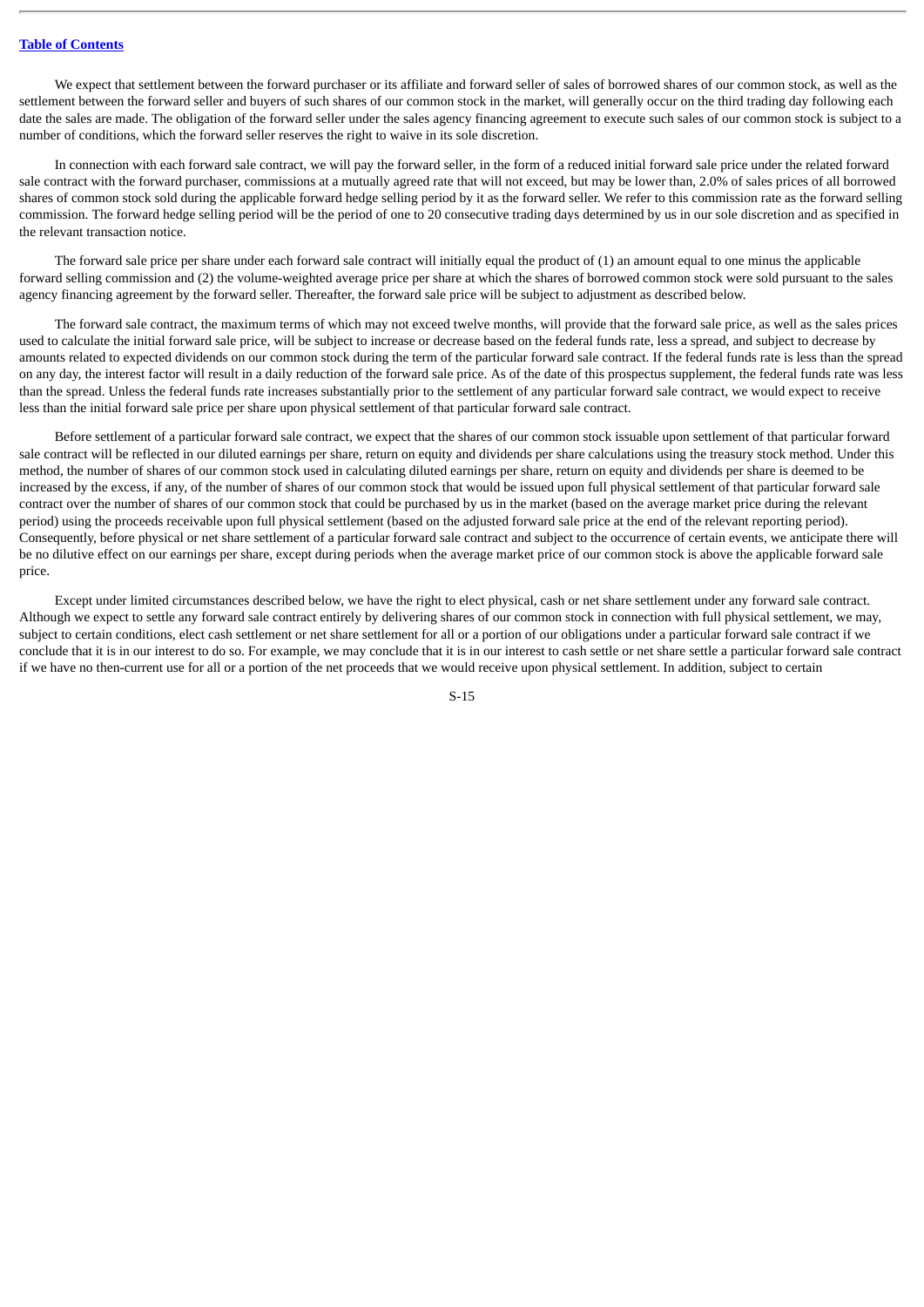conditions, we may elect to accelerate the settlement of all or a portion of the number of shares of our common stock underlying a particular forward sale contract.

If we elect to physically settle any forward sale contract by issuing and delivering shares of our common stock, we will receive an amount of cash from the forward purchaser equal to the product of the forward sale price per share under that particular forward sale contract and the number of shares of our common stock underlying the particular forward sale contract. In the event that we elect to cash settle, the settlement amount will be generally related to (1) (a) the average of the volume-weighted average price of our common stock on each exchange business day during the relevant valuation period under the particular forward sale contract minus (b) the applicable forward sale price; multiplied by (2) the number of shares of our common stock underlying the particular forward sale contract subject to cash settlement. In the event we elect to net share settle, the settlement amount will be generally related to (1) (a) the weighted average price at which the forward purchaser or its affiliate purchases shares of our common stock during the relevant valuation period for such settlement under that particular forward sale contract minus (b) the applicable forward sale price; multiplied by (2) the number of shares of our common stock underlying that particular forward sale contract subject to such net share settlement. If this settlement amount is a negative number, the forward purchaser will pay us the absolute value of that amount (in the case of cash settlement) or deliver to us a number of shares of our common stock having a value equal to the absolute value of such amount (in the event of net share settlement). If this settlement amount is a positive number, we will pay the forward purchaser that amount (in the case of cash settlement) or deliver to the forward purchaser a number of shares of our common stock having a value equal to such amount (in the event of net share settlement). In connection with any cash settlement or net share settlement, we would expect the forward purchaser or its affiliate to purchase shares of our common stock in secondary market transactions for delivery to third-party stock lenders in order to close out its, or its affiliate's, hedge position in respect of that particular forward sale contract. The purchase of shares of our common stock in connection with the forward purchaser or its affiliate unwinding its hedge positions could cause the price of our common stock to increase over time (or prevent a decrease over time), thereby increasing the amount of cash we owe to the forward purchaser (or decreasing the amount of cash that the forward purchaser owes us) upon cash settlement or increasing the number of shares of our common stock that we are obligated to deliver to the forward purchaser (or decreasing the number of shares of our common stock that the forward purchaser is obligated to deliver to us) upon net share settlement of the particular forward sale contract. See "Risk Factors—Risks Related to Forward Sale Contracts."

The forward purchaser will have the right to accelerate the particular forward sale contract (with respect to all or any portion of the transaction under the particular forward sale contract that the forward purchaser determines is affected by such event) and require us to physically settle on a date specified by the forward purchaser if (1) the forward purchaser or its affiliate is unable to, or would incur a materially increased cost to, establish, maintain or unwind the forward purchaser's or its affiliate's hedge position with respect to the particular forward sale contract; (2) the forward purchaser determines that it or its affiliate is unable after using commercially reasonable efforts, to continue to borrow a number of shares of our common stock equal to the number of shares of our common stock underlying the particular forward sale contract or that, with respect to borrowing such number of shares of our common stock, it or its affiliate would incur a cost that is greater than the stock borrow cost specified in the particular forward sale contract, subject to a prior notice requirement; (3) a termination event occurs as a result of us declaring a dividend or distribution on our common stock with a cash value in excess of a specified amount per calendar quarter or with an exdividend date prior to the anticipated ex-dividend date for such cash dividend; (4) an extraordinary event (as such term is defined in the particular forward sale contract and which includes certain mergers and tender offers and the delisting of our common stock) occurs, or our board of directors votes to approve or there is a public announcement of, in either case, any action that, if consummated, would constitute such an extraordinary event; or (5) certain other events of default, termination events or other specified events occur, including, among other things, any material misrepresentation made by us in connection with entering into the particular forward sale contract, our bankruptcy or a change in law (as such terms are defined in the particular forward sale contract). The forward purchaser's decision to exercise its right to accelerate the settlement of the particular forward sale contract will be made irrespective of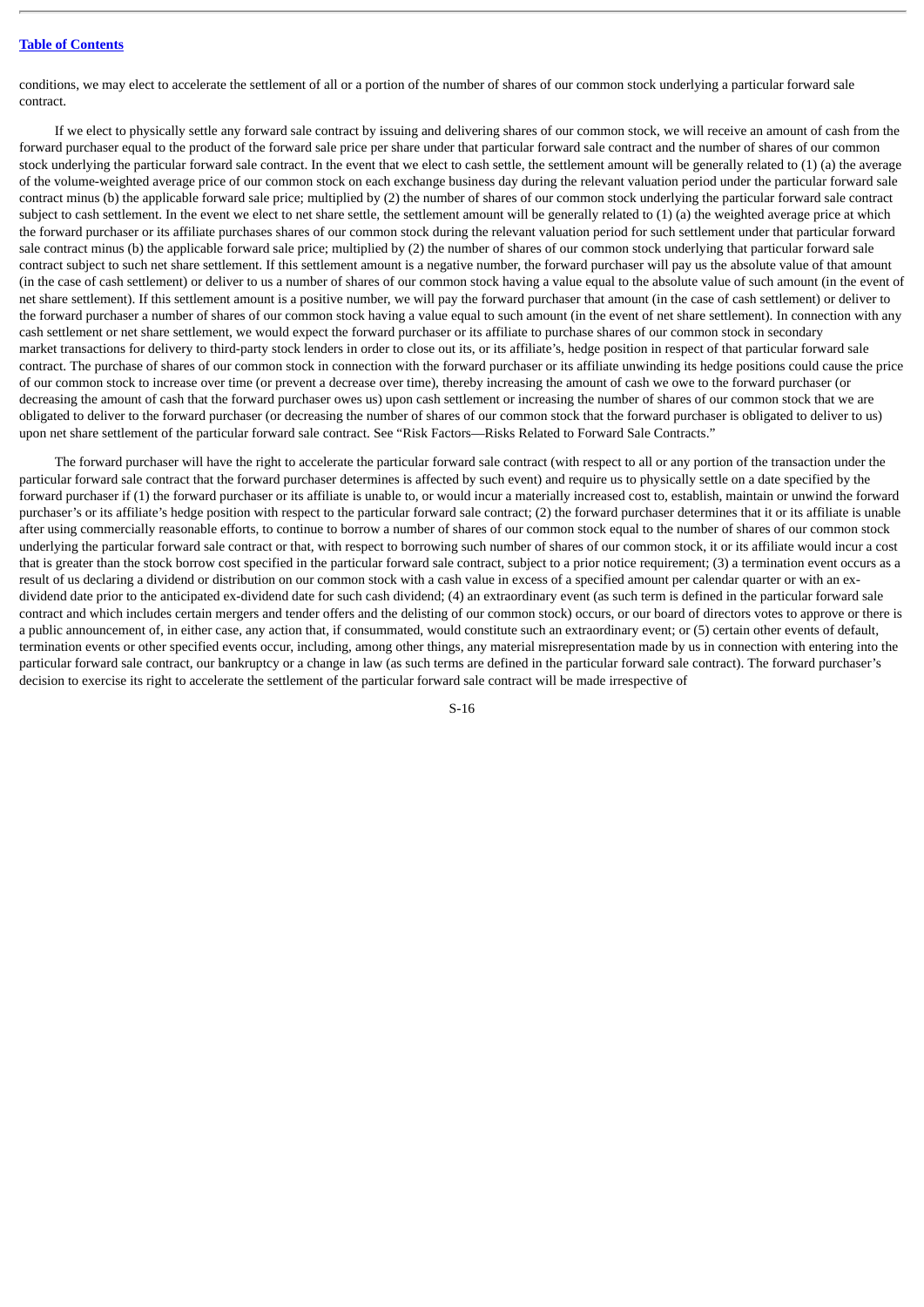our need for capital. In such cases, we could be required to issue and deliver shares of our common stock under the physical settlement provisions of the particular forward sale contract or, if we so elect and the forward purchaser so permits our election, net share settlement provisions of the particular forward sale contract irrespective of our capital needs which would result in dilution to our earnings per share, return on equity and dividends per share. In addition, upon certain events of bankruptcy, insolvency or reorganization relating to us, the particular forward sale contract will terminate without further liability of either party. Following any such termination, we would not issue any shares of our common stock or receive any proceeds pursuant to the particular forward sale contract. See "Risk Factors—Risks Related to Forward Sale Contracts."

#### **Relationship with Sales Agent, Forward Seller and Forward Purchaser**

The sales agent, the forward seller and/or their affiliates, including the forward purchaser, have engaged in, and may in the future engage in, investment banking and other commercial dealings in the ordinary course of business with us or our affiliates. They have received, or may in the future receive, customary fees and commissions for these transactions. In addition, in the ordinary course of their business activities, the sales agent, forward seller, forward purchaser and/or their affiliates may make or hold a broad array of investments and actively trade debt and equity securities (or related derivative securities) and financial instruments (including bank loans) for their own account and for the accounts of their customers. Such investments and securities activities may involve securities and/or instruments of ours or of our affiliates. The sales agent, forward seller, forward purchaser and/or their affiliates may also make investment recommendations and/or publish or express independent research views in respect of such securities or financial instruments and may hold, or recommend to clients that they acquire, long and/or short positions in such securities and instruments.

An affiliate of the sales agent is a lender under our credit facilities. To the extent we use the net proceeds of this offering to reduce indebtedness outstanding under our credit facilities, such affiliate will receive a pro rata portion of such payments.

#### **Notice to Prospective Investors in Australia**

No placement document, prospectus, product disclosure statement or other disclosure document has been lodged with the Australian Securities and Investments Commission ("ASIC"), in relation to the offering. This prospectus supplement does not constitute a prospectus, product disclosure statement or other disclosure document under the Corporations Act 2001 (the "Corporations Act"), and does not purport to include the information required for a prospectus, product disclosure statement or other disclosure document under the Corporations Act.

Any offer in Australia of the shares may only be made to persons (the "Exempt Investors") who are "sophisticated investors" (within the meaning of section 708(8) of the Corporations Act), "professional investors" (within the meaning of section 708(11) of the Corporations Act) or otherwise pursuant to one or more exemptions contained in section 708 of the Corporations Act so that it is lawful to offer the shares without disclosure to investors under Chapter 6D of the Corporations Act.

The shares applied for by Exempt Investors in Australia must not be offered for sale in Australia in the period of 12 months after the date of allotment under the offering, except in circumstances where disclosure to investors under Chapter 6D of the Corporations Act would not be required pursuant to an exemption under section 708 of the Corporations Act or otherwise or where the offer is pursuant to a disclosure document which complies with Chapter 6D of the Corporations Act. Any person acquiring common stock must observe such Australian on-sale restrictions.

This offering document contains general information only and does not take account of the investment objectives, financial situation or particular needs of any particular person. It does not contain any securities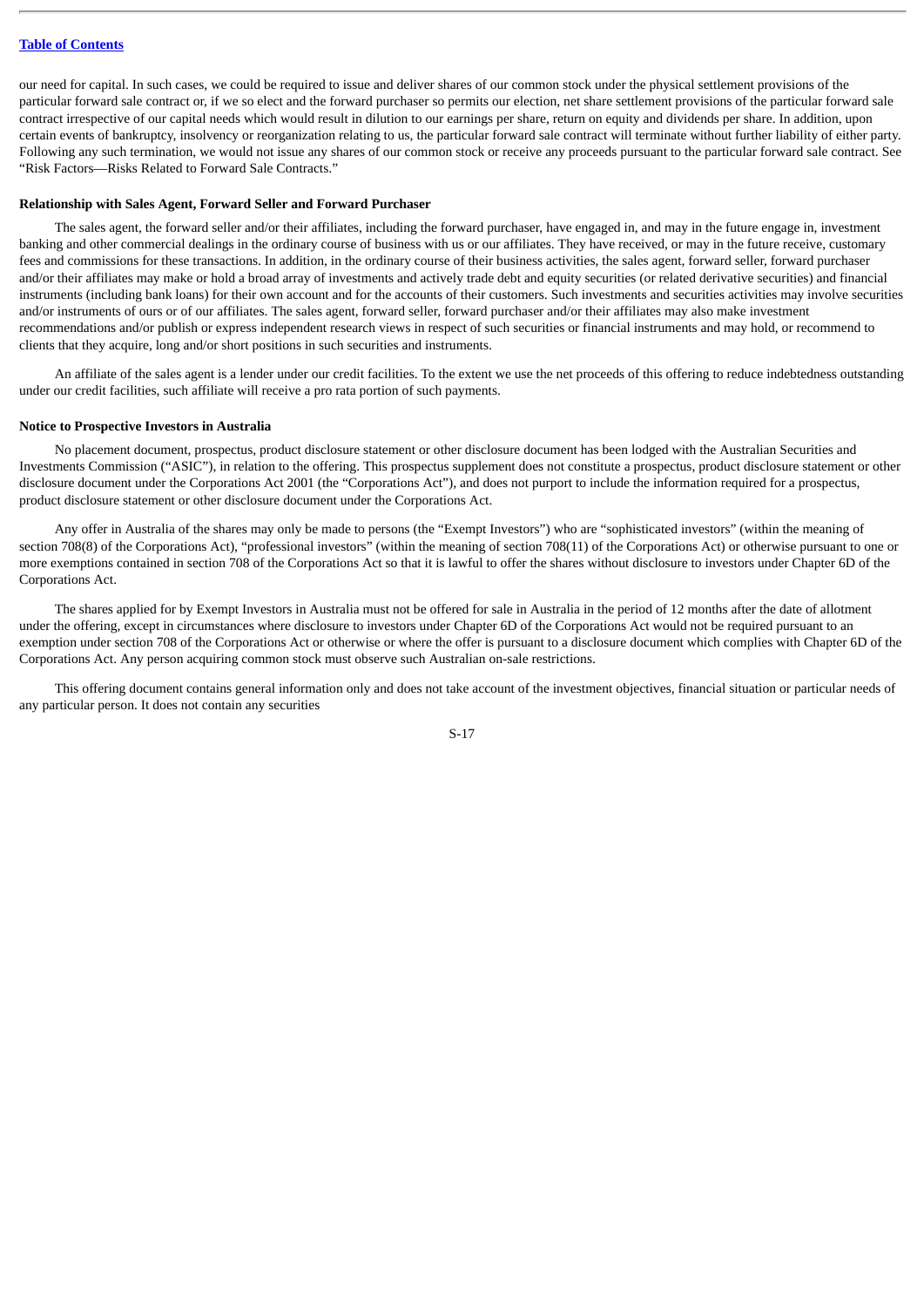recommendations or financial product advice. Before making an investment decision, investors need to consider whether the information in this prospectus supplement is appropriate to their needs, objectives and circumstances, and, if necessary, seek expert advice on those matters.

#### **Notice to Prospective Investors in Canada**

The shares may be sold only to purchasers purchasing, or deemed to be purchasing, as principal that are accredited investors, as defined in National Instrument 45-106 Prospectus Exemptions or subsection 73.3(1) of the Securities Act (Ontario), and are permitted clients, as defined in National Instrument 31- 103 Registration Requirements, Exemptions and Ongoing Registrant Obligations. Any resale of the shares must be made in accordance with an exemption from, or in a transaction not subject to, the prospectus requirements of applicable securities laws.

Securities legislation in certain provinces or territories of Canada may provide a purchaser with remedies for rescission or damages if this prospectus supplement (including any amendment thereto) contains a misrepresentation, provided that the remedies for rescission or damages are exercised by the purchaser within the time limit prescribed by the securities legislation of the purchaser's province or territory. The purchaser should refer to any applicable provisions of the securities legislation of the purchaser's province or territory for particulars of these rights or consult with a legal advisor.

Pursuant to section 3A.3 (or, in the case of securities issued or guaranteed by the government of a non-Canadian jurisdiction, section 3A.4) of National Instrument 33-105 Underwriting Conflicts (NI 33-105), the underwriters are not required to comply with the disclosure requirements of NI 33-105 regarding underwriter conflicts of interest in connection with this offering.

#### **Notice to Prospective Investors in Hong Kong**

The shares may not be offered or sold in Hong Kong by means of any document other than (i) in circumstances which do not constitute an offer to the public within the meaning of the Companies Ordinance (Cap. 32, Laws of Hong Kong), or (ii) to "professional investors" within the meaning of the Securities and Futures Ordinance (Cap. 571, Laws of Hong Kong) and any rules made thereunder, or (iii) in other circumstances which do not result in the document being a "prospectus" within the meaning of the Companies Ordinance (Cap. 32, Laws of Hong Kong), and no advertisement, invitation or document relating to the shares may be issued or may be in the possession of any person for the purpose of issue (in each case whether in Hong Kong or elsewhere), which is directed at, or the contents of which are likely to be accessed or read by, the public in Hong Kong (except if permitted to do so under the laws of Hong Kong) other than with respect to shares which are or are intended to be disposed of only to persons outside Hong Kong or only to "professional investors" within the meaning of the Securities and Futures Ordinance (Cap. 571, Laws of Hong Kong) and any rules made thereunder.

#### **Notice to Prospective Investors in Singapore**

The shares of common stock which are the subject of this prospectus supplement do not represent units in a collective investment scheme which is authorized or recognized by the Monetary Authority of Singapore ("MAS") under Section 286 or 287 of the Securities and Futures Act (Chapter 289 of Singapore) ("SFA") and this prospectus supplement has not been registered as a prospectus with the MAS under the SFA. This prospectus supplement and any other document or material in connection with the offer or sale, or invitation for subscription or purchase, of shares of common stock will not be circulated or distributed, nor will the shares of common stock be offered or sold, or be made the subject of an invitation for subscription or purchase, whether directly or indirectly, to persons in Singapore, other than institutional investors as defined in Section 4A of the SFA or relevant regulations thereunder.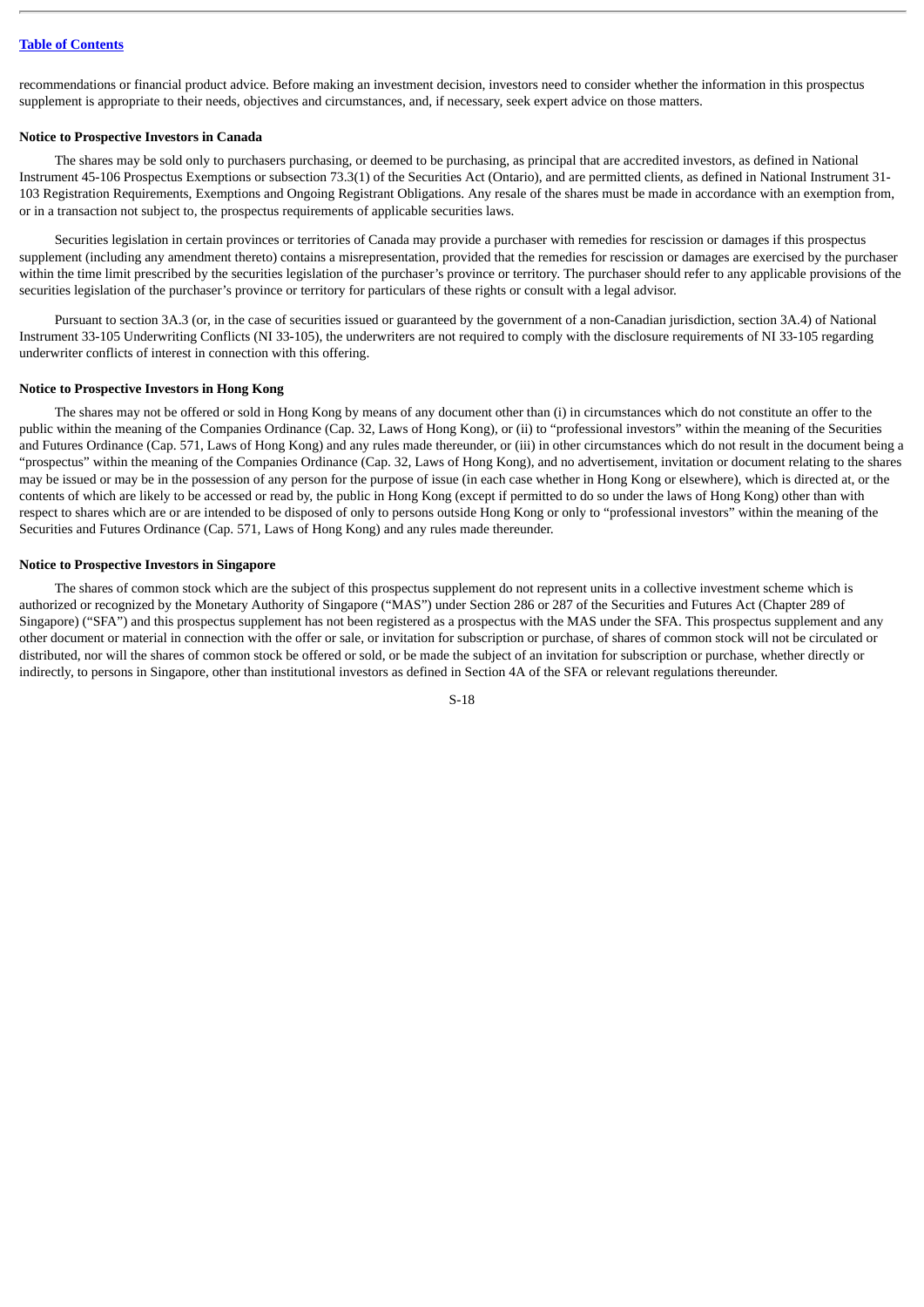## **Notice to Prospective Investors in The Netherlands**

The offer in The Netherlands of the shares included in this offering is exclusively limited to persons who trade or invest in securities in the conduct of a profession or business (which include banks, stockbrokers, insurance companies, pension funds, other institutional investors and finance companies and treasury departments of large enterprises).

#### **Notice to Prospective Investors in Switzerland**

The shares may not be publicly offered in Switzerland and will not be listed on the SIX Swiss Exchange ("SIX") or on any other stock exchange or regulated trading facility in Switzerland. This document has been prepared without regard to the disclosure standards for issuance prospectuses under art. 652a or art. 1156 of the Swiss Code of Obligations or the disclosure standards for listing prospectuses under art. 27 ff. of the SIX Listing Rules or the listing rules of any other stock exchange or regulated trading facility in Switzerland. Neither this document nor any other offering or marketing material relating to the shares or the offering may be publicly distributed or otherwise made publicly available in Switzerland.

Neither this document nor any other offering or marketing material relating to the offering, the Company or the shares have been or will be filed with or approved by any Swiss regulatory authority. In particular, this document will not be filed with, and the offer of the shares will not be supervised by, the Swiss Financial Market Supervisory Authority ("FINMA"), and the offer of the shares has not been and will not be authorized under the Swiss Federal Act on Collective Investment Schemes ("CISA"). The investor protection afforded to acquirers of interests in collective investment schemes under the CISA does not extend to acquirers of the shares.

#### **Notice to Prospective Investors in the United Kingdom**

This prospectus supplement has only been communicated or caused to have been communicated and will only be communicated or caused to be communicated as an invitation or inducement to engage in investment activity (within the meaning of Section 21 of the Financial Services and Markets Act of 2000 (the "FSMA")) as received in connection with the issue or sale of the common stock in circumstances in which Section 21(1) of the FSMA does not apply to us. All applicable provisions of the FSMA will be complied with in respect to anything done in relation to the common stock in, from or otherwise involving the United Kingdom.

#### **Notice to Prospective Investors in the European Economic Area**

In relation to each Member State of the European Economic Area which has implemented the Prospectus Directive (each, a "Relevant Member State") an offer to the public of any common stock which are the subject of the offering contemplated herein may not be made in that Relevant Member State, except that an offer to the public in that Relevant Member State of any common stock may be made at any time under the following exemptions under the Prospectus Directive, if they have been implemented in that Relevant Member State:

- to legal entities which are qualified investors as defined under the Prospectus Directive;
- by the sales agent, forward seller, forward purchaser and/or their affiliates to fewer than 100, or, if the Relevant Member State has implemented the relevant provisions of the 2010 PD Amending Directive, 150, natural or legal persons (other than qualified investors as defined in the Prospectus Directive), as permitted under the Prospectus Directive, subject to obtaining the prior consent of the sales agent or its affiliate for any such offer; or
- in any other circumstances falling within Article 3(2) of the Prospectus Directive,

provided that no such offer of common stock shall result in a requirement for us, the sales agent, forward seller, forward purchaser and/or their affiliates to publish a prospectus pursuant to Article 3 of the Prospectus Directive or supplement a prospectus pursuant to Article 16 of the Prospectus Directive.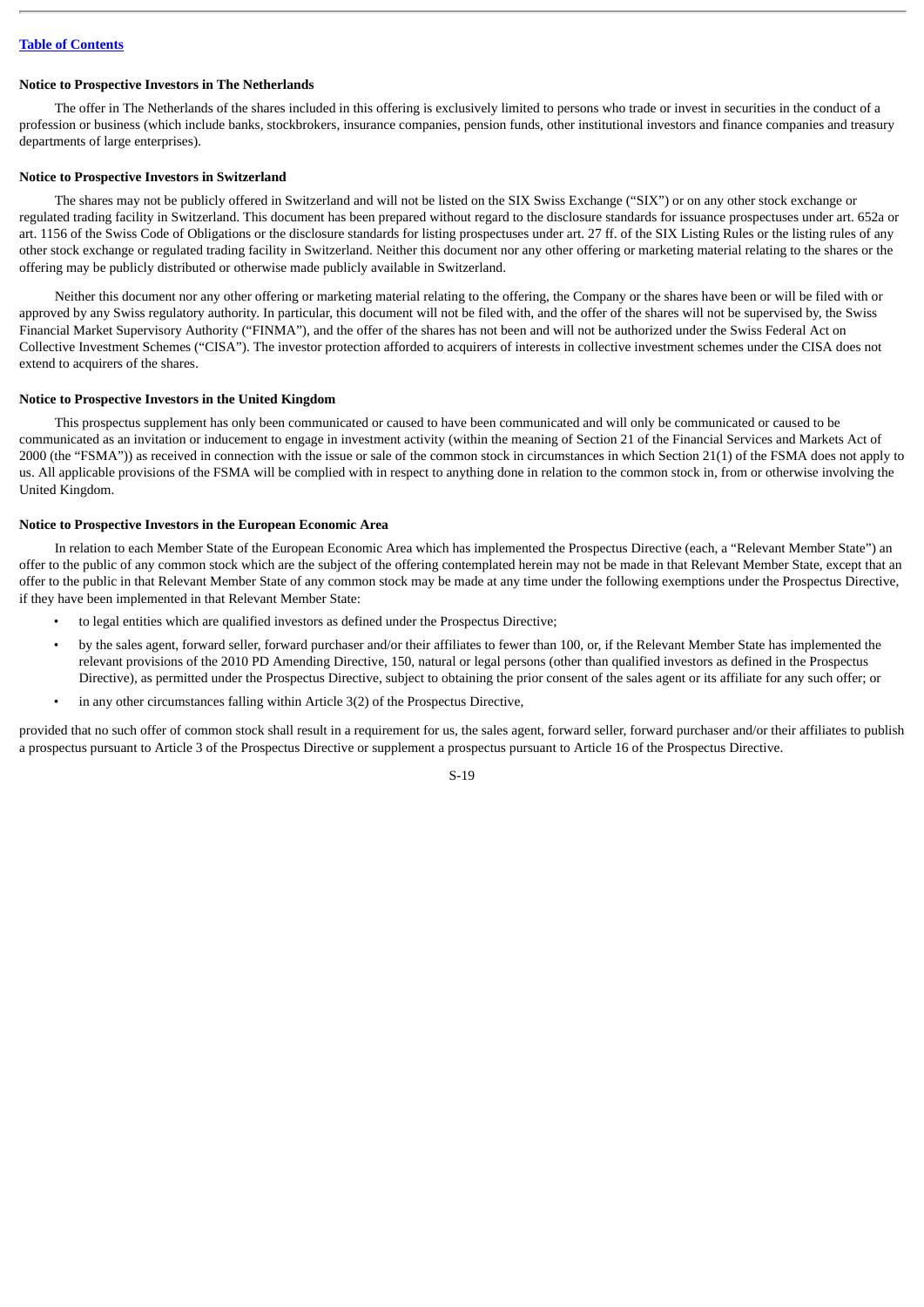Each person in a Relevant Member State who receives any communication in respect of, or who acquires any common stock under, the offers contemplated here in this prospectus supplement will be deemed to have represented, warranted and agreed to and with the sales agent, forward seller, forward purchaser and/or their affiliates and us that:

- it is a qualified investor as defined under the Prospectus Directive; and
- in the case of any common stock acquired by it as a financial intermediary, as that term is used in Article 3(2) of the Prospectus Directive, (i) the common stock acquired by it in the offering have not been acquired on behalf of, nor have they been acquired with a view to their offer or resale to, persons in any Relevant Member State other than qualified investors, as that term is defined in the Prospectus Directive, or in the circumstances in which the prior consent of the sales agent or its affiliate has been given to the offer or resale or (ii) where common stock have been acquired by it on behalf of persons in any Relevant Member State other than qualified investors, the offer of such common stock to it is not treated under the Prospectus Directive as having been made to such persons.

For the purposes of this representation and the provision above, the expression an "offer of common stock to the public" in relation to any common stock in any Relevant Member State means the communication in any form and by any means of sufficient information on the terms of the offer and any common stock to be offered so as to enable an investor to decide to purchase or subscribe for the common stock, as the same may be varied in that Relevant Member State by any measure implementing the Prospectus Directive in that Relevant Member State, the expression "Prospectus Directive" means Directive 2003/71/EC (and amendments thereto, including the 2010 PD Amending Directive, to the extent implemented in the Relevant Member State), and includes any relevant implementing measure in each Relevant Member State and the expression "2010 PD Amending Directive" means Directive 2010/73/EU.

#### **Notice to Prospective Investors in the Dubai International Financial Centre**

This prospectus supplement relates to an Exempt Offer in accordance with the Offered Securities Rules of the Dubai Financial Services Authority ("DFSA"). This prospectus supplement is intended for distribution only to persons of a type specified in the Offered Securities Rules of the DFSA. It must not be delivered to, or relied on by, any other person. The DFSA has no responsibility for reviewing or verifying any documents in connection with Exempt Offers. The DFSA has not approved this prospectus supplement nor taken steps to verify the information set forth herein and has no responsibility for the prospectus supplement. The shares to which this prospectus supplement relates may be illiquid and/or subject to restrictions on their resale. Prospective purchasers of the shares offered should conduct their own due diligence on the shares. If you do not understand the contents of this prospectus supplement you should consult an authorized financial advisor.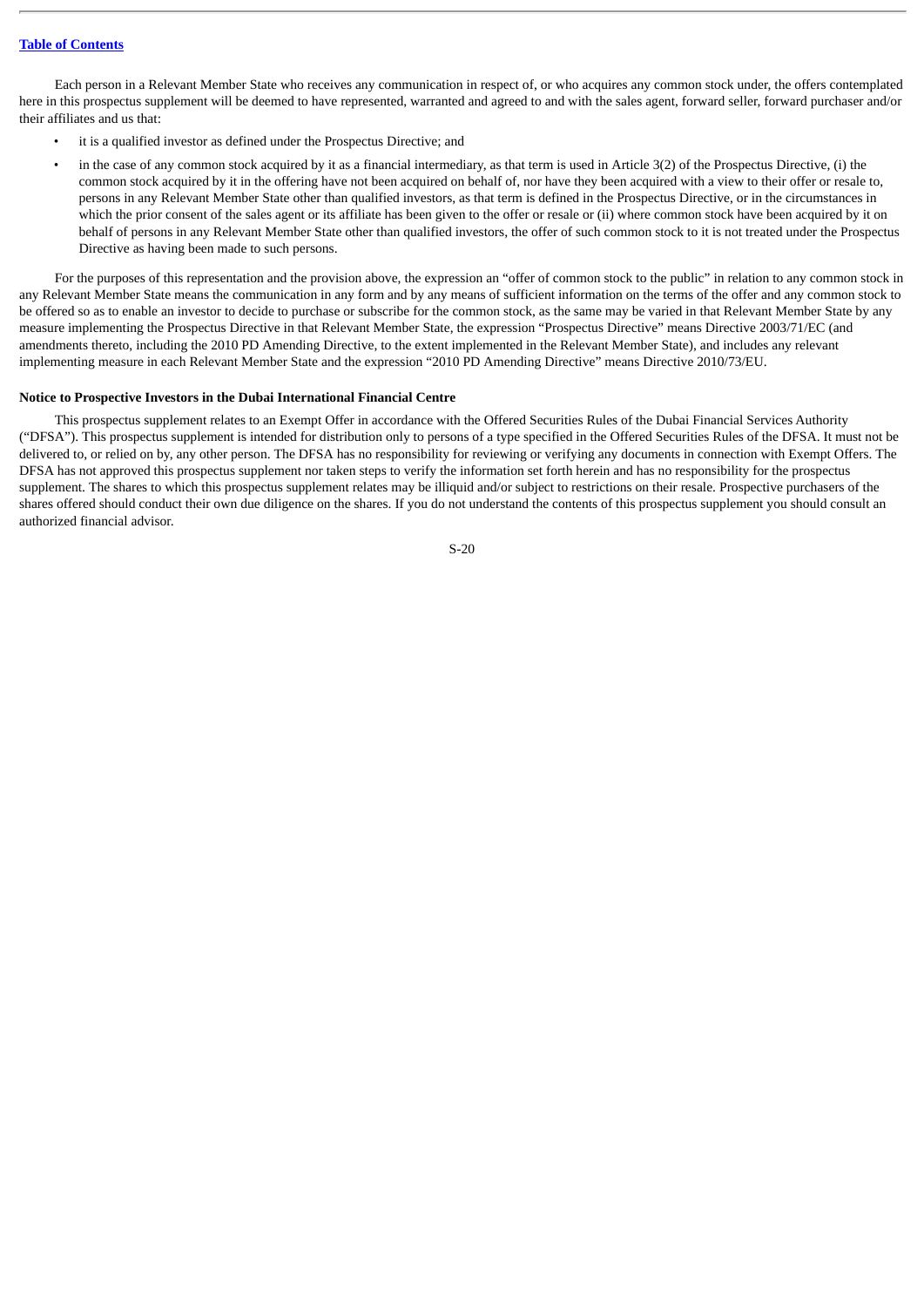#### **LEGAL MATTERS**

<span id="page-23-0"></span>Certain legal matters relating to the shares of common stock offered hereby will be passed upon for us by Goodwin Procter LLP, New York, New York. Certain legal matters will be passed upon for the sales agent by Cahill Gordon & Reindel LLP. Ballard Spahr LLP, Philadelphia, Pennsylvania, will pass upon certain matters of Pennsylvania law. Goodwin Procter LLP and Cahill Gordon & Reindel LLP may rely on Ballard Spahr LLP with respect to matters governed by Pennsylvania law. Davis Polk & Wardwell LLP, New York, New York, has advised the forward purchaser with respect to the forward sale contracts.

#### **EXPERTS**

<span id="page-23-1"></span>The consolidated financial statements of Gaming and Leisure Properties, Inc. and Subsidiaries appearing in Gaming and Leisure Properties, Inc.'s Annual Report (Form 10-K) for the year ended December 31, 2015 including the schedule appearing therein, and the effectiveness of Gaming and Leisure Properties, Inc.'s internal control over financial reporting as of December 31, 2015 have been audited by Ernst & Young LLP, independent registered public accounting firm, as set forth in their reports thereon, included therein, and incorporated herein by reference. Such consolidated financial statements are incorporated herein by reference in reliance upon such reports given on the authority of such firm as experts in accounting and auditing.

#### **INFORMATION INCORPORATED BY REFERENCE**

<span id="page-23-2"></span>This prospectus supplement incorporates by reference certain information that we file with the SEC, which means that we can disclose important information to you by referring to those documents. The information incorporated by reference is an important part of this prospectus supplement. Any statement contained in a previously filed document incorporated by reference into this prospectus supplement is deemed to be modified or superseded for purposes of this prospectus supplement to the extent that a statement contained in this prospectus supplement, or in a subsequently filed document also incorporated by reference herein, modifies or supersedes that statement.

We incorporate by reference the documents listed below that we have previously filed with the SEC, and all filings pursuant to Section 13(a), 13(c), 14 or 15(d) of the Exchange Act subsequently filed with the SEC prior to the termination of the offering under this prospectus supplement (excluding, in each case, any portions of any Form 8-K that are not deemed "filed" pursuant to the General Instructions of Form 8-K):

- our Annual Report on Form 10-K for the year ended December 31, 2015, filed with the SEC on February 22, 2016;
- our Quarterly Reports on Form 10-Q for the quarterly periods ended March 31, 2016 and June 30, 2016, filed with the SEC on April 26, 2016 and August 9, 2016, respectively;
- the description of our common stock contained in the Registration Statement on Form 8-A filed with the SEC on October 9, 2013, including any amendments and reports filed for the purpose of updating such description;
- our Current Reports on Form 8-K filed with the SEC on February 4, 2016 (only with respect to Item 8.01), February 16, 2016, March 15, 2016, March 28, 2016, March 29, 2016, April 1, 2016, April 6, 2016, April 13, 2016, April 28, 2016, May 18, 2016, May 20, 2016, June 2, 2016 and June 29, 2016; and
- our Definitive Proxy Statement filed with the SEC on April 22, 2016.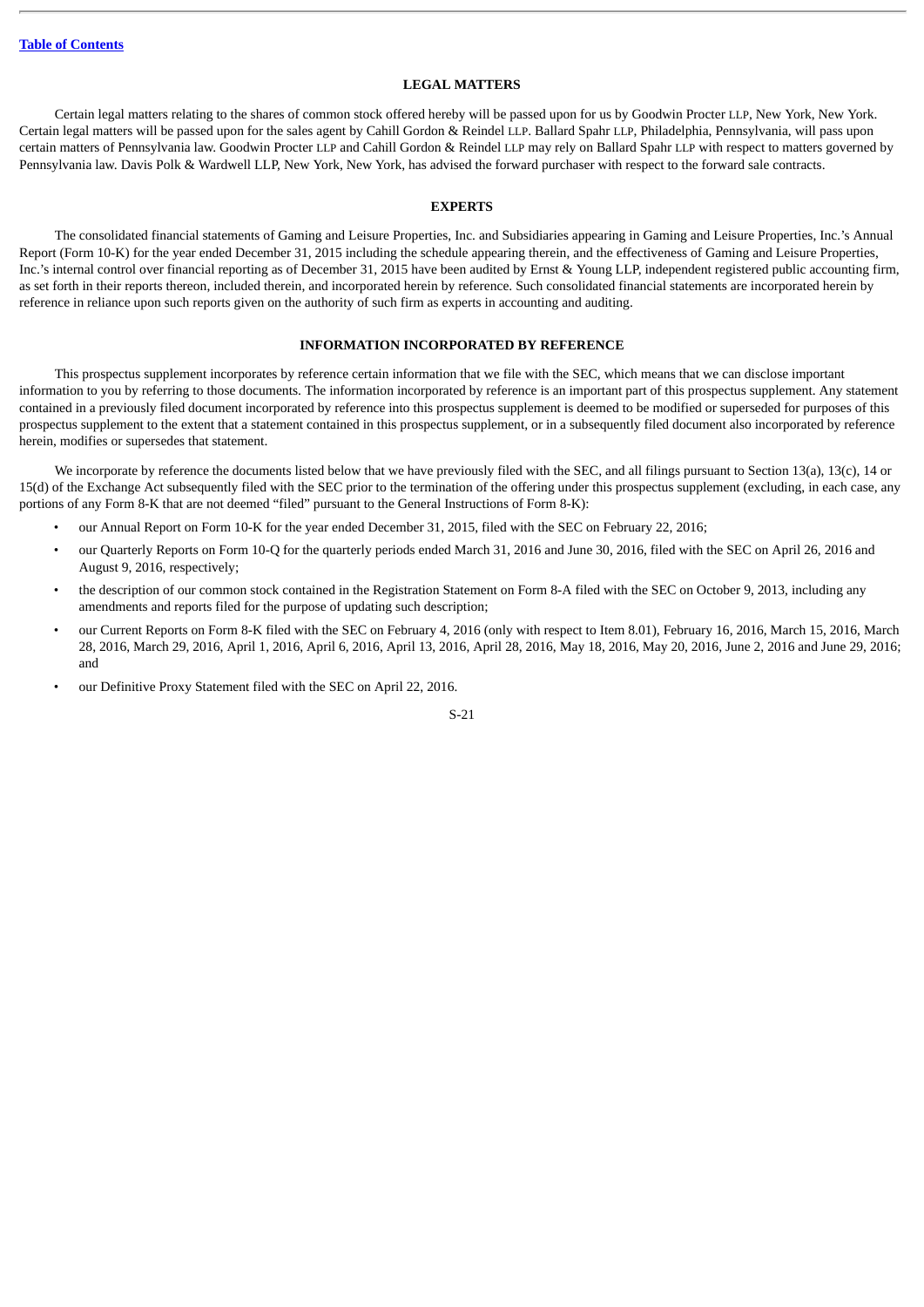We are not, however, incorporating by reference any documents or portions thereof, whether specifically listed above or filed in the future, that are not deemed "filed" with the SEC, including any information furnished pursuant to Items 2.02 or 7.01 of Form 8-K or related exhibits furnished pursuant to Item 9.01 of Form 8-K. The reports and documents specifically listed above or filed in the future (excluding any information furnished to, rather than filed with, the SEC) are deemed to be part of this prospectus supplement and accompanying prospectus from the date of the filing of such reports and documents.

Upon request, we will provide without charge to each person, including any beneficial owner, to whom a copy of this prospectus supplement is delivered a copy of the documents incorporated by reference in this prospectus supplement. You may request a copy of these filings, and any exhibits we have specifically incorporated by reference as an exhibit in the accompanying prospectus, by writing or telephoning us at the following:

> Gaming and Leisure Properties, Inc. 845 Berkshire Blvd., Suite 200 Wyomissing, Pennsylvania 19610 Attention: Investor Relations (610) 401-2900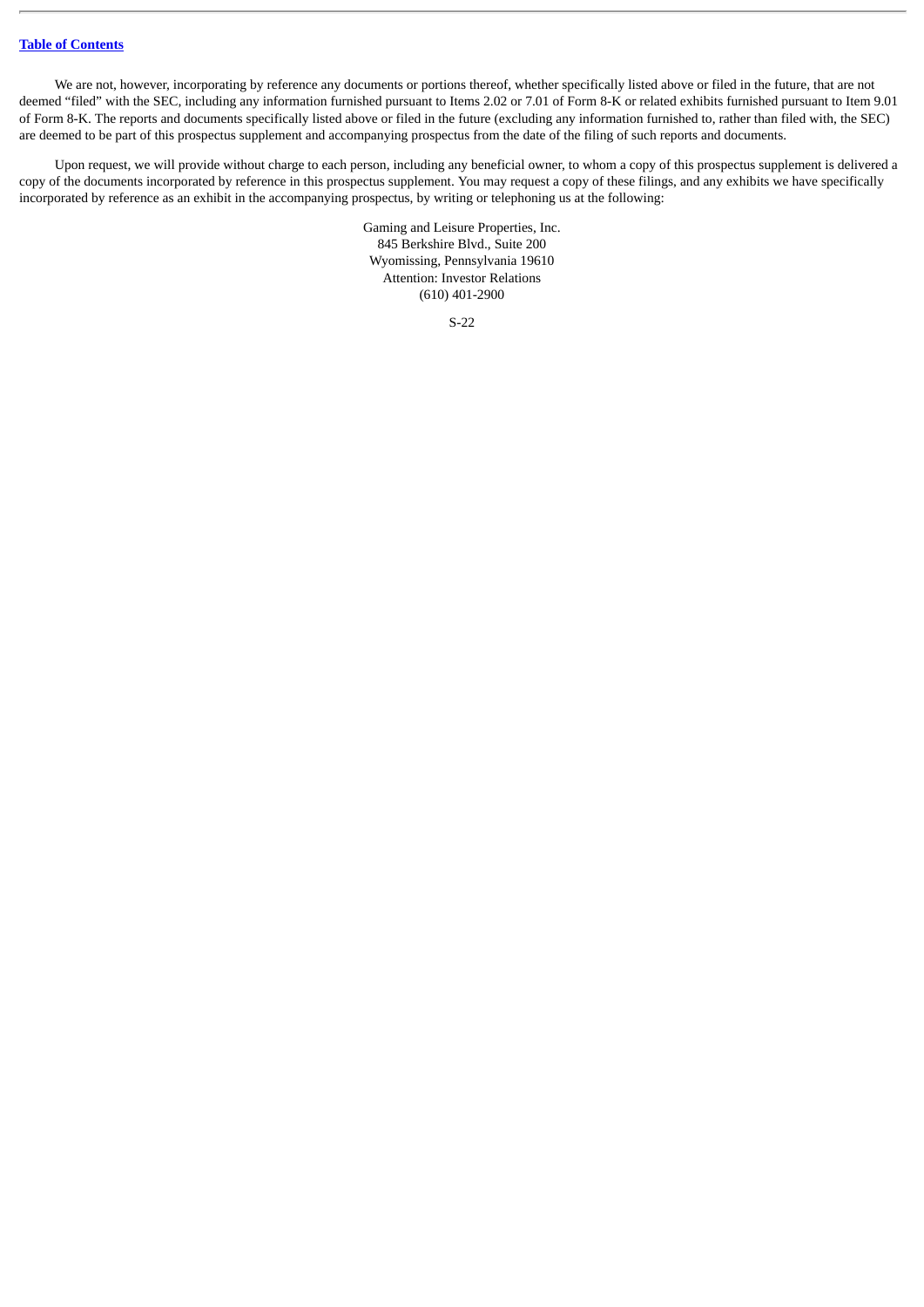

GAMING&LEISURE

**Common Stock Preferred Stock Stock Purchase Contracts Depositary Shares Warrants Units Guarantees**

# **GLP Capital, L.P. GLP Financing II, Inc.**

## **Debt Securities**

Gaming and Leisure Properties, Inc., a Pennsylvania corporation ("GLPI"), and selling securityholders may from time to time offer, in one or more series or classes, separately or together, and in amounts, at prices and on terms to be set forth in one or more supplements to this prospectus, the following securities: common stock, preferred stock, stock purchase contracts, preferred stock represented by depositary shares, warrants, units representing an interest in two or more securities, and guarantees of debt securities.

GLP Capital, L.P., a Pennsylvania limited partnership (the "Operating Partnership"), and GLP Financing II, Inc., a Delaware corporation ("Capital Corp."), may from time to time offer one or more series of debt securities, which may be fully and unconditionally guaranteed by GLPI through guarantees of the debt securities. The debt securities may be non-convertible or convertible into or exercisable or exchangeable for securities of GLPI or the Operating Partnership.

This prospectus describes some of the general terms that may apply to these securities and the general manner in which they may be offered. Each time any of GLPI, the Operating Partnership, Capital Corp. or selling security holders sells securities, a prospectus supplement will be provided that will contain specific information about the terms of any securities offered and the specific manner in which the securities will be offered and the identity of any selling security holders. The prospectus supplement will also contain information, where appropriate, about certain United States federal income tax considerations relating to, and any listing on a securities exchange of, the securities covered by the prospectus supplement. The prospectus supplement may add to, update or change the information in this prospectus. You should read this prospectus and any prospectus supplement carefully before you invest in our securities. This prospectus may not be used to sell securities unless accompanied by a prospectus supplement.

GLPI, the Operating Partnership, Capital Corp. or selling security holders may offer the securities directly to investors, through agents designated from time to time by GLPI, or to or through underwriters or dealers. If any agents, underwriters, or dealers are involved in the sale of any of the securities, their names, and any applicable purchase price, fee, commission or discount arrangement with, between or among them will be set forth, or will be calculable from the information set forth, in an accompanying prospectus supplement. For more detailed information, see "Plan of Distribution." We will not receive any of the proceeds from the sale of securities by the selling security holders.

GLPI's common stock is listed on the NASDAQ Global Select Market ("NASDAQ") under the symbol "GLPI." On March 24, 2016, the last reported sale price of our common stock on NASDAQ was \$29.76 per share.

Investing in our securities involves various risks. See "Risk [Factors"](#page-32-0) beginning on page 6 as well as the risk factors contained in documents we file with the Securities and Exchange Commission and which are incorporated by reference in this **prospectus.**

Neither the Securities and Exchange Commission nor any state securities commission has approved or disapproved of these securities, or determined if this prospectus is truthful or complete. Any representation to the contrary is a criminal offense.

No gaming or regulatory agency has approved or disapproved of these securities, or passed upon the adequacy or accuracy of this prospectus. **Any representation to the contrary is a criminal offense.**

The date of this prospectus is March 28, 2016.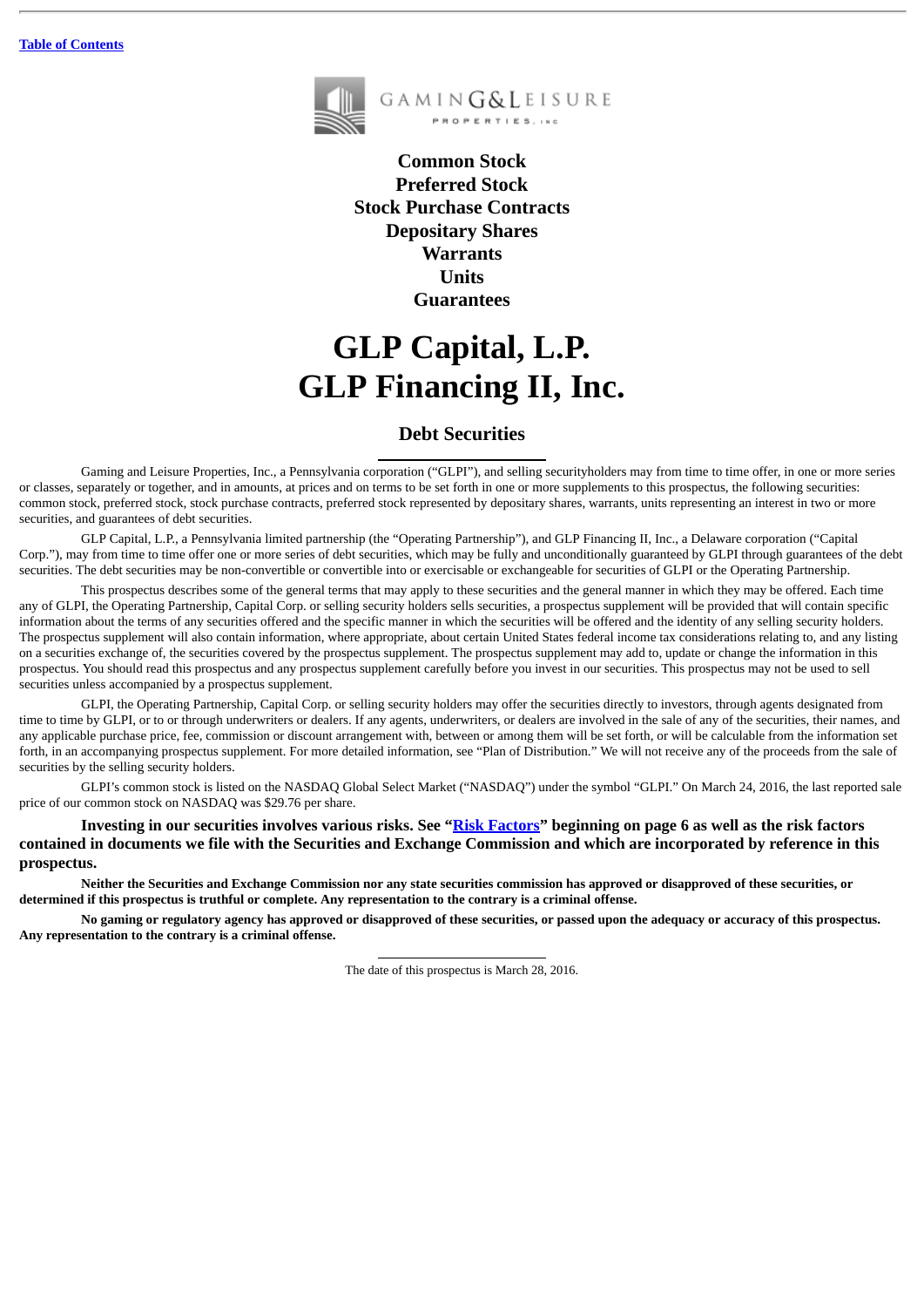J.

## **TABLE OF CONTENTS**

|                                                                                                  | Page |
|--------------------------------------------------------------------------------------------------|------|
| PROSPECTUS SUMMARY                                                                               |      |
| <b>RISK FACTORS</b>                                                                              | h    |
| WHERE YOU CAN FIND MORE INFORMATION                                                              |      |
| <b>INFORMATION INCORPORATED BY REFERENCE</b>                                                     | 8    |
| <b>USE OF PROCEEDS</b>                                                                           | 9    |
| <b>DESCRIPTION OF DEBT SECURITIES</b>                                                            | 10   |
| <b>DESCRIPTION OF CAPITAL STOCK OF GLPI</b>                                                      | 12   |
| DESCRIPTION OF STOCK PURCHASE CONTRACTS OF GLPI                                                  | 19   |
| <b>DESCRIPTION OF DEPOSITARY SHARES OF GLPI</b>                                                  | 20   |
| <b>DESCRIPTION OF WARRANTS OF GLPI</b>                                                           | 23   |
| <b>DESCRIPTION OF UNITS OF GLPI</b>                                                              | 25   |
| CERTAIN PROVISIONS OF PENNSYLVANIA LAW AND GLPI'S ARTICLES OF INCORPORATION AND BYLAWS AND OTHER |      |
| <b>GOVERNANCE DOCUMENTS</b>                                                                      | 28   |
| <b>CERTAIN UNITED STATES FEDERAL INCOME TAX CONSIDERATIONS</b>                                   | 32   |
| <b>SELLING SECURITY HOLDERS</b>                                                                  | 58   |
| <b>PLAN OF DISTRIBUTION</b>                                                                      | 59   |
| <b>LEGAL MATTERS</b>                                                                             | 65   |
| <b>EXPERTS</b>                                                                                   | 65   |
|                                                                                                  |      |
|                                                                                                  |      |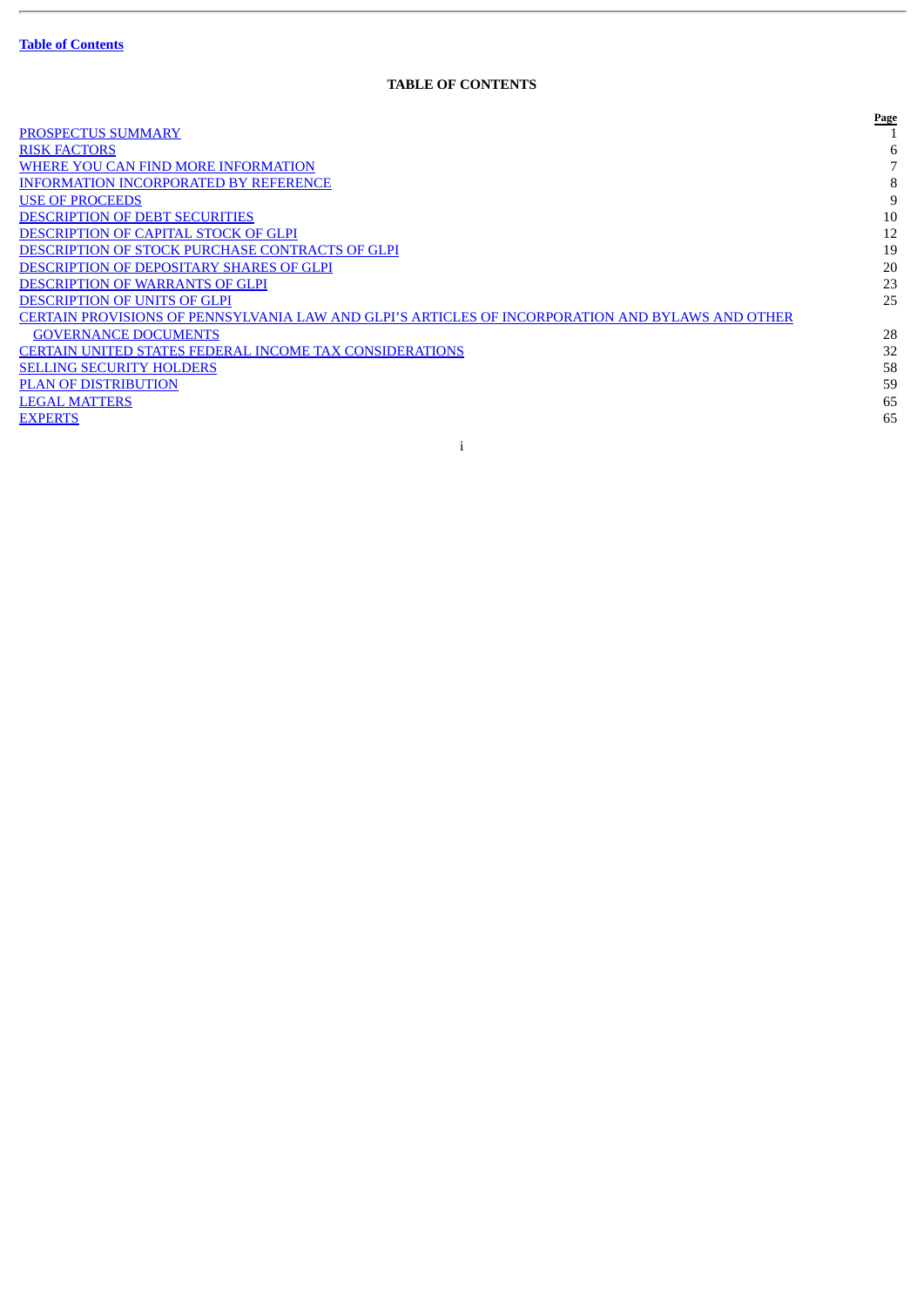#### **PROSPECTUS SUMMARY**

<span id="page-27-0"></span>This summary only highlights the more detailed information appearing elsewhere in this prospectus or incorporated by reference in this prospectus. It may not contain all of the information that is important to you. You should carefully read the entire prospectus and the documents incorporated *by reference in this prospectus before deciding whether to invest in our securities.*

Unless the context otherwise requires, or unless otherwise specified, all references in this prospectus to the terms "GLPI" and the "Company" mean Gaming and Leisure Properties, Inc., all references to the "Operating Partnership" and "GLP Capital" mean GLP Capital, L.P. and all references to "Capital Corp." mean GLP Financing II, Inc. Unless the context otherwise requires, or unless otherwise specified, all references in this prospectus to the terms "we," "us," "our" and "our company" refer to GLPI, together with its consolidated subsidiaries, including the Operating Partnership and Capital Corp.

#### **About this Prospectus**

This prospectus is part of an automatic shelf registration statement that we have filed under the Securities Act of 1933, as amended (the "Securities Act"), with the Securities and Exchange Commission (the "SEC"), using a "shelf" registration process. By using a shelf registration statement, GLPI is registering an unspecified amount of common stock, preferred stock, stock purchase contracts, depositary shares, warrants, units and guarantees, and the Operating Partnership and Capital Corp. are registering an unspecified amount of debt securities, and, in each case, may sell such securities from time to time, in one or more offerings. In addition, selling securityholders to be named in a prospectus supplement may sell certain of our securities from time to time.

This prospectus provides you with a general description of the securities GLPI, the Operating Partnership, Capital Corp. and any selling securityholders may offer. Each time GLPI, the Operating Partnership, Capital Corp. or any selling securityholder sell securities, GLPI, the Operating Partnership, Capital Corp. or the selling securityholder will provide a prospectus supplement containing specific information about the terms of the securities being offered. That prospectus supplement may include a discussion of any risk factors or other special considerations that apply to those securities. The prospectus supplement may also add, update or change the information in this prospectus. If there is any inconsistency between the information in this prospectus and in a related prospectus supplement, you should rely on the information in that prospectus supplement. You should read both this prospectus and any related prospectus supplement together with additional information described under the heading "Where You Can Find More Information."

When acquiring securities, you should rely only on the information provided in this prospectus and the related prospectus supplement, including any information incorporated by reference in this prospectus or any related prospectus supplement. No one is authorized to provide you with information different from that which is contained, or deemed to be contained, in this prospectus and the related prospectus supplement. If anyone provides you with different, inconsistent or unauthorized information or representations, you must not rely on them. This prospectus and the related prospectus supplement are an offer to sell only the securities offered by these documents, but only under circumstances and in jurisdictions where it is lawful to do so. You should not assume that the information in this prospectus, any related prospectus supplement or any document incorporated by reference is truthful or complete as of any date other than the date indicated on the cover page of such documents.

## **Cautionary Statement Regarding Forward-Looking Statements**

Certain statements in this prospectus and the documents incorporated by reference herein may constitute "forward-looking statements" within the meaning of the safe harbor from civil liability provided for such statements by the Private Securities Litigation Reform Act of 1995 (set forth in Section 27A of the Securities Act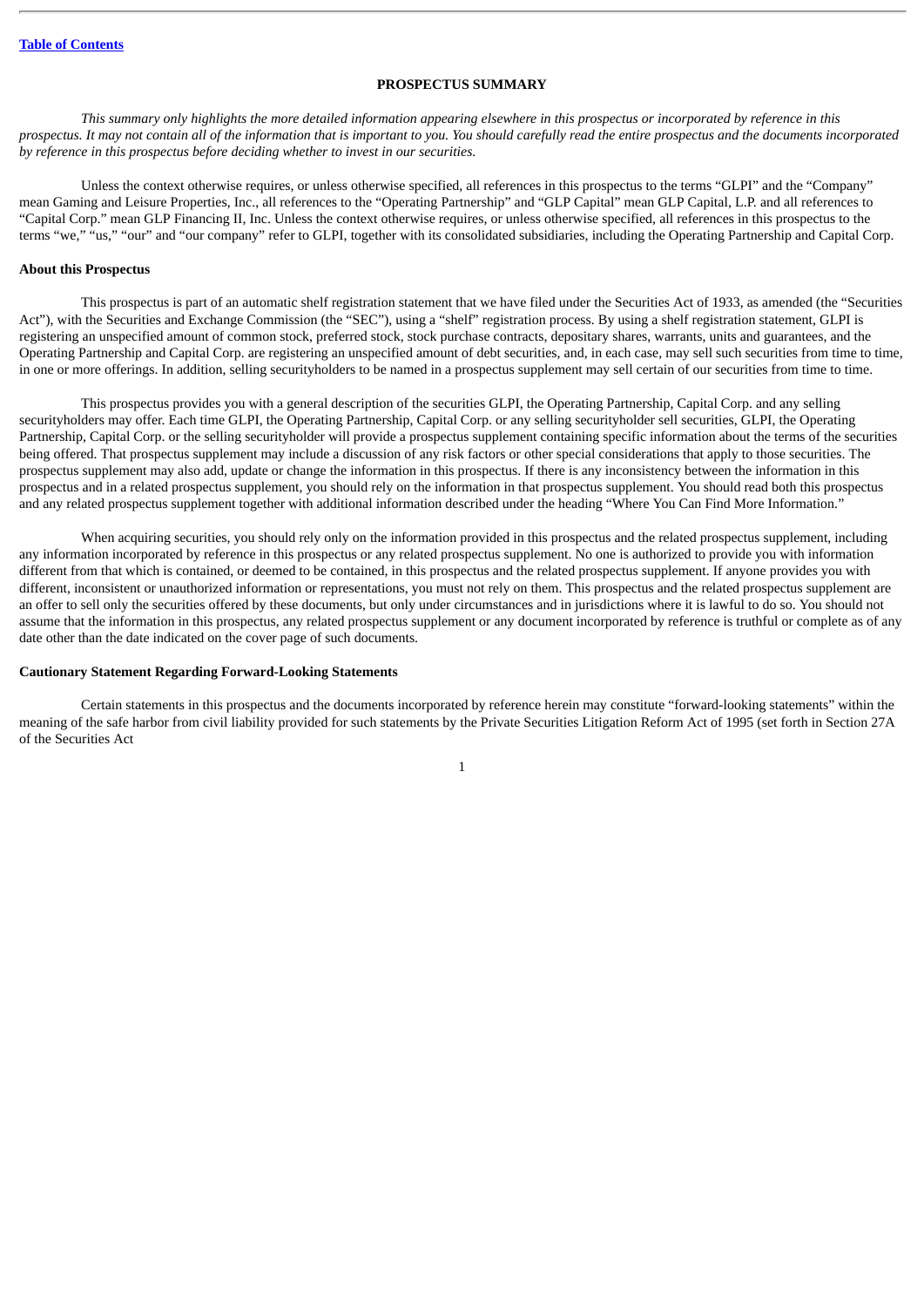and Section 21E of the Securities Exchange Act of 1934, as amended, or the Exchange Act). Forward-looking statements are subject to known and unknown risks, uncertainties and other factors that may cause our actual results, performance or achievements to be materially different from any future results, performance or achievements expressed or implied by such forward-looking statements. Forward-looking statements include information concerning our business strategy, plans, and goals and objectives.

Statements preceded by, followed by or that otherwise include the words "believes," "expects," "anticipates," "intends," "projects," "estimates,", "plans," "may increase," and similar expressions or future or conditional verbs such as "will," "should," "would," "may" and "could" are generally forwardlooking in nature and not historical facts. You should understand that the following important factors could affect future results and could cause actual results to differ materially from those expressed in such forward-looking statements:

- the ability to receive, or delays in obtaining, the regulatory approvals required to own and/or operate our properties, or other delays or impediments to completing our planned acquisitions or projects;
- GLPI's ability to enter into definitive agreements with a third party operator for the Meadows Racetrack & Casino (the "Meadows");
- the ultimate timing and outcome of our proposed acquisition of substantially all of the real estate assets of Pinnacle Entertainment, Inc. ("Pinnacle"), including our and Pinnacle's ability to obtain the financing and third party approvals and consents necessary to complete the acquisition;
- the ultimate outcome (including the possibility that the proposed transaction may not be completed or that completion may be unduly delayed) and results of integrating the assets to be acquired by us in the proposed transaction with Pinnacle;
- the effects of a transaction between GLPI and Pinnacle on each party, including the post-transaction impact on GLPI's financial condition, operating results, strategy and plans;
- GLPI's ability to maintain its status as a REIT, given the highly technical and complex Internal Revenue Code of 1986, as amended (the "Code"), provisions for which only limited judicial and administrative authorities exist, where even a technical or inadvertent violation could jeopardize REIT qualification and where requirements may depend in part on the actions of third parties over which GLPI has no control or only limited influence;
- the satisfaction of certain asset, income, organizational, distribution, shareholder ownership and other requirements on a continuing basis in order for GLPI to maintain its elected REIT status;
- the ability and willingness of our tenants, operators and other third parties to meet and/or perform their obligations under their respective contractual arrangements with us, including, in some cases, their obligations to indemnify, defend and hold us harmless from and against various claims, litigation and liabilities;
- the ability of our tenants and operators to maintain the financial strength and liquidity necessary to satisfy their respective obligations and liabilities to third parties, including without limitation obligations under their existing credit facilities and other indebtedness;
- the ability of our tenants and operators to comply with laws, rules and regulations in the operation of our properties, to deliver high quality services, to attract and retain qualified personnel and to attract customers;

 $\overline{2}$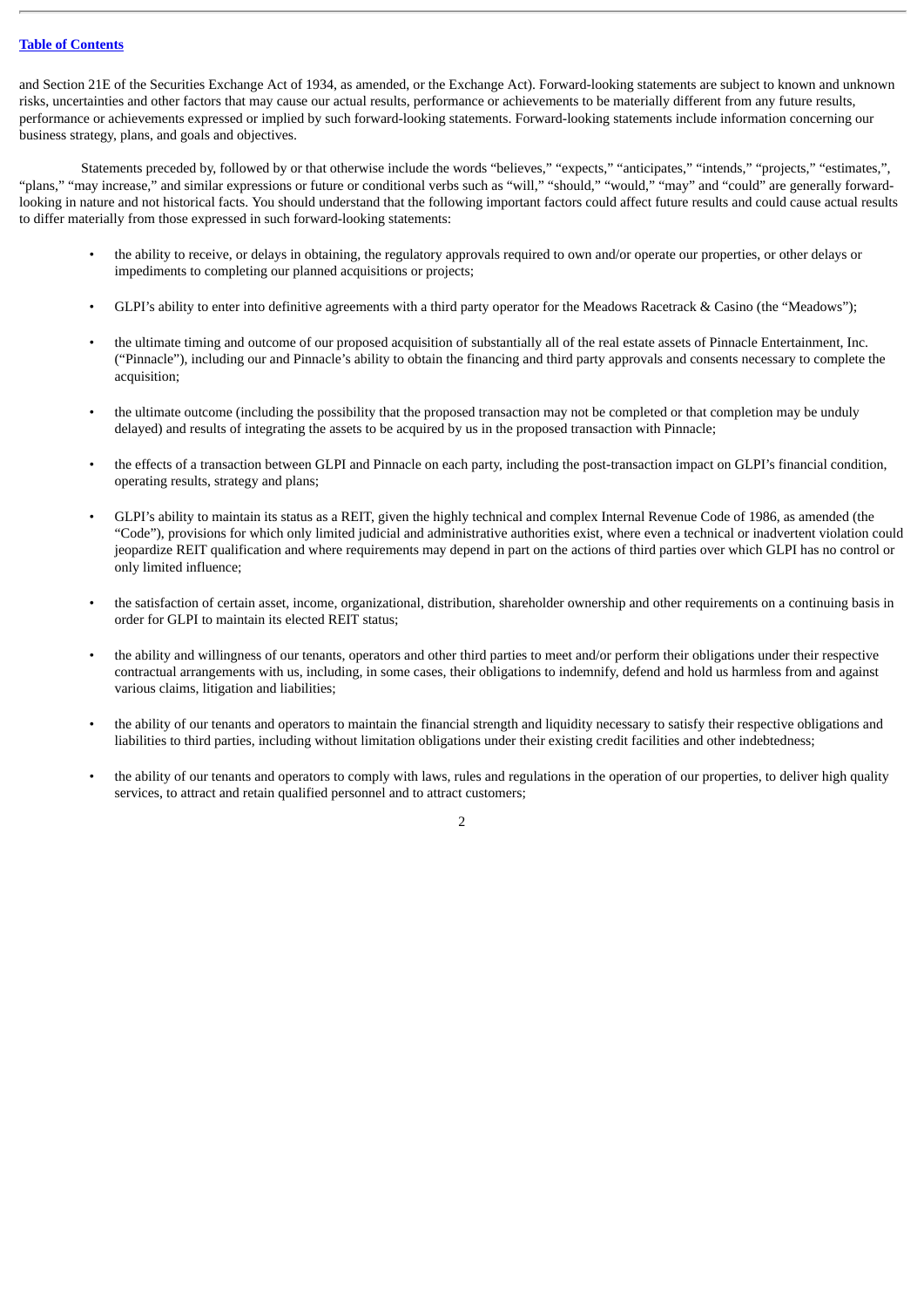- the availability of and the ability to identify suitable and attractive acquisition and development opportunities and the ability to acquire and lease the respective properties on favorable terms;
- the degree and nature of our competition;
- the ability to generate sufficient cash flows to service our outstanding indebtedness;
- the access to debt and equity capital markets;
- adverse changes in our credit rating;
- fluctuating interest rates;
- the impact of global or regional economic conditions;
- the availability of qualified personnel and our ability to retain our key management personnel;
- GLPI's duty to indemnify Penn National Gaming, Inc. ("Penn") in certain circumstances if the spin-off transaction described in our Annual Report on Form 10-K for the year ended December 31, 2015 fails to be tax-free;
- changes in the United States tax law and other state, federal or local laws, whether or not specific to real estate, real estate investment trusts or to the gaming, lodging or hospitality industries;
- changes in accounting standards;
- the impact of weather events or conditions, natural disasters, acts of terrorism and other international hostilities, war or political instability;
- other risks inherent in the real estate business, including potential liability relating to environmental matters and illiquidity of real estate investments; and
- additional factors as discussed in our filings with the SEC that are incorporated by reference into this prospectus.

Certain of these factors and other factors, risks and uncertainties are discussed in the "Risk Factors" section in this prospectus supplement, as well as in our filings with the SEC that are incorporated by reference into this prospectus. Although we believe that our plans, intentions, expectations, strategies and prospects as reflected in or suggested by those forward-looking statements are reasonable, we can give no assurance that the plans, intentions, expectations or strategies will be attained or achieved. Other unknown or unpredictable factors may also cause actual results to differ materially from those projected by the forward-looking statements. Most of these factors are difficult to anticipate and are generally beyond our control. Given these uncertainties, you should not place undue reliance on these forward-looking statements. Except as required by law, we disclaim any obligation to update such statements or to publicly announce the result of any revisions to any of the forward-looking statements contained in this prospectus to reflect future events and developments.

#### **About GLPI and the Operating Partnership**

GLPI is a self-administered and self-managed Pennsylvania real estate investment trust, or REIT, whose primary business consists of acquiring, financing, and owning real estate property to be leased to gaming operators in triple-net lease arrangements. GLPI was incorporated on February 13, 2013 as a wholly owned subsidiary of Penn. On November 1, 2013, Penn contributed to GLPI, through a series of internal corporate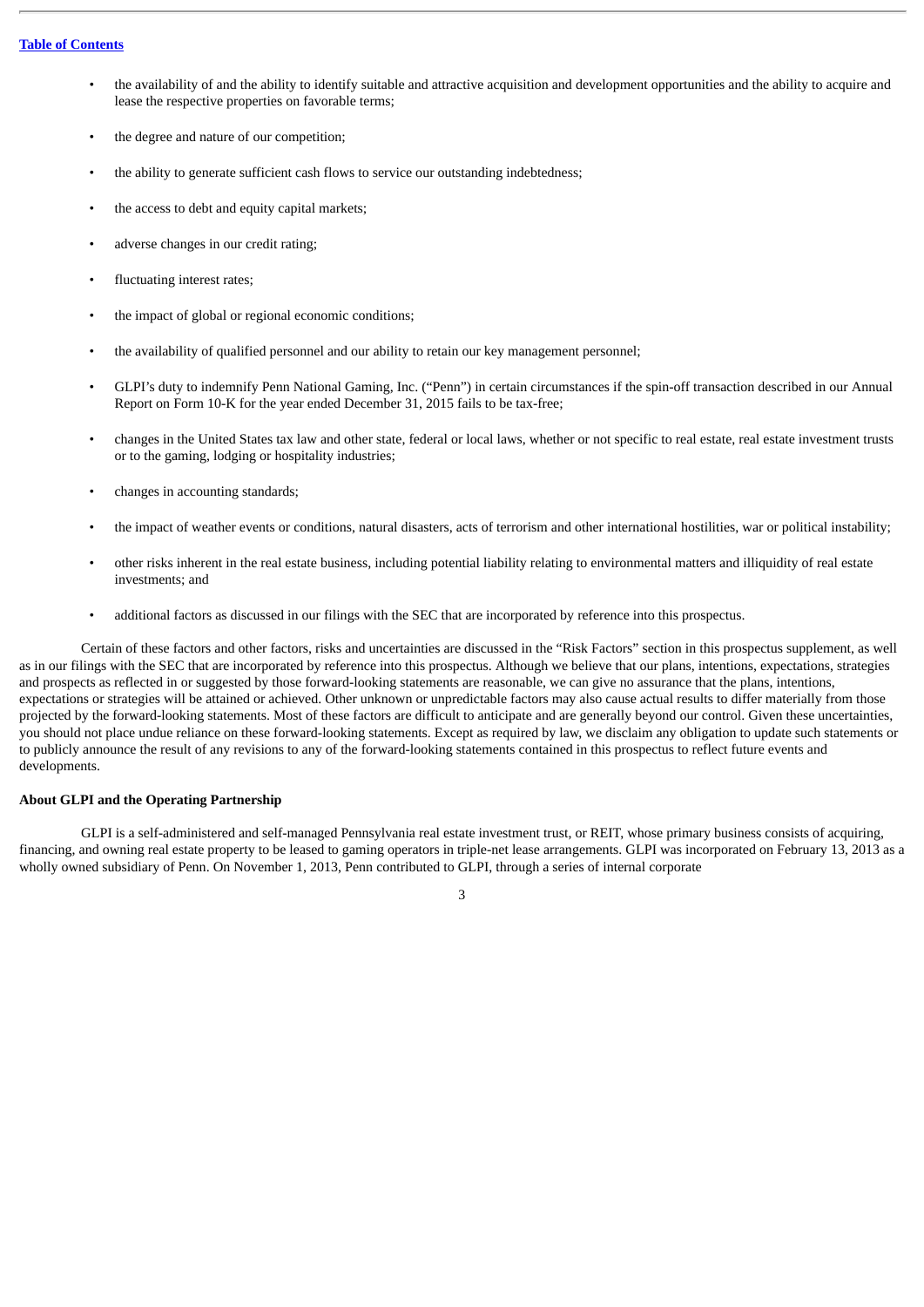restructurings, substantially all of the assets and liabilities associated with Penn's real property interests and real estate development business, as well as the assets and liabilities of Hollywood Casino Baton Rouge and Hollywood Casino Perryville, which are referred to as the "TRS Properties," and then spun-off GLPI to holders of Penn's common and preferred stock in a tax-free distribution (the "Spin-Off"). GLPI elected on its United States ("U.S.") federal income tax return for its taxable year beginning on January 1, 2014 to be treated as a REIT and GLPI, together with an indirect wholly owned subsidiary of GLPI, GLP Holdings, Inc., jointly elected to treat each of GLP Holdings, Inc., Louisiana Casino Cruises, Inc. (d/b/a Hollywood Casino Baton Rouge) and Penn Cecil Maryland, Inc. (d/b/a Hollywood Casino Perryville) as a "taxable REIT subsidiary" ("TRS") effective on the first day of the first taxable year of GLPI as a REIT. As a result of the Spin-Off, GLPI owns substantially all of Penn's former real property assets and leases back most of those assets to Penn for use by its subsidiaries, under a master lease, a triple-net operating lease with an initial term of 15 years with no purchase option, followed by four 5 year renewal options (exercisable by Penn) on the same terms and conditions (the "Penn Master Lease"), and GLPI also owns and operates the TRS Properties through GLP Holdings, Inc.

As of December 31, 2015, GLPI's portfolio consisted of 21 gaming and related facilities, including the TRS Properties, the real property associated with 18 gaming and related facilities operated by Penn and the real property associated with the Casino Queen in East St. Louis, Illinois. These facilities are geographically diversified across 12 states and contain approximately 7.0 million of rentable square feet. As of December 31, 2015, the Company's properties were 100% occupied.

As of December 31, 2015, all of the Company's rental properties, with the exception of the real property associated with the Casino Queen acquired in January 2014, were leased to a wholly owned subsidiary of Penn under the Penn Master Lease. Penn is a leading, diversified, multi-jurisdictional owner and manager of gaming and pari-mutuel properties, and an established gaming provider with strong financial performance. The obligations under the Penn Master Lease are guaranteed by Penn and by all Penn subsidiaries that occupy and operate the facilities leased under the Penn Master Lease, or that own a gaming license, other license or other material asset necessary to operate any portion of the facilities. A default under the Penn Master Lease by Penn or its subsidiaries with regard to any facility will cause a default with regard to the entire Penn portfolio.

The Operating Partnership is a wholly owned subsidiary of GLPI through which GLPI owns substantially all of its assets and was formed under Pennsylvania law on March 12, 2013.

Our principal executive office is located at 845 Berkshire Blvd., Suite 200, Wyomissing, Pennsylvania 19610 and our telephone number is (610) 401-2900. Our internet address is www.glpropinc.com. The information found on, or otherwise accessible through, our website is not incorporated into, and does not form a part of, this prospectus or any other report or document we file with or furnish to the SEC.

Additional information regarding GLPI and the Operating Partnership, including audited financial statements and descriptions of GLPI and the Operating Partnership, is contained in the documents incorporated by reference in this prospectus. See "Where You Can Find More Information" on page 7 of this prospectus.

## **About Capital Corp.**

Capital Corp. is a Delaware corporation and a wholly owned subsidiary of the Operating Partnership. Capital Corp. is nominally capitalized and does not have any material assets or significant operations, other than with respect to acting as co-issuer or guarantor for certain debt obligations that the Operating Partnership may incur or guarantee from time to time.

#### **Market and Industry Data**

Certain documents incorporated by reference into this prospectus include information with respect to market share and industry conditions, which are based upon internal estimates and various third party sources.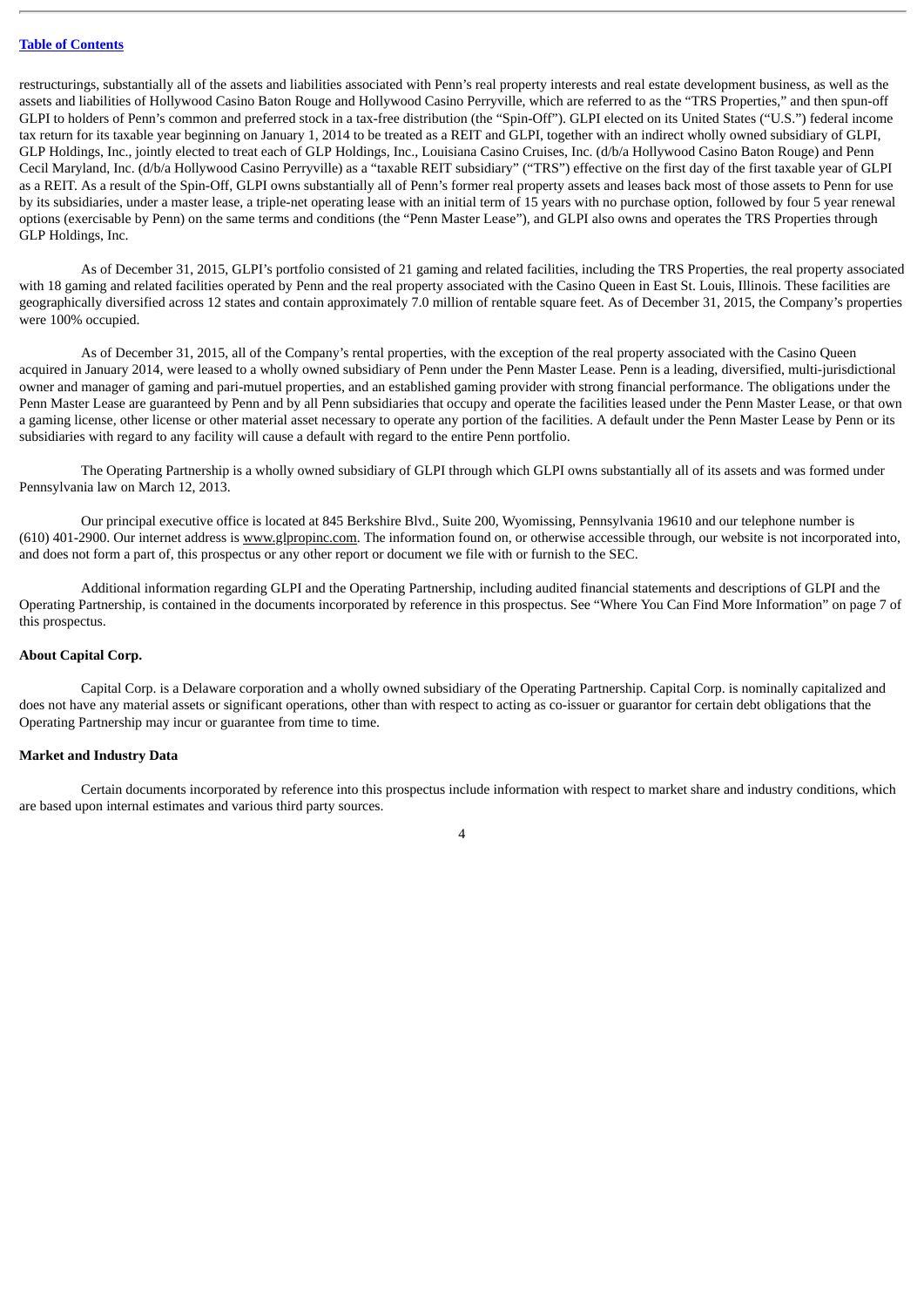While management believes that such data is reliable, we have not independently verified any of the data from third party sources nor have we ascertained the underlying assumptions relied upon therein. Similarly, our internal research is based upon management's understanding of industry conditions, and such information has not been verified by any independent sources. Accordingly, our estimates involve risks and uncertainties and are subject to change based on various factors, including those discussed under the heading "Risk Factors" in this prospectus.

#### **Ratio of Earnings to Fixed Charges**

The following table sets forth GLPI's ratio of earnings to fixed charges for the periods indicated:

|                                        | <b>Year Ended</b> | <b>Year Ended</b> | Year Ended   | <b>Year Ended</b> | Year Ended   |
|----------------------------------------|-------------------|-------------------|--------------|-------------------|--------------|
|                                        | December 31.      | December 31.      | December 31, | December 31.      | December 31. |
|                                        | 2015              | 2014              | 2013         | 2012              | 2011         |
| Ratio of Earnings to Fixed Charges (1) | 2.08              | ר ר<br>$- - -$    | 2.56         | N/A(2)            | N/A(2)       |

- (1) The ratio of earnings to fixed charges for each of the periods indicated was computed by dividing earnings by fixed charges. Earnings is the amount resulting from adding: (a) pre-tax income from continuing operations and (b) fixed charges. Fixed charges is the amount equal to the sum of (a) interest expense; (b) amortization of capitalized expenses related to indebtedness, and (c) an estimate of the interest within rental expense.
- (2) Not applicable. GLPI was spun-off from Penn on November 1, 2013. The financial information for the years ended December 31, 2012 and 2011 sets forth the historical operations of Louisiana Casino Cruises, Inc. and Penn Cecil Maryland, Inc., which were acquired by a subsidiary of GLPI as part of the Spin-Off. There were no fixed charges in these periods.

## **Ratio of Earnings to Combined Fixed Charges and Preferred Stock Dividends**

The following table sets forth GLPI's ratio of earnings to combined fixed charges and preferred stock dividends for the periods indicated:

|                                             | <b>Year Ended</b><br>December 31,<br>2015 | Year Ended<br>December 31.<br>2014 | <b>Year Ended</b><br>December 31.<br>2013 | <b>Year Ended</b><br>December 31.<br>2012 | <b>Year Ended</b><br>December 31,<br>2011 |
|---------------------------------------------|-------------------------------------------|------------------------------------|-------------------------------------------|-------------------------------------------|-------------------------------------------|
| Ratio of Earnings to Combined Fixed Charges |                                           |                                    |                                           |                                           |                                           |
| and Preferred Stock Dividends (1)           | 2.08                                      | רר ר<br><u>_.__</u>                | 2.56                                      | N/A(2)                                    | N/A(2)                                    |

- (1) The ratio of earnings to combined fixed charges and preferred stock dividends for each of the periods indicated was computed by dividing earnings by fixed charges. Earnings is the amount resulting from adding: (a) pre-tax income from continuing operations and (b) fixed charges. Fixed charges is the amount equal to the sum of (a) interest expense; (b) amortization of capitalized expenses related to indebtedness, and (c) an estimate of the interest within rental expense. Preferred stock dividends are the amount of pretax earnings that are required to pay the dividends on outstanding preferred stock. As of the date of this prospectus, there was no outstanding preferred stock of the Company.
- (2) Not applicable. GLPI was spun-off from Penn on November 1, 2013. The financial information for the years ended December 31, 2012 and 2011 sets forth the historical operations of Louisiana Casino Cruises, Inc. and Penn Cecil Maryland, Inc., which were acquired by a subsidiary of GLPI as part of the Spin-Off. There were no fixed charges in these periods.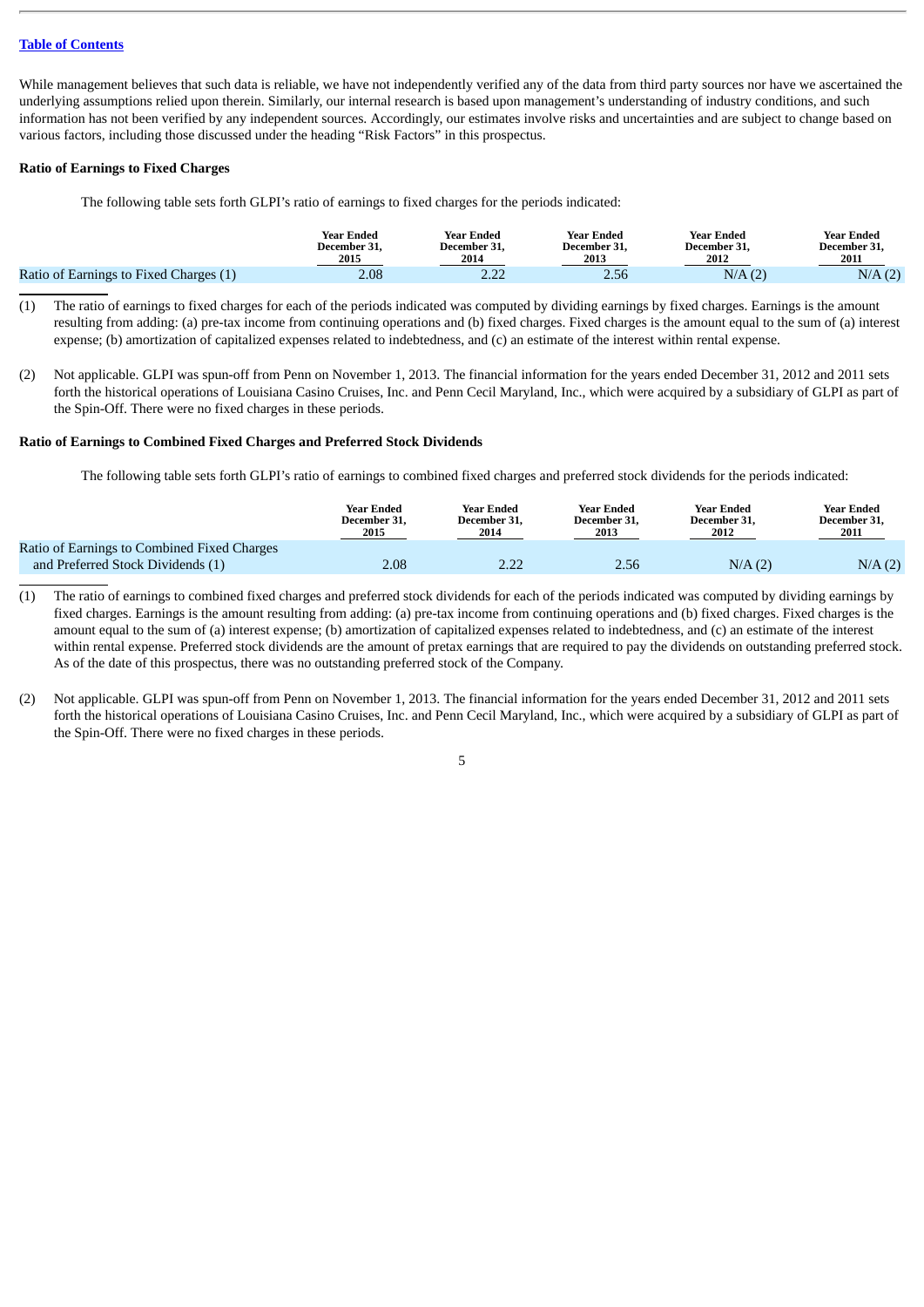## **RISK FACTORS**

<span id="page-32-0"></span>You should carefully consider the risks described in the documents incorporated by reference in this prospectus before making an investment decision. These risks are not the only ones facing our company. Additional risks not presently known to us or that we currently deem immaterial may also impair our business operations. Our business, financial condition or results of operations could be materially adversely affected by the materialization of any of these risks. The trading price of our securities could decline due to the materialization of any of these risks and you may lose all or part of your investment. This prospectus and the documents incorporated herein by reference also contain forward-looking statements that involve risks and uncertainties. Actual results could differ materially from those anticipated in these forward-looking statements as a result of certain factors, including the risks described in the documents incorporated herein by reference, including (i) our Annual Report on Form 10-K for the fiscal year ended December 31, 2015 and (ii) documents we file with the SEC after the date of this prospectus that are incorporated by reference into this prospectus.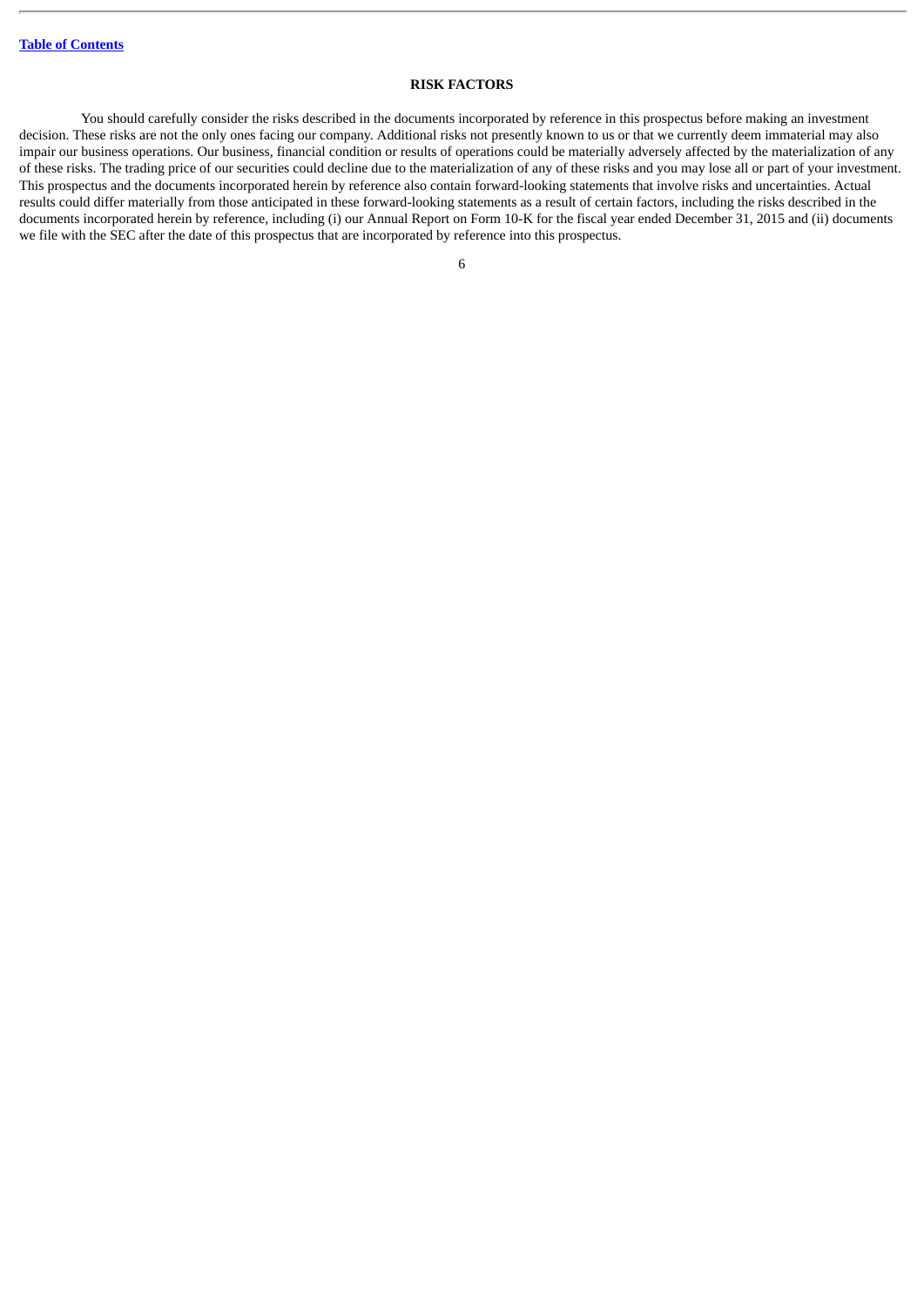## **WHERE YOU CAN FIND MORE INFORMATION**

<span id="page-33-0"></span>At the time of the filing of this registration statement, the Operating Partnership and Capital Corp. are not subject to the information requirements of the Exchange Act. GLPI is currently subject to the periodic and other information requirements of the Exchange Act and, in accordance with the Exchange Act, GLPI files annual, quarterly and current reports, proxy statements and other information with the SEC. You may read and copy any document GLPI files at the SEC's Public Reference Room at 100 F Street, N.E., Washington, D.C. 20549. You may call the SEC at 1-800-SEC-0330 for further information on the operation of the Public Reference Room. GLPI's SEC filings are also available to the public from the SEC's website at http://www.sec.gov.

GLPI has a website located at http://www.glpropinc.com. The information contained on, or that can be accessed through, GLPI's website is not incorporated by reference in, and is not part of, this prospectus, and you should not rely on any such information. Information may also be obtained from GLPI at 845 Berkshire Blvd., Suite 200, Wyomissing, Pennsylvania 19610, Attention: Chief Financial Officer, telephone (610) 401-2900.

Additionally, both Penn and Pinnacle are currently subject to the reporting requirements of the SEC and are required to file with the SEC annual reports containing audited financial information and quarterly reports containing unaudited financial information. The information related to Penn and Pinnacle provided herein has been derived from their public filings. GLPI has not independently verified this information. GLPI has no reason to believe that information derived from either Penn's or Pinnacle's public filings is inaccurate in any material respect that has not been disclosed publically. GLPI is providing this data for informational purposes only and such data is not incorporated by reference into and does not constitute a part of this prospectus. Penn's and Pinnacle's filings with the SEC can be found at www.sec.gov.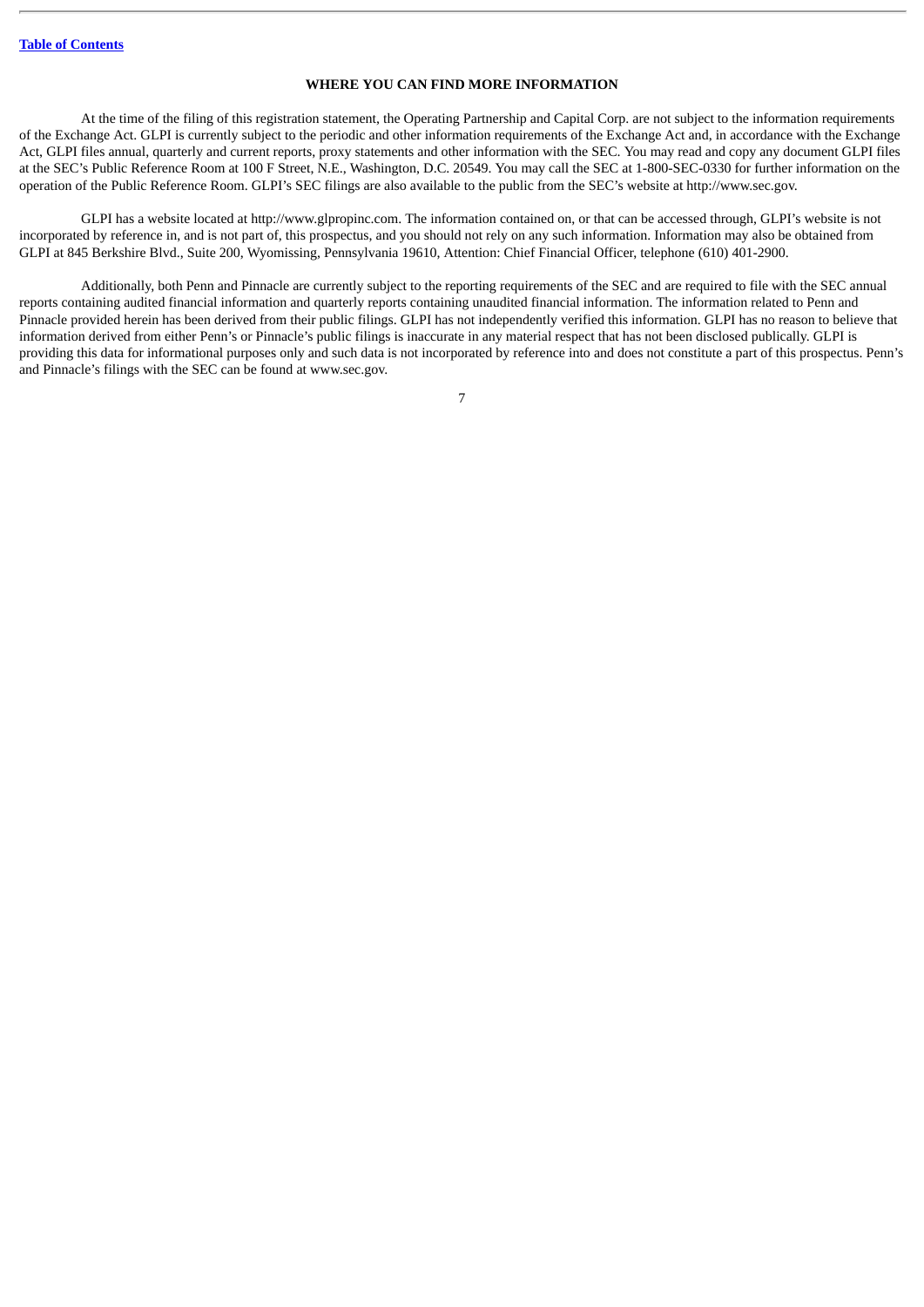## **INFORMATION INCORPORATED BY REFERENCE**

<span id="page-34-0"></span>This prospectus incorporates by reference certain information that GLPI, the Operating Partnership and Capital Corp. file with the SEC, which means that we can disclose important information to you by referring to those documents. The information incorporated by reference is an important part of this prospectus. The SEC allows us to incorporate by reference the information we file with the SEC, which means that we can disclose important information to you by referring you to these documents. The information incorporated by reference is an important part of this prospectus. Any statement contained in a document which is incorporated by reference in this prospectus is automatically updated and superseded if information contained in this prospectus, or information that we later file with the SEC, modifies or replaces this information. We incorporate by reference the following documents filed with the SEC:

- GLPI's Annual Report on Form 10-K for the year ended December 31, 2015, filed on February 22, 2016;
- the description of GLPI's common stock contained in GLPI's Registration Statement on Form 8-A, filed on October 9, 2013, including any amendments and reports filed for the purpose of updating such description; and
- GLPI's Current Reports on Form 8-K filed on February 4, 2016 (only with respect to Item 8.01), February 16, 2016, March 15, 2016 and March 28, 2016.

All documents filed by each of GLPI, the Operating Partnership and Capital Corp. with the SEC pursuant to Sections 13(a), 13(c), 14 or 15(d) of the Exchange Act on or after the date of this prospectus (other than information furnished pursuant to Item 2.01, Item 7.01 or exhibits furnished pursuant to Item 9.01 of Form 8-K), until the earlier of the date on which all of the securities registered hereunder have been sold or this registration statement has been withdrawn shall be deemed incorporated by reference in this prospectus and to be a part of this prospectus from the date of filing of those documents.

The information relating to GLPI, the Operating Partnership and Capital Corp. contained in this prospectus should be read together with the information in the documents incorporated herein by reference.

Upon request, we will provide, without charge, to each person, including any beneficial owner, to whom a copy of this prospectus is delivered a copy of the documents incorporated by reference in this prospectus. You may request a copy of these filings, and any exhibits we have specifically incorporated by reference as an exhibit in this prospectus, by writing or telephoning us at the following:

> Gaming and Leisure Properties, Inc. 845 Berkshire Blvd., Suite 200 Wyomissing, Pennsylvania 19610 Attention: Investor Relations (610) 401-2900

This prospectus is part of a registration statement we filed with the SEC. We have incorporated exhibits into the registration statement. You should read the exhibits carefully for provisions that may be important to you.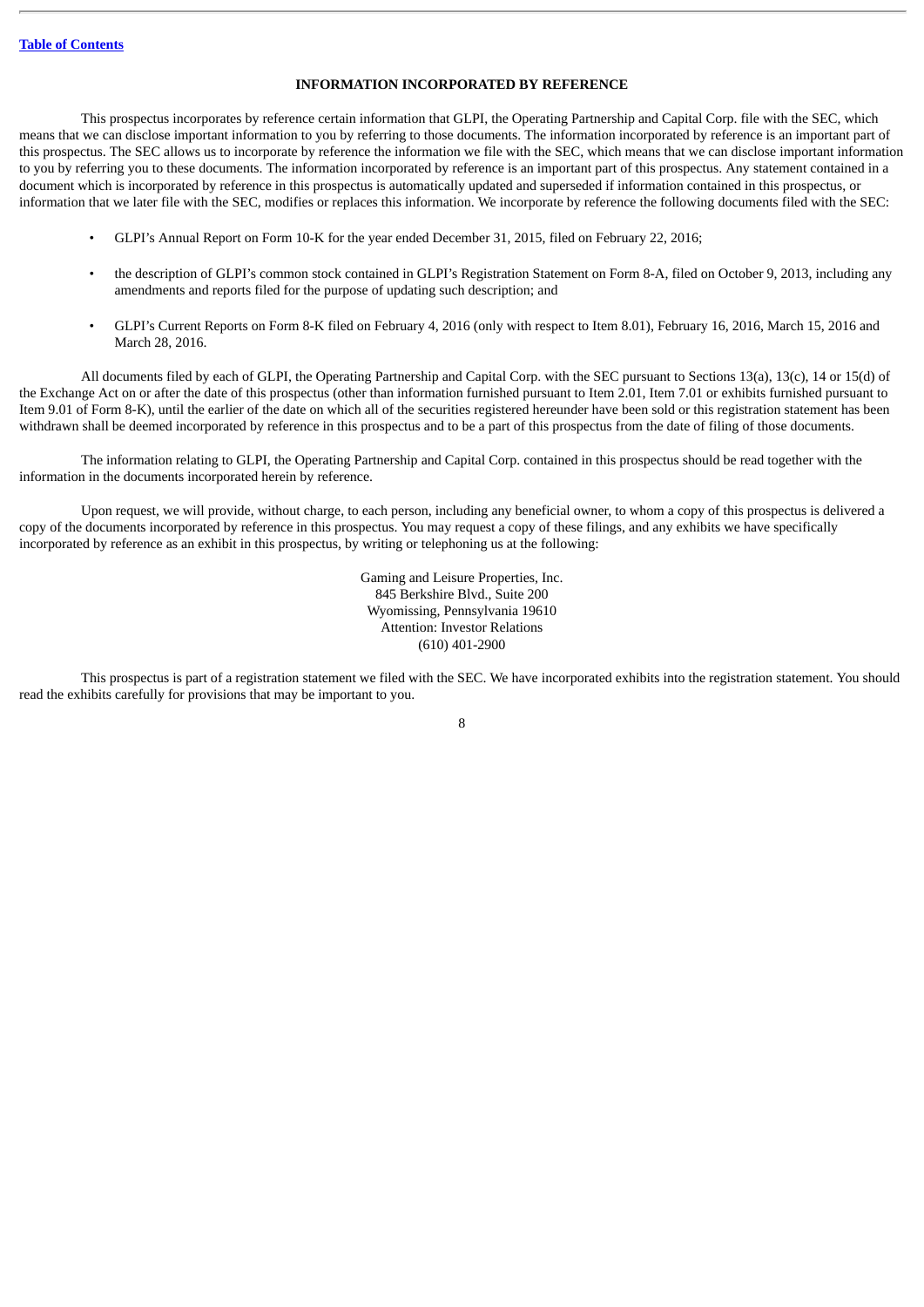## **USE OF PROCEEDS**

<span id="page-35-0"></span>Unless we provide otherwise in the applicable prospectus supplement or related free writing prospectus, GLPI intends to contribute the net proceeds from any sale of its securities pursuant to this prospectus to its Operating Partnership. The Operating Partnership intends to subsequently use the net proceeds contributed by GLPI, as well as any net proceeds from the sale of its debt securities pursuant to this prospectus, for one or more of the following:

- the acquisition, development, and improvement of properties;
- repayment of debt;
- capital expenditures;
- working capital; and
- other general business purposes.

Pending such uses, such proceeds may be temporarily invested. The precise amounts and timing of the application of proceeds will depend upon funding requirements and the availability of other funds. Except as mentioned in any prospectus supplement, specific allocations of the net proceeds to such purposes will not have been made at the date of that prospectus supplement.

Unless otherwise set forth in a prospectus supplement, we will not receive any of the proceeds of the sale by selling security holders of the securities covered by this prospectus.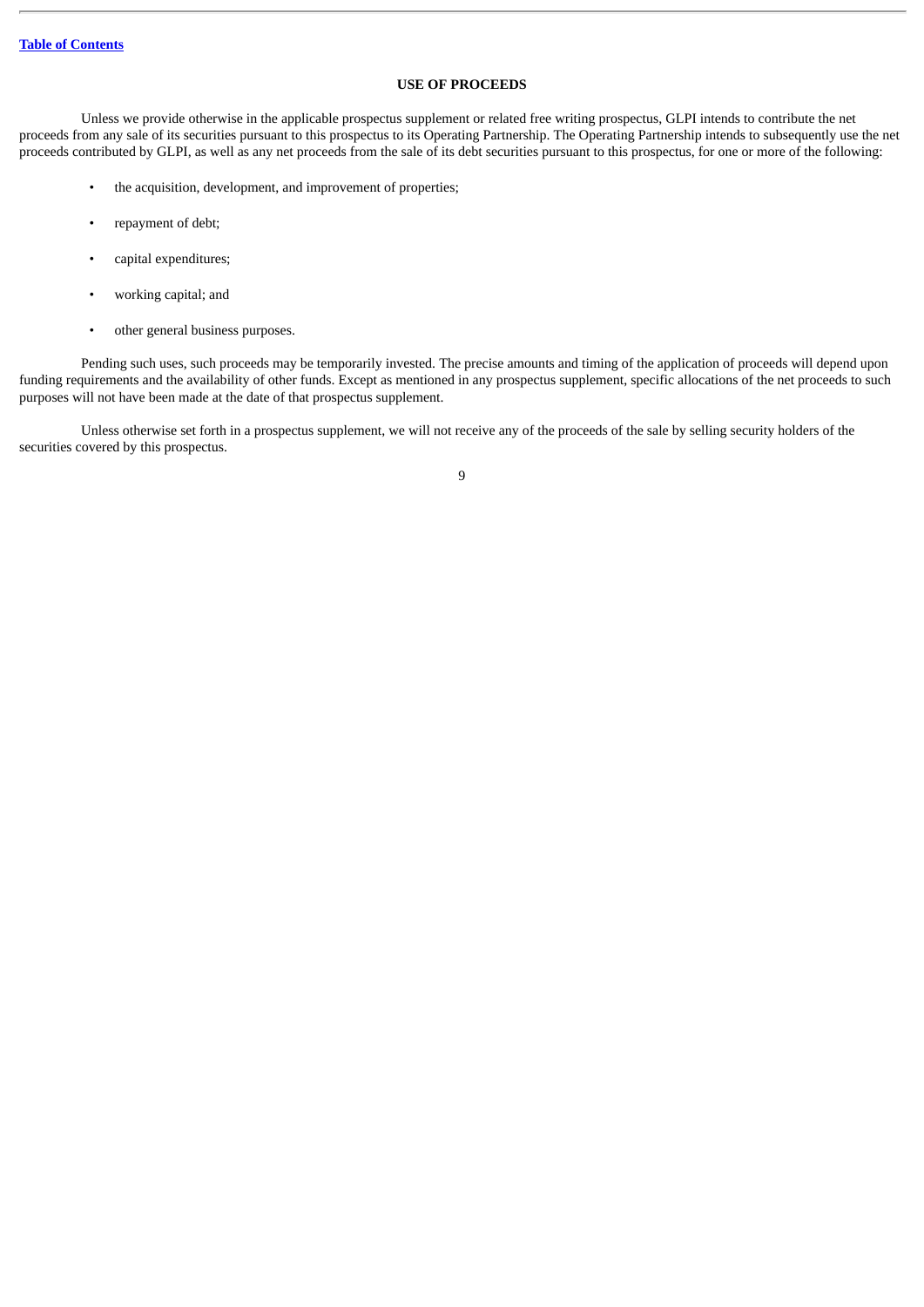# **DESCRIPTION OF DEBT SECURITIES**

GLP Capital and Capital Corp. may issue debt securities from time to time in one or more series, which may be guaranteed by GLPI. GLP Capital and Capital Corp. will set forth in the accompanying prospectus supplement a description of the debt securities that may be offered under this prospectus, as well as the terms of any guarantee of such debt securities by GLPI. The applicable prospectus supplement and other offering material relating to such offering will describe the specific terms relating to the series of debt securities and guarantees being offered, including a description of the material terms of the indenture (and any supplemental indentures) governing such series. These terms may include the following:

- (1) the designation of the debt securities of the series, including CUSIP numbers, which shall distinguish the debt securities of the series from the debt securities of all other series, and which may be part of a series of debt securities previously issued;
- (2) any limit upon the aggregate principal amount of the debt securities of the series that may be authenticated and delivered under the indenture;
- (3) the date or dates on which the principal of and premium, if any, on the debt securities of the series is payable or the method of determination and/or extension of such date or dates, and the amount or amounts of such principal and premium, if any, payments and methods of determination thereof;
- (4) the rate or rates at which the debt securities of the series shall bear interest (including any defaulted interest), if any, or the method of calculating and/or resetting such rate or rates of interest, the date or dates from which such interest shall accrue or the method by which such date or dates shall be determined, the interest payment dates on which any such interest shall be payable and the date or dates on which a record shall be taken for the determination of holders of such debt securities to whom interest is payable;
- (5) the period or periods within which, the price or prices at which, and other terms and conditions upon which debt securities of the series (a) may be redeemed, in whole or in part, at the option of GLP Capital and Capital Corp., if GLP Capital and Capital Corp. are to have the option or (b) shall be redeemed, in whole or in part, upon the occurrence of specified events, if the debt securities shall be subject to a mandatory redemption provision;
- (6) if other than the principal amount thereof, the portion of the principal amount of debt securities of the series that shall be payable upon declaration of acceleration of maturity or the method by which such portion shall be determined;
- (7) any addition to, deletion from or change in the events of default which apply to any debt securities of the series and any change in the right of the trustee or the requisite holders of such debt securities to declare the principal amount thereof due and payable;
- (8) any addition to, deletion from or change in the covenants set forth in the indenture;
- (9) whether and under what circumstances GLP Capital and Capital Corp. will pay additional amounts on the debt securities of the series held by a person who is not a United States person in respect of any tax, assessment or governmental charge withheld or deducted and, if so, whether GLP Capital and Capital Corp. will have the option to redeem the debt securities of the series rather than pay such additional amounts;
- (10) if the debt securities of the series are to be issuable in definitive form (whether upon original issue or upon exchange of a temporary debt security of such series) only upon receipt of certain certificates or other documents or satisfaction of other conditions, the form and terms of such certificates, documents or conditions;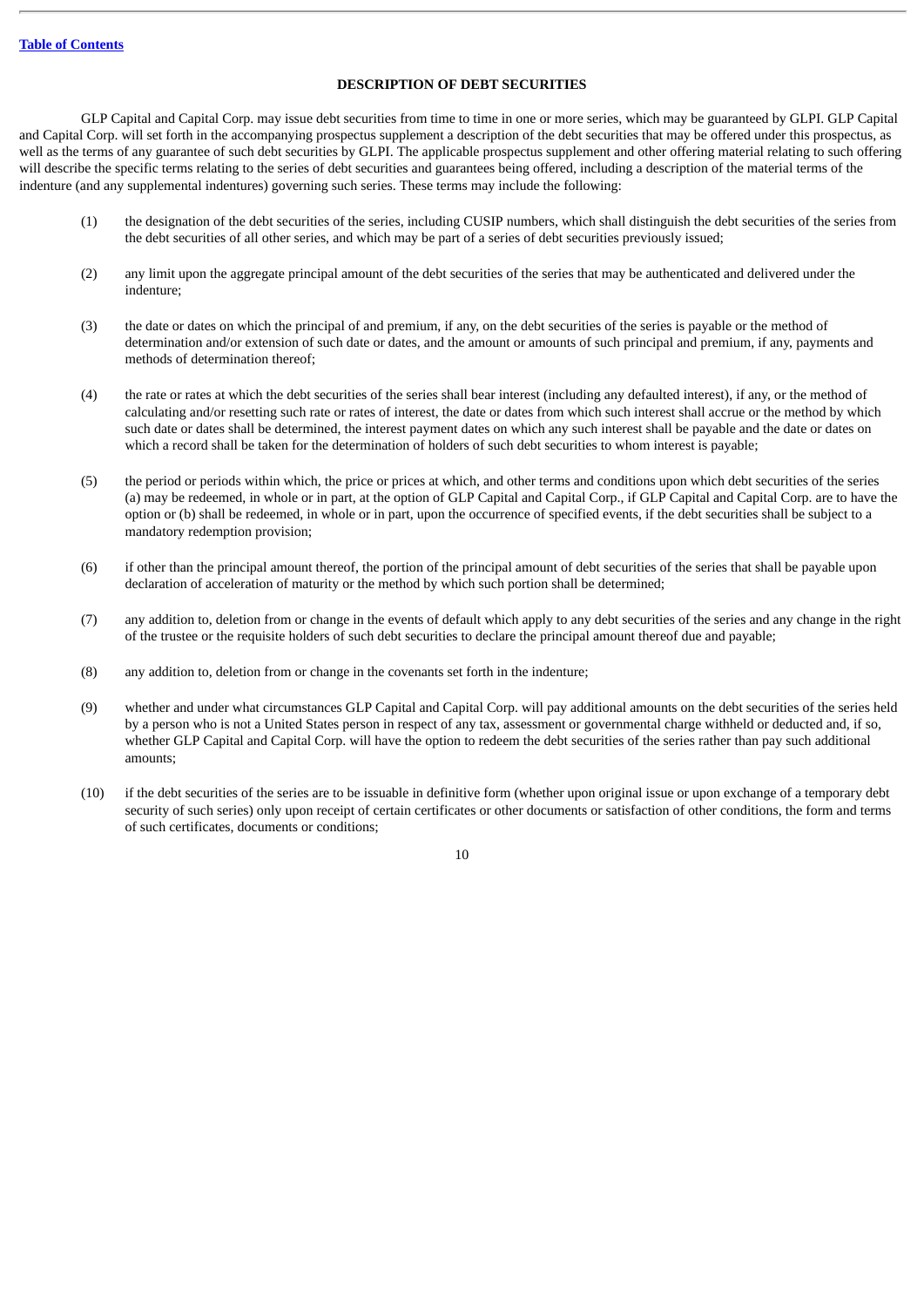- (11) any trustees, depositaries, authenticating or paying agents, transfer agents or registrars of any other agents with respect to the debt securities of such series;
- (12) if the debt securities of the series are to be convertible into or exchangeable for any other security or property of GLP Capital or Capital Corp., including, without limitation, debt securities of another person held by either GLP Capital or Capital Corp. or their affiliates and, if so, the terms thereof;
- (13) any addition to, deletion from or change in any guarantors with respect to the debt securities of such series;
- (14) whether the debt securities of such series shall be issued as global securities (including global securities initially sold in reliance on Rule 144A under the Securities Act, global securities initially sold in reliance on Regulation S under the Securities Act, global securities sold to institutional accredited investors, or unrestricted global securities) or as definitive securities (including restricted definitive securities or unrestricted definitive securities); and
- (15) any other terms of the series.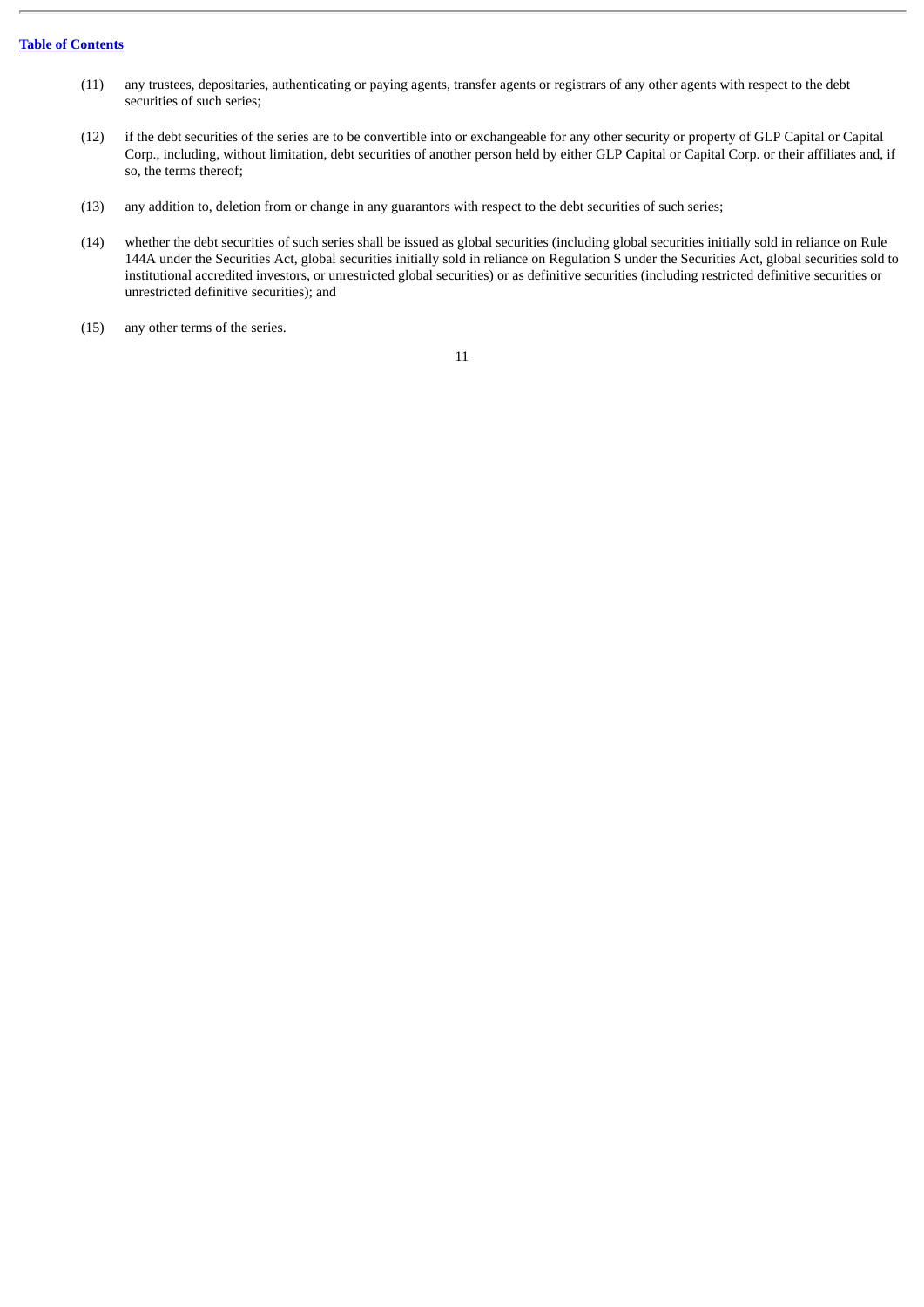# **DESCRIPTION OF CAPITAL STOCK OF GLPI**

The following is a summary of certain information concerning GLPI's capital stock. The summaries and descriptions below do not purport to be complete statements of the relevant provisions of GLPI's amended and restated articles of incorporation (the "Articles of Incorporation") and amended and restated bylaws (the "Bylaws"). The summaries are qualified in their entirety by reference to the full text of GLPI's Articles of Incorporation and Bylaws, which you must read for complete information on GLPI's capital stock and which are included as exhibits to the registration statement of which this *prospectus is a part.*

### **General**

The Articles of Incorporation provide that GLPI may issue up to 500,000,000 shares of common stock, par value \$0.01 per share, and 50,000,000 shares of preferred stock, par value \$0.01 per share. As of March 24, 2016, 116,963,331 shares of common stock were issued and outstanding and no shares of preferred stock were issued and outstanding.

GLPI may issue common stock from time to time. GLPI's board of directors must approve the amount of stock it sells and the price for which it is sold. Holders of GLPI's common stock do not have any preemptive, subscription, redemption, conversion or sinking fund rights with respect to the common stock, or any instruments convertible (directly or indirectly) into GLPI stock.

The issued and outstanding shares of GLPI common stock are fully paid and nonassessable. This means the full purchase price for the outstanding shares of common stock has been paid and the holders of such shares will not be assessed any additional amounts for such shares. Any additional shares of common stock that GLPI may issue in the future will also be fully paid and nonassessable.

#### **Dividends**

Subject to prior dividend rights of the holders of any preferred stock, applicable law and the restrictions of the Articles of Incorporation on ownership and transfer of GLPI's stock, holders of GLPI common stock will be entitled to receive dividends when, and if declared by its board of directors out of funds legally available for that purpose. In the event of any liquidation, dissolution or winding up of GLPI after the satisfaction in full of the liquidation preferences of holders of any preferred stock, holders of shares of our common stock will be entitled to ratable distribution of the remaining assets available for distribution to shareholders.

## **Voting Rights**

Subject to the rights of the holders of preferred stock, applicable law and restrictions of the Articles of Incorporation on ownership and transfer of GLPI's stock, each share of common stock will be entitled to one vote on all matters submitted to a vote of shareholders, including the election of directors, and the holders of common stock possess the exclusive voting power. Holders of shares of common stock will not have cumulative voting rights in the election of directors of GLPI. Generally, all matters to be voted on by shareholders, other than the election of directors, must be approved by a majority of the votes cast by the holders of shares entitled to vote at a meeting at which a quorum is present, subject to any voting rights granted to holders of any then outstanding preferred stock. Directors will be elected by a plurality of the votes cast at the meeting in which directors will be elected.

#### **Other Rights**

Subject to the restrictions of the Articles of Incorporation on ownership and transfer of GLPI's stock, holders of shares of GLPI common stock generally will have no preference or appraisal rights. Subject to the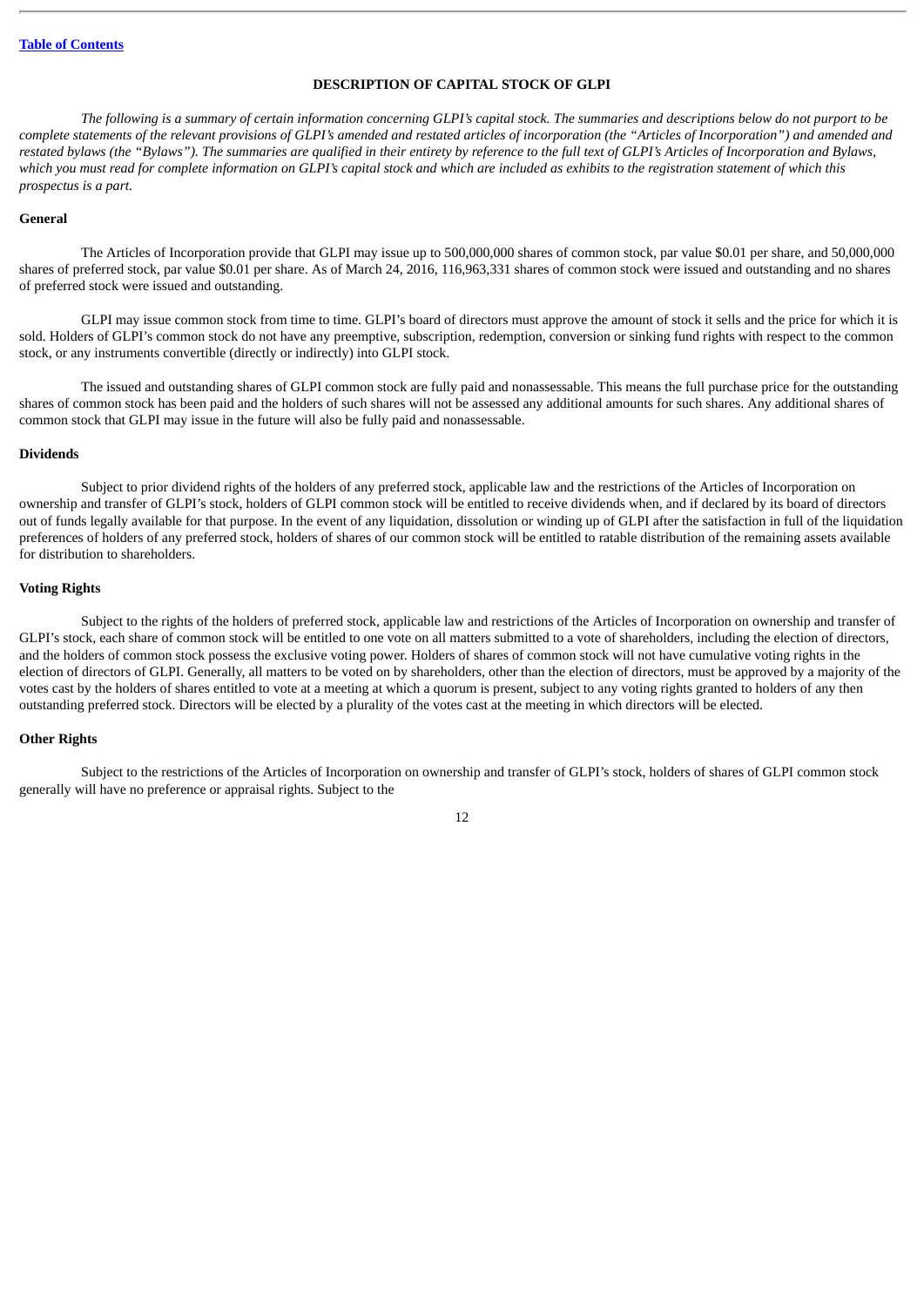restrictions in the Articles of Incorporation on ownership and transfer of GLPI's stock, holders of shares of GLPI's common stock initially will have equal dividend, liquidation and other rights.

# **Preferred Stock**

Under the Articles of Incorporation, GLPI's board of directors may from time to time establish and cause GLPI to issue one or more series of preferred stock and set the terms, preferences, conversion or other rights, voting powers, restrictions, limitations as to dividends or other distributions, qualifications, or terms or conditions of redemption of such class or series. The authority of GLPI's board of directors with respect to each series of preferred stock includes, but is not limited to, the determination of the following:

- the designation of the series, which may be by distinguishing number, letter or title;
- the number of shares constituting such series, including the authority to increase or decrease such number (but not below the number of shares thereof then outstanding);
- the dividend rate of the shares of such series, whether the dividends shall be cumulative and, if so, the date from which they shall be cumulative, and the relative rights of priority, if any, of payment of dividends on shares of such series;
- the dates at which dividends, if any, shall be payable;
- the right, if any, of GLPI to redeem shares of such series and the terms and conditions of such redemption;
- the rights of the shares in case of a voluntary or involuntary liquidation, dissolution or winding up of GLPI, and the relative rights of priority, if any, of payment of shares of such series;
- the voting power, if any, of such series and the terms and conditions under which such voting power may be exercised;
- the obligation, if any, of GLPI to retire shares of such series pursuant to a retirement or sinking fund or funds of a similar nature or otherwise and the terms and conditions of such obligations;
- the terms and conditions, if any, upon which shares of such series shall be convertible into or exchangeable for shares of stock of any other class or classes, including the price or prices or the rate or rates of conversion or exchange and the terms of adjustment, if any;
- restrictions on the issuance of shares of the same series or of any other class or series; and
- any other rights, preferences or limitations of the shares of such series.

Accordingly, GLPI's board of directors, without shareholder approval, may issue preferred stock with voting, conversion, or other rights that could adversely affect the voting power and other rights of the holders of GLPI's common stock. Preferred stock could be issued quickly with terms calculated to delay, defer, or prevent a change of control or other corporate action, or make removal of management more difficult. Additionally, the issuance of preferred stock may have the effect of decreasing the market price of GLPI's common stock, may adversely affect the voting and other rights of the holders of GLPI's common stock.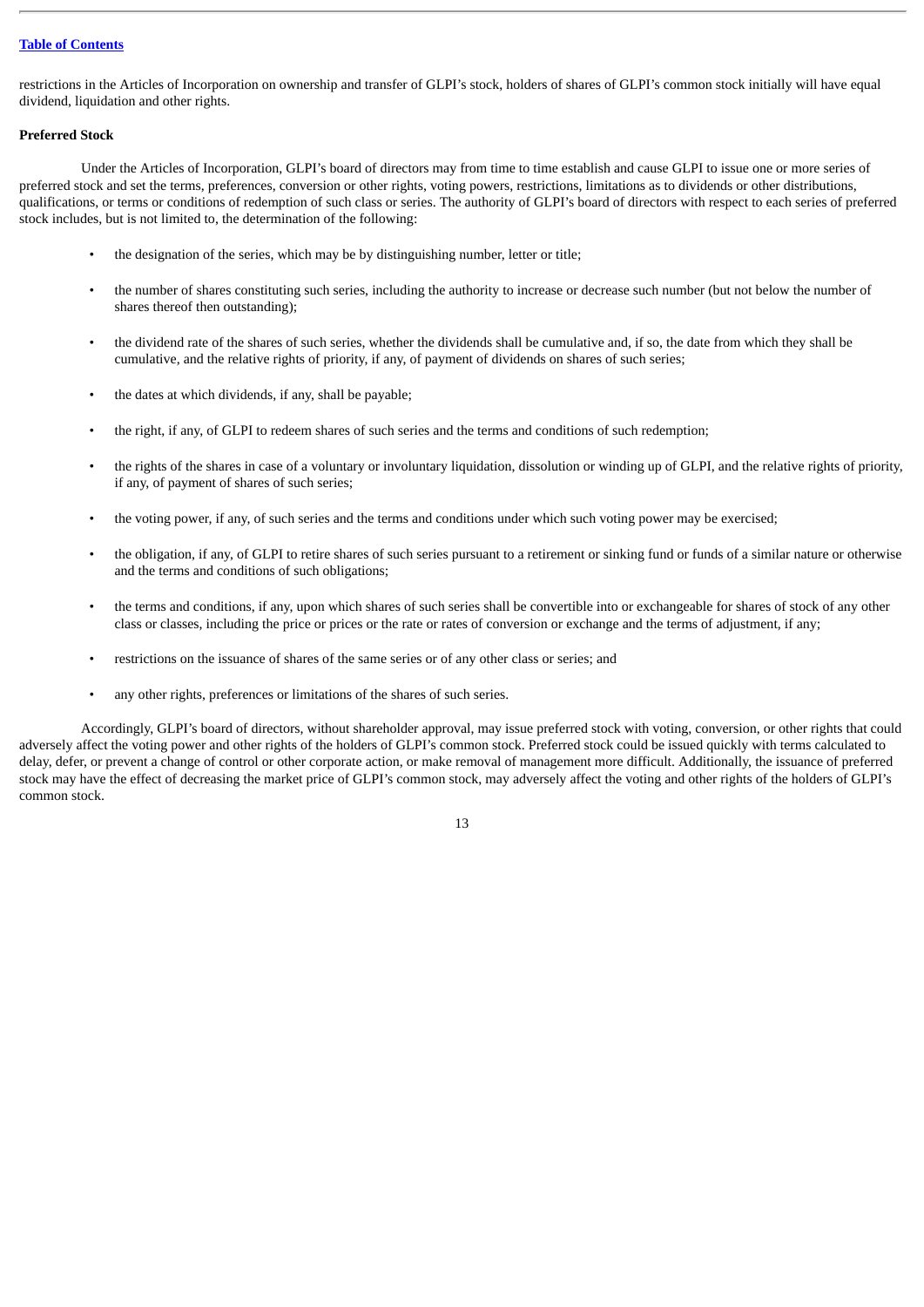# **Restrictions on Ownership and Transfer**

In order for GLPI to qualify to be taxed as a REIT under the Code, shares of its stock must be beneficially owned by 100 or more persons during at least 335 days of a taxable year of 12 months (other than the first year for which an election to qualify to be taxed as a REIT has been made) or during a proportionate part of a shorter taxable year. Also, not more than 50% of the value of the outstanding shares of GLPI stock (after taking into account options to acquire shares of stock) may be owned, directly or indirectly, by five or fewer individuals (as defined in the Code to include certain entities such as qualified pension plans) during the last half of a taxable year (other than the first year for which an election to be a REIT has been made). In addition, rent from related party tenants (generally, a tenant of a REIT owned, actually or constructively, 10% or more by the REIT, or a 10% owner of the REIT) is not qualifying income for purposes of the gross income tests under the Code. To qualify to be taxed as a REIT, GLPI must satisfy other requirements as well. See "Certain United States Federal Income Tax Considerations—Classification and Taxation of GLPI as a REIT" and "Certain United States Federal Income Tax Considerations—Requirements for Qualification as a REIT."

The Articles of Incorporation contain restrictions on the ownership and transfer of GLPI's stock that are intended to assist GLPI in complying with these requirements. The relevant sections of the Articles of Incorporation provide that, subject to the exceptions described below, no person or entity may own, or be deemed to own, beneficially or by virtue of the applicable constructive ownership provisions of the Code, more than 7% of the outstanding shares of GLPI common stock (the "common stock ownership limit") or more than 7% in value or in number, whichever is more restrictive, of the outstanding shares of all classes or series of GLPI stock (the "aggregate stock ownership limit"). The common stock ownership limit and the aggregate stock ownership limit are collectively referred to as the "ownership limits." The person or entity that, but for operation of the ownership limits or another restriction on ownership and transfer of GLPI stock as described below, would beneficially own or constructively own shares of GLPI stock in violation of such limits or restrictions or, if appropriate in the context, a person or entity that would have been the record owner of such shares of GLPI stock is referred to as a "prohibited owner."

The constructive ownership rules under the Code are complex and may cause stock owned beneficially or constructively by a group of related individuals and/or entities to be owned beneficially or constructively by one individual or entity. As a result, the acquisition of less than 7% of the outstanding shares of GLPI common stock or less than 7% in value or in number, whichever is more restrictive, of the outstanding shares of all classes and series of GLPI stock (or the acquisition by an individual or entity of an interest in an entity that owns, beneficially or constructively, shares of GLPI stock) could, nevertheless, cause that individual or entity, or another individual or entity, to own beneficially or constructively shares of GLPI stock in excess of the ownership limits. In addition, a person that did not acquire more than 7% of our outstanding stock may become subject to these restrictions if repurchases by us cause such person's holdings to exceed 7% of our outstanding stock.

Pursuant to the Articles of Incorporation, GLPI's board of directors may exempt, prospectively or retroactively, a particular shareholder (the "excepted holder") from the ownership limits or establish a different limit on ownership (the "excepted holder limit") if:

- no individual's beneficial or constructive ownership of GLPI stock will result in GLPI being "closely held" under Section 856(h) of the Code (without regard to whether the ownership interest is held during the last half of a taxable year) or otherwise failing to qualify to be taxed as a REIT or would cause any income of GLPI that would otherwise qualify as rents from real property to fail to qualify as such; and
- such shareholder does not and represents that it will not own, actually or constructively, an interest in a tenant of GLPI (or a tenant of any entity owned or controlled by GLPI) that would cause GLPI to own, actually or constructively, more than a 9.9% interest (as set forth in Section 856(d)(2)(B) of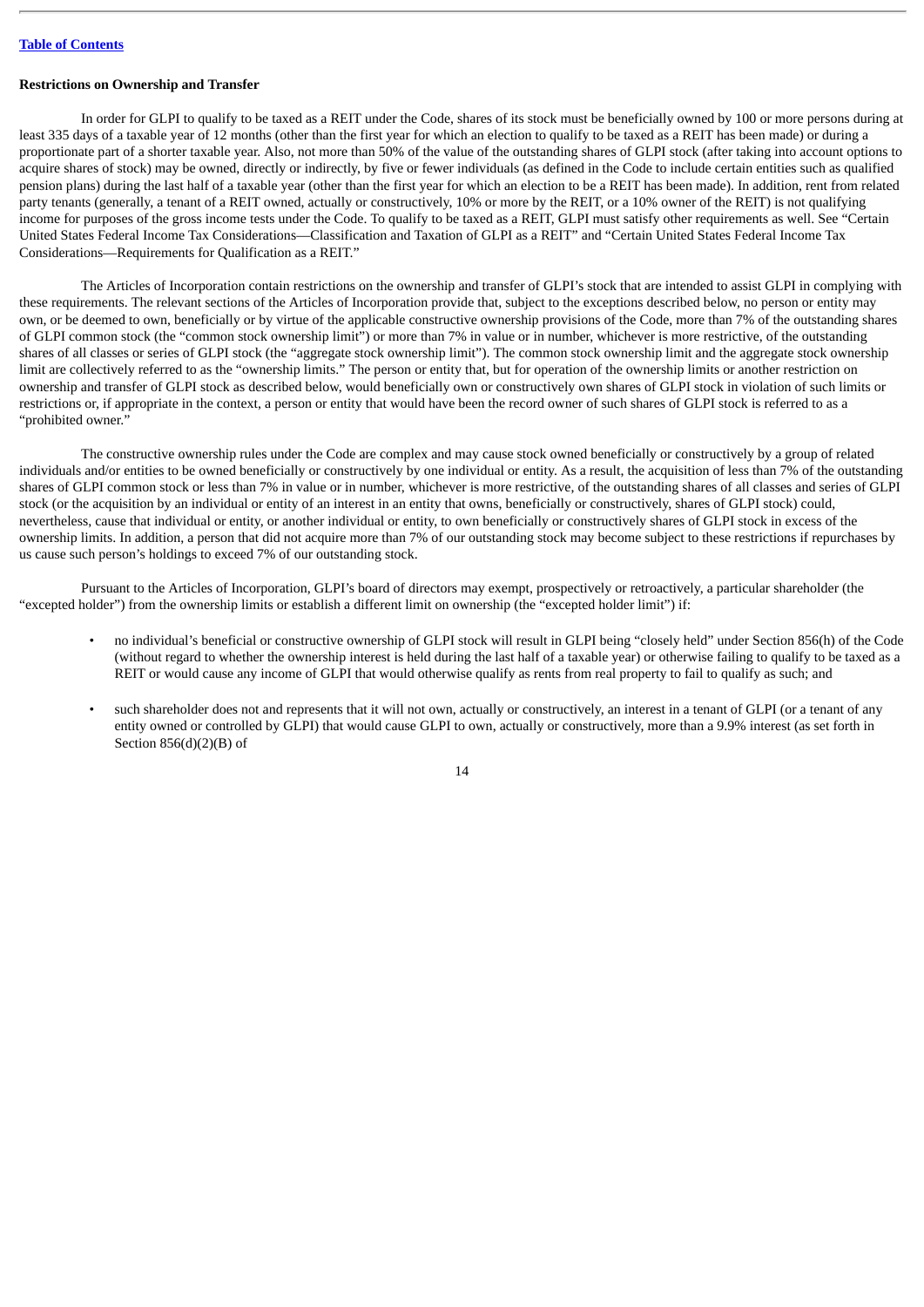the Code) in such tenant (or GLPI's board of directors determines that rent derived from such tenant will not affect GLPI's ability to qualify to be taxed as a REIT).

Peter M. Carlino, GLPI's Chairman and Chief Executive Officer, the Carlino Family Trust, Fortress Investment Group LLC (together with certain of its affiliates) and The Vanguard Group Inc. have each been deemed excepted holders by GLPI's board of directors.

As a condition of granting the waiver or establishing the excepted holder limit, GLPI's board of directors may require an opinion of counsel or a ruling from the IRS, in either case in form and in substance satisfactory to GLPI's board of directors (in its sole discretion) in order to determine or ensure GLPI's status as a REIT and such representations and undertakings from the person requesting the exception as GLPI's board of directors may require (in its sole discretion) to make the determinations above. GLPI's board of directors may impose such conditions or restrictions as it deems appropriate in connection with granting such a waiver or establishing an excepted holder limit.

GLPI's board of directors may from time to time increase or decrease the common stock ownership limit, the aggregate stock ownership limit or both, for all other persons, unless, after giving effect to such increase, five or fewer individuals could beneficially own, in the aggregate, more than 49.9% in value of GLPI's outstanding stock. A reduced ownership limit will not apply to any person or entity whose percentage ownership of GLPI common stock or GLPI stock of all classes and series, as applicable, is, at the effective time of such reduction, in excess of such decreased ownership limit until such time as such person's or entity's percentage ownership of GLPI common stock or GLPI stock of all classes and series, as applicable, equals or falls below the decreased ownership limit, but any further acquisition of shares of GLPI common stock or stock of all other classes or series, as applicable, will violate the decreased ownership limit.

The Articles of Incorporation further prohibit:

- any person from beneficially or constructively owning shares of GLPI stock that would result in GLPI being "closely held" under Section 856(h) of the Code (without regard to whether the ownership interest is held during the last half of a taxable year) or otherwise cause GLPI to fail to qualify to be taxed as a REIT;
- any person from transferring shares of GLPI stock if the transfer would result in shares of GLPI stock being beneficially owned by fewer than 100 persons (determined without reference to the rules of attribution under Section 544 of the Code); and
- any person from constructively owning shares of GLPI stock to the extent that such constructive ownership would cause any of GLPI's income that would otherwise qualify as "rents from real property" for purposes of Section 856(d) of the Code to fail to qualify as such.

Any person who acquires or attempts or intends to acquire beneficial or constructive ownership of shares of GLPI stock that will or may violate the ownership limits or any of the other restrictions on ownership and transfer of GLPI stock described above, or who would have owned shares of GLPI stock transferred to the charitable trust described below, must immediately give notice to GLPI of such event or, in the case of an attempted or proposed transaction, give GLPI at least 15 days' prior written notice and provide GLPI with such other information as it may request in order to determine the effect of such transfer on its status as a REIT. The foregoing restrictions on ownership and transfer of GLPI stock will not apply if GLPI's board of directors determines that it is no longer in GLPI's best interests to attempt to qualify, or to continue to qualify, to be taxed as a REIT or that compliance with the restrictions and limits on ownership and transfer of GLPI stock described above is no longer required in order for GLPI to qualify to be taxed as a REIT.

If any transfer of shares of GLPI stock or any other event would result in any person violating the ownership limits or any other restriction on ownership and transfer of GLPI shares described above then that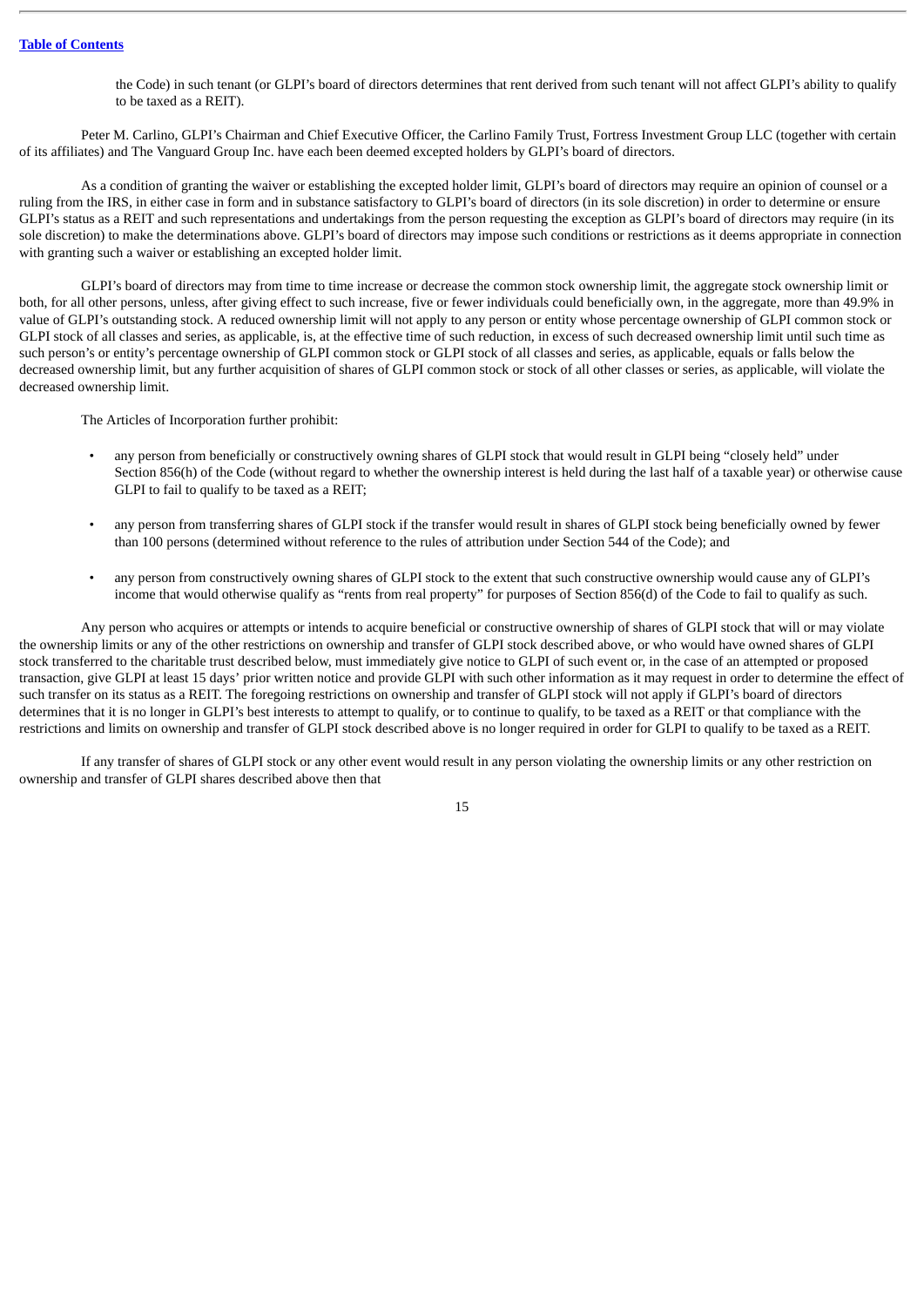number of shares (rounded up to the nearest whole share) that would cause the violation will be automatically transferred to, and held by, a trust for the benefit of one or more charitable organizations selected by GLPI, and the intended transferee or other prohibited owner will acquire no rights in the shares. The automatic transfer will be effective as of the close of business on the business day prior to the date of the violative transfer or other event that results in a transfer to the trust. If the transfer to the trust as described above would not be effective, for any reason, to prevent violation of the applicable ownership limits or any other restriction on ownership and transfer of GLPI shares described above, then the Articles of Incorporation provide that the transfer of the shares will be null and void and the intended transferee will acquire no rights in such shares.

Shares of GLPI stock held in the trust will continue to be issued and outstanding shares. The prohibited owner will not benefit economically from ownership of any shares of GLPI stock held in the trust and will have no rights to distributions and no rights to vote or other rights attributable to the shares of GLPI stock held in the trust. The trustee of the trust shall have all voting rights and rights to dividends and other distributions with respect to shares held in the trust for the exclusive benefit of the charitable beneficiary of the trust. Any distribution made before GLPI's discovery that the shares have been transferred to a trust as described above must be repaid by the recipient to the trustee upon demand and any dividend or other distribution authorized but unpaid shall be paid when due to the trustee. Subject to Pennsylvania law, effective as of the date that the shares have been transferred to the trust, the trustee will have the authority (at the trustee's sole discretion) (i) to rescind as void any vote cast by a prohibited owner or unsuitable person, as applicable, before GLPI's discovery that the shares have been transferred to the trust and (ii) to recast the vote in accordance with the desires of the trustee acting for the benefit of the charitable beneficiary of the trust. However, if GLPI has already taken irreversible corporate action, then the trustee may not rescind and recast the vote.

Shares of GLPI stock transferred to the trustee will be deemed offered for sale to GLPI, or its designee, at a price per share equal to the lesser of (i) the market price of the shares on the day of the event causing the shares to be held in the trust, or (ii) the market price on the date GLPI, or its designee, accepts such offer. GLPI may reduce the amount so payable to the prohibited owner by the amount of any distribution that GLPI made to the prohibited owner before it discovered that the shares had been automatically transferred to the trust and that are then owed by the prohibited owner to the trustee as described above, and GLPI may pay the amount of any such reduction to the trustee for the benefit of the charitable beneficiary. GLPI will have the right to accept such offer until the trustee has sold the shares of GLPI stock held in the trust as discussed below. Upon a sale to GLPI, the interest of the charitable beneficiary in the shares sold will terminate, and the trustee must distribute the net proceeds of the sale to the prohibited owner and must distribute any distributions held by the trustee with respect to such shares to the charitable beneficiary.

If GLPI does not buy the shares, the trustee must, within 20 days of receiving notice from GLPI of the transfer of shares to the trust, sell the shares to a person or entity designated by the trustee who could own the shares without violating the ownership limits or the other restrictions on ownership and transfer of GLPI stock. After the sale of the shares, the interest of the charitable beneficiary in the shares sold will terminate and the trustee must distribute to the prohibited owner an amount equal to the lesser of (i) the market price of the shares on the day of the event causing the shares to be held in the trust and (ii) the sales proceeds (net of any commissions and other expenses of sale) received by the trust for the shares. The trustee may reduce the amount payable to the prohibited owner by the amount of any distribution that GLPI paid to the prohibited owner before GLPI discovered that the shares had been automatically transferred to the trust and that are then owed by the prohibited owner to the trustee as described above. Any net sales proceeds in excess of the amount payable to the prohibited owner must be paid immediately to the charitable beneficiary, together with any distributions thereon. In addition, if prior to the discovery by GLPI that shares of stock have been transferred to a trust, such shares of stock are sold by a prohibited owner, then such shares will be deemed to have been sold on behalf of the trust and, to the extent that the prohibited owner received an amount for such shares that exceeds the amount that such prohibited owner was entitled to receive, such excess amount will be paid to the trustee upon demand. The prohibited owner will have no rights in the shares held by the trustee.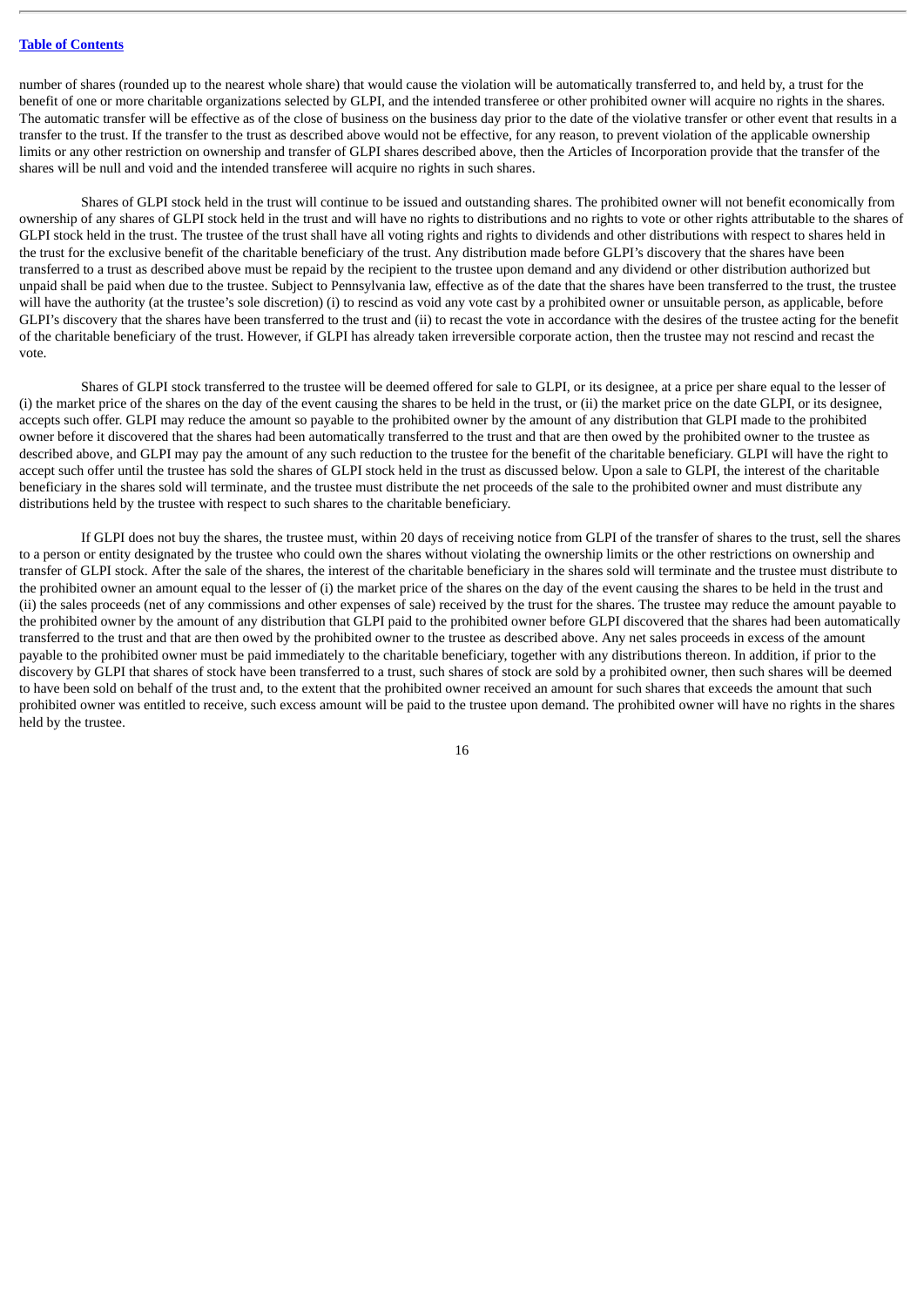In addition, if GLPI's board of directors determines in good faith that a transfer or other event has occurred that would violate the restrictions on ownership and transfer of GLPI stock described above or that a person or entity intends to acquire or has attempted to acquire beneficial or constructive ownership of any shares of GLPI stock in violation of the restrictions on ownership and transfer of GLPI stock described above, GLPI's board of directors may take such action as it deems advisable to refuse to give effect to or to prevent such transfer or other event, including, but not limited to, causing GLPI to redeem shares of GLPI stock, refusing to give effect to the transfer of GLPI's books or instituting proceedings to enjoin the transfer or other event.

Every person or entity who is a beneficial owner or constructive owner of more than 5% (or such lower percentage as required by the Code or the regulations promulgated thereunder) in number of value (whichever is more restrictive) of GLPI stock, within 30 days after initially reaching such ownership threshold and within 30 days after the end of each taxable year, must give GLPI written notice stating the shareholder's name and address, the number of shares of each class and series of GLPI stock that the shareholder beneficially or constructively owns and a description of the manner in which the shares are held. Each such owner must provide to GLPI such additional information as GLPI may request in order to determine the effect, if any, of the shareholder's beneficial ownership on GLPI's qualification as a REIT and to ensure compliance with the applicable ownership limits. In addition, any person or entity that will be a beneficial owner or constructive owner of shares of GLPI stock and any person or entity (including the shareholder of record) who is holding shares of GLPI stock for a beneficial owner or constructive owner must provide to GLPI such information as GLPI may request in order to determine GLPI's qualification as a REIT and to comply with the requirements of any governmental or taxing authority or to determine such compliance and to ensure compliance with the ownership limits.

Any certificates representing shares of GLPI stock will bear a legend referring to the restrictions on ownership and transfer of GLPI stock described above.

The restrictions on ownership and transfer of GLPI stock described above could delay, defer or prevent a transaction or a change in control that might involve a premium price for GLPI common stock or otherwise be in the best interests of GLPI shareholders.

# **Redemption of Securities Owned or Controlled by an Unsuitable Person or Affiliate**

In addition to the restrictions set forth above, all of GLPI's outstanding capital stock shall be held subject to applicable gaming laws. Any person owning or controlling at least five percent of any class of GLPI's outstanding capital stock will be required by the Articles of Incorporation to promptly notify GLPI of such person's identity. The Articles of Incorporation provide that capital stock of GLPI that is owned or controlled by an unsuitable person or an affiliate of an unsuitable person is redeemable by GLPI, out of funds legally available for that redemption, to the extent required by the gaming authorities making the determination of unsuitability or to the extent determined to be necessary or advisable by GLPI's board of directors. From and after the redemption date, the securities will not be considered outstanding and all rights of the unsuitable person or affiliate will cease, other than the right to receive the redemption price. The redemption price with respect to any securities to be redeemed will be the price, if any, required to be paid by the gaming authority making the finding of unsuitability or if the gaming authority does not require a price to be paid (including if the finding of unsuitability is made by GLPI's board of directors alone), the lesser of (i) the market price on the date of the redemption notice, (ii) the market price on the redemption date or (iii) the actual amount paid by the owner thereof, in each case less a discount in a percentage (up to 100%) to be determined by GLPI's board of directors in its sole and absolute discretion. The redemption price may be paid in cash, by promissory note, or both, as required by the applicable gaming authority and, if not, as determined by GLPI.

The Articles of Incorporation also provide that capital stock of GLPI that is owned or controlled by an unsuitable person or an affiliate of an unsuitable person will be transferred to a trust for the benefit of a designated charitable beneficiary, and that any such unsuitable person or affiliate will not be entitled to any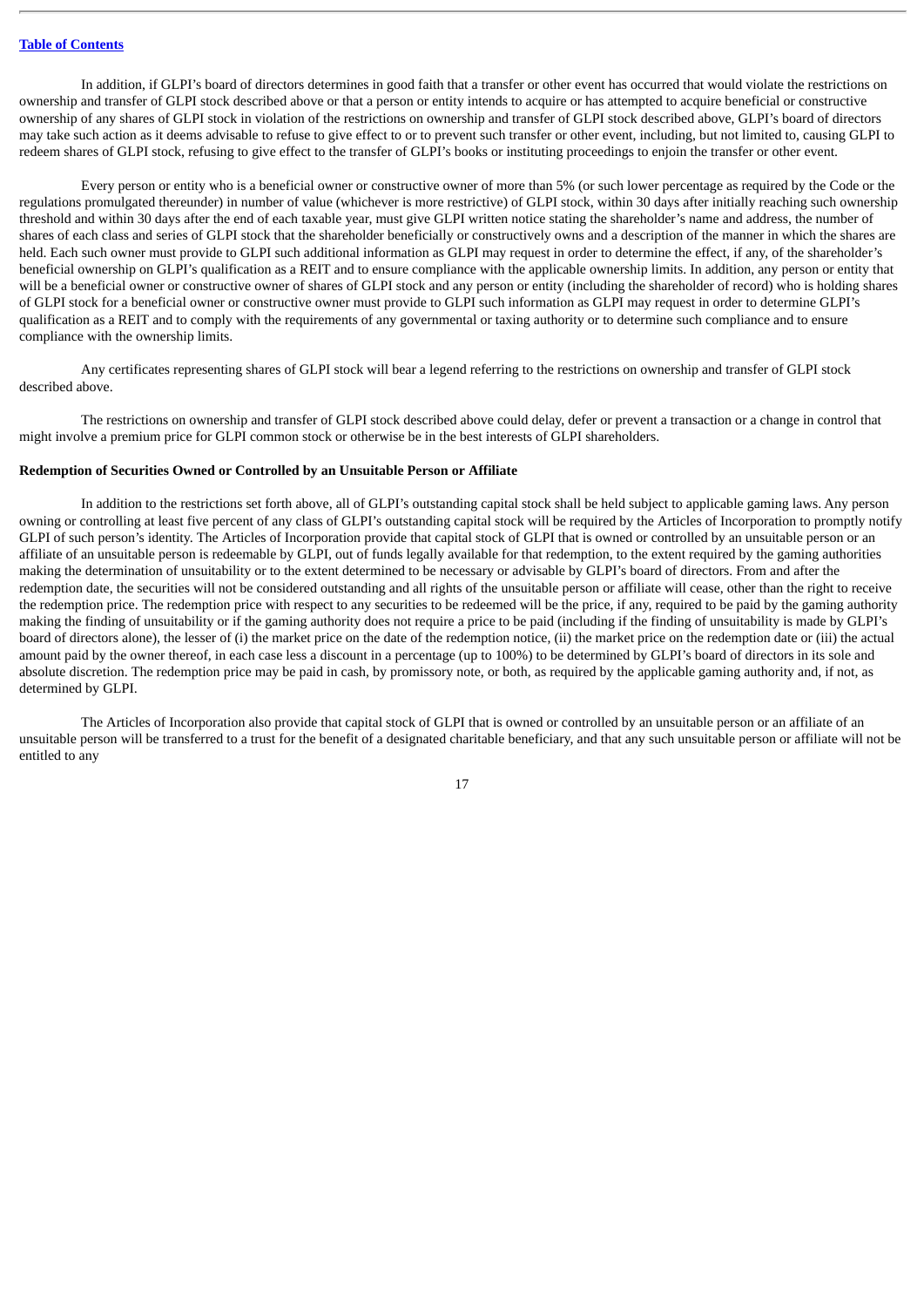dividends on the shares or be entitled to vote the shares or receive any proceeds from the subsequent sale of the shares in excess of the lesser of the price paid by the unsuitable person or affiliate for the shares or the amount realized from the sale, in each case less a discount in a percentage (up to 100%) to be determined by the GLPI board of directors in its sole and absolute discretion.

The Articles of Incorporation require any unsuitable person and any affiliate of an unsuitable person to indemnify and hold harmless GLPI and its affiliated companies for any and all losses, costs, and expenses, including attorneys' costs, fees and expenses, incurred by GLPI and its affiliated companies as a result of, or arising out of, the unsuitable person's ownership or control of any securities of GLPI, failure or refusal to comply with the provisions of the Articles of Incorporation, or failure to divest himself, herself or itself of any securities when and in the specific manner required by a gaming authority or the Articles of Incorporation.

# **Transfer Agent**

The transfer agent and registrar for GLPI common stock is Continental Stock Transfer & Trust. We will name the transfer agent and registrar for the preferred stock in the applicable prospectus supplement.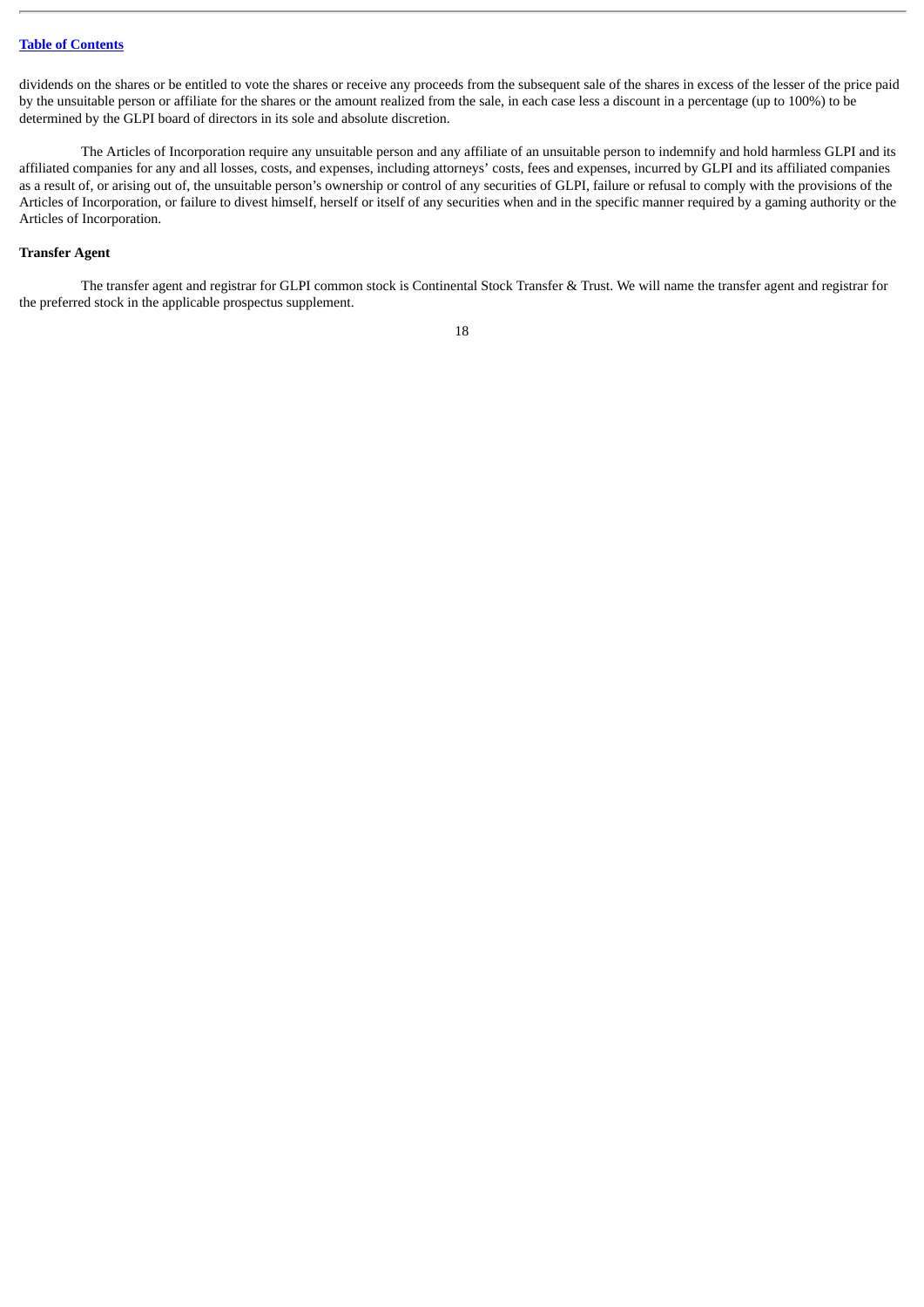# **DESCRIPTION OF STOCK PURCHASE CONTRACTS OF GLPI**

This section outlines some of the provisions of the stock purchase contracts, the stock purchase contract agreement and the pledge agreement. This information is not complete in all respects and is qualified entirely by reference to the stock purchase contract agreement and pledge agreement with respect to the stock purchase contracts of any particular series. The specific terms of any series of stock purchase contracts will be described in the applicable prospectus supplement. If so described in a prospectus supplement, the specific terms of any series of stock purchase contracts may differ from the general *description of terms presented below.*

Unless otherwise specified in the applicable prospectus supplement, we may issue stock purchase contracts, including contracts obligating holders to purchase from us and us to sell to the holders, a specified number of shares of common stock, preferred stock, depositary shares or other security or property at a future date or dates. Alternatively, the stock purchase contracts may obligate us to purchase from holders, and obligate holders to sell to us, a specified or varying number of shares of common stock, preferred stock, depositary shares or other security or property. The consideration per share of common stock or preferred stock or per depositary share or other security or property may be fixed at the time the stock purchase contracts are issued or may be determined by a specific reference to a formula set forth in the stock purchase contracts. The stock purchase contracts may provide for settlement by delivery by or on our behalf of shares of the underlying security or property or, they may provide for settlement by reference or linkage to the value, performance or trading price of the underlying security or property. The stock purchase contracts may be issued separately or as part of stock purchase units consisting of a stock purchase contract and debt securities, preferred stock or debt obligations of third parties, including U.S. treasury securities, other stock purchase contracts or common stock, or other securities or property, securing the holders' obligations to purchase or sell, as the case may be, the common stock, preferred stock, depository shares or other security or property under the stock purchase contracts. The stock purchase contracts may require us to make periodic payments to the holders of the stock purchase units or vice versa, and such payments may be unsecured or prefunded on some basis and may be paid on a current or on a deferred basis. The stock purchase contracts may require holders to secure their obligations thereunder in a specified manner and may provide for the prepayment of all or part of the consideration payable by holders in connection with the purchase of the underlying security or other property pursuant to the stock purchase contracts.

The securities related to the stock purchase contracts may be pledged to a collateral agent for our benefit pursuant to a pledge agreement to secure the obligations of holders of stock purchase contracts to purchase the underlying security or property under the related stock purchase contracts. The rights of holders of stock purchase contracts to the related pledged securities will be subject to our security interest therein created by the pledge agreement. No holder of stock purchase contracts will be permitted to withdraw the pledged securities related to such stock purchase contracts from the pledge arrangement except upon the termination or early settlement of the related stock purchase contracts or in the event other securities, cash or property is made subject to the pledge agreement in lieu of the pledged securities, if permitted by the pledge agreement, or as otherwise provided in the pledge agreement. Subject to such security interest and the terms of the stock purchase contract agreement and the pledge agreement, each holder of a stock purchase contract will retain full beneficial ownership of the related pledged securities.

Except as described in the applicable prospectus supplement, the collateral agent will, upon receipt of distributions on the pledged securities, distribute such payments to us or the stock purchase contract agent, as provided in the pledge agreement. The purchase agent will in turn distribute payments it receives as provided in the stock purchase contract agreement.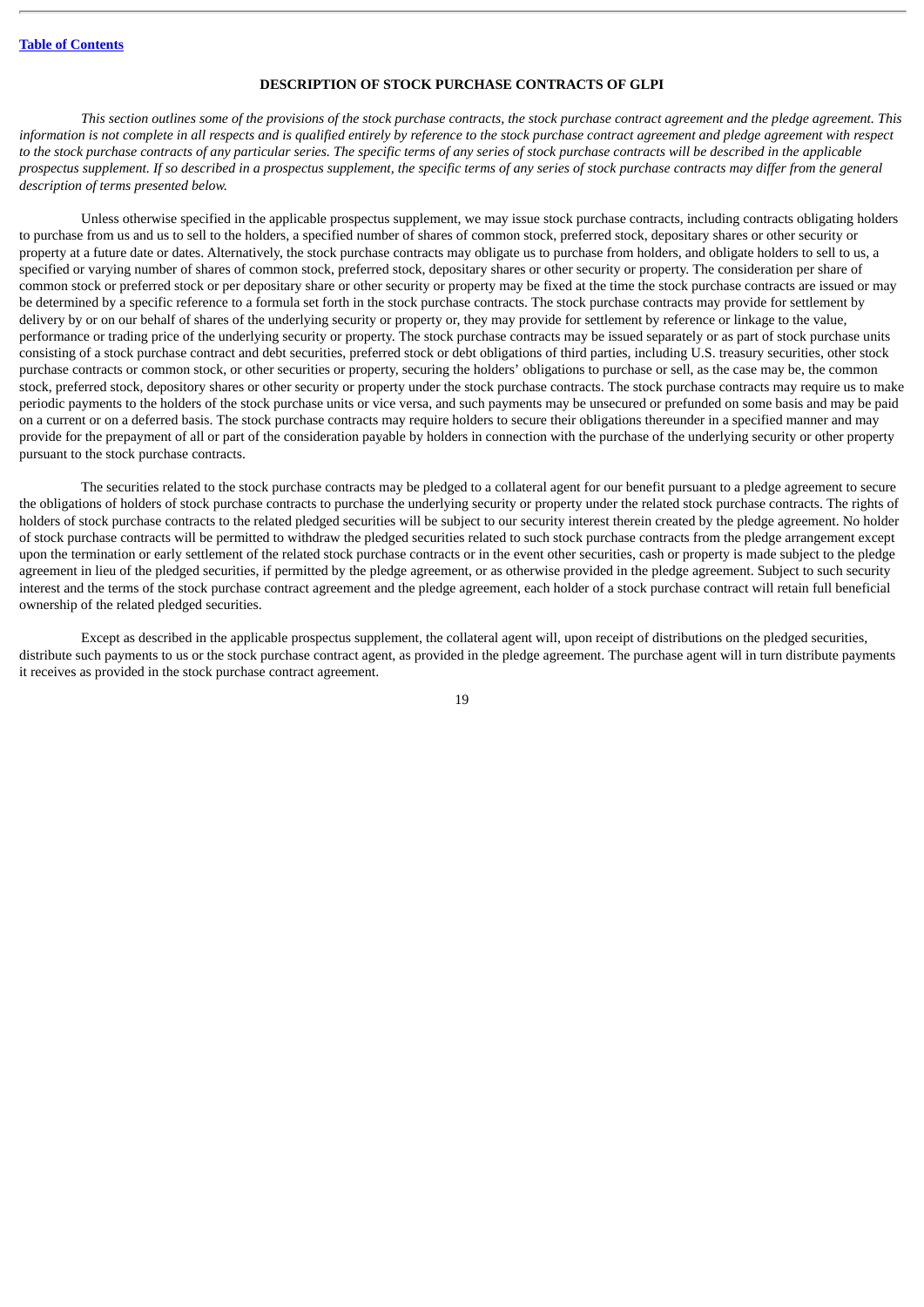# **DESCRIPTION OF DEPOSITARY SHARES OF GLPI**

This section outlines some of the provisions of the deposit agreement to govern any depositary shares, the depositary shares themselves and the depositary receipts. This information may not be complete in all respects and is qualified entirely by reference to the relevant deposit agreement and depositary receipts with respect to the depositary shares related to any particular series of preferred stock. The specific terms of any series of depositary shares will be described in the applicable prospectus supplement. If so described in the applicable prospectus supplement, the terms of that series of *depositary shares may differ from the general description of terms presented below.*

#### **Interest in a Fractional Share, or Multiple Shares, of Preferred Stock**

We may, at our option, elect to offer depositary shares, each of which would represent an interest in a fractional share, or multiple shares, of our preferred stock instead of whole shares of preferred stock. If so, we will allow a depositary to issue to the public depositary shares, each of which will represent an interest in a fractional share, or multiple shares, of preferred stock as described in the prospectus supplement.

### **Deposit Agreement**

The shares of the preferred stock underlying any depositary shares will be deposited under a separate deposit agreement between us and a bank or trust company acting as depositary with respect to those shares of preferred stock. The prospectus supplement relating to a series of depositary shares will specify the name and address of the depositary. Under the deposit agreement, each owner of a depositary share will be entitled, in proportion of its interest in a fractional share, or multiple shares, of the preferred stock underlying that depositary share, to all the rights and preferences of that preferred stock, including dividend, voting, redemption, conversion, and exchange and liquidation rights, in each case as designated by our board of directors and described in the applicable prospectus supplement.

Depositary shares will be evidenced by one or more depositary receipts issued under the deposit agreement. We will distribute depositary receipts to those persons purchasing such depositary shares in accordance with the terms of the offering made by the related prospectus supplement.

### **Dividends and Other Distributions**

The depositary will distribute all cash dividends or other cash distributions in respect of the preferred stock underlying the depositary shares to each record depositary shareholder based on the number of the depositary shares owned by that holder on the relevant record date. The depositary will distribute only that amount which can be distributed without attributing to any depositary shareholders a fraction of one cent, and any balance not so distributed will be added to and treated as part of the next sum received by the depositary for distribution to record depositary shareholders.

If there is a distribution other than in cash, the depositary will distribute property to the entitled record depositary shareholders, unless the depositary determines that it is not feasible to make that distribution. In that case the depositary may, with our approval, adopt the method it deems equitable and practicable for making that distribution, including any sale of property and the distribution of the net proceeds from this sale to the concerned holders.

Each deposit agreement will also contain provisions relating to the manner in which any subscription or similar rights we offer to holders of the relevant series of preferred stock will be made available to depositary shareholders.

The amount distributed in all of the foregoing cases will be reduced by any amounts required to be withheld by us or the depositary on account of taxes and governmental charges.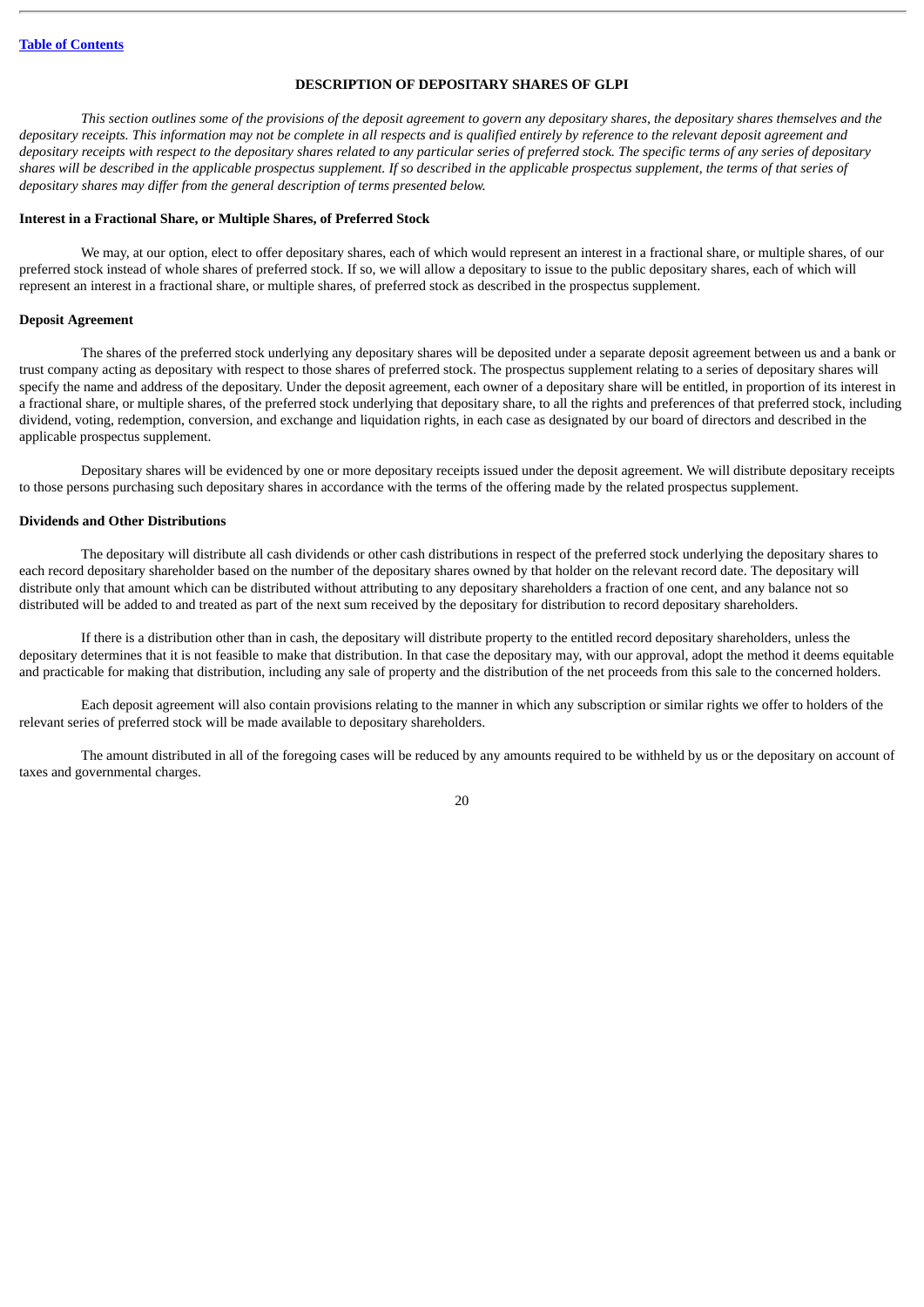# **Withdrawal of Preferred Stock**

Upon surrender of depositary receipts at the office of the depositary and upon payment of the charges provided in the deposit agreement and subject to the terms thereof, a holder of depositary receipts is entitled to have the depositary deliver to such holder the applicable number of shares of preferred stock underlying the depositary shares evidenced by the surrendered depositary receipts. There may be no market, however, for the underlying preferred stock and once the underlying preferred stock is withdrawn from the depositary, it may not be redeposited.

# **Redemption and Liquidation**

The terms on which the depositary shares relating to the preferred stock of any series may be redeemed, and any amounts distributable upon our liquidation, dissolution or winding up, will be described in the applicable prospectus supplement.

#### **Voting**

Upon receiving notice of any meeting at which preferred shareholders of any series are entitled to vote, the depositary will mail the information contained in that notice to the record depositary shareholders relating to those series of preferred stock. Each depositary shareholder on the record date will be entitled to instruct the depositary on how to vote the shares of preferred stock underlying that holder's depositary shares. The depositary will vote the shares of preferred stock underlying those depositary shares according to those instructions, and we will take reasonably necessary actions to enable the depositary to do so. If the depositary does not receive specific instructions from the depositary shareholders relating to that preferred stock, it will abstain from voting those shares of preferred stock, unless otherwise discussed in the prospectus supplement.

# **Amendment and Termination of Deposit Agreement**

We and the depositary may amend the depositary receipt form evidencing the depositary shares and the related deposit agreement. However, any amendment that materially adversely affects the rights of the depositary shareholders will not be effective unless holders of a majority of the outstanding depositary shares approve that amendment. No amendment, however, may impair the right of any depositary shareholder to receive any money or other property to which he may be entitled under the terms of the deposit agreement at the times and in the manner and amount provided for therein. We or the depositary may terminate a deposit agreement only if:

- we redeemed or reacquired all outstanding depositary shares relating to the deposit agreement;
- all outstanding depositary shares have been converted (if convertible) into shares of Class A common stock or another series of preferred stock; or
- there has been a final distribution in respect of the preferred stock of any series in connection with our liquidation, dissolution or winding up and such distribution has been made to the related depositary shareholders.

#### **Charges of Depositary**

We will pay all transfer and other taxes and governmental charges arising solely from the existence of the deposit agreement. We will also pay all charges of each depositary in connection with the initial deposit and any redemption of the preferred stock. Depositary shareholders will be required to pay any other transfer and other taxes and governmental charges and any other charges expressly provided in the deposit agreement for their accounts.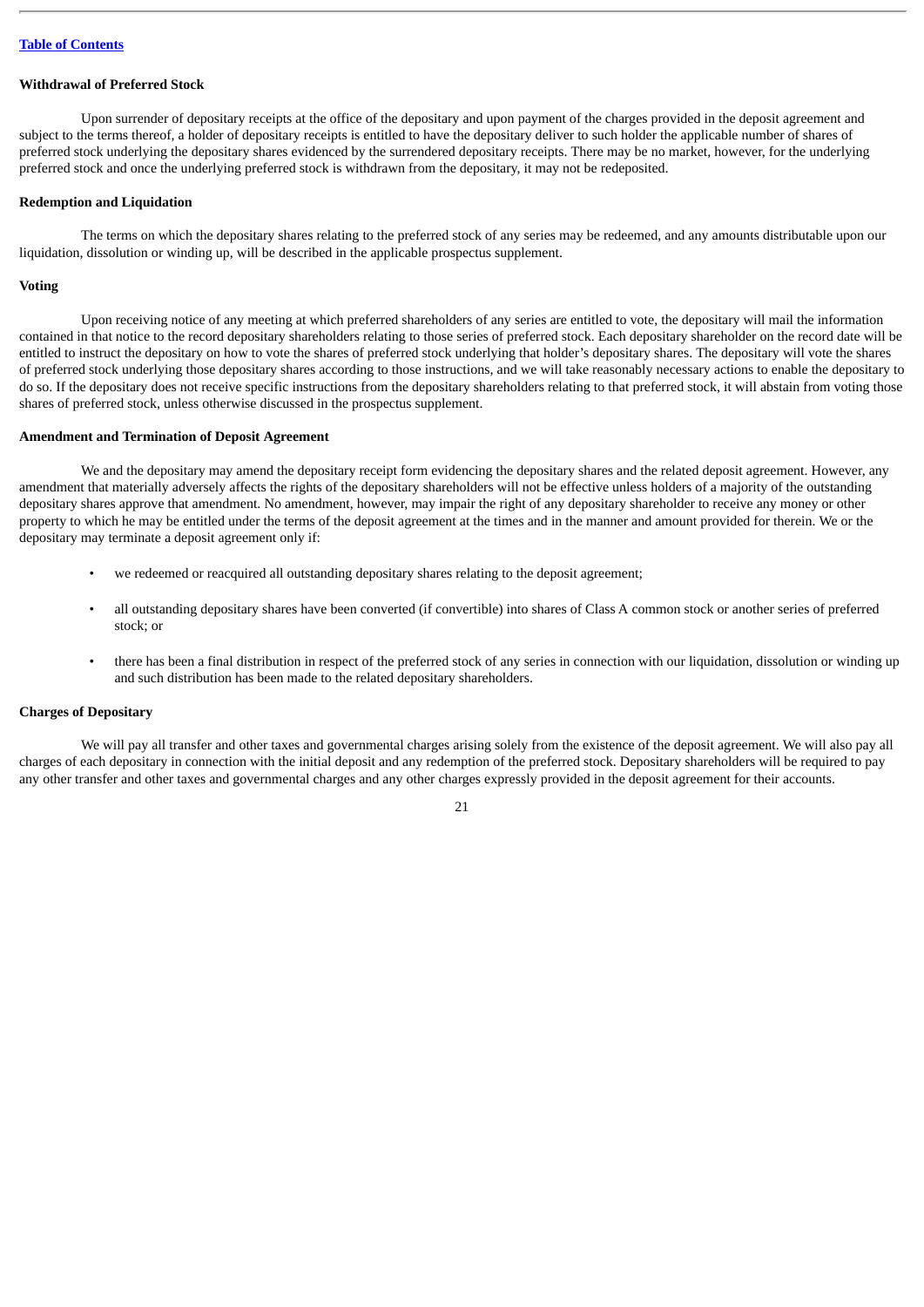# **Resignation and Removal of Depositary**

A depositary may resign at any time by delivering to us a notice of resignation, and we may remove any depositary at any time by delivering it a notice of removal. Resignation or removal to take effect upon the appointment of a successor depositary and its acceptance of such appointment. Such successor depositary must be appointed within 60 days after delivery of the notice for resignation or removal.

#### **Restrictions on Ownership**

In order to safeguard us against an inadvertent loss of REIT status, the deposit agreement will contain provisions restricting the ownership and transfer of depositary shares. These restrictions will be described in the applicable prospectus supplement.

# **Miscellaneous**

Each depositary will forward to the relevant depositary shareholders all our reports and communications that we are required to furnish to preferred shareholders of any series.

The deposit agreement will contain provisions relating to adjustments in the fraction of a share of preferred stock represented by a depositary share in the event of a change in par value, split-up, combination or other reclassification of the preferred stock or upon any recapitalization, merger or sale of substantially all of our assets.

Neither the depositary nor our company will be liable if it is prevented or delayed by law or any circumstance beyond its control in performing its obligations under any deposit agreement, or subject to any liability under the deposit agreement to holders of depositary receipts other than for the relevant party's gross negligence or willful misconduct. The obligations of our company and each depositary under any deposit agreement will be limited to performance in good faith of their duties under that agreement, and they will not be obligated to prosecute or defend any legal proceeding in respect of any depositary shares or preferred stock unless they are provided with satisfactory indemnity. They may rely upon written advice of counsel or accountants, or information provided by persons presenting preferred stock for deposit, depositary shareholders or other persons believed to be competent and on documents believed to be genuine.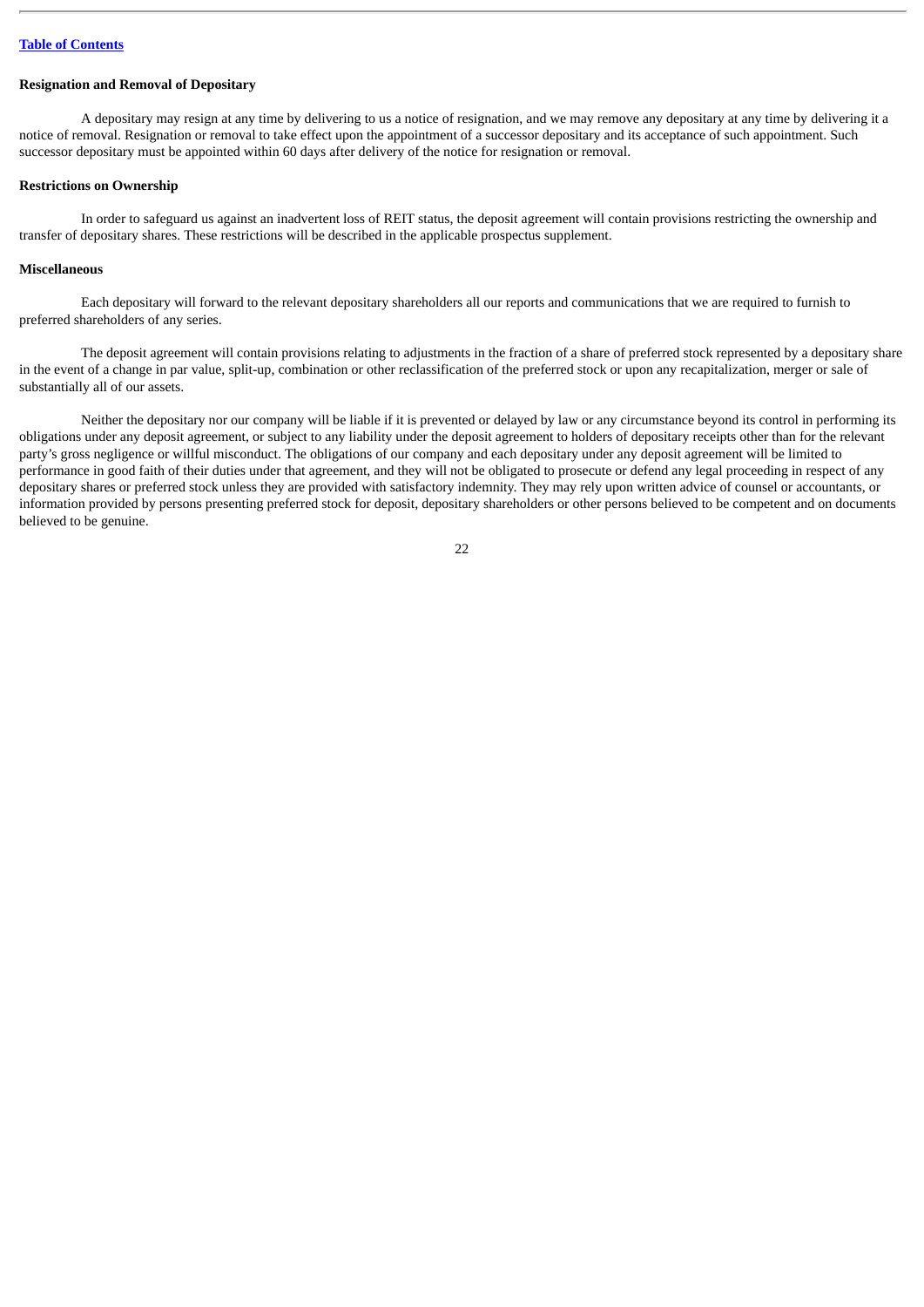# **DESCRIPTION OF WARRANTS OF GLPI**

This section outlines some of the provisions of each warrant agreement pursuant to which warrants may be issued, the warrants or rights, and any warrant certificates. This information may not be complete in all respects and is qualified entirely by reference to any warrant agreement with respect to the warrants of any particular series. The specific terms of any series of warrants will be described in the applicable prospectus supplement. If so described in the prospectus supplement, the terms of that series of warrants may differ from the general description of terms presented below.

We may issue warrants for the purchase of our preferred stock or common stock. We may issue warrants independently, together with any other securities offered by any prospectus supplement or through a dividend or other distribution to our stockholders and may be attached to or separate from such securities. Each series of warrants will be issued under a separate warrant agreement to be entered into between us and a warrant agent specified in the applicable prospectus supplement. The warrant agent will act solely as our agent in connection with the warrants of a particular series and will not assume any obligation or relationship of agency or trust for or with any holders or beneficial owners of warrants.

# **General Terms of Warrants**

In the applicable prospectus supplement, we will describe the terms of the warrants and applicable warrant agreement, including, where applicable, the following:

- the title of such warrants;
- their aggregate number;
- the price or prices at which we will issue them;
- the designation, number and terms of the preferred stock or common stock that can be purchased upon exercise of them;
- the designation and terms of the other securities, if any, with which such warrants are issued and the number of such warrants issued with each such security;
- the date, if any, on and after which they and the related preferred stock or common stock, if any, will be separately transferable;
- the price at which each share of preferred stock or common stock that can be purchased upon exercise of such warrants may be purchased;
- the date on which the right to exercise them shall commence and the date on which such right shall expire;
- the minimum or maximum amount of such warrants which may be exercised at any one time;
- information with respect to book-entry procedures, if any;
- a discussion of certain federal income tax considerations; and
- any other terms of such warrants, including terms, procedures, and limitations relating to the transferability, exchange, and exercise of such warrants.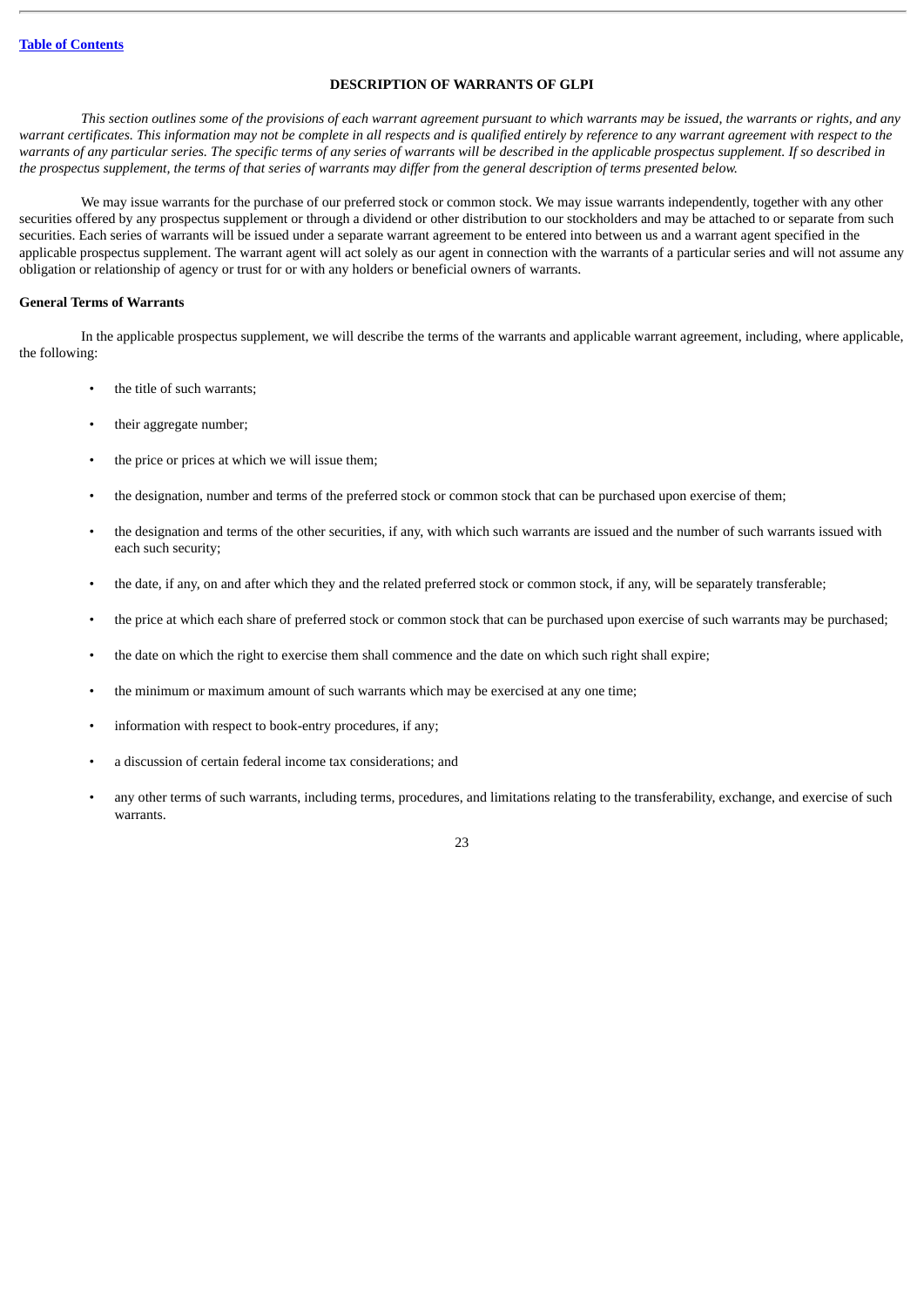Warrant certificates may be exchanged for new certificates of different denominations and may be presented for transfer of registration and, if exercisable for other securities or other property, may be exercised at the warrant agent's corporate trust office or any other office indicated in the prospectus supplement. If the warrants are not separately transferable from any securities with which they were issued, an exchange may take place only if the certificates representing the related securities are also exchanged. Prior to exercise of any warrant exercisable for other securities or other property, warrant holders will not have any rights as holders of the underlying securities, including the right to receive any principal, premium, interest, dividends or payments upon our liquidation, dissolution or winding up or to exercise any voting rights.

# *Modification Without Consent*

We and the applicable warrant agent may amend any warrant or warrant agreement without the consent of any holder:

- to cure any ambiguity;
- to correct or supplement any defective or inconsistent provision; or
- to make any other change that we believe is necessary or desirable and will not adversely affect the interests of the affected holders in any material respect.

We do not need any approval to make changes that affect only warrants to be issued after the changes take effect. We may also make changes that do not adversely affect a particular warrant in any material respect, even if they adversely affect other warrants in a material respect. In those cases, we do not need to obtain the approval of the holder of the unaffected warrant; we need only obtain any required approvals from the holders of the affected warrants.

# *Modification With Consent*

We and any agent for any series of warrants may also amend any agreement and the related warrants by a supplemental agreement with the consent of the holders of a majority of the warrants of any series affected by such amendment. However, no such amendment that:

- increases the exercise price of such warrant;
- shortens the time period during which any such warrant may be exercised;
- reduces the number of securities the consent of holders of which is required for amending the agreement or the related warrants; or
- otherwise adversely affects the exercise rights of warrant holders in any material respect;
- may be made without the consent of each holder affected by that amendment.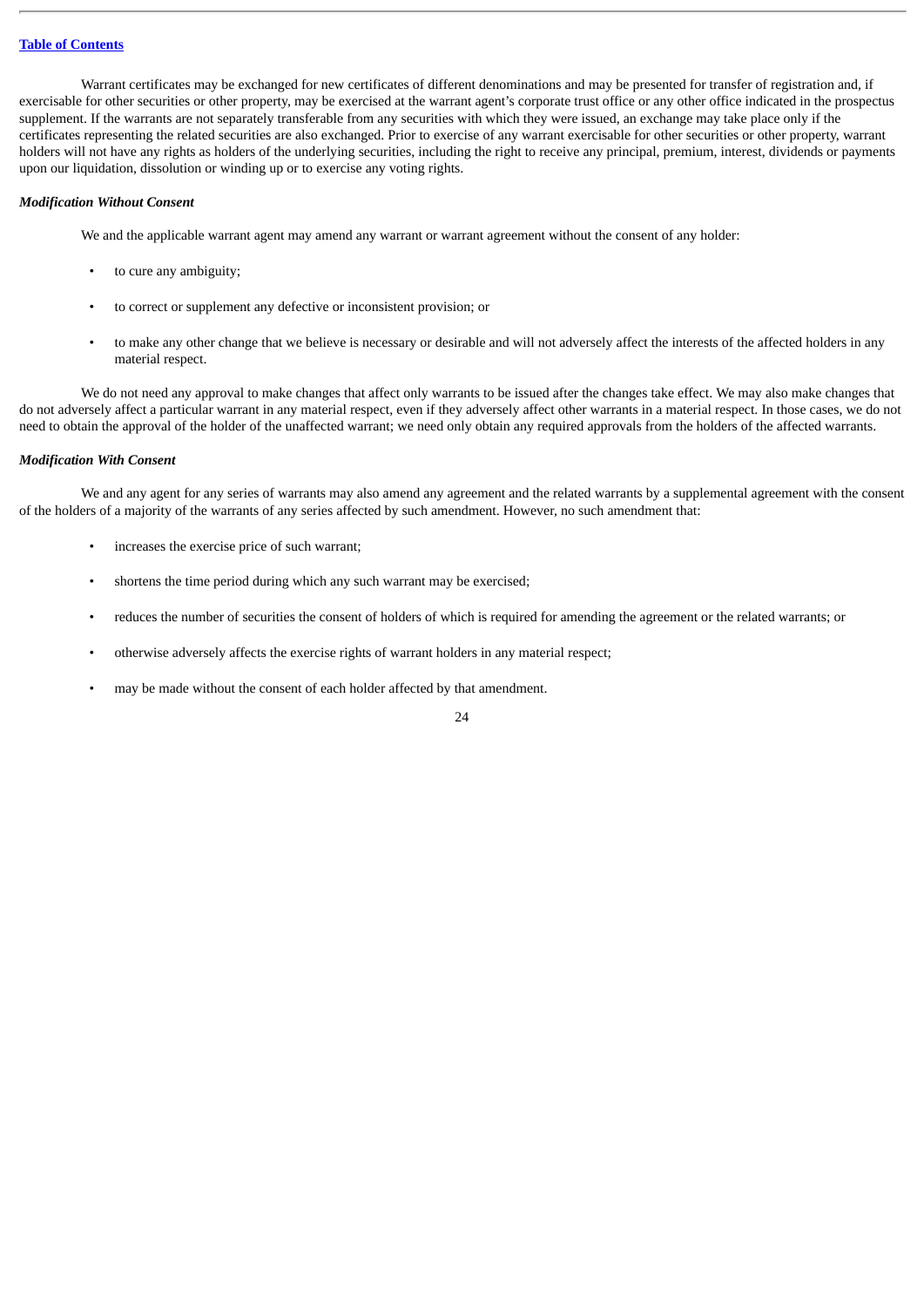# **DESCRIPTION OF UNITS OF GLPI**

This section outlines some of the provisions of the units and the unit agreements. This information may not be complete in all respects and is qualified entirely by reference to the unit agreement with respect to the units of any particular series. The specific terms of any series of units will be described in the applicable prospectus supplement. If so described in a particular supplement, the specific terms of any series of units may differ from the *general description of terms presented below.*

We may issue units comprised of two or more of debt securities, shares of common stock, shares of preferred stock, stock purchase contracts, warrants and other securities in any combination. Each unit will be issued so that the holder of the unit is also the holder of each security included in the unit. Thus, the holder of a unit will have the rights and obligations of a holder of each included security. The unit agreement under which a unit is issued may provide that the securities included in the unit may not be held or transferred separately, at any time or at any time before a specified date.

The applicable Prospectus Supplement may describe:

- the designation and terms of the units and of the securities comprising the units, including whether and under what circumstances those securities may be held or transferred separately;
- any provisions of the governing unit agreement;
- the price or prices at which such units will be issued;
- information with respect to book-entry procedures, if any;
- the applicable U.S. federal income tax considerations relating to the units;
- any provisions for the issuance, payment, settlement, transfer or exchange of the units or of the securities comprising the units; and
- any other terms of the units and of the securities comprising the units.

The provisions described in this section, as well as those described under "Description of Warrants of GLPI," "Description of Stock Purchase Contracts of GLPI," "Description of Capital Stock of GLPI" and "Description of Debt Securities" will apply to the securities included in each unit, to the extent relevant.

## **Issuance in Series**

We may issue units in such amounts and in as many distinct series as we wish. This section summarizes terms of the units that apply generally to all series. Most of the financial and other specific terms of your series will be described in the applicable prospectus supplement.

### **Unit Agreements**

We will issue the units under one or more unit agreements to be entered into between us and a bank or other financial institution as unit agent. We may add, replace or terminate unit agents from time to time. We will identify the unit agreement under which each series of units will be issued and the unit agent under that agreement in the applicable prospectus supplement.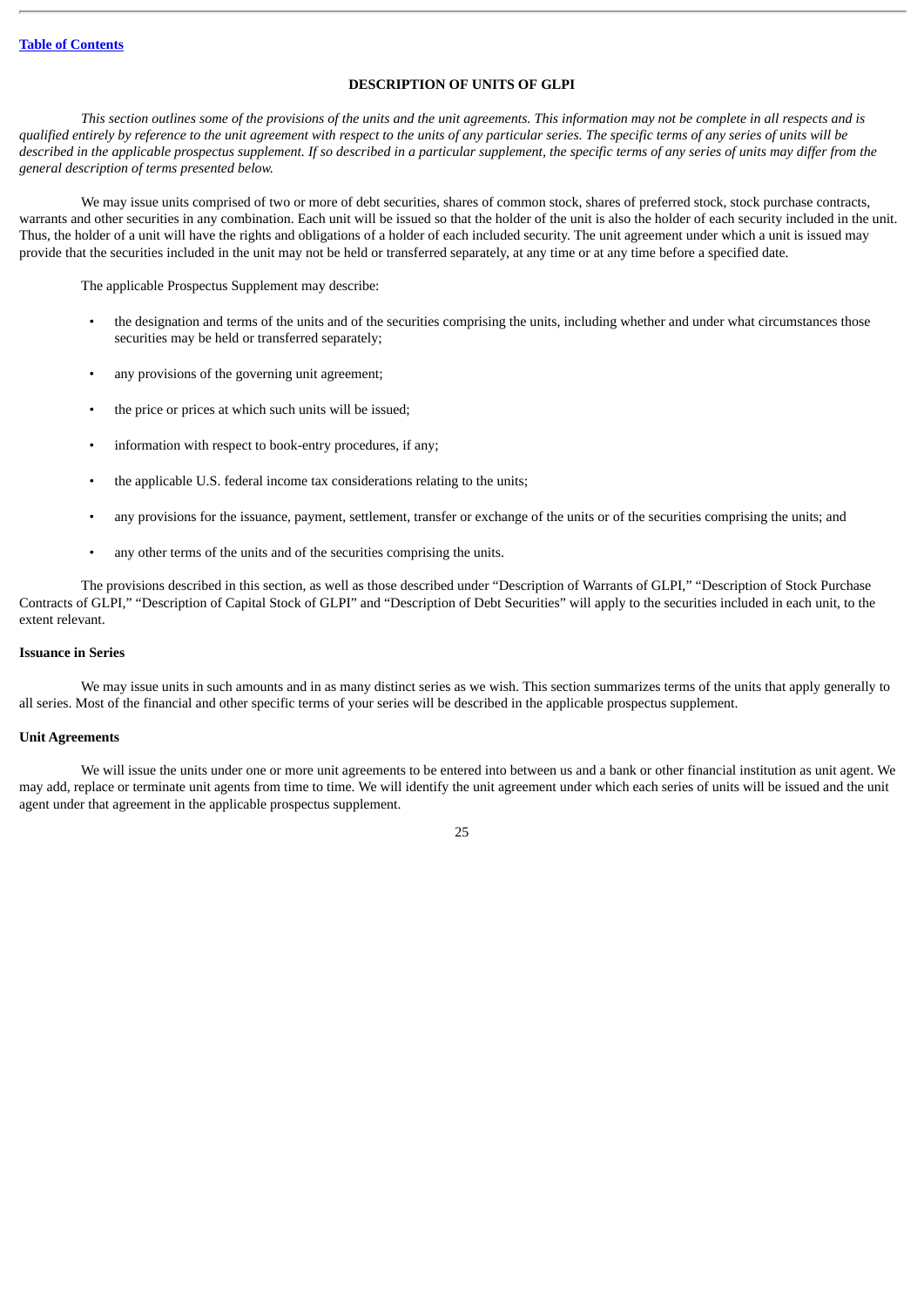The following provisions will generally apply to all unit agreements unless otherwise stated in the applicable prospectus supplement.

# *Modification Without Consent*

We and the applicable unit agent may amend any unit or unit agreement without the consent of any holder:

- to cure any ambiguity or any provisions of the governing unit agreement that differ from those described below;
- to correct or supplement any defective or inconsistent provision; or
- to make any other change that we believe is necessary or desirable and will not adversely affect the interests of the affected holders in any material respect.

We do not need any approval to make changes that affect only units to be issued after the changes take effect. We may also make changes that do not adversely affect a particular unit in any material respect, even if they adversely affect other units in a material respect. In those cases, we do not need to obtain the approval of the holder of the unaffected unit; we need only obtain any required approvals from the holders of the affected units.

# *Modification With Consent*

We may not amend any particular unit or a unit agreement with respect to any particular unit unless we obtain the consent of the holder of that unit, if the amendment would:

- impair any right of the holder to exercise or enforce any right under a security included in the unit if the terms of that security require the consent of the holder to any changes that would impair the exercise or enforcement of that right; or
- reduce the percentage of outstanding units or any series or class the consent of whose holders is required to amend that series or class, or the applicable unit agreement with respect to that series or class, as described below.

Any other change to a particular unit agreement and the units issued under that agreement would require the following approval:

- If the change affects only the units of a particular series issued under that agreement, the change must be approved by the holders of a majority of the outstanding units of that series; or
- If the change affects the units of more than one series issued under that agreement, it must be approved by the holders of a majority of all outstanding units of all series affected by the change, with the units of all the affected series voting together as one class for this purpose.

These provisions regarding changes with majority approval also apply to changes affecting any securities issued under a unit agreement, as the governing document.

In each case, the required approval must be given by written consent.

# *Unit Agreements Will Not Be Qualified Under Trust Indenture Act*

No unit agreement will be qualified as an indenture, and no unit agent will be required to qualify as a trustee, under the Trust Indenture Act of 1939, or the Trust Indenture Act. Therefore, holders of units issued under unit agreements will not have the protections of the Trust Indenture Act with respect to their units.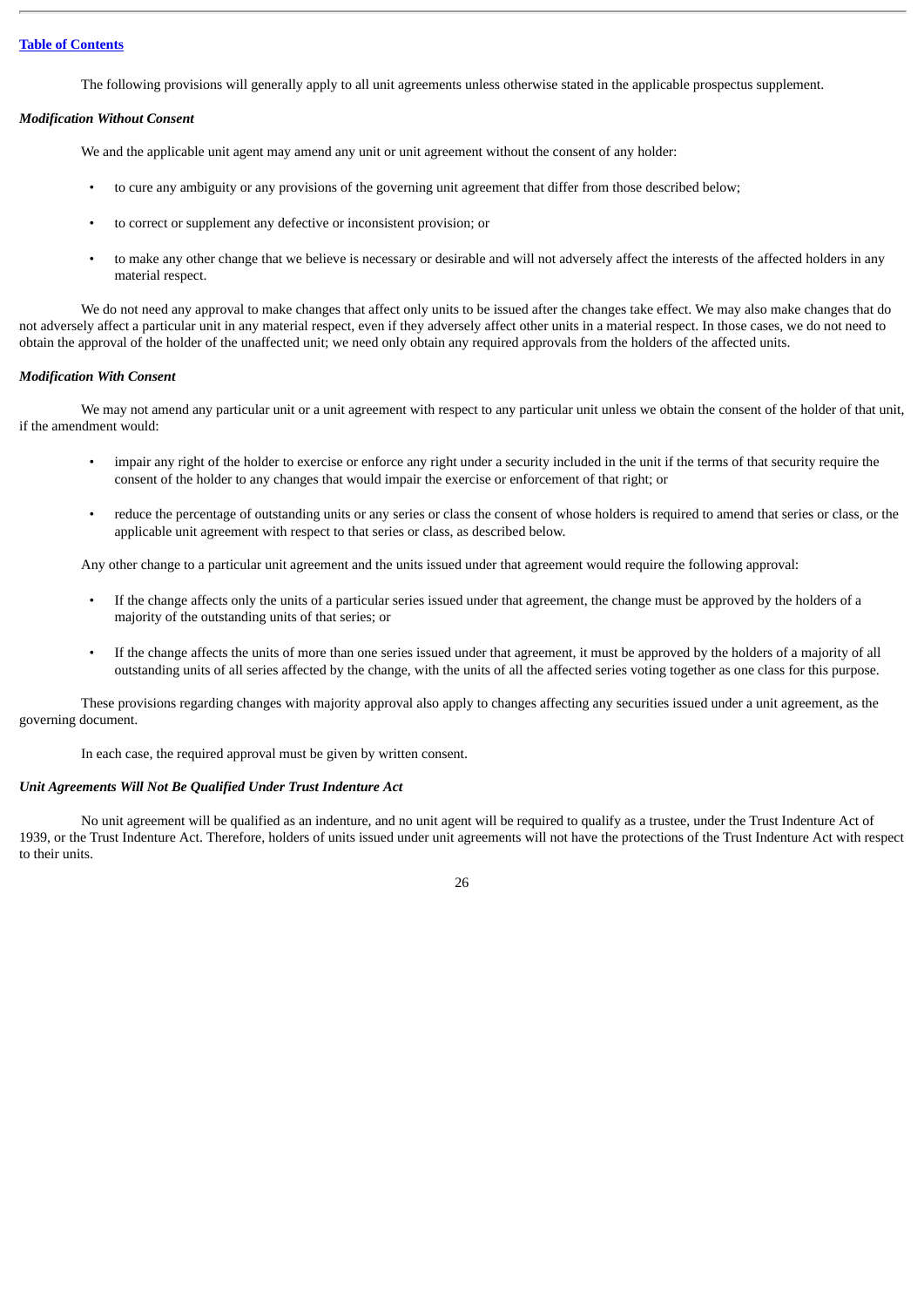# **Mergers and Similar Transactions Permitted; No Restrictive Covenants or Events of Default**

The unit agreements will not restrict our ability to merge or consolidate with, or sell our assets to, another corporation or other entity or to engage in any other transactions. If at any time we merge or consolidate with, or sell our assets substantially as an entirety to, another corporation or other entity, the successor entity will succeed to and assume our obligations under the unit agreements. We will then be relieved of any further obligation under these agreements.

The unit agreements will not include any restrictions on our ability to put liens on our assets, including our interests in our subsidiaries, nor will they restrict our ability to sell our assets. The unit agreements also will not provide for any events of default or remedies upon the occurrence of any events of default.

# **Governing Law**

The unit agreements and the units will be governed by Pennsylvania law.

# **Payments and Notices**

In making payments and giving notices with respect to our units, we will follow the procedures as described in the applicable prospectus supplement.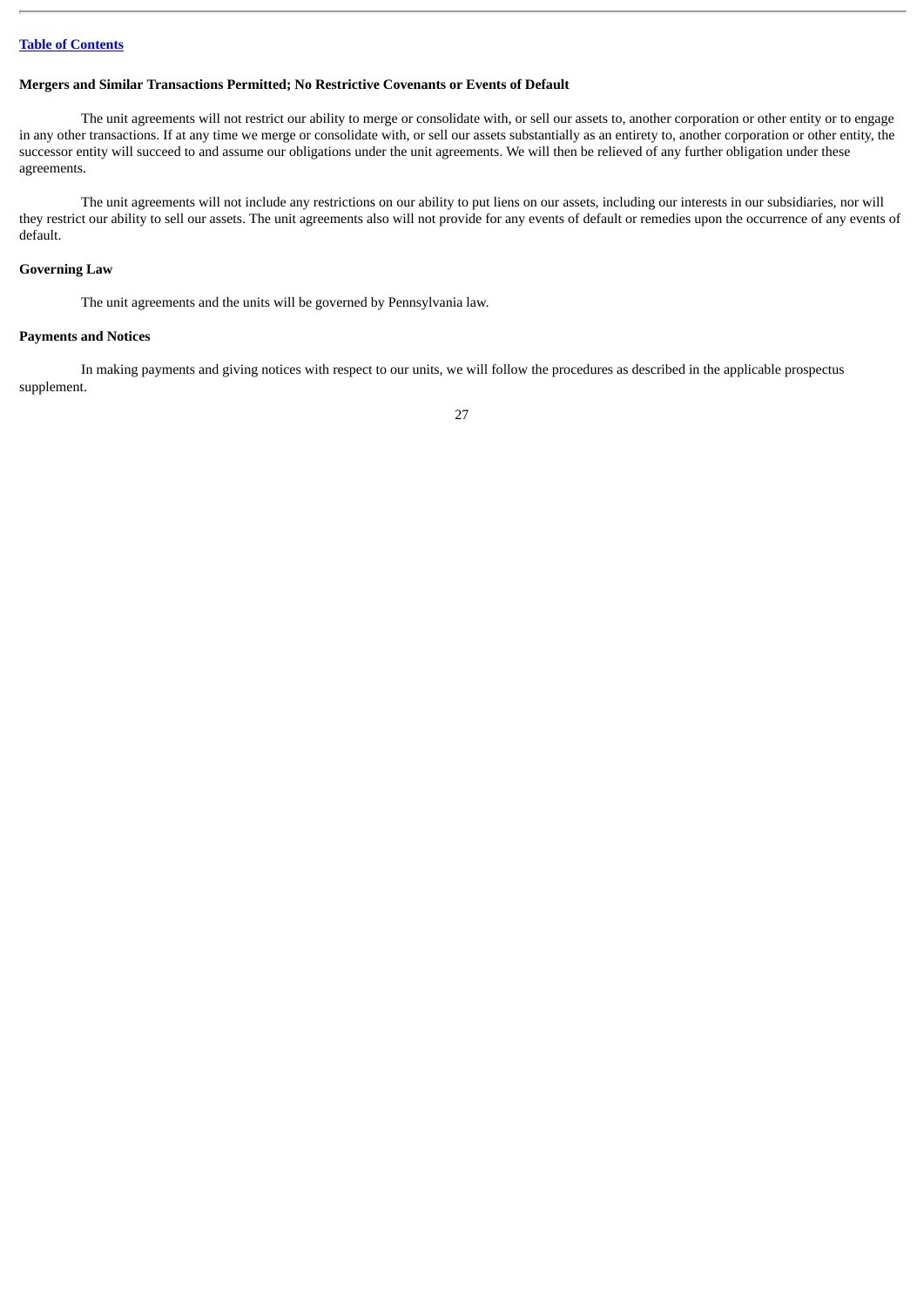# **CERTAIN PROVISIONS OF PENNSYLVANIA LAW AND GLPI'S ARTICLES OF INCORPORATION AND BYLAWS AND OTHER GOVERNANCE DOCUMENTS**

The following is a summary of certain provisions of Pennsylvania law and GLPI's Articles of Incorporation and Bylaws. This description is not complete and is subject to, and qualified in its entirety by reference to, Pennsylvania law and GLPI's Articles of Incorporation and Bylaws, copies of which *are exhibits to the registration statement of which this prospectus is a part.*

# **Classified Board; Size of Board and Vacancies; Removal of Directors**

The Articles of Incorporation divides the GLPI board of directors into three classes as nearly equal in number as possible. Directors for each class are elected at the annual meeting of shareholders held in the year in which the term for that class expires and thereafter will serve for a term of three years. At any meeting of shareholders for the election of directors at which a quorum is present, the election will be determined by a plurality of the votes cast by the shareholders entitled to vote in the election.

GLPI's board of directors has five directors. The Bylaws provide that the number of directors on GLPI's board of directors will be fixed exclusively by the board of directors. Subject to the rights of holders of any stock having preference over the common stock to elect additional directors, newly created directorships resulting from any increase in the number of directors and any vacancies in the board of directors resulting from death, resignation, retirement, disqualification, removal from office or other cause will be filled generally by the majority vote of the remaining directors in office, even if less than a quorum is present.

Subject to the rights of any stock having preference over the common stock to elect directors, the Bylaws provide that a director may be removed only for cause (as defined in the Bylaws) by the affirmative vote of: (i) a majority of the entire GLPI board of directors (not including the director whose removal is being considered); or (ii) 75% of the votes cast by the holders of shares entitled to vote generally in the election of directors. In addition, under Section 1726(c) of the Pennsylvania Business Corporation Law, or the PBCL, a court may remove a director upon application in a derivative suit in cases of fraudulent or dishonest acts, gross abuse of authority or discretion, or for any other proper cause. Section 1726(a)(4) of the PBCL also provides that the board of directors may be removed at any time with or without cause by the unanimous vote or written consents of the shareholders entitled to vote thereon.

## **Pennsylvania State Takeover Statutes**

Section 2538 of Subchapter 25D of the PBCL requires certain transactions with an "interested shareholder" to be approved by a majority of disinterested shareholders. "Interested shareholder" is defined broadly to include any shareholder who is a party to the transaction or who is treated differently than other shareholders and affiliates of the corporation.

Subchapter 25E of the PBCL requires a person or group of persons acting in concert which acquires 20% or more of the voting shares of the corporation to offer to purchase the shares of any other shareholder at "fair value." "Fair value" means the value not less than the highest price paid by the controlling person or group during the 90-day period prior to the control transaction, plus a control premium. Among other exceptions, shares acquired directly from the corporation in a transaction exempt from the registration requirements of the Securities Act of 1933, are not counted towards the determination of whether the 20% share ownership threshold has been met for purposes of Subchapter 25E.

Subchapter 25F of the PBCL generally establishes a 5-year moratorium on a "business combination" with an "interested shareholder." "Interested shareholder" is defined generally to be any beneficial owner of 20% or more of the corporation's voting stock. "Business combination" is defined broadly to include mergers, consolidations, asset sales and certain self-dealing transactions. Certain restrictions apply to a business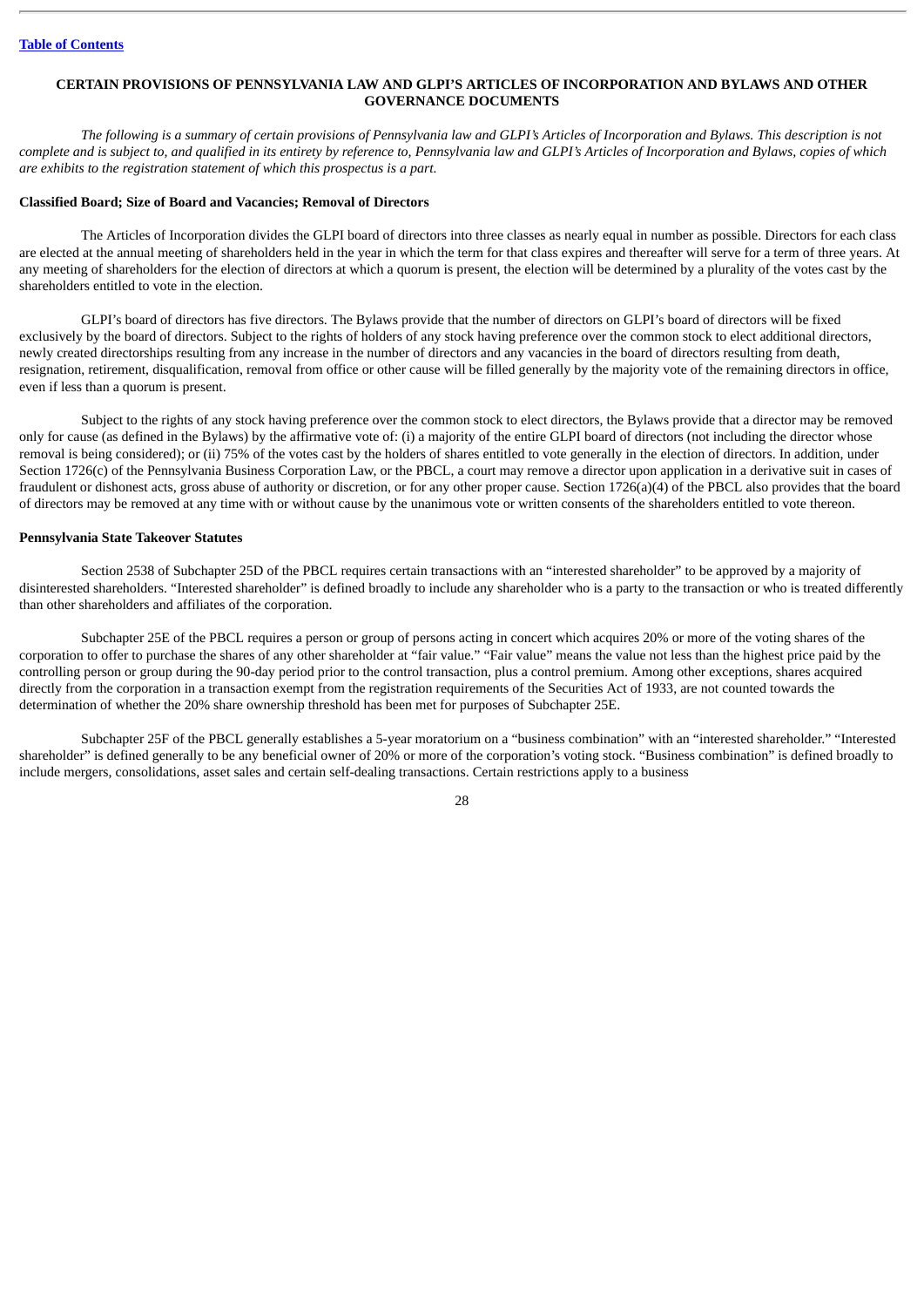combination following the 5-year period. Among other exceptions, Subchapter 25F will be rendered inapplicable if the board of directors approves the proposed business combination, or approves the interested shareholder's acquisition of 20% of the voting shares, in either case prior to the date on which the shareholder first becomes an interested shareholder.

Subchapter 25G of the PBCL provides that "control shares" lose voting rights unless such rights are restored by the affirmative vote of a majority of (i) the disinterested shares (generally, shares held by persons other than the acquiror, executive officers of the corporation and certain employee stock plans) and (ii) the outstanding voting shares of the corporation. "Control shares" are defined as shares which, upon acquisition, will result in a person or group acquiring for the first time voting control over (a) 20%, (b) 331/3% or (c) 50% or more of the outstanding shares, together with shares acquired within 180 days of attaining the applicable threshold and shares purchased with the intention of attaining such threshold. A corporation may redeem control shares if the acquiring person does not request restoration of voting rights as permitted by Subchapter 25G. Among other exceptions, Subchapter 25G does not apply to a merger, consolidation or a share exchange if the corporation is a party to the transaction agreement.

Subchapter 25H of the PBCL provides that if any person or group publicly discloses that the person or group may acquire control of the corporation, or a person or group acquires, or publicly discloses an offer or intent to acquire, 20% or more of the voting power of the corporation and, in either case, sells shares in the following 18 months, then the profits from such sale must be disgorged to the corporation if the securities that were sold were acquired during the 18-month period or within the preceding 24 months.

If shareholders approve a control share acquisition under Subchapter 25G, the corporation is also subject to Subchapters 25I and 25J of the PBCL. Subchapter 25I provides for a minimum severance payment to certain employees terminated within two years of the approval. Subchapter 25J prohibits the abrogation of certain labor contracts prior to their stated date of expiration.

### **Amendments to GLPI's Articles of Incorporation and Bylaws and Approval of Extraordinary Actions**

Pennsylvania law and the Articles of Incorporation generally provide that GLPI can amend its Articles of Incorporation, merge, consolidate, sell all or substantially all of our assets, engage in a statutory share exchange or dissolve if the action has first been approved by the board of directors and then by the affirmative vote of a majority of the votes cast by all shareholders entitled to vote on the matter. The Articles of Incorporation also provide that the amendment or repeal of any Articles of Incorporation provision concerning the classification of GLPI's board of directors or the indemnification or limitation of liability of GLPI's directors will require the affirmative vote of at least 75% of the voting power of all of its outstanding capital stock entitled to vote generally in the election of directors, voting together as a single class. Pennsylvania law provides that GLPI's shareholders are not entitled by statute to propose amendments to the Articles of Incorporation or to call special meetings of shareholders.

GLPI's board of directors is authorized to adopt, amend or repeal any provision of the bylaws without shareholder approval. Except as otherwise required by law, any provision of the Bylaws may only be adopted, amended or repealed by the shareholders (i) upon receiving at least 75% of the votes cast by the holders of shares entitled to vote thereon or (ii) in the event that the amendment has been proposed by a majority of the board of directors, upon receiving a majority of the votes cast by the holders of shares entitled to vote thereon.

# **Shareholder Meetings**

Under the PBCL, shareholders will be not entitled to call special meetings of shareholders. Only the chairman of the board of directors or a majority of the directors then in office may call such meetings pursuant to the Bylaws.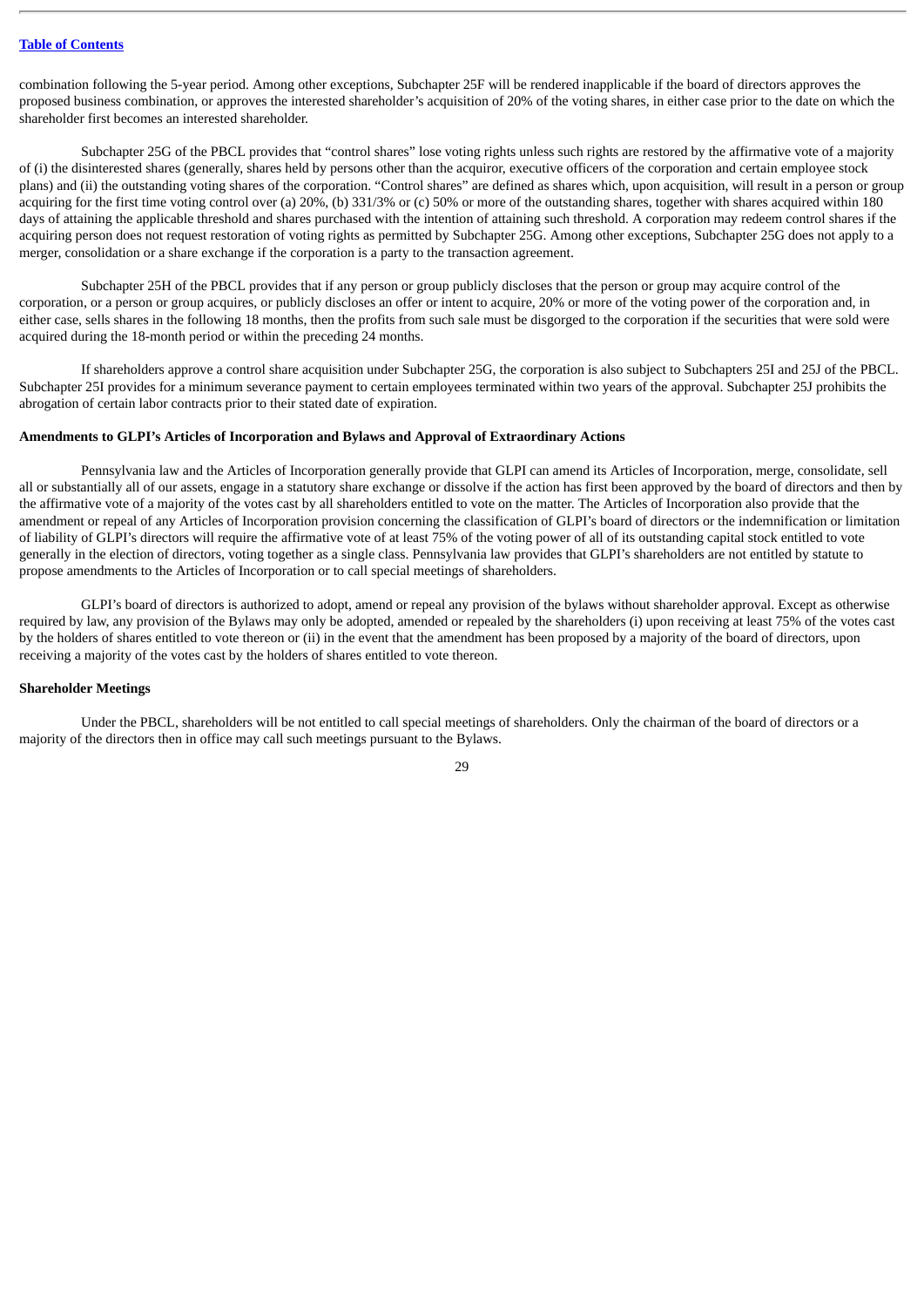#### **Shareholder Action by Written Consent**

Under the PBCL, any action required to be taken or which may be taken at any annual or special meeting of the shareholders may be taken without a meeting if, and only if, prior to the taking of such action, all shareholders entitled to vote thereon consent in writing to such action being taken.

# **Requirements for Advance Notification of Shareholder Nominations and Proposals**

The Bylaws contain advance notice procedures with respect to shareholder proposals and recommendations of candidates for election as directors other than nominations made by or at the direction of the board of directors or a committee of the board of directors. In particular, shareholders must notify the corporate secretary in writing prior to the meeting at which the matters are to be acted upon or directors are to be elected. The notice must contain the information specified in the Bylaws. To be timely, the notice must be received at GLPI's principal executive office not less than 120 nor more than 150 days prior to the anniversary date of the immediately preceding annual meeting of shareholders. In order to be eligible to present a shareholder proposal or recommend a candidate for nomination for election as a director at a shareholders meeting, a shareholder must have owned beneficially at least 1% of the outstanding GLPI common stock for a continuous period of not less than 12 months. In addition, shareholders will not be permitted to nominate directly candidates for election to the board of directors, but will instead be permitted to recommend potential nominees to the compensation and governance committee.

# **Effect of Certain Provisions of Pennsylvania Law and of the Articles of Incorporation and Bylaws**

The restrictions on ownership and transfer of GLPI stock will prohibit any person from acquiring more than 7% of its outstanding common stock (without prior approval of GLPI's board of directors). The power of GLPI's board of directors to issue authorized but unissued shares of our common stock and preferred stock without shareholder approval also could have the effect of delaying, deferring or preventing a change in control or other transaction. These additional shares may be used for a variety of corporate purposes, including future public offerings to raise additional capital, corporate acquisitions and employee benefit plans. The existence of authorized but unissued shares of common stock and preferred stock could make it more difficult, or discourage an attempt, to obtain control of us by means of a proxy contest, tender offer, merger or otherwise.

These provisions, along with other provisions of the PBCL and the Articles of Incorporation and Bylaws discussed above, including provisions relating to the removal of directors and the filling of vacancies, the supermajority vote that will be required to amend certain provisions of the Articles of Incorporation, the advance notice and special meeting provisions, alone or in combination, are designed to protect GLPI's shareholders from coercive or otherwise unfair takeover tactics by requiring potential acquirors to negotiate with GLPI's board of directors and by providing GLPI's board of directors with more time to assess any acquisition proposal.

### **Shareholders Rights Plan**

While the PBCL authorizes a corporation to adopt a shareholder rights plan, GLPI does not have a shareholder rights plan currently in effect.

# **Limitation on Liability of Directors and Officers**

The PBCL permits a corporation to indemnify any person who was or is a party or is threatened to be made a party to any threatened, pending or completed action or proceeding, whether civil, criminal, administrative or investigative (other than an action by or in the right of the corporation), by reason of the fact that he is or was a representative of the corporation, against expenses (including attorneys' fees), judgments, fines and amounts paid in settlement actually and reasonably incurred by him in connection with the action or proceeding if he acted in good faith and in a manner he reasonably believed to be in, or not opposed to, the best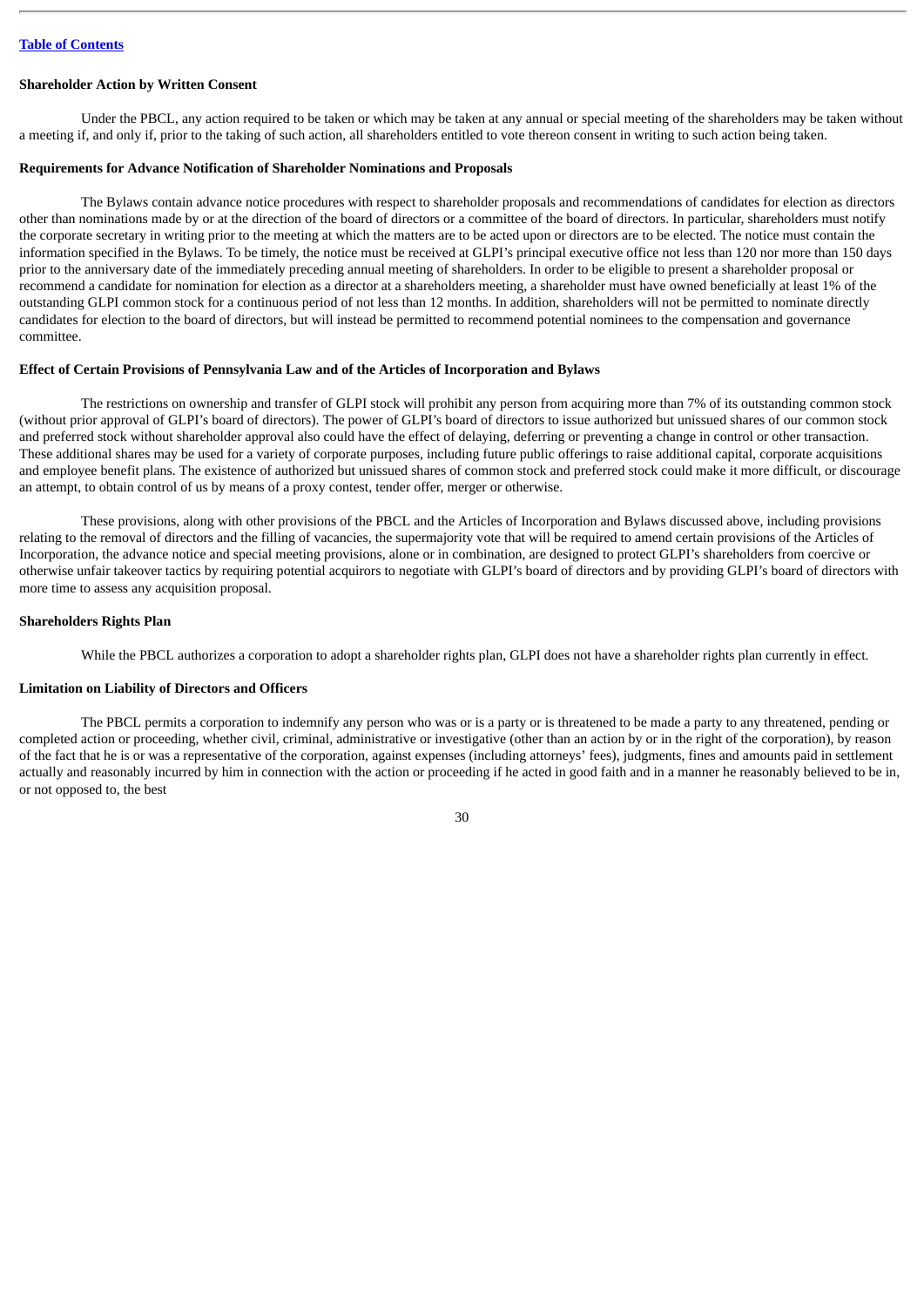interests of the corporation, and with respect to any criminal proceeding, had no reasonable cause to believe his conduct was unlawful. In an action by or in the right of the corporation, indemnification will not be made in respect of any claim, issue, or matter as to which the person has been adjudged to be liable to the corporation.

Unless ordered by a court, the determination of whether indemnification is proper in a specific case will be determined by (1) the board of directors by a majority vote of a quorum consisting of directors who were not parties to the action or proceeding; (2) if such a quorum is not obtainable or if obtainable and a majority vote of a quorum of disinterested directors so directs, by independent legal counsel in a written opinion; or (3) by the shareholders.

To the extent that a representative of a business corporation has been successful on the merits or otherwise in defense of a third-party action, derivative action, or corporate action, he must be indemnified against expenses (including attorneys' fees) actually and reasonably incurred by him in connection therewith.

Pennsylvania law permits a corporation to purchase and maintain insurance for a director or officer against any liability asserted against him, and incurred in his capacity as a director or officer or arising out of his position, whether or not the corporation would have the power to indemnify him against such liability under Pennsylvania law.

The Articles of Incorporation and Bylaws provide that a director shall, to the maximum extent permitted by Pennsylvania law, have no personal liability or monetary damages for any action taken, or any failure to take any action as a director. The Articles of Incorporation and Bylaws also provide for indemnification for current and former directors, officers, employees, or agents serving at the request of the corporation to the fullest extent permitted by Pennsylvania law. The Articles of Incorporation and Bylaws also permit the advancement of expenses.

# **Description of the Partnership Agreement of the Operating Partnership**

GLP Capital, L.P., our operating partnership, was organized as a Pennsylvania limited partnership on March 12, 2013. The partnership agreement was entered into on March 13, 2013 by and between GLP Capital Partners, LLC, as a limited partner, and GLPI, as the general partner. Pursuant to the partnership agreement, as the general partner of the Operating Partnership, GLPI has full, exclusive and complete responsibility and discretion in the management and control of the Operating Partnership and has the power to bind the Operating Partnership in the act of carrying on the business of the Operating Partnership.

GLPI may not, without the consent of the limited partner, sell, assign, transfer, give, donate, pledge, deposit, alienate, bequeath, devise or otherwise dispose of or encumber to any person other than the Operating Partnership, all or any portion of its interest in the Operating Partnership except (i) by operation of law, (ii) to a receiver or trustee in bankruptcy for GLPI or (iii) to any wholly owned affiliate of GLPI.

The partnership agreement provides that the Operating Partnership will make distributions out of funds legally available therefor, at such time and in such amounts as determined by GLPI in its sole discretion, to GLPI and the limited partner in accordance with their respective percentage interests in the Operating Partnership.

Upon liquidation of the Operating Partnership, after payment of, or adequate provision for, debts and liabilities of the Operating Partnership, any remaining assets of the Operating Partnership will be distributed to GLPI and the limited partner in accordance with their respective percentage interests.

The Operating Partnership will have perpetual existence, or until sooner dissolved upon:

- The sale of all or substantially all of the Operating Partnership's assets and properties;
- The unanimous agreement of the partners to effect such dissolution; or
- The entry of any order of judicial dissolution under Section 8572 of the Pennsylvania Revised Uniform Limited Partnership Act.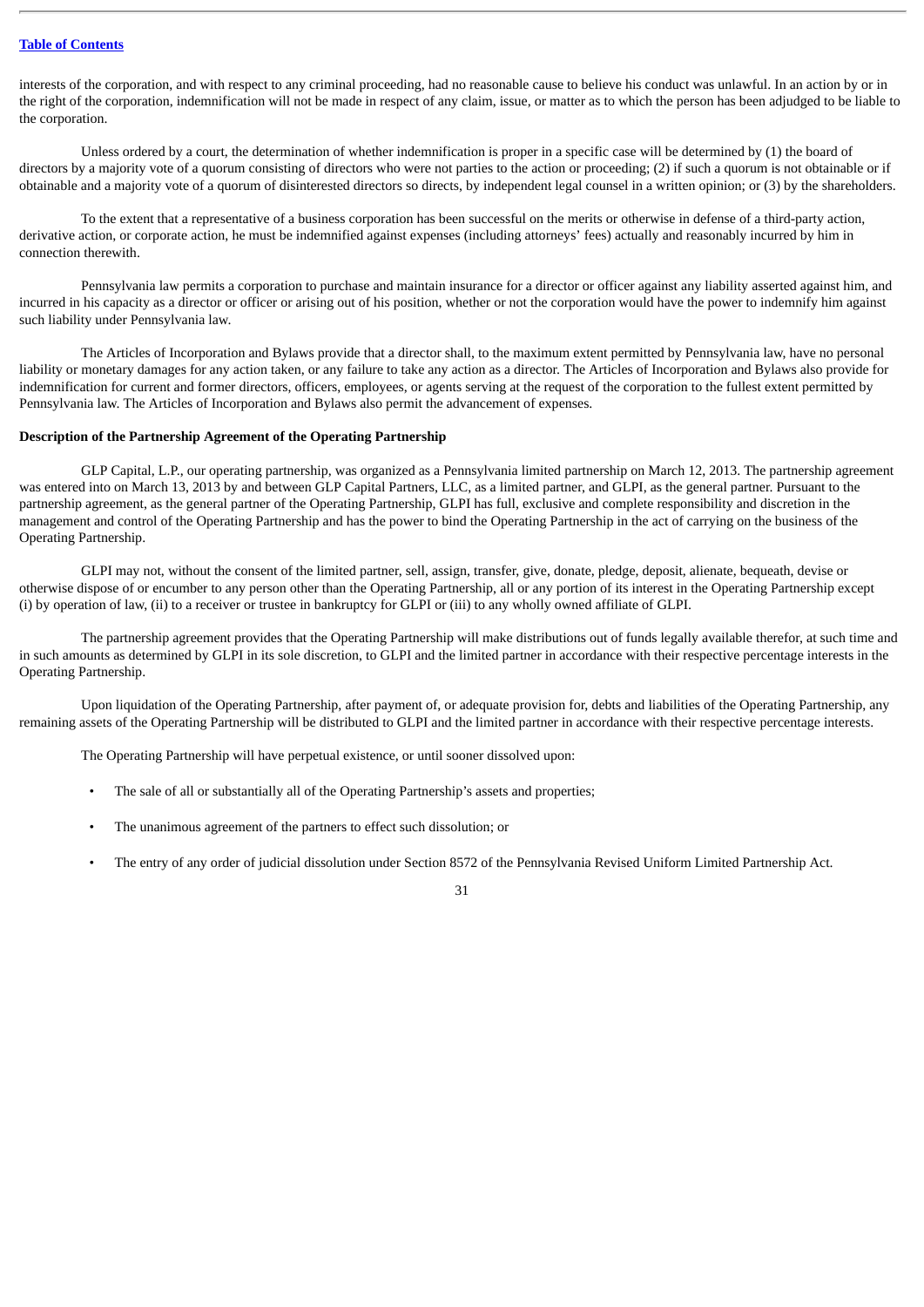# **CERTAIN UNITED STATES FEDERAL INCOME TAX CONSIDERATIONS**

The following is a summary of certain material U.S. federal income tax considerations relating to our qualification and taxation as a REIT and relating to the purchase, ownership and disposition of our shares of common stock and preferred stock, and debt securities issued by the Operating Partnership and Capital Corp. Because this is a summary that is intended to address only certain material U.S. federal income tax considerations relating to the ownership and disposition of our common stock and preferred stock, and the Operating Partnership's and Capital Corp.'s debt securities, generally applicable to holders, it may not contain all the information that may be important to you. As you review this discussion, you should keep in mind that:

- the tax consequences to you may vary depending on your particular tax situation;
- special rules that are not discussed below may apply to you if, for example, you are a broker-dealer, a trust, an estate, a regulated investment company, a REIT, a financial institution, an insurance company, a controlled foreign corporation, a passive foreign investment company, a partnership or similar pass-through entity or a person holding their interest through such entity, a person subject to the alternative minimum tax provisions of the Code, a person holding our common stock, preferred stock or debt securities as part of a "straddle," "hedge," "short sale," "conversion transaction," "synthetic security" or other integrated investment, a person who marks-to market our common stock or preferred stock, or debt securities of the Operating Partnership or Capital Corp., a U.S. expatriate, a U.S. stockholder or U.S. holder (each, as defined below) whose functional currency is not the U.S. dollar, who holds our common stock or preferred stock, or debt securities of the Operating Partnership or Capital Corp., through a non-U.S. broker or other non-U.S. intermediary, or are otherwise subject to special tax treatment under the Code;
- this summary does not address state, local or non-U.S. tax considerations or U.S. federal taxes other than income taxes (such as estate and gift taxes);
- this summary assumes that holders of our common stock and preferred stock and the debt securities of the Operating Partnership and Capital Corp. hold such assets as a "capital asset" within the meaning of Section 1221 of the Code;
- this summary does not address U.S. federal income tax considerations applicable to tax-exempt entities and non-U.S. persons, except to the limited extent described below; and
- this discussion is not intended to be, and should not be construed as, tax advice.

In addition, this summary does not address tax considerations relating to the purchase, ownership and disposition of stock purchase contracts, preferred stock represented by depository shares, warrants, or units representing an interest in two or more securities. In the event we issue any such securities, the prospectus supplement will discuss the related tax considerations in greater detail.

# You are urged both to review the following discussion and to consult with your own tax advisor to determine the effect of ownership and disposition of our common stock, preferred stock and debt securities on your particular tax situation, including any state, local or non-U.S. tax **consequences.**

For purposes of this discussion, references to "we," "us" or "our" and any similar terms, refer solely to GLPI and not the Operating Partnership, unless otherwise noted.

The information in this section is based on the current Code, current, temporary and proposed Treasury Regulations, the legislative history of the Code, current administrative interpretations and practices of the Internal Revenue Service ("IRS") including its practices and policies as endorsed in private letter rulings, which are not binding on the IRS except in the case of the taxpayer to whom a private letter ruling is addressed, and existing court decisions. Future legislation, regulations, administrative interpretations and court decisions could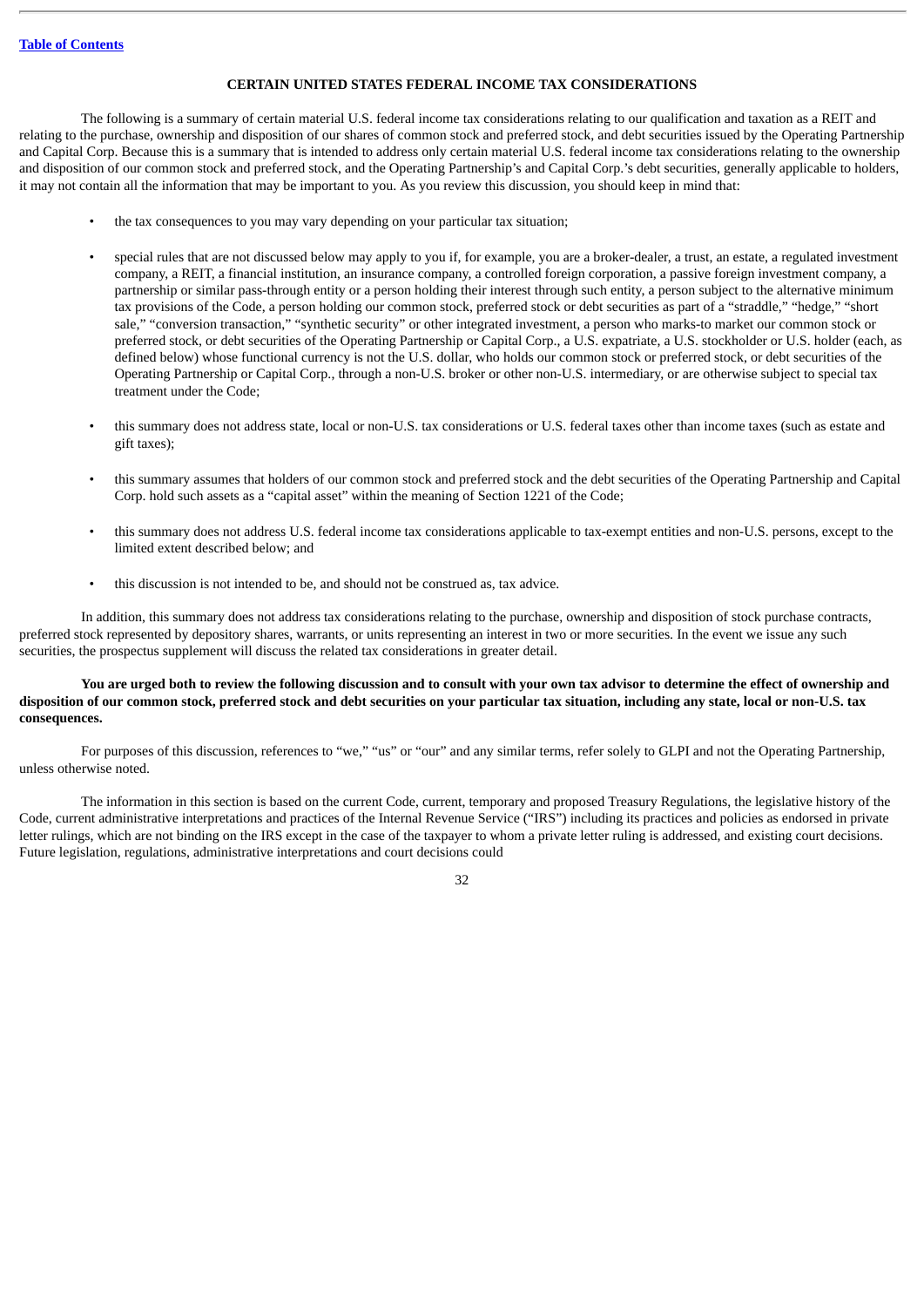change current law or adversely affect existing interpretations of current law, possibly with retroactive effect. Any change could adversely affect an investment in our common stock or preferred stock or in debt securities of the Operating Partnership or Capital Corp. We have not obtained any rulings from the IRS concerning the tax treatment of the matters discussed below, other than a ruling obtained from the IRS by our former parent Penn. That ruling provided, subject to the terms and conditions contained therein, that certain of the assets held by us after the Spin-Off were qualifying real estate assets for REIT qualification purposes, and that certain rental formulas in the Penn Master Lease would not cause any amounts received by us pursuant to the Penn Master Lease to be treated as other than rents from real property for REIT qualification purposes. However, it did not rule on our qualification as a REIT generally or on any of the statements in the discussion below. As a result, it is possible that the IRS could challenge the statements in this discussion and that a court could agree with the IRS.

### **Classification and Taxation of GLPI as a REIT**

We elected to be taxed as a REIT for U.S. federal income tax purposes commencing with our taxable year beginning on January 1, 2014. A REIT generally is not subject to U.S. federal income tax on the income that it distributes to stockholders if it meets the applicable REIT distribution requirements and other requirements for qualification.

We believe that our ownership, form of organization and our operations through the date hereof and our proposed ownership, organization and method of operations thereafter have enabled and will enable to us to qualify as a REIT beginning with our taxable year beginning on January 1, 2014. In connection with this filing, we will receive an opinion of our tax counsel, Goodwin Procter LLP, to the effect that, commencing with our taxable year beginning on January 1, 2014 (i) we have been and we are organized in conformity with the requirements for qualification and taxation as a REIT, and (ii) our prior, current and proposed organization, ownership and method of operation as represented by management have allowed and will allow us to satisfy the requirements for qualification and taxation as a REIT. This opinion is based on representations made by us as to certain factual matters relating to our prior and intended and expected organization, ownership and method of operation. Goodwin Procter LLP has not verified those representations, and their opinion assumes that such representations and covenants are accurate and complete, that we have been owned, organized and operated and will continue to be owned, organized and will continue to operate in accordance with such representations and that we will take no action inconsistent with such representations. In addition, this opinion is based on the law existing and in effect as of its date. Our qualification and taxation as a REIT will depend on our ability to meet on a continuing basis, through actual operating results, asset composition, distribution levels, diversity of share ownership and various other qualification tests imposed under the Code discussed below. Goodwin Procter LLP has not reviewed and will not review our compliance with these tests on a continuing basis. Accordingly, the opinion of our tax counsel does not guarantee our ability to qualify as or remain qualified as a REIT, and no assurance can be given that we have satisfied and will satisfy such tests for our taxable year beginning on January 1, 2014 or for any subsequent period. Also, the opinion of Goodwin Procter LLP is not binding on the IRS, or any court, and could be subject to modification or withdrawal based on future legislative, judicial or administrative changes to U.S. federal income tax laws, any of which could be applied retroactively. Goodwin Procter LLP will have no obligation to advise us or the holders of our stock of any subsequent change in the matters addressed in its opinion, the factual representations or assumptions on which the conclusions in the opinion are based, or of any subsequent change in applicable law.

So long as we qualify for taxation as a REIT, we generally will be entitled to a deduction for dividends that we pay and therefore will not be subject to U.S. federal income tax on our net income that we distribute currently to our stockholders. This treatment substantially eliminates "double taxation" (that is, taxation at both the corporate and stockholder levels) that generally results from an investment in a corporation. However, even if we qualify for taxation as a REIT, we will be subject to U.S. federal income tax as follows:

• We will be taxed at regular corporate rates on any undistributed "REIT taxable income." REIT taxable income is the taxable income of the REIT subject to specified adjustments, including a deduction for dividends paid.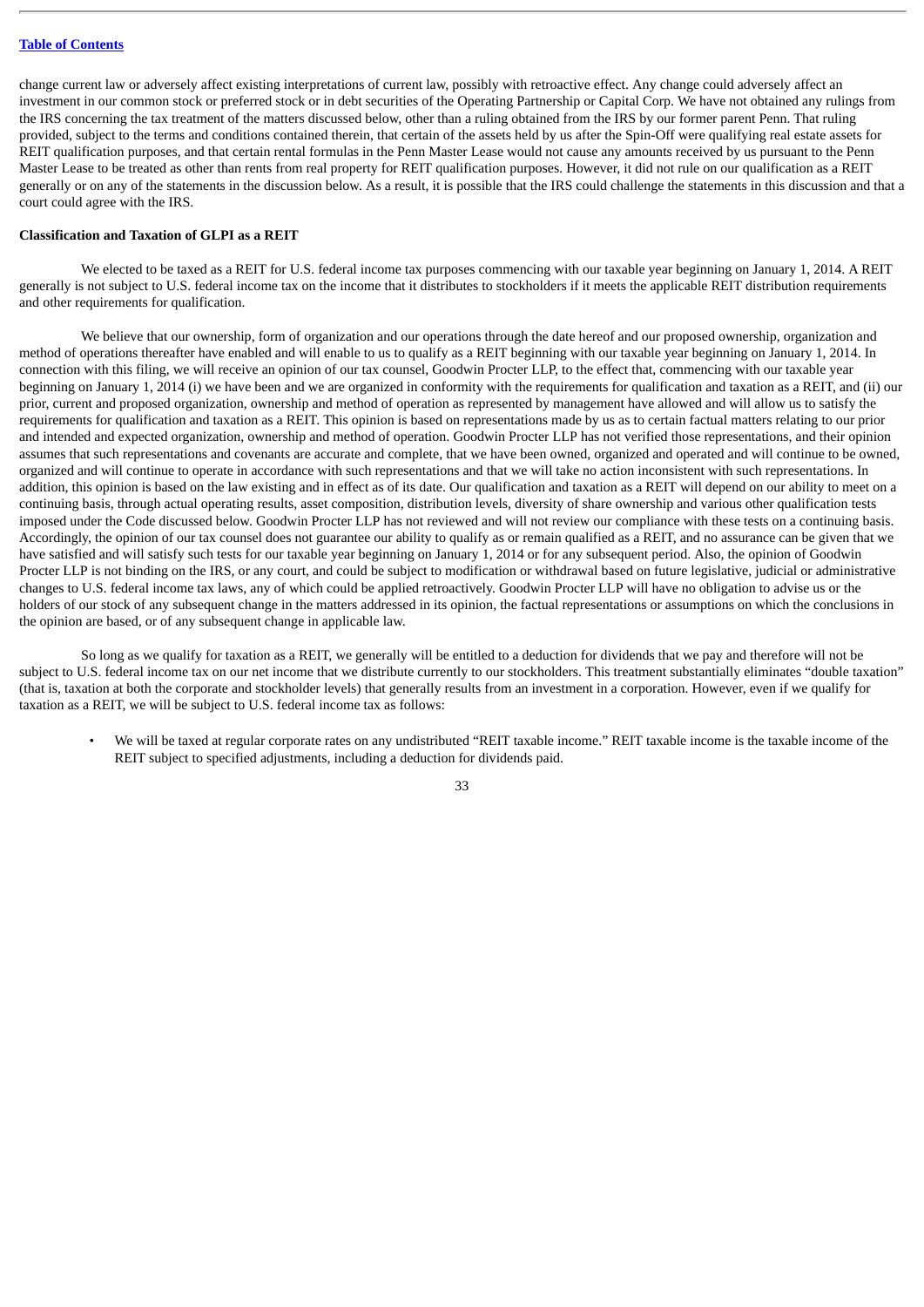- Under some circumstances, we may be subject to the "alternative minimum tax" on our items of tax preference, including any deductions of net operating losses.
- If we have net income from the sale or other disposition of "foreclosure property" that is held primarily for sale to customers in the ordinary course of business, or other nonqualifying income from foreclosure property, we will be subject to tax at the highest corporate rate on this income.
- If we have net income from "prohibited transactions" we will be subject to a 100% tax on this income. In general, prohibited transactions are sales or other dispositions of property held primarily for sale to customers in the ordinary course of business other than foreclosure property.
- If we fail to satisfy either the 75% gross income test or the 95% gross income test discussed below, but nonetheless maintain our qualification as a REIT because other requirements are met, we will be subject to a tax in an amount equal to the greater of either (1) the amount by which we fail the 75% gross income test for the taxable year or (2) the amount by which we fail the 95% gross income test for the taxable year, multiplied by a fraction intended to reflect our profitability.
- If we fail to satisfy any of the REIT asset tests, as described below, other than a failure by a *de minimis* amount of the 5% or 10% assets tests, and we qualify for and satisfy certain cure provisions, then we will be required to pay a tax equal to the greater of \$50,000 or the product of  $(x)$  the net income generated by the nonqualifying assets during the period in which we failed to satisfy the asset tests and  $(y)$  the highest U.S. federal income tax rate then applicable to corporations.
- If we fail to satisfy any provision of the Code that would result in our failure to qualify as a REIT (other than a gross income or asset test requirement) and that violation is due to reasonable cause and not due to willful neglect, we may retain our REIT qualification, but we will be required to pay a penalty of \$50,000 for each such failure.
- If we fail to qualify for taxation as a REIT because we fail to distribute by the end of the relevant year any earnings and profits we inherit from a taxable C corporation during the year (*e.g.*, by tax-free merger or tax-free liquidation), and the failure is not due to fraud with intent to evade tax, we generally may retain our REIT status by paying a special distribution, but we will be required to pay an interest charge on 50% of the amount of undistributed non-REIT earnings and profits.
- We may be required to pay monetary penalties to the IRS in certain circumstances, including if we fail to meet record-keeping requirements intended to monitor our compliance with rules relating to the composition of our stockholders, as described below in "—Requirements for Qualification as a REIT."
- We will be subject to a nondeductible 4% excise tax on the excess of the required distribution over the sum of amounts actually distributed and amounts retained for which U.S. federal income tax was paid, if we fail to distribute during each calendar year at least the sum of 85% of our REIT ordinary income for the year, 95% of our REIT capital gain net income for the year; and any undistributed taxable income from prior taxable years. We will be subject to a 100% penalty tax on some payments we receive or on certain other amounts (or on certain expenses deducted by our TRSs) if arrangements among us, our tenants and/or our TRSs are not comparable to similar arrangements among unrelated parties.
- We may be subject to tax on gain recognized in a taxable disposition of assets acquired by way of a tax-free merger or other tax-free reorganization with a non-REIT corporation or a tax-free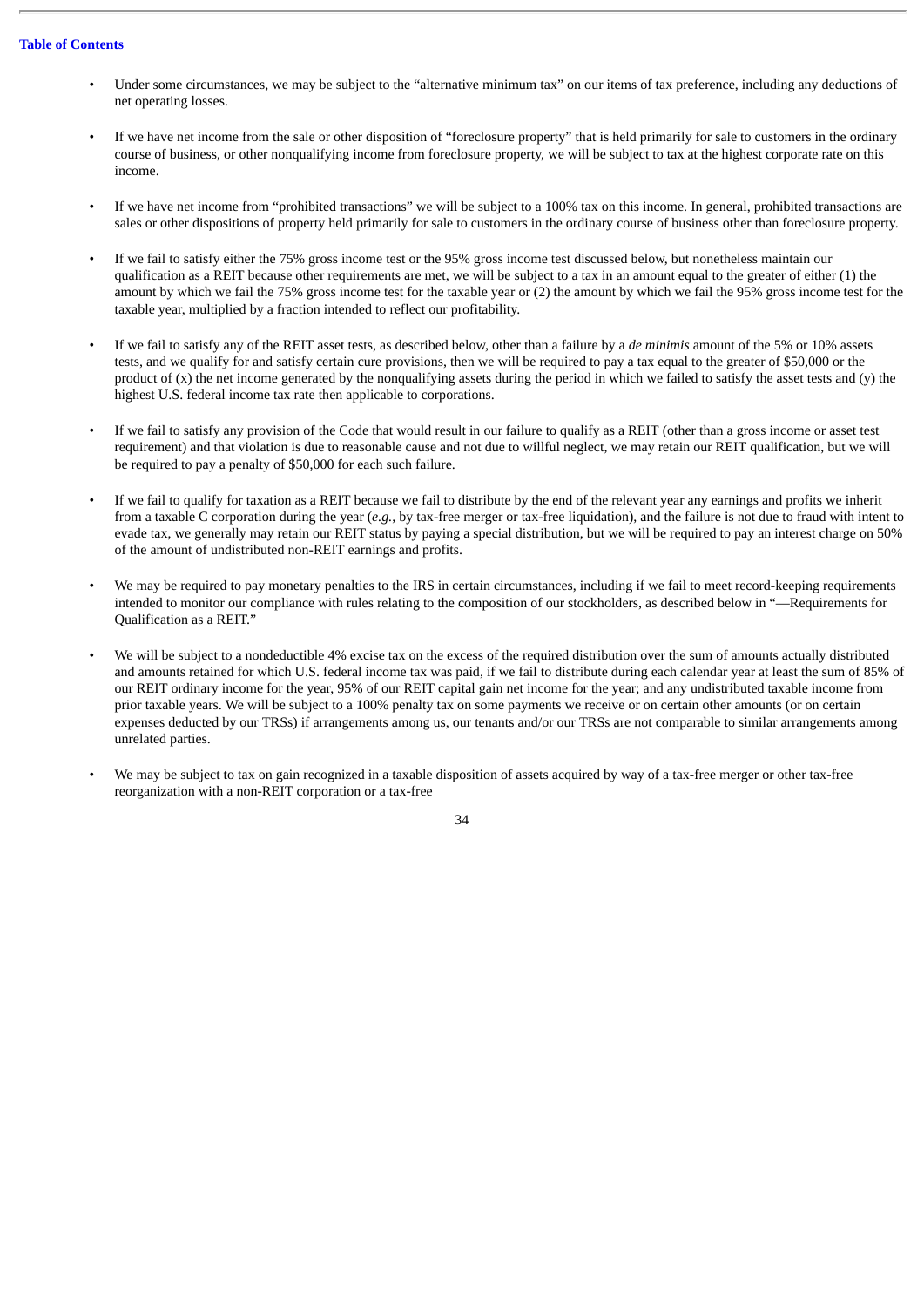liquidation of a non-REIT corporation into us. Specifically, to the extent we acquire any asset from a C corporation in a carry-over basis transaction and we subsequently recognize gain on a disposition of such asset during a five-year period beginning on the date on which we acquired the asset, then, to the extent of any "built-in gain," such gain will be subject to U.S. federal income tax at the highest regular corporate tax rate, which is currently 35%. Built-in gain means the excess of (i) the fair market value of the asset as of the beginning of the applicable recognition period over (ii) our adjusted basis in such asset as of the beginning of such recognition period. See "*—Tax on Built-in Gains of Former C Corporation Assets.*"

- We may elect to retain and pay income tax on our net long-term capital gain. In that case, a stockholder would: (1) include its proportionate share of our undistributed long-term capital gain (to the extent we make a timely designation of such gain to the stockholder) in its income, (2) be deemed to have paid its proportionate share of the tax that we paid on such gain and (3) be allowed a credit for its proportionate share of the tax deemed to have been paid, with an adjustment made to increase the stockholders' basis in our stock.
- We have subsidiaries that are C corporations that have elected, jointly with us, to be treated as our TRSs and we may have other subsidiaries or own interests in their lower-tier entities that are TRSs in the future. The earnings of our TRSs are subject to U.S. federal corporate income tax.

No assurance can be given that the amount of any such U.S. federal income taxes will not be substantial. In addition, we and our subsidiaries may be subject to a variety of taxes other than U.S. federal income tax, including payroll taxes and state, local and non-U.S. income, franchise, property and other taxes on assets and operations. We could also be subject to tax in situations and on transactions not presently contemplated.

### **Requirements for Qualification as a REIT**

We elected to be taxed as a REIT under the Code effective with our taxable year beginning on January 1, 2014. In order to have so qualified, we must have met and continue to meet the requirements discussed below, relating to our organization, ownership, sources of income, nature of assets and distributions of income to stockholders, beginning with our taxable year beginning on January 1, 2014, unless otherwise noted.

The Code defines a REIT as a corporation, trust, or association:

- (1) that is managed by one or more trustees or directors;
- (2) the beneficial ownership of which is evidenced by transferable shares, or by transferable certificates of beneficial interest;
- (3) that would be taxable as a domestic corporation, but for its election to be subject to tax as a REIT under Sections 856 through 860 of the Code;
- (4) that is neither a financial institution nor an insurance company subject to applicable provisions of the Code;
- (5) the beneficial ownership of which is held by 100 or more persons;
- (6) during the last half of each taxable year not more than 50% in value of the outstanding shares of which is owned directly or indirectly by five or fewer "individuals," as defined in the Code to include specified entities;
- (7) that makes an election to be taxable as a REIT, or has made this election for a previous taxable year, which has not been revoked or terminated, and satisfies all relevant filing and other administrative requirements established by the IRS that must be met to elect and maintain REIT status;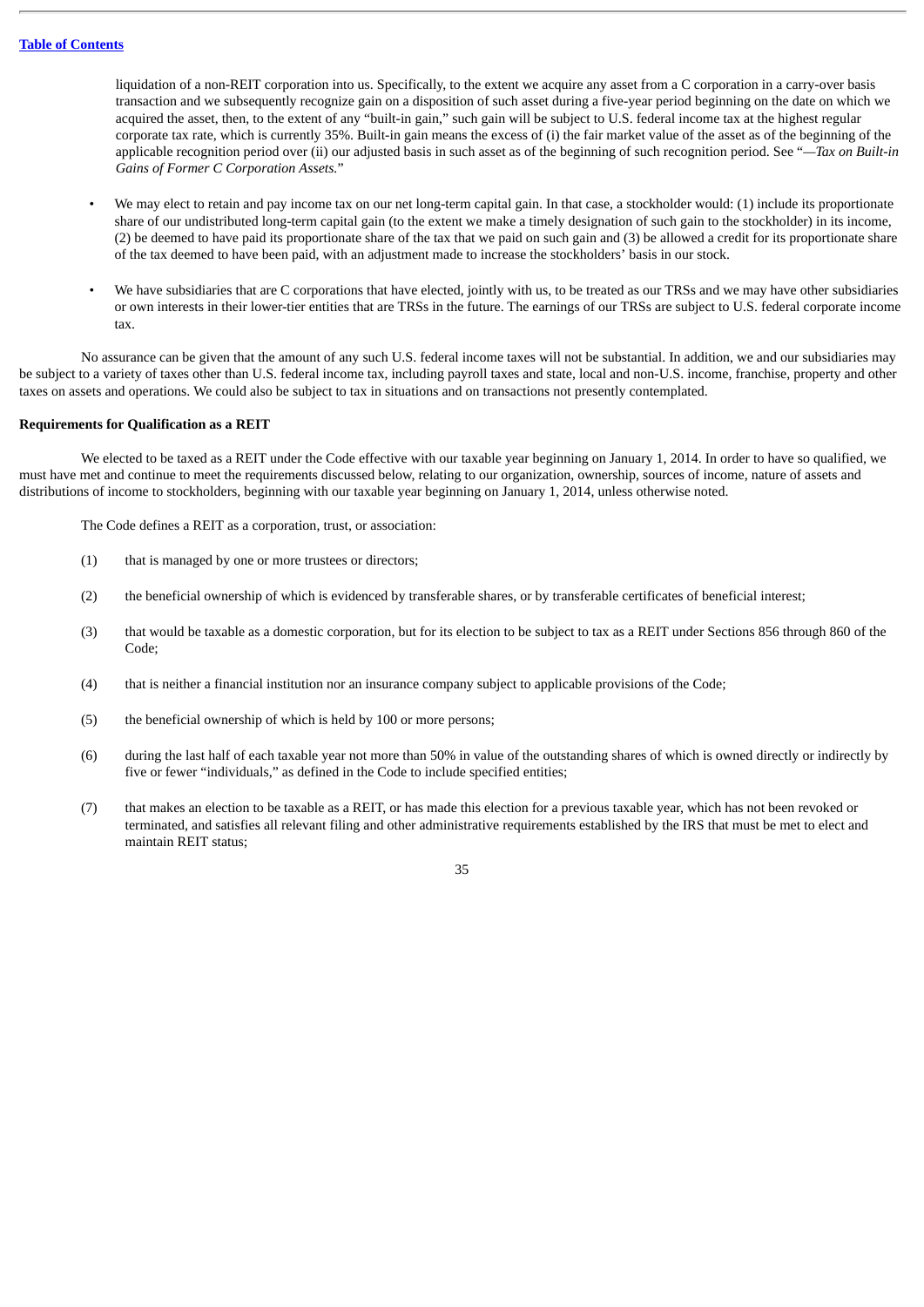- (8) that uses a calendar year for U.S. federal income tax purposes and complies with the recordkeeping requirements of the Code and regulations promulgated thereunder; and
- (9) that meets other applicable tests, described below, regarding the nature of its income and assets and the amount of its distributions.

Conditions (1), (2), (3) and (4) above must be met during the entire taxable year and condition (5) above must be met during at least 335 days of a taxable year of 12 months, or during a proportionate part of a taxable year of less than 12 months. Conditions (5) and (6) need not be satisfied during a corporation's initial tax year as a REIT (which, in our case, was our taxable year beginning on January 1, 2014). For purposes of determining stock ownership under condition (6) above, a supplemental unemployment compensation benefits plan, a private foundation and a portion of a trust permanently set aside or used exclusively for charitable purposes generally are each considered an individual. A trust that is a qualified trust under Code Section 401(a) generally is not considered an individual, and beneficiaries of a qualified trust are treated as holding shares of a REIT in proportion to their actuarial interests in the trust for purposes of condition (6) above. A successful challenge to our valuation determination could jeopardize our ability to comply with condition (6) above. For purposes of its opinion, Goodwin Procter LLP is relying on our determinations of relative values of our shares.

We believe that we have sufficient diversity of ownership to allow us to satisfy conditions (5) and (6) above. In addition, our charter provides restrictions regarding the transfer of shares of our capital stock that are intended to assist us in satisfying the share ownership requirements described in conditions (5) and (6) above. These restrictions, however, may not ensure that we will be able to satisfy these share ownership requirements.

We complied with condition (7) above by making our REIT election as part of our U.S. federal income tax return for our taxable year beginning on January 1, 2014.

To monitor its compliance with condition (6) above, a REIT is required to send annual letters to its stockholders requesting information regarding the actual ownership of its shares. If we comply with the annual letters requirement and we do not know or, exercising reasonable diligence, would not have known of our failure to meet condition (6) above, then we will be treated as having met condition (6) above.

For purposes of condition (8) above, we will use a calendar year for U.S. federal income tax purposes, and we intend to comply with the applicable recordkeeping requirements.

# *Non-REIT Accumulated Earnings and Profits*

As a REIT, we may not have any undistributed non-REIT earnings and profits at the end of any taxable year, including our first REIT taxable year beginning on January 1, 2014. We entered into a closing agreement with the IRS to determine the portion of our former parent's earnings and profits that was allocated to us in connection with the Spin-Off, and we believe we have distributed an amount sufficient to purge all of such earnings plus our earnings accumulated post Spin-Off and prior to our first REIT taxable year. In addition, we do not expect to inherit any non-REIT earnings from our acquisition of substantially all of Pinnacle's real estate assets because Pinnacle is expected to fully distribute its earnings prior to our acquisition. Although we do not believe we have had any non-REIT earnings and profits at the end of any REIT taxable year, and we currently do not expect to have any non-REIT earnings and profits at the end of any REIT taxable year, if it is subsequently determined that we had undistributed non-REIT earnings and profits as of the end of our first taxable year as a REIT or at the end of any subsequent taxable year, we could fail to qualify as a REIT.

# *Taxable REIT Subsidiaries*

Our TRS is a corporation in which we directly or indirectly own stock and that jointly with us elects to be treated as our TRS under Section 856(l) of the Code. In addition, if one of our TRSs owns, directly or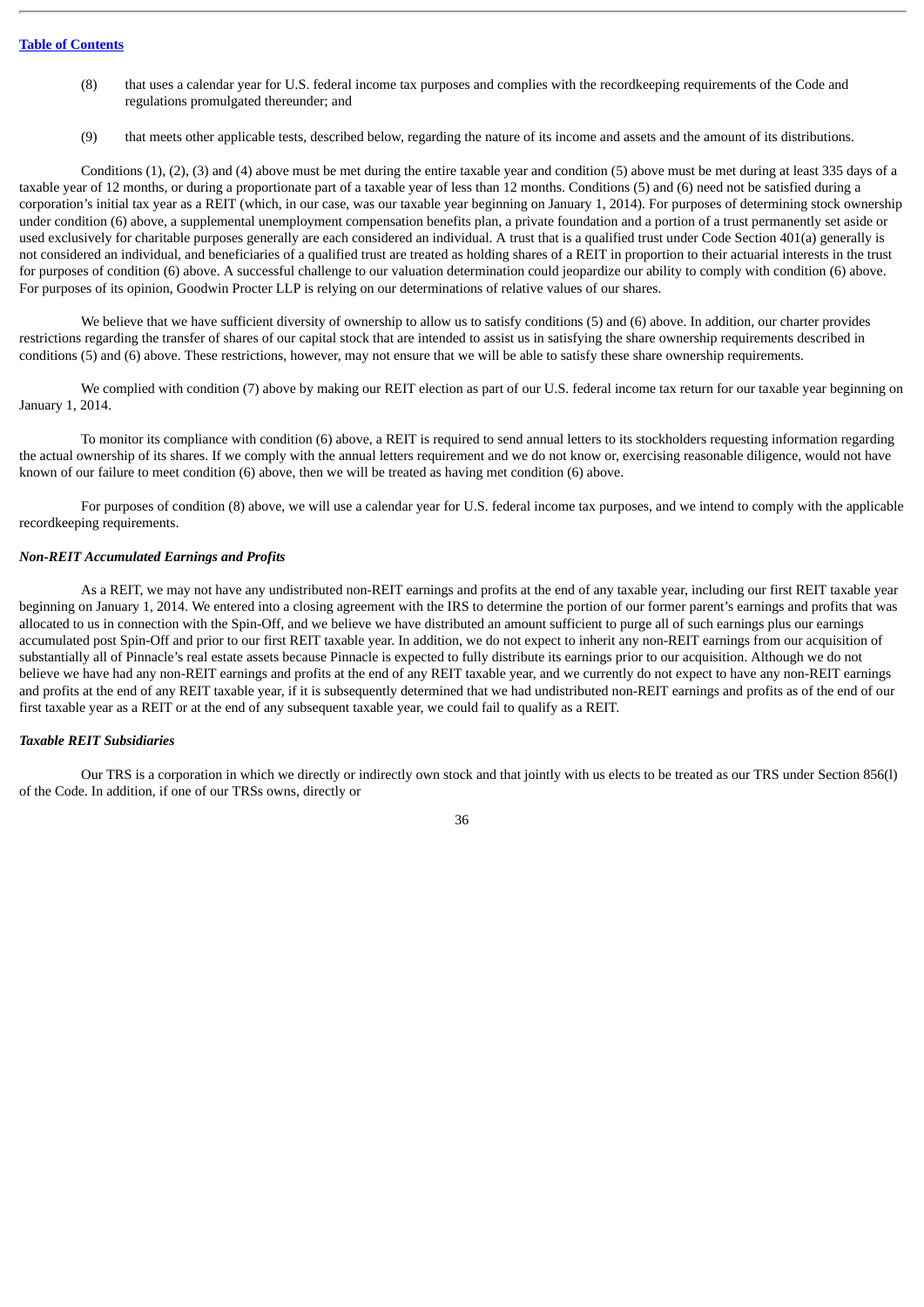indirectly, securities representing more than 35% of the vote or value of a subsidiary corporation, that subsidiary will also be treated as our TRS. A TRS is subject to U.S. federal income tax and state and local income tax, where applicable, as a regular C corporation.

Generally, a TRS can perform impermissible tenant services without causing us to receive impermissible tenant services income from those services under the REIT income tests. A TRS may also engage in other activities that, if conducted by us other than through a TRS, could result in the receipt of non-qualified income or the ownership of non-qualified assets. However, several provisions regarding the arrangements between a REIT and its TRSs ensure that a TRS will be subject to an appropriate level of U.S. federal income taxation. For example, a TRS is limited in its ability to deduct interest payments made to us in excess of a certain amount. In addition, we will be obligated to pay a 100% penalty tax on some payments that we receive or on certain other amounts or on certain expenses deducted by the TRS if the economic arrangements among us, our tenants and/or the TRS are not comparable to similar arrangements among unrelated parties.

We own and may continue to own interests in one or more TRSs that may hold assets or generate income that, if held or generated by us, could cause us to fail the REIT income or asset tests or subject us to the 100% tax on prohibited transactions. Our TRSs may incur significant amounts of U.S. federal, state and local income taxes.

Although we do not expect any non-U.S. TRSs (or other non-U.S. subsidiaries) to incur significant U.S. income taxes, any such non-U.S. entities may incur significant non-U.S. taxes.

#### *Subsidiary REITs*

If any REIT in which we acquire an interest fails to qualify for taxation as a REIT in any taxable year, that failure could, depending on the circumstances, adversely affect our ability to satisfy the various asset and gross income requirements applicable to REITs, including the requirement that REITs generally may not own, directly or indirectly, more than 10% of the securities of another corporation that is not a REIT or a TRS, as further described below.

#### *Ownership of Partnership Interests and Disregarded Subsidiaries by a REIT*

A REIT that is a partner in a partnership (or a member of a limited liability company or other entity that is treated as a partnership for U.S. federal income tax purposes) will be deemed to own its proportionate share of the assets of the partnership and will be deemed to earn its proportionate share of the partnership's income. The assets and gross income of the partnership retain the same character in the hands of the REIT for purposes of the gross income and asset tests applicable to REITs, as described below.

If a REIT owns all of the stock of a corporate subsidiary (including an entity that is treated as an association taxable as a corporation for U.S. federal income tax purposes) that is a "qualified REIT subsidiary," the separate existence of that subsidiary is disregarded for U.S. federal income tax purposes. Generally, a qualified REIT subsidiary is a corporation, other than a TRS, all of the capital stock of which is owned by the REIT (either directly or through other disregarded subsidiaries). For U.S. federal income tax purposes, all assets, liabilities and items of income, deduction and credit of the qualified REIT subsidiary will be treated as assets, liabilities and items of income, deduction and credit of the REIT itself. Our qualified REIT subsidiaries will not be subject to U.S. federal income taxation, but may be subject to state and local taxation in some states.

Certain other entities also may be treated as disregarded entities for U.S. federal income tax purposes, generally including any domestic unincorporated entity that would be treated as a partnership if it had more than one owner. For U.S. federal income tax purposes, all assets, liabilities and items of income, deduction and credit of any such disregarded entity will be treated as assets, liabilities and items of income, deduction and credit of the owner of the disregarded entity. The Operating Partnership is currently treated as a disregarded entity for U.S.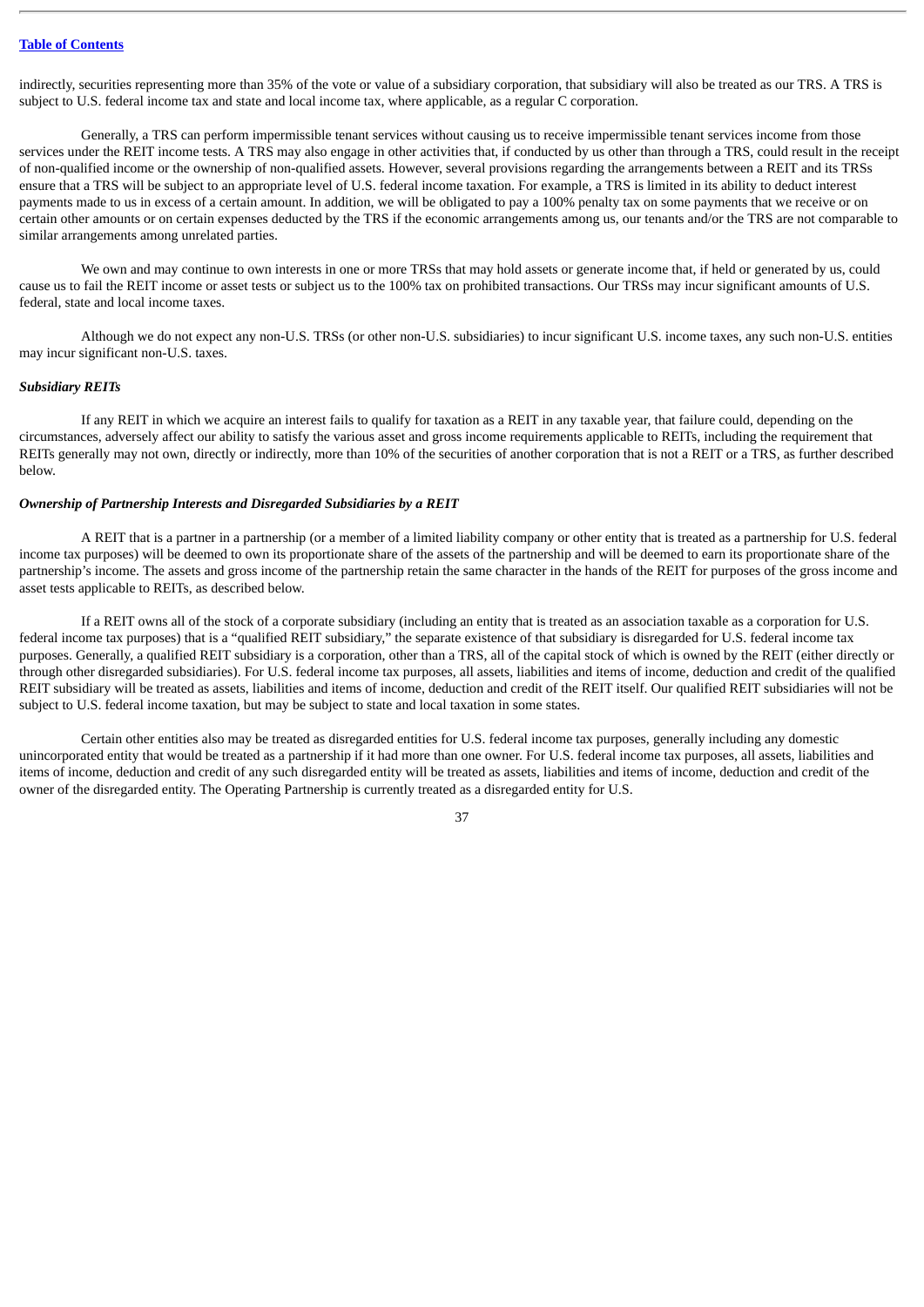federal income tax purposes. As a result, its assets, liabilities and items of income, including its share of the assets, liabilities and items of income of any subsidiary partnership (or other entity treated as a partnership for U.S. federal income tax purposes), will be treated as our assets, liabilities and items of income for purposes of applying the REIT income and asset tests. As a result, to the extent that the Operating Partnership holds interests in partnerships that it does not control, the Operating Partnership may need to hold such interests indirectly through TRSs.

#### *Income Tests Applicable to REITs*

To qualify as a REIT, we must satisfy two gross income tests annually. First, at least 75% of our gross income, excluding gross income from prohibited transactions and certain other income and gains described below, for each taxable year must be derived directly or indirectly from investments relating to real property or mortgages on real property, including "rents from real property," gains on the disposition of real estate assets other than certain debt instruments of publicly offered REITs, dividends paid by another REIT and interest on obligations secured by mortgages on real property or on interests in real property, or from some types of temporary investments. Interest and gain on debt instruments issued by publicly offered REITs that are not secured by mortgages on real property or interests in real property are not qualifying income for the 75% test. Second, at least 95% of our gross income for each taxable year, excluding gross income from prohibited transactions and certain other income and gains described below, must be derived from any combination of income qualifying under the 75% test and dividends, interest and gain from the sale or disposition of stock or securities.

Rents we receive will qualify as rents from real property in satisfying the gross income requirements for a REIT described above only if several conditions are met. First, the amount of rent must not be based in whole or in part on the income or profits of any person. However, an amount received or accrued generally will not be excluded from the term "rents from real property" solely by reason of being based on a fixed percentage or percentages of receipts or sales. Our former parent, Penn, received a private letter ruling from the IRS that concluded certain rental formulas under the Penn Master Lease will not cause any amounts received under the Penn Master Lease to be treated as other than rents from real property. While we do not expect to seek similar rulings for additional leases we enter into that have substantially similar terms as the Penn Master Lease, we intend to treat amounts received under those leases consistent with the conclusions in the ruling, though there can be no assurance that the IRS will not challenge such treatment. Second, rents received from a "related party tenant" will not qualify as rents from real property in satisfying the gross income tests unless the tenant is a TRS and either (i) at least 90% of the property is leased to unrelated tenants and the rent paid by the TRS is substantially comparable to the rent paid by the unrelated tenants for comparable space, or (ii) the property leased is a "qualified lodging facility," as defined in Section 856(d)(9)(D) of the Code, or a "qualified health care property," as defined in Section 856(e)(6)(D)(i), and certain other conditions are satisfied. A tenant is a related party tenant if the REIT, or an actual or constructive owner of 10% or more of the REIT, actually or constructively owns 10% or more of the tenant. Third, if rent attributable to personal property, leased in connection with a lease of real property, is greater than 15% of the total rent received under the lease, then the portion of rent attributable to the personal property will not qualify as rents from real property.

Generally, for rents to qualify as rents from real property for the purpose of satisfying the gross income tests, we may provide directly only an insignificant amount of services, unless those services are "usually or customarily rendered" in connection with the rental of real property and not otherwise considered "rendered to the occupant." Accordingly, we may not provide "impermissible services" to tenants (except through an independent contractor from whom we derive no revenue and that meets other requirements or through a TRS) without giving rise to "impermissible tenant service income." Impermissible tenant service income is deemed to be at least 150% of the direct cost to us of providing the service. If the impermissible tenant service income exceeds 1% of our total income from a property, then all of the income from that property will fail to qualify as rents from real property. If the total amount of impermissible tenant service income from a property does not exceed 1% of our total income from the property, the services will not disqualify any other income from the property that qualifies as rents from real property, but the impermissible tenant service income will not qualify as rents from real property.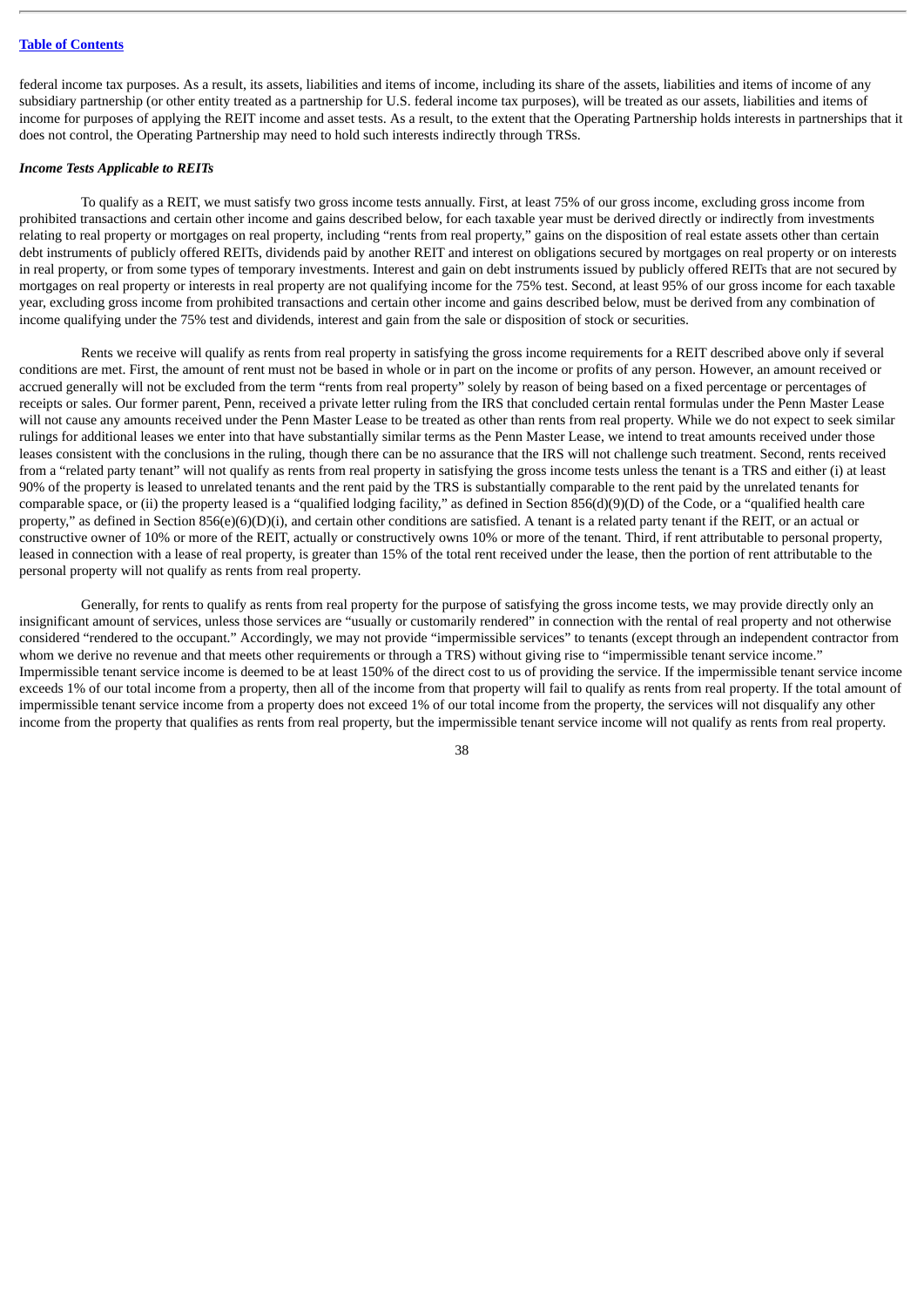We have not derived, and do not anticipate deriving, rents based in whole or in part on the income or profits of any person, rents from related party tenants and/or rents attributable to personal property leased in connection with real property that exceeds 15% of the total rents from that property in sufficient amounts to jeopardize our status as REIT. We also have not derived, and do not anticipate deriving, impermissible tenant service income that exceeds 1% of our total income from any property if the treatment of the rents from such property as nonqualifying rents would jeopardize our status as a REIT. The Operating Partnership and its subsidiaries may receive other amounts of nonqualifying income, but we intend to structure our interests in those sources of nonqualifying income as needed to preserve our REIT status, such as by conducting such activities through a TRS.

If we fail to satisfy one or both of the 75% or 95% gross income tests for any taxable year, we may nevertheless qualify as a REIT for that year if we are entitled to relief under the Code. These relief provisions generally will be available if our failure to meet the tests is due to reasonable cause and not due to willful neglect, we attach a schedule of the sources of our income to our U.S. federal income tax return and otherwise comply with the applicable Treasury Regulations. It is not possible, however, to state whether in all circumstances we would be entitled to the benefit of these relief provisions. For example, if we fail to satisfy the gross income tests because nonqualifying income that we intentionally incur unexpectedly exceeds the limits on nonqualifying income, the IRS could conclude that the failure to satisfy the tests was not due to reasonable cause. If these relief provisions are inapplicable to a particular set of circumstances involving us, we will fail to qualify as a REIT. Even if these relief provisions apply, a tax would be imposed based on the amount of nonqualifying income.

# *Asset Tests Applicable to REITs*

At the close of each quarter of our taxable year, we must satisfy five tests relating to the nature of our assets:

- (1) at least 75% of the value of our total assets must be represented by real estate assets, cash, cash items and U.S. Government securities. Real estate assets include interests in real property (such as land, buildings, leasehold interest in real property and, for taxable years beginning on or after January 1, 2016, personal property leased with real property if the rents attributable to the personal property would be rents from real property under the income tests discussed above), interests in mortgages on real property or on interests in real property, shares in other qualifying REITs, and stock or debt instruments held for less than one year purchased with the proceeds from an offering of shares of our stock or certain debt and, for tax years beginning on or after January 1, 2016, debt instruments issued by publicly offered REITs;
- (2) not more than 25% of the value of our total assets may be represented by securities other than those in the 75% asset class;
- (3) except for equity investments in REITs, qualified REIT subsidiaries, other securities that qualify as "real estate assets" for purposes of the test described in clause (1) or securities of our TRSs: the value of any one issuer's securities owned by us may not exceed 5% of the value of our total assets; we may not own more than 10% of any one issuer's outstanding voting securities; and we may not own more than 10% of the value of the outstanding securities of any one issuer;
- (4) not more than 25% (for taxable years beginning before January 1, 2018) or 20% (for taxable years beginning on or after January 1, 2018) of the value of our total assets may be represented by securities of one or more TRSs; and
- (5) for taxable years beginning on or after January 1, 2016, not more than 25% of the value of our total assets may be represented by debt instruments of publicly offered REITs that are not secured by mortgages on real property or interests in real property.

Securities for purposes of the asset tests may include debt securities that are not fully secured by a mortgage on real property (or treated as such). However, the 10% value test does not apply to certain "straight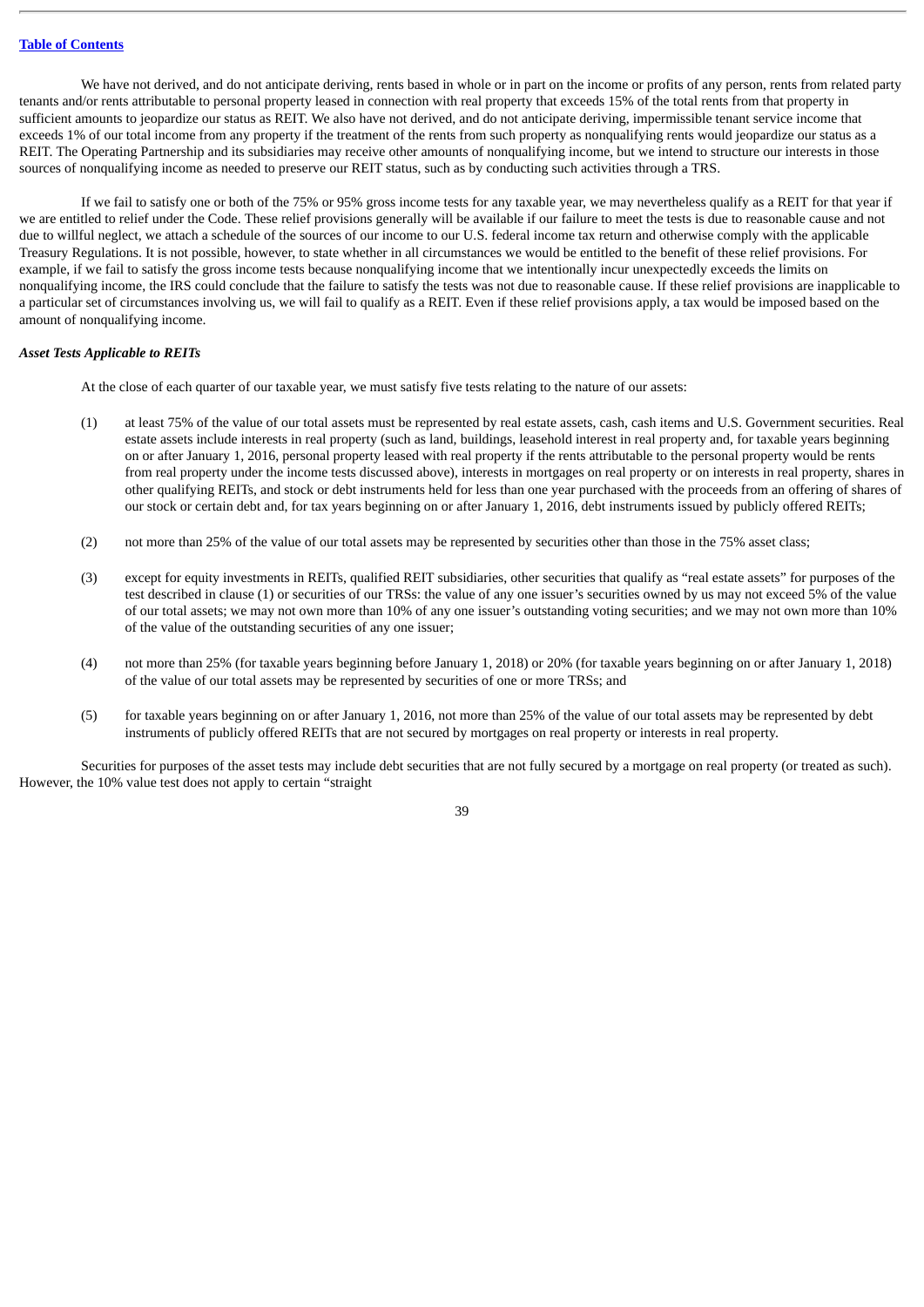debt" and other excluded securities, as described in the Code including, but not limited to, any loan to an individual or estate, any obligation to pay rents from real property and any security issued by a REIT. In addition, (a) a REIT's interest as a partner in a partnership is not considered a security for purposes of applying the 10% value test to securities issued by the partnership; (b) any debt instrument issued by a partnership (other than straight debt or another excluded security) will not be considered a security issued by the partnership if at least 75% of the partnership's gross income is derived from sources that would qualify for the 75% REIT gross income test; and (c) any debt instrument issued by a partnership (other than straight debt or another excluded security) will not be considered a security issued by the partnership to the extent of the REIT's interest as a partner in the partnership. In general, straight debt is defined as a written, unconditional promise to pay on demand or at a specific date a fixed principal amount, and the interest rate and payment dates on the debt must not be contingent on profits or the discretion of the debtor. In addition, straight debt may not contain a convertibility feature.

We believe that our assets comply with the above asset tests and that we can operate so that we can continue to comply with those tests. However, our ability to satisfy these asset tests depends upon our analysis of the characterization and fair market values of our assets, some of which are not susceptible to a precise determination and for which we will not obtain independent appraisals. For example, we may hold significant assets through our TRSs or hold significant non-real estate assets (such as certain goodwill), and we cannot provide any assurance that the IRS might not disagree with our determinations.

After initially meeting the asset tests at the close of any quarter, we will not lose our status as a REIT if we fail to satisfy the 25%, 20%, and 5% asset tests and the 10% value limitation at the end of a later quarter solely by reason of changes in the relative values of our assets (including changes in relative values as a result of fluctuations in foreign currency exchange rates). If the failure to satisfy the 25%, 20% or 5% asset tests or the 10% value limitation results from an acquisition of securities or other property during a quarter, the failure can be cured by disposition of sufficient non-qualifying assets within 30 days after the close of that quarter. We intend to maintain adequate records of the value of our assets to ensure compliance with the asset tests and to take any available actions within 30 days after the close of any quarter as may be required to cure any noncompliance with the 25%, 20% or 5% asset tests or 10% value limitation. If we fail the 5% asset test or the 10% asset test at the end of any quarter, and such failure is not cured within 30 days thereafter, we may dispose of sufficient assets or otherwise satisfy the requirements of such asset tests within six months after the last day of the quarter in which our identification of the failure to satisfy those asset tests occurred to cure the violation, provided that the non-permitted assets do not exceed the lesser of 1% of the total value of our assets at the end of the relevant quarter or \$10,000,000. If we fail any of the other asset tests, or our failure of the 5% and 10% asset tests is in excess of this amount, as long as the failure was due to reasonable cause and not willful neglect and, following our identification of the failure, we filed a schedule in accordance with the Treasury Regulations describing each asset that caused the failure, we are permitted to avoid disqualification as a REIT, after the 30 day cure period, by taking steps to satisfy the requirements of the applicable asset test within six months after the last day of the quarter in which our identification of the failure to satisfy the REIT asset test occurred, including the disposition of sufficient assets to meet the asset tests and paying a tax equal to the greater of \$50,000 or the product of  $(x)$  the net income generated by the nonqualifying assets during the period in which we failed to satisfy the relevant asset test and (y) the highest U.S. federal income tax rate then applicable to U.S. corporations.

### *Annual Distribution Requirements Applicable to REITs*

To qualify as a REIT, we are required to distribute dividends, other than capital gain dividends, to our stockholders each year in an amount at least equal to (1) the sum of (a) 90% of our REIT taxable income, computed without regard to the dividends paid deduction and our net capital gain and (b) 90% of the net income, after tax, from foreclosure property, minus (2) the sum of certain specified items of noncash income. For purposes of the distribution requirements, any built-in gain (net of the applicable tax) we recognize during the applicable recognition period that existed on an asset at the time we acquired it from a C corporation in a carry-over basis transaction will be included in our REIT taxable income. See "*—Tax on Built-in Gains of Former C*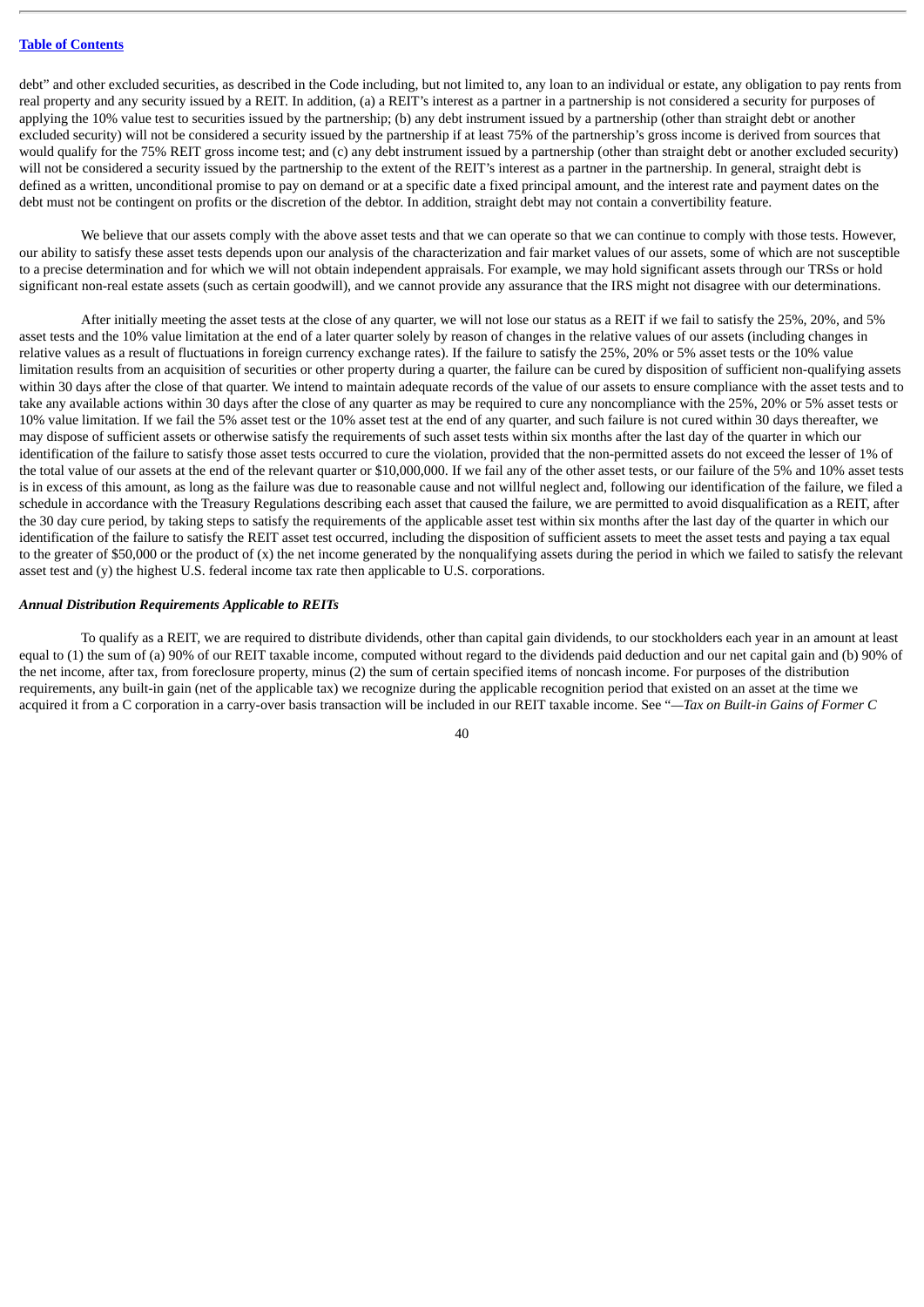*Corporation Assets*" for a discussion of the possible recognition of built-in gain. These distributions must be paid either in the taxable year to which they relate, or in the following taxable year if declared before we timely file our tax return for the prior year and if paid with or before the first regular dividend payment date after the declaration is made.

To the extent that we do not distribute (and are not deemed to have distributed) all of our net capital gain or distribute at least 90%, but less than 100%, of our REIT taxable income, as adjusted, we will be subject to U.S. federal income tax on these retained amounts at regular corporate tax rates.

We will be subject to a nondeductible 4% excise tax on the excess of the required distribution over the sum of amounts actually distributed and amounts retained for which U.S. federal income tax was paid, if we fail to distribute during each calendar year at least the sum of:

- (1) 85% of our REIT ordinary income for the year;
- (2) 95% of our REIT capital gain net income for the year; and
- (3) any undistributed taxable income from prior taxable years.

A REIT may elect to retain, rather than distribute, all or a portion of its net capital gains and pay the tax on the gains. In that case, the REIT's stockholders must include their proportionate share of the undistributed net capital gains in income as long-term capital gains and would receive a credit for their share of the tax paid by the REIT. For purposes of the 4% excise tax described above, any retained amounts would be treated as having been distributed.

We believe we have made and intend to continue to make timely distributions sufficient to satisfy the annual distribution requirements.

We anticipate that we will generally have sufficient cash or liquid assets to enable us to satisfy the 90% distribution requirement and to distribute such greater amount as may be necessary to avoid U.S. federal income and excise taxes. It is possible, however, that, from time to time, we may not have sufficient cash or other liquid assets to fund required distributions as a result, for example, of differences in timing between our cash flow, the receipt of income for GAAP purposes and the recognition of income for U.S. federal income tax purposes, the effect of non-deductible capital expenditures, the creation of reserves, payment of required debt service or amortization payments, or the need to make additional investments in qualifying real estate assets. The insufficiency of our cash flow to cover our distribution requirements could require us to (1) sell assets in adverse market conditions, (2) borrow on unfavorable terms, (3) distribute amounts that would otherwise be invested in future acquisitions or capital expenditures or used for the repayment of debt, (4) pay dividends in the form of taxable stock dividends or (5) use cash reserves, in order to comply with the REIT distribution requirements. Under some circumstances, we may be able to rectify a failure to meet the distribution requirement for a year by paying dividends to stockholders in a later year, which may be included in our deduction for dividends paid for the earlier year. We will refer to such dividends as "deficiency dividends." Thus, we may be able to avoid being taxed on amounts distributed as deficiency dividends. We will, however, be required to pay interest based upon the amount of any deduction taken for deficiency dividends.

#### *Tax on Built-in Gains of Former C Corporation Assets*

If a REIT acquires an asset from a C corporation in a transaction in which the REIT's basis in the asset is determined by reference to the basis of the asset in the hands of the C corporation (e.g., a tax-free reorganization under Section 368(a) of the Code), the REIT may be subject to an entity-level tax upon a taxable disposition during a 5-year period following the acquisition date. The amount of the tax is determined by applying the highest regular corporate tax rate, which is currently 35%, to the lesser of (i) the excess, if any, of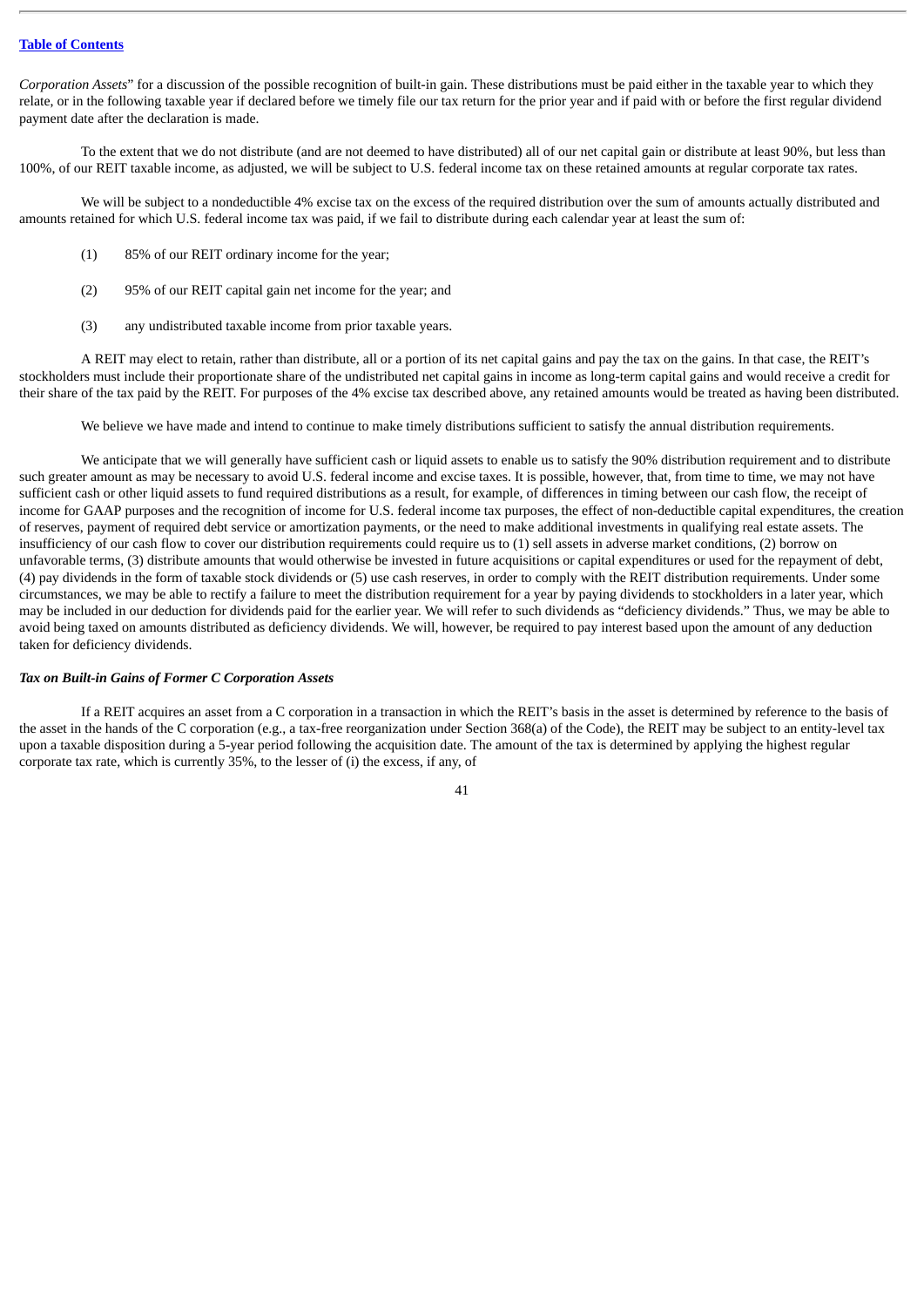the asset's fair market value over the REIT's basis in the asset on the acquisition date, or (ii) the gain recognized by the REIT in the disposition. The amount described in clause (i) is referred to as "built-in gain."

We currently hold significant assets with built-in gain that would be subject to this corporate tax if sold today. In particular, we held substantial assets with built-in gain on January 1, 2014, the date of our REIT conversion, attributable to the carryover basis transactions occurring substantially contemporaneously with the Spin-Off. In addition, we are proposing to acquire a substantial amount of assets from Pinnacle in carryover basis transactions. Furthermore, we expect to acquire assets in the future in carryover basis transactions. The sale of any such assets within the five-year period following the date we acquire the asset would cause us to be subject to the corporate tax described above.

### *Prohibited Transactions*

Net income derived from prohibited transactions is subject to a 100% tax. The term "prohibited transactions" generally includes a sale or other disposition of property (other than foreclosure property) that is held primarily for sale to customers in the ordinary course of a trade or business. Whether property is held "primarily for sale to customers in the ordinary course of a trade or business" depends on the specific facts and circumstances. The Code provides a safe harbor pursuant to which sales of properties held for at least two years and meeting certain additional requirements will not be treated as prohibited transactions, but compliance with the safe harbor may not always be practical. We have conducted and intend to continue to conduct our operations so that no asset that we own (or are treated as owning) will be treated as, or as having been, held as inventory or for sale to customers and that a sale of any such asset will not be treated as having been in the ordinary course of our business. We intend to hold our properties for investment with a view to long-term appreciation, to engage in the business of owning and operating properties and to make sales of properties that are consistent with our investment objectives, however, no assurance can be given that any particular property in which we hold a direct or indirect interest will not be treated as property held for sale to customers, or that the safe-harbor provisions will apply. The 100% tax will not apply to gains from the sale of property held through a TRS or other taxable corporation, although such income will be subject to U.S. federal income tax at regular corporate income tax rates. The potential application of the prohibited transactions tax could cause us to forego potential dispositions of other property or to forego other opportunities that might otherwise be attractive to us (such as developing property for sale), or to undertake such dispositions or other opportunities through a TRS, which would generally result in corporate income taxes being incurred.

#### *Foreclosure Property*

Foreclosure property is real property (including interests in real property) and any personal property incident to such real property (1) that is acquired by a REIT as a result of the REIT having bid in the property at foreclosure, or having otherwise reduced the property to ownership or possession by agreement or process of law, after there was a default (or default was imminent) on a lease of the property or a mortgage loan held by the REIT and secured by the property, (2) for which the related loan or lease was made, entered into or acquired by the REIT at a time when default was not imminent or anticipated and (3) for which such REIT makes an election to treat the property as foreclosure property. REITs generally are subject to tax at the maximum corporate rate (currently 35%) on any net income from foreclosure property, including any gain from the disposition of the foreclosure property, other than income that would otherwise be qualifying income for purposes of the 75% gross income test. Any gain from the sale of property for which a foreclosure property election has been made will not be subject to the 100% tax on gains from prohibited transactions described above, even if the property is held primarily for sale to customers in the ordinary course of a trade or business.

# *Hedging Transactions and Foreign Currency Gains*

We may enter into hedging transactions with respect to one or more of our assets or liabilities. Hedging transactions could take a variety of forms, including interest rate swaps or cap agreements, options, futures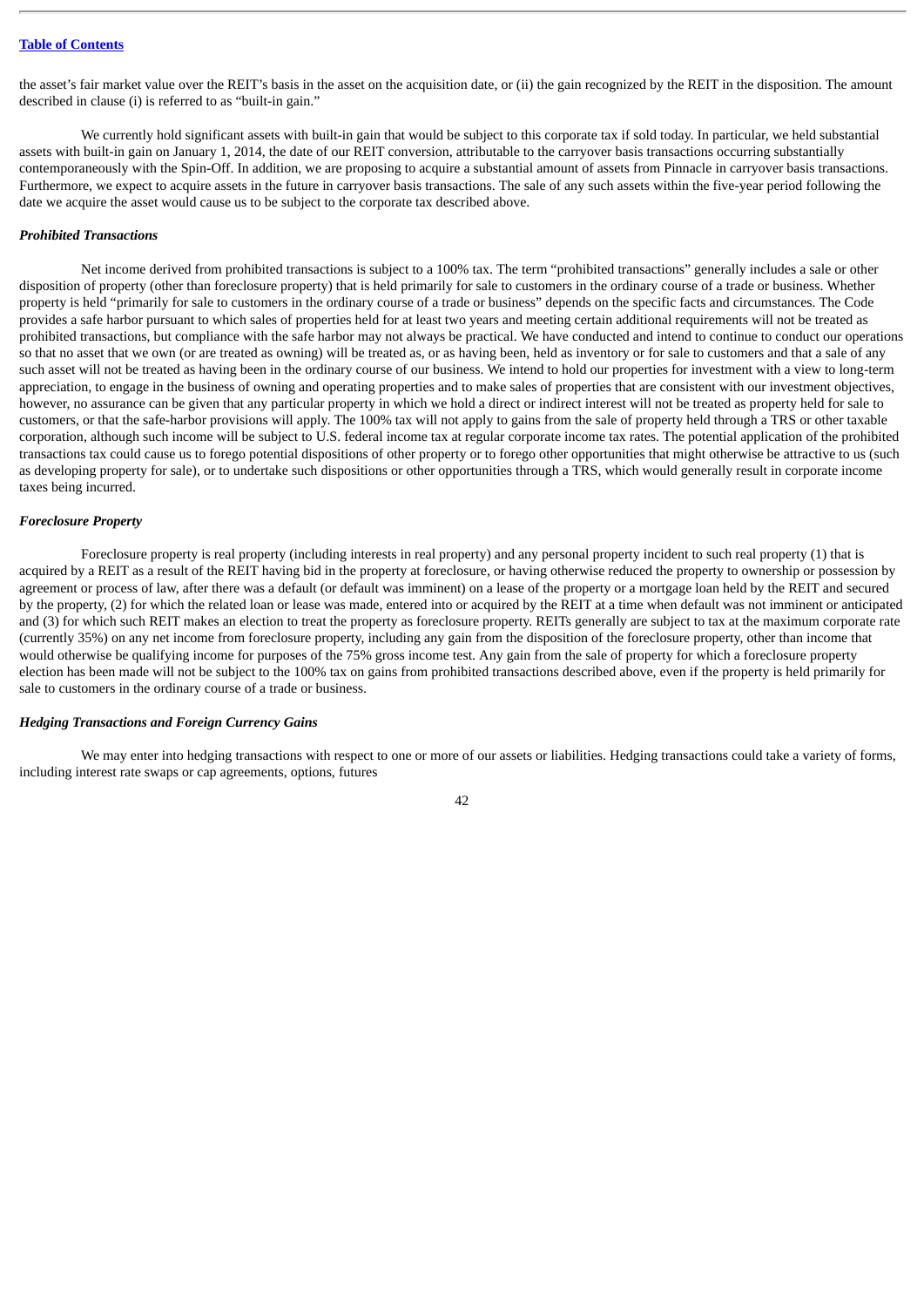contracts, forward rate agreements or similar financial instruments. Except to the extent provided by Treasury Regulations, any income from a hedging transaction (1) made in the normal course of our business primarily to manage risk of interest rate or price changes or currency fluctuations with respect to borrowings made or to be made, or ordinary obligations incurred or to be incurred by us to acquire or own real estate assets, (2) entered into primarily to manage the risk of currency fluctuations with respect to any item of income or gain that would be qualifying income under the 75% or 95% income tests (or any property that generates such income or gain), or, (3) for taxable years beginning on or after December 31, 2015, that hedges against transactions described in clause (1) or (2) and is entered into in connection with the extinguishment of debt or sale of property that is being hedged against by the transaction described in clause (1) or (2), and which complies with certain identification requirements, including gain from the disposition or termination of such a transaction, will not constitute gross income for purposes of the 95% gross income test and the 75% gross income test. To the extent we enter into other types of hedging transactions, the income from those transactions is likely to be treated as non-qualifying income for purposes of both the 75% and 95% gross income tests. We intend to structure any hedging transactions in a manner that does not jeopardize our ability to qualify as a REIT.

In addition, certain foreign currency gains may be excluded from gross income for purposes of one or both of the REIT gross income tests, provided we do not deal in or engage in substantial and regular trading in securities.

#### *Investments in Loans*

Except as provided below, in cases where a mortgage loan is secured by both real property and other property, if the outstanding principal balance of a mortgage loan during the year exceeds the value of the real property securing the loan at the time we committed to acquire the loan, which may be the case, for instance, if we acquire a "distressed" mortgage loan, including with a view to acquiring the collateral, a portion of the interest accrued during the year will not be qualifying income for purposes of the 75% gross income test applicable to REITs and a portion of such loan will not be a qualifying real estate asset. Furthermore, we may be required to retest modified loans that we hold to determine if the modified loan is adequately secured by real property as of the modification date. If the IRS were to assert successfully that any mortgage loans we hold were not properly secured by real estate or that the value of the real estate collateral (at the time of commitment or retesting) was otherwise less than the amount of the loan, we could, as mentioned, earn income that is not qualifying for the 75% income test and also be treated as holding a non-real estate investment in whole or part, which could result in our failure to qualify as a REIT. Notwithstanding the foregoing, for taxable years beginning after December 31, 2015, a mortgage loan secured by both real property and personal property shall be treated as a wholly qualifying real estate asset and all interest shall be qualifying income for purposes of the 75% income test if the fair market value of such personal property does not exceed 15% of the total fair market value of all such property, even if the real property collateral value is less than the outstanding principal balance of the loan.

We could originate or acquire mortgage or mezzanine loans. The IRS has provided a safe harbor with respect to the treatment of a mezzanine loan as a mortgage loan and therefore as a qualifying asset for purposes of the REIT asset tests, but not rules of substantive law. Pursuant to the safe harbor, if a mezzanine loan meets certain requirements, it will be treated by the IRS as a qualifying real estate asset for purposes of the REIT asset tests, and interest derived from the mezzanine loan will be treated as qualifying mortgage interest for purposes of the REIT 75% income test. However, structuring a mezzanine loan to meet the requirements of the safe harbor may not always be practical. To the extent that any of our mezzanine loans do not meet all of the requirements for reliance on the safe harbor, such loans might not be properly treated as qualifying mortgage loans for REIT purposes.

### *Tax Aspects of The Operating Partnership*

*In General*. We will own all or substantially all of our assets through the Operating Partnership, and the Operating Partnership in turn will own a substantial portion of its assets through interests in various partnerships and limited liability companies.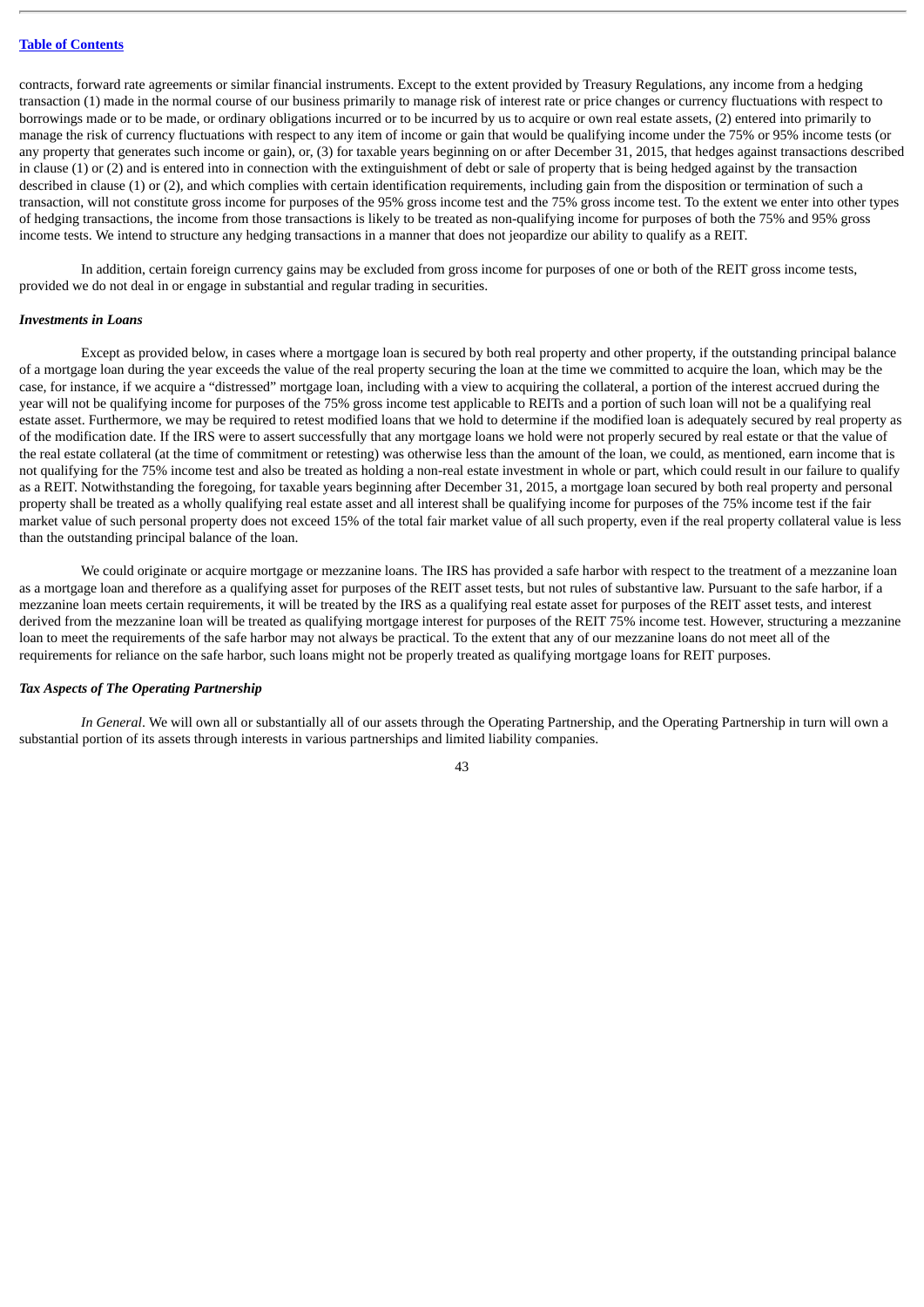The Operating Partnership is currently a disregarded entity. As such, we are treated as directly earning its items of income, gain, loss, deduction and credit for purposes of computing the REIT taxable income. Except in the case of subsidiaries that have elected REIT or TRS status, we expect that the Operating Partnership's partnership and limited liability company subsidiaries will be treated as partnerships or disregarded entities for U.S. federal income tax purposes. In general, entities that are classified as partnerships for U.S. federal income tax purposes are treated as "pass-through" entities that are not required to pay U.S. federal income taxes. Rather, partners or members of such entities are allocated their share of the items of income, gain, loss, deduction and credit of the entity and are potentially required to pay tax on that income without regard to whether the partners or members receive a distribution of cash from the entity. We will include in our income our allocable share of the foregoing items for purposes of computing our REIT taxable income, based on the applicable operating agreement. For purposes of applying the REIT income and asset tests, we will include the Operating Partnership's income and assets as if they were directly earned and held by us, and we will include the Operating Partnership's share of the income and assets of any subsidiary partnerships and limited liability companies treated as partnerships for U.S. federal income tax purposes, based on our capital interests in such entities. See "—*Ownership of Partnership Interests and Disregarded Subsidiaries by a REIT*."

Our ownership interests in such subsidiaries involve special tax considerations, including the possibility that the IRS might challenge the status of these entities as partnerships or disregarded entities, as opposed to associations taxable as corporations, for U.S. federal income tax purposes. If the Operating Partnership or one or more of its subsidiary partnerships or limited liability companies intended to be taxed as partnerships or disregarded entities, were treated as an association, it would be taxable as a corporation and would be subject to U.S. federal income taxes on its income. In that case, the character of the entity and its income would change for purposes of the asset and income tests applicable to REITs and could prevent us from satisfying these tests. See "—Asset Tests Applicable to REITs" and "—Income Tests Applicable to REITs." This, in turn, could prevent us from qualifying as a REIT. See "—Failure to *Qualify as a REIT*" for a discussion of the effect of our failure to meet these tests for a taxable year.

We believe that the Operating Partnership and other subsidiary partnerships and limited liability companies that do not elect REIT or TRS status have been and/or will be classified as partnerships or disregarded entities for U.S. federal income tax purposes, and the remainder of the discussion under this section "—*Tax Aspects of The Operating Partnership*" is based on such classification.

Although a domestic unincorporated entity is generally treated as a partnership (if it has more than one owner) or a disregarded entity (if it has a single owner) for U.S. federal income tax purposes, in certain situations such an entity may be treated as a corporation for U.S. federal income tax purposes, including if the entity is a "publicly traded partnership" that does not qualify for an exemption based on the character of its income. A partnership is a "publicly traded partnership" under Section 7704 of the Code if:

- interests in the partnership are traded on an established securities market; or
- interests in the partnership are readily tradable on a "secondary market" or the "substantial equivalent" of a secondary market.

A partnership will not be treated as a publicly traded partnership if it qualifies for certain safe harbors, one of which applies to certain partnerships with fewer than 100 partners. Because the Operating Partnership is a disregarded entity, it is currently not subject to the publicly traded partnership rules.

*Allocations of Income, Gain, Loss and Deduction*. A partnership or limited liability company agreement will generally determine the allocation of income and losses among partners or members for U.S. federal income tax purposes. These allocations, however, will be disregarded for tax purposes if they do not comply with the provisions of Section 704(b) of the Code and the related Treasury Regulations. Generally, Section 704(b) of the Code and the related Treasury Regulations require that partnership and limited liability company allocations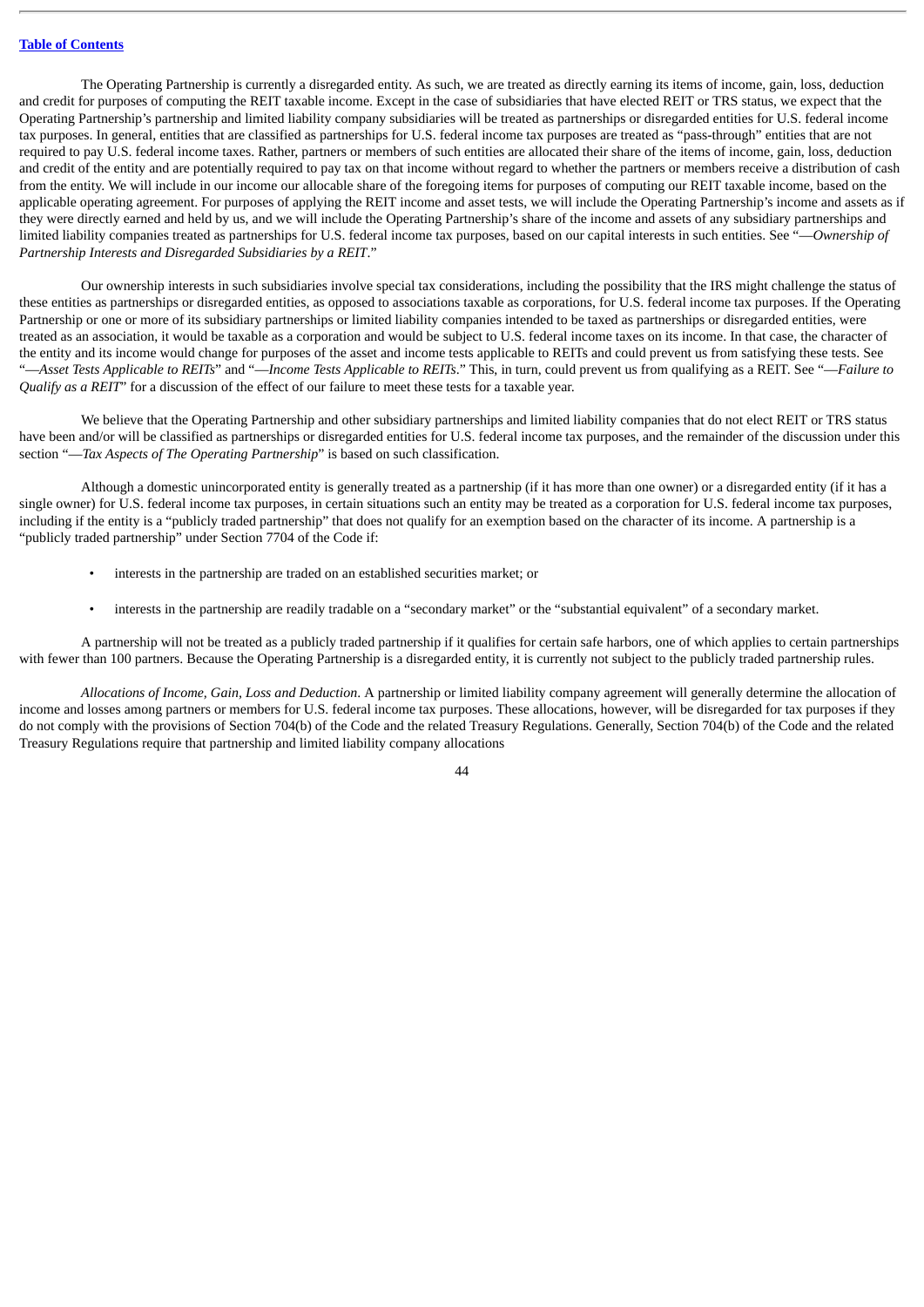respect the economic arrangement of their partners or members. If an allocation is not recognized by the IRS for U.S. federal income tax purposes, the item subject to the allocation will be reallocated according to the partners' or members' interests in the partnership or limited liability company, as the case may be. This reallocation will be determined by taking into account all of the facts and circumstances relating to the economic arrangement of the partners or members with respect to such item. The allocations of taxable income and loss in the Operating Partnership's partnership subsidiaries are intended to comply with the requirements of Section 704(b) of the Code and the Treasury Regulations promulgated thereunder. In the event the Operating Partnership becomes a partnership for tax purposes, we intend for its allocations of taxable income and loss to comply with the requirements of Section 704(b) of the Code and the Treasury Regulations promulgated thereunder.

*Tax Allocations With Respect to Contributed Properties*. In general, when property is contributed to a partnership in exchange for a partnership interest, the partnership inherits the carry-over tax basis of the contributing partner in the contributed property. Any difference between the fair market value and the adjusted tax basis of contributed property at the time of contribution is referred to as a "book-tax difference." Under Section 704(c) of the Code, income, gain, loss and deduction attributable to property with a book-tax difference that is contributed to a partnership in exchange for an interest in the partnership must be allocated in a manner so that the contributing partner is charged with the unrealized gain or benefits from the unrealized loss associated with the property at the time of the contribution, as adjusted from time to time, so that, to the extent possible under the applicable method elected under Section 704(c) of the Code, the non-contributing partners receive allocations of depreciation and gain or loss for tax purposes comparable to the allocations they would have received in the absence of book-tax differences. These allocations are solely for U.S. federal income tax purposes and do not affect the book capital accounts or other economic or legal arrangements among the partners or members. Similar tax allocations are required with respect to the book-tax differences in the assets owned by a partnership when additional assets are contributed in exchange for a new partnership interest.

In the event the Operating Partnership becomes a partnership for tax purposes, certain of the Operating Partnership's assets may have book tax differences. Consequently, we expect the agreement of limited partnership of the Operating Partnership will require such allocations to be made in a manner consistent with Section 704(c) of the Code. In the event this happens, we may be allocated lower amounts of depreciation and other deductions for tax purposes, and possibly greater amounts of taxable income in the event of a disposition, as compared to our share of such items for economic or book purposes. Thus, these rules may cause us to recognize taxable income in excess of cash proceeds, which might adversely affect our ability to comply with the REIT distribution requirements. See "—*Annual Distribution Requirements Applicable to REITs.*"

*Withholding Obligations with respect to Non-U.S*. Partners. In the event we admit a non-U.S. limited partner into the Operating Partnership, the Operating Partnership generally will be required to withhold at rates of 20%-35% with respect to the non-U.S. limited partner's share of the Operating Partnership income (with the rate varying based on the character of the items comprising the income and the status of the limited partner for U.S. federal income tax purposes), regardless of the amounts distributed to such non-U.S. limited partner. We will be liable for any under withholdings (including interest and penalties). The Operating Partnership will have to make the withholding payments in any event even if the withholding obligation exceeds a limited partner's share of distributions. Unless it can recover the excess withholdings from the limited partner, the Operating Partnership will have to find other sources of cash to fund excess withholdings.

*Recent Legislation*. Congress recently revised the rules applicable to U.S. federal income tax audits of partnerships and the collection of any tax resulting from any such audits or other tax proceedings, generally for taxable years beginning after December 31, 2017. Under the new rules, the partnership itself may be liable for a hypothetical increase in partner-level taxes (including interest and penalties) resulting from an adjustment of partnership tax items on audit, regardless of changes in the composition of the partners (or their relative ownership) between the year under audit and the year of the adjustment. The new rules also include an elective alternative method under which the additional taxes resulting from the adjustment are assessed against the affected partners, subject to a higher rate of interest than otherwise would apply. Many questions remain as to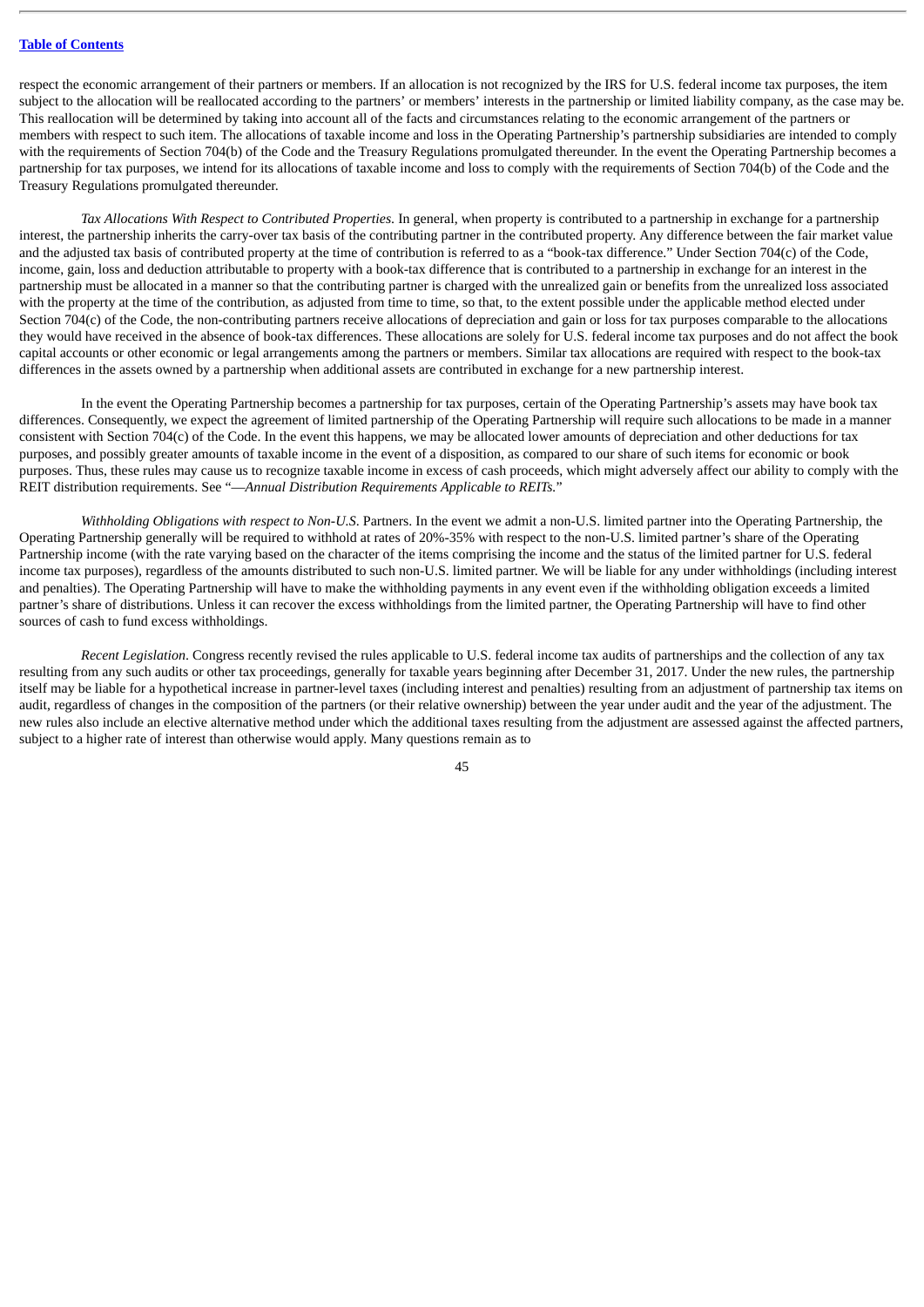how the new rules will apply, especially with respect to partners that are REITs (such as us), and it is not clear at this time what effect this new legislation will have on us. However, these changes could increase the U.S. federal income tax, interest, and/or penalties otherwise borne by us in the event of a U.S. federal income tax audit of the Operating Partnership's subsidiary partnerships.

#### *Failure to Qualify as a REIT*

In the event we violate a provision of the Code that would result in our failure to qualify as a REIT, specified relief provisions will be available to us to avoid such disqualification if  $(1)$  the violation is due to reasonable cause and not willful neglect,  $(2)$  we pay a penalty of \$50,000 for each failure to satisfy the provision and (3) the violation does not include a violation under the gross income or asset tests described above (for which other specified relief provisions are available). This cure provision reduces the instances that could lead to our disqualification as a REIT for violations due to reasonable cause. It is not possible to state whether, in all circumstances, we will be entitled to this statutory relief. If we fail to qualify as a REIT in any taxable year that remains open to examination by the IRS, and the relief provisions of the Code do not apply, we will be subject to tax, including any applicable alternative minimum tax, on our taxable income at regular corporate rates. Distributions to our stockholders in any year in which we are not a REIT will not be deductible by us, nor will they be required to be made. In this situation, to the extent of current and accumulated earnings and profits, and, subject to limitations of the Code, distributions to our stockholders will generally be taxable to stockholders who are individual U.S. stockholders at a maximum rate of 20%, and dividends received by our corporate U.S. stockholders may be eligible for a dividends received deduction. Unless we are entitled to relief under specific statutory provisions, we will also be disqualified from re-electing REIT status for the four taxable years following a year during which qualification was lost.

# Taxation of Stockholders and Potential Tax Consequences of Their Investment in Shares of Common Stock or Preferred Stock

#### *Taxation of Taxable U.S. Stockholders*

For purposes of this discussion, the term "U.S. stockholder" means a beneficial owner of shares of common stock or preferred stock who, for U.S. federal income tax purposes, is:

- an individual who is a citizen or resident of the United States:
- a corporation created or organized under the laws of the United States, any state thereof or the District of Columbia;
- an estate, the income of which is subject to U.S. federal income taxation regardless of its source; or
- any trust if (1) a U.S. court is able to exercise primary supervision over the administration of such trust and one or more U.S. persons have the authority to control all substantial decisions of the trust or (2) a valid election is in place to treat the trust as a U.S. person.

If an entity treated as a partnership for U.S. federal income tax purposes holds our stock, the U.S. federal income tax treatment of a partner in the partnership will generally depend on the status of the partner and the activities of the partnership. If you are a partner in a partnership considering an investment in our common stock or preferred stock, you should consult your own tax advisor regarding the consequences of the purchase, ownership and disposition of shares of common stock or preferred stock by the partnership.

*Dividends*. As long as we qualify as a REIT, a taxable U.S. stockholder must generally take into account as ordinary income distributions made out of our current or accumulated earnings and profits that we do not designate as capital gain dividends. Dividends on our preferred stock will be treated as made out of any available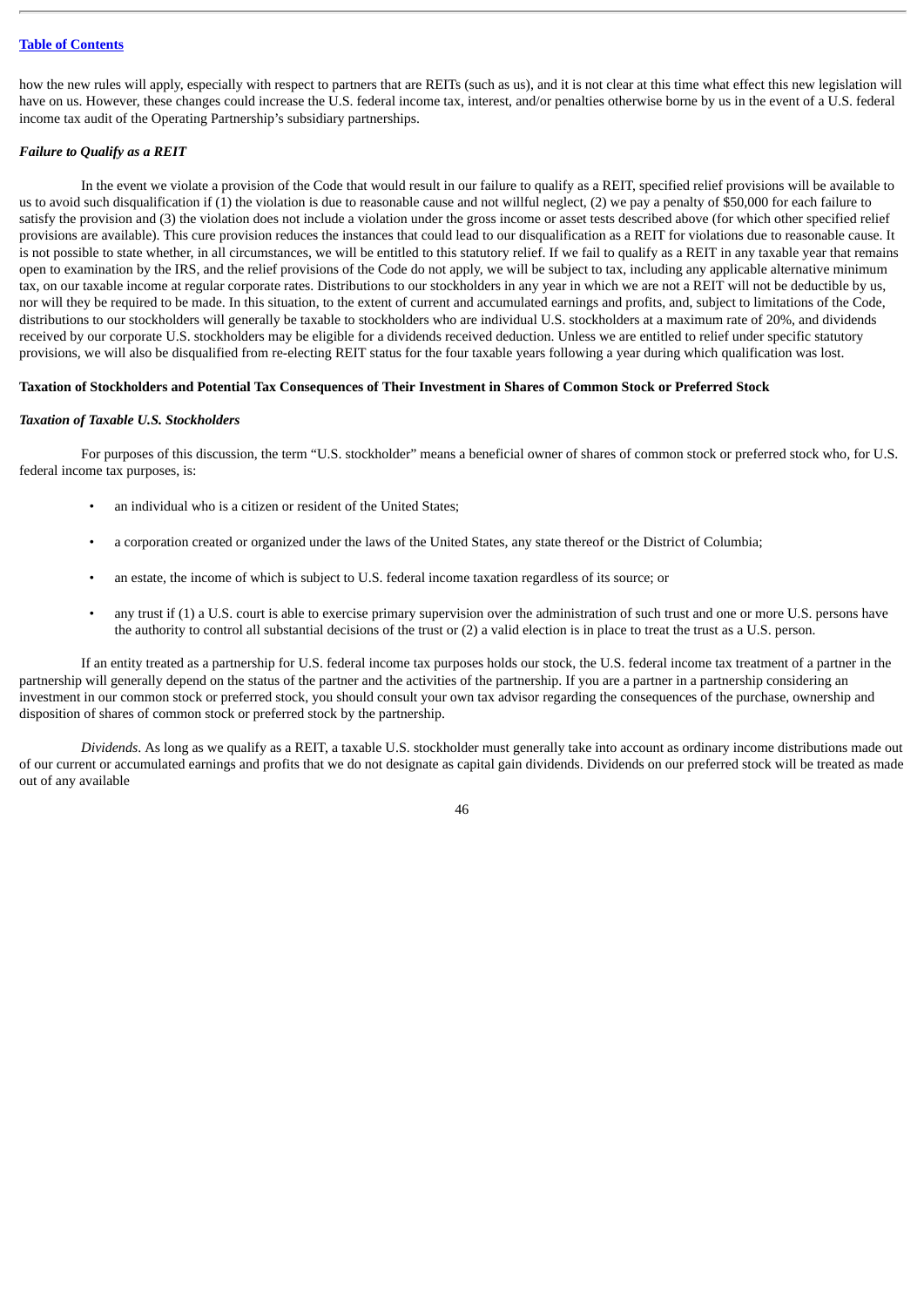earnings and profits in priority to distributions on our common stock. Dividends paid to a non-corporate U.S. stockholder generally will not qualify for the 20% tax rate for "qualified dividend income." Qualified dividend income generally includes dividends paid to most U.S. non-corporate taxpayers by domestic C corporations and certain qualified foreign corporations. Because we are not generally subject to U.S. federal income tax on the portion of our REIT taxable income distributed to our stockholders, our ordinary dividends generally will not be eligible for the 20% tax rate on qualified dividend income. As a result, our ordinary dividends will continue to be taxed at the higher tax rate applicable to ordinary income. However, the 20% tax rate for qualified dividend income will apply to our ordinary dividends (1) attributable to dividends received by us from taxable corporations, such as our TRSs, and (2) to the extent attributable to income upon which we have paid corporate income tax (*e.g.*, to the extent that we distribute less than 100% of our taxable income). In general, to qualify for the reduced tax rate on qualified dividend income, a stockholder must hold our stock for more than 60 days during the 121-day period beginning on the date that is 60 days before the date on which our stock becomes ex-dividend. Dividends paid to a corporate U.S. stockholder will not qualify for the dividends received deduction generally available to corporations. If we declare a distribution in October, November, or December of any year that is payable to a U.S. stockholder of record on a specified date in any such month, such distribution will be treated as both paid by us and received by the U.S. stockholder on December 31 of such year, provided that we actually pay the distribution no later than January 31 of the following year.

Distributions from us that are designated as capital gain dividends will be taxed to U.S. stockholders as long-term capital gains, to the extent that they do not exceed our actual net capital gains for the taxable year, without regard to the period for which the U.S. stockholder has held our common stock. Corporate U.S. stockholders may be required to treat up to 20% of some capital gain dividends as ordinary income. Long-term capital gains are generally taxable at a maximum U.S. federal rate of 20%, in the case of U.S. stockholders who are individuals, and 35% for corporations. Capital gains dividends attributable to the sale of depreciable real property held for more than 12 months are subject to a 25% U.S. federal income tax rate for U.S. stockholders who are individuals, trusts or estates, to the extent of previously claimed depreciation deductions.

We may elect to retain and pay income tax on the net long-term capital gain that we receive in a taxable year. In that case, we may elect to designate the retained amount as undistributed capital gains with the result that a U.S. stockholder would be taxed on its proportionate share of our undistributed long-term capital gain. The U.S. stockholder would receive a credit or refund for its proportionate share of the tax we paid. The U.S. stockholder would increase the basis in its common stock or preferred stock by the amount of its proportionate share of our undistributed long-term capital gain, minus its share of the tax we paid.

A U.S. stockholder will not incur tax on a distribution in excess of our current and accumulated earnings and profits if the distribution does not exceed the adjusted basis of the U.S. stockholder's stock. Instead, the distribution will reduce the adjusted basis of such stock. A U.S. stockholder will recognize gain upon a distribution in excess of both our current and accumulated earnings and profits and the U.S. stockholder's adjusted basis in his or her stock as long-term capital gain if the shares of stock have been held for more than one year, or short-term capital gain, if the shares of stock have been held for one year or less.

Stockholders may not include in their own income tax returns any of our net operating losses or capital losses. Instead, these losses are generally carried over by us for potential offset against our future income. Taxable distributions from us and gain from the disposition of our common stock or preferred stock will not be treated as passive activity income and, therefore, stockholders generally will not be able to apply any "passive activity losses," such as losses from certain types of limited partnerships in which the stockholder is a limited partner, against such income. In addition, taxable distributions from us generally will be treated as investment income for purposes of the investment interest limitations. A U.S. stockholder that elects to treat capital gain dividends, capital gains from the disposition of stock or qualified dividend income as investment income for purposes of the investment interest limitation will be taxed at ordinary income rates on such amounts. We will notify stockholders after the close of our taxable year as to the portions of the distributions attributable to that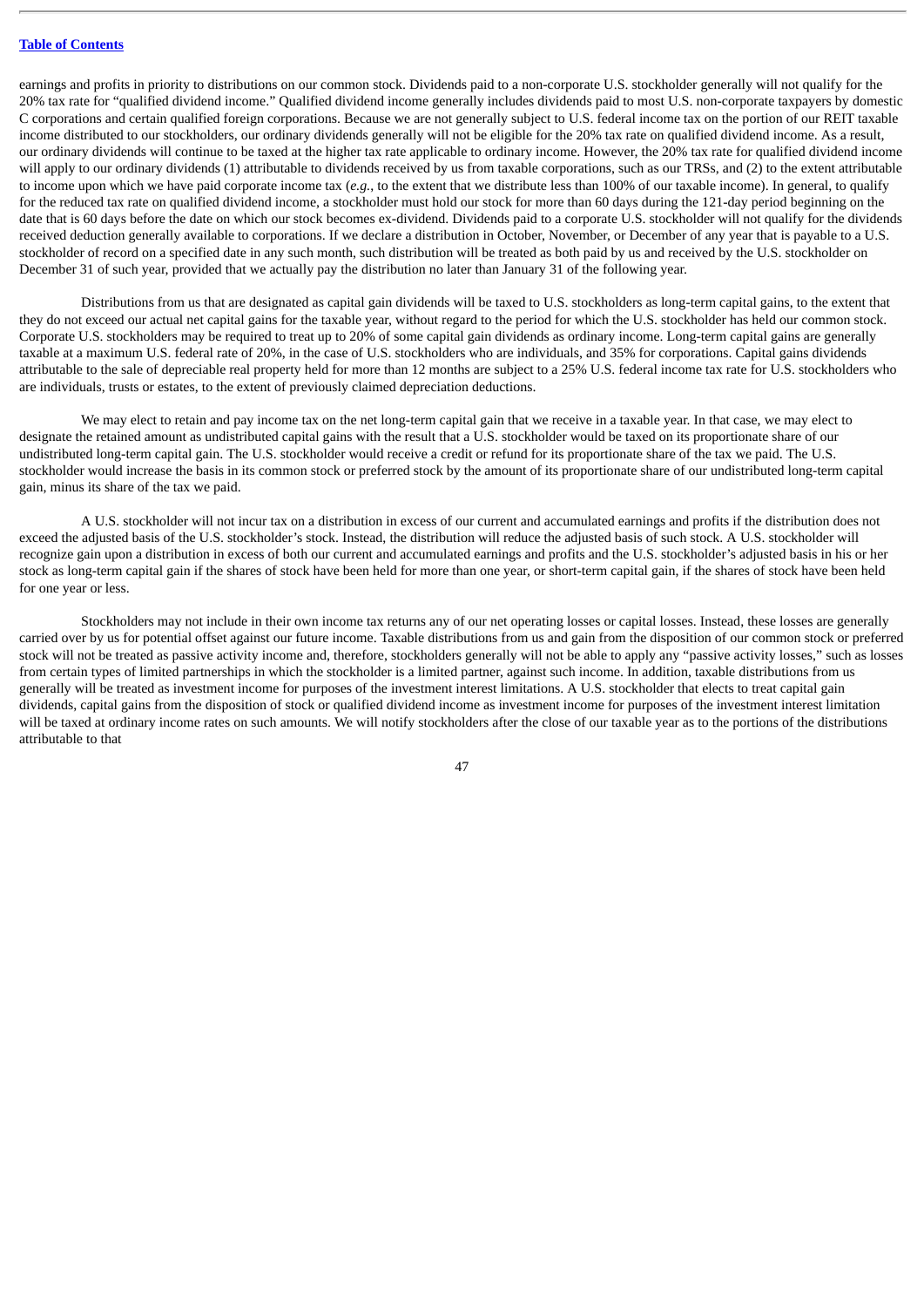year that constitute ordinary income, return of capital and capital gain. Ordinary income and capital gain must be allocated proportionately among taxable dividends on both our preferred stock and common stock.

*Dispositions of Stock*. In general, a U.S. stockholder who is not a dealer in securities must treat any gain or loss realized upon a taxable disposition of our stock as long-term capital gain or loss if the U.S. stockholder has held our stock for more than one year. Otherwise, the U.S. stockholder must treat any such gain or loss as short-term capital gain or loss. However, a U.S. stockholder must treat any loss upon a sale or exchange of our stock held by such stockholder for six months or less as a long-term capital loss to the extent of capital gain dividends and any other actual or deemed distributions from us that such U.S. stockholder treats as long-term capital gain. All or a portion of any loss that a U.S. stockholder realizes upon a taxable disposition of our common stock or preferred stock may be disallowed if the U.S. stockholder repurchases our common stock or preferred stock within 30 days before or after the disposition.

A redemption by us of any redeemable preferred stock we may issue could be treated either as a taxable disposition of shares or as a dividend, depending on the applicable facts and circumstances. In the event we issue any redeemable preferred stock, the prospectus supplement will discuss the tax considerations of owning such securities in greater detail.

*Capital Gains and Losses*. The tax rate differential between capital gain and ordinary income for non-corporate taxpayers may be significant. A taxpayer generally must hold a capital asset for more than one year for gain or loss derived from its sale or exchange to be treated as long-term capital gain or loss. The highest marginal individual income tax rate is currently 39.6%. The maximum tax rate on long-term capital gains applicable to non-corporate taxpayers is 20% for sales and exchanges of capital assets held for more than one year. The maximum tax rate on long-term capital gain from the sale or exchange of "section 1250 property," or depreciable real property, is 25% to the extent that such gain, known as "unrecaptured section 1250 gains, would have been treated as ordinary income on depreciation recapture if the property were "section 1245 property." With respect to distributions that we designate as capital gain dividends and any retained capital gain that we are deemed to distribute, we generally may designate whether such a distribution is taxable to our non-corporate stockholders as long-term capital gains or unrecaptured section 1250 gains. The IRS has the authority to prescribe, but has not yet prescribed, regulations that would apply a capital gain tax rate of 25% (which is generally higher than the long-term capital gain tax rates for non-corporate taxpayers) to a portion of capital gain realized by a non-corporate stockholder on the sale of REIT stock that would correspond to the REIT's "unrecaptured Section 1250 gain." In addition, the characterization of income as capital gain or ordinary income may affect the deductibility of capital losses. A non-corporate taxpayer may deduct capital losses not offset by capital gains against its ordinary income only up to a maximum annual amount of \$3,000. A non-corporate taxpayer may carry forward unused capital losses indefinitely. A corporate taxpayer must pay tax on its net capital gain at ordinary corporate rates (currently up to 35%). A corporate taxpayer can deduct capital losses only to the extent of capital gains, with unused losses being carried back three years and forward five years.

If a U.S. stockholder recognizes a loss upon a subsequent disposition of our common stock or preferred stock in an amount that exceeds a prescribed threshold, it is possible that the provisions of certain Treasury Regulations involving "reportable transactions" could apply, with a resulting requirement to separately disclose the loss generating transactions to the IRS. While these regulations are directed towards "tax shelters," they are written quite broadly and apply to transactions that would not typically be considered tax shelters. Significant penalties apply for failure to comply with these requirements. You should consult your tax advisors concerning any possible disclosure obligation with respect to the receipt or disposition of our common stock or preferred stock, or transactions that might be undertaken directly or indirectly by us. Moreover, you should be aware that we and other participants in transactions involving us (including our advisors) might be subject to disclosure or other requirements pursuant to these regulations.

*Medicare Tax.* A U.S. stockholder who is an individual is subject to a 3.8% tax on the lesser of (1) the U.S. stockholder's "net investment income" for the relevant taxable year and (2) the excess of the U.S.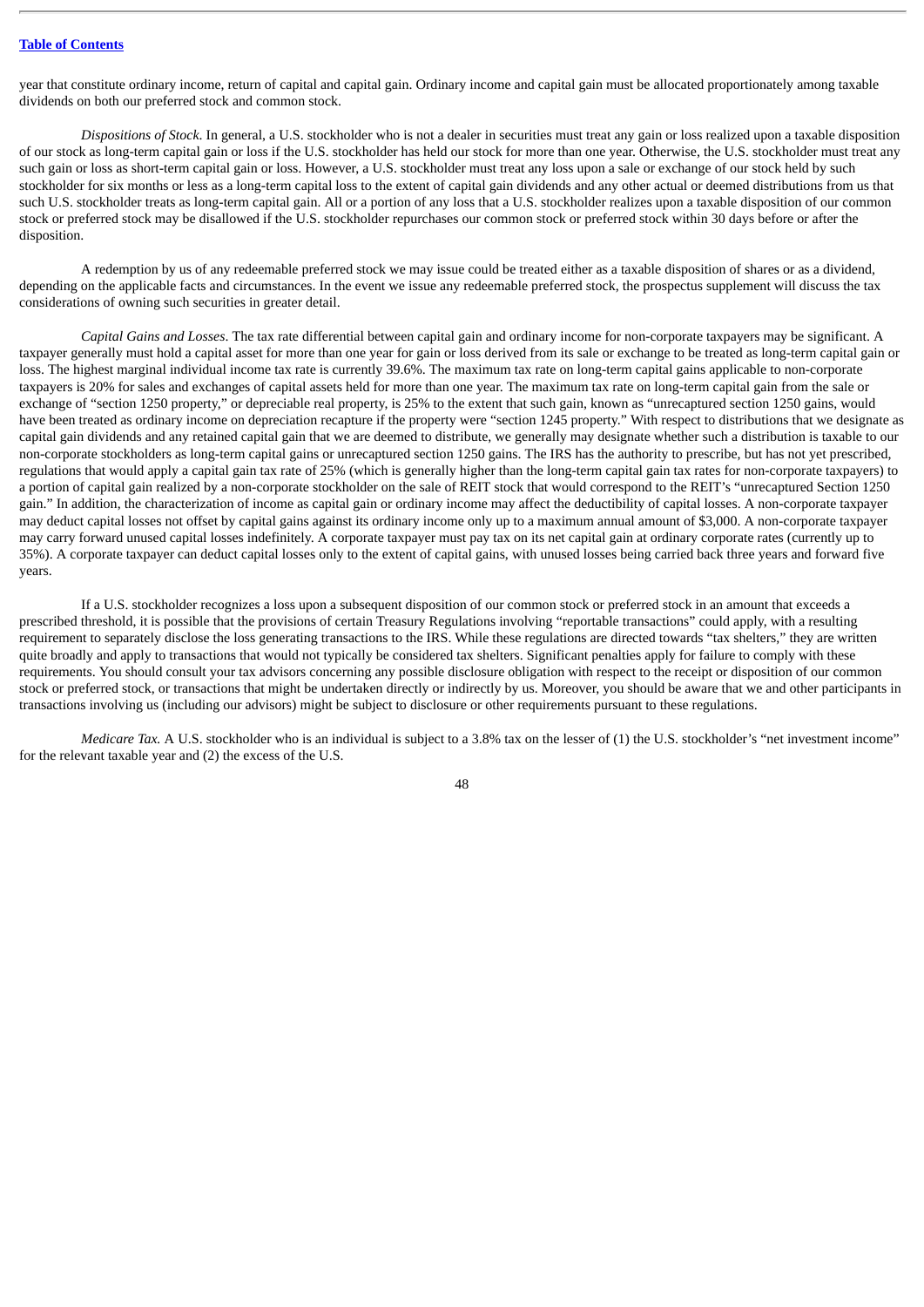stockholder's modified gross income for the taxable year over a certain threshold (which currently is between \$125,000 and \$250,000, depending on the individual's circumstances). Estates and trusts that do not fall into a special class of trusts that is exempt from such tax are subject to the same 3.8% tax on the lesser of their undistributed net investment income and the excess of their adjusted gross income over a certain threshold. Net investment income generally includes dividends on our stock and gain from the sale of our stock. If you are a U.S. stockholder that is an individual, estate or trust, you are urged to consult your tax advisors regarding the applicability of this tax to your income and gains in respect of your investment in our common stock or preferred stock.

*Information Reporting and Backup Withholding*. We will report to our stockholders and to the IRS the amount of distributions we pay during each calendar year and the amount of tax we withhold, if any. Under the backup withholding rules, a stockholder may be subject to backup withholding at a current rate of up to 28% with respect to distributions unless the holder:

- is a corporation or comes within certain other exempt categories and, when required, demonstrates this fact; or
- provides a taxpayer identification number, certifies as to no loss of exemption from backup withholding and otherwise complies with the applicable requirements of the backup withholding rules.

A U.S. stockholder who does not provide us with its correct taxpayer identification number also may be subject to penalties imposed by the IRS. Any amount paid as backup withholding will be creditable against the U.S. stockholder's income tax liability (or may be refunded), provided the required information is timely provided to the IRS.

#### *Taxation of Tax-Exempt Stockholders*

Tax-exempt entities, including qualified employee pension and profit sharing trusts and individual retirement accounts, generally are exempt from U.S. federal income taxation. However, they are subject to U.S. federal income tax on their unrelated business taxable income. Subject to the exceptions described below, a tax-exempt U.S. stockholder generally would not recognize unrelated business taxable income as a result of an investment in our common stock or preferred stock unless the stock were used in an unrelated trade or business conducted by such stockholder. However, if a tax-exempt stockholder were to finance its acquisition of common stock or preferred stock with debt, a portion of the income that it receives from us and a portion of the gain on sale of our common stock or preferred stock could constitute unrelated business taxable income pursuant to the "debt-financed property" rules. Furthermore, social clubs, voluntary employee benefit associations, supplemental unemployment benefit trusts and qualified group legal services plans that are exempt from U.S. federal income taxation under special provisions of the U.S. federal income tax laws are subject to different unrelated business taxable income rules, which generally will require them to characterize distributions that they receive from us as unrelated business taxable income. Finally, in certain circumstances, a qualified employee pension or profit sharing trust that owns more than 10% of our stock by value at any time during a taxable year must treat a percentage of the dividends that it receives from us for the taxable year as unrelated business taxable income.

Such percentage is equal to the gross income (less direct expenses related thereto) that we derive from an unrelated trade or business, determined as if we were a pension trust, divided by our total gross income (less direct expenses related thereto) for the year in which we pay the dividends. That rule applies to a pension trust holding more than 10% of our shares by value only if:

- the percentage of our dividends that the tax-exempt trust must treat as unrelated business taxable income is at least 5%;
- we qualify as a REIT by reason of the modification of the rule requiring that no more than 50% of the value of our stock be owned by five or fewer individuals that allows the beneficiaries of the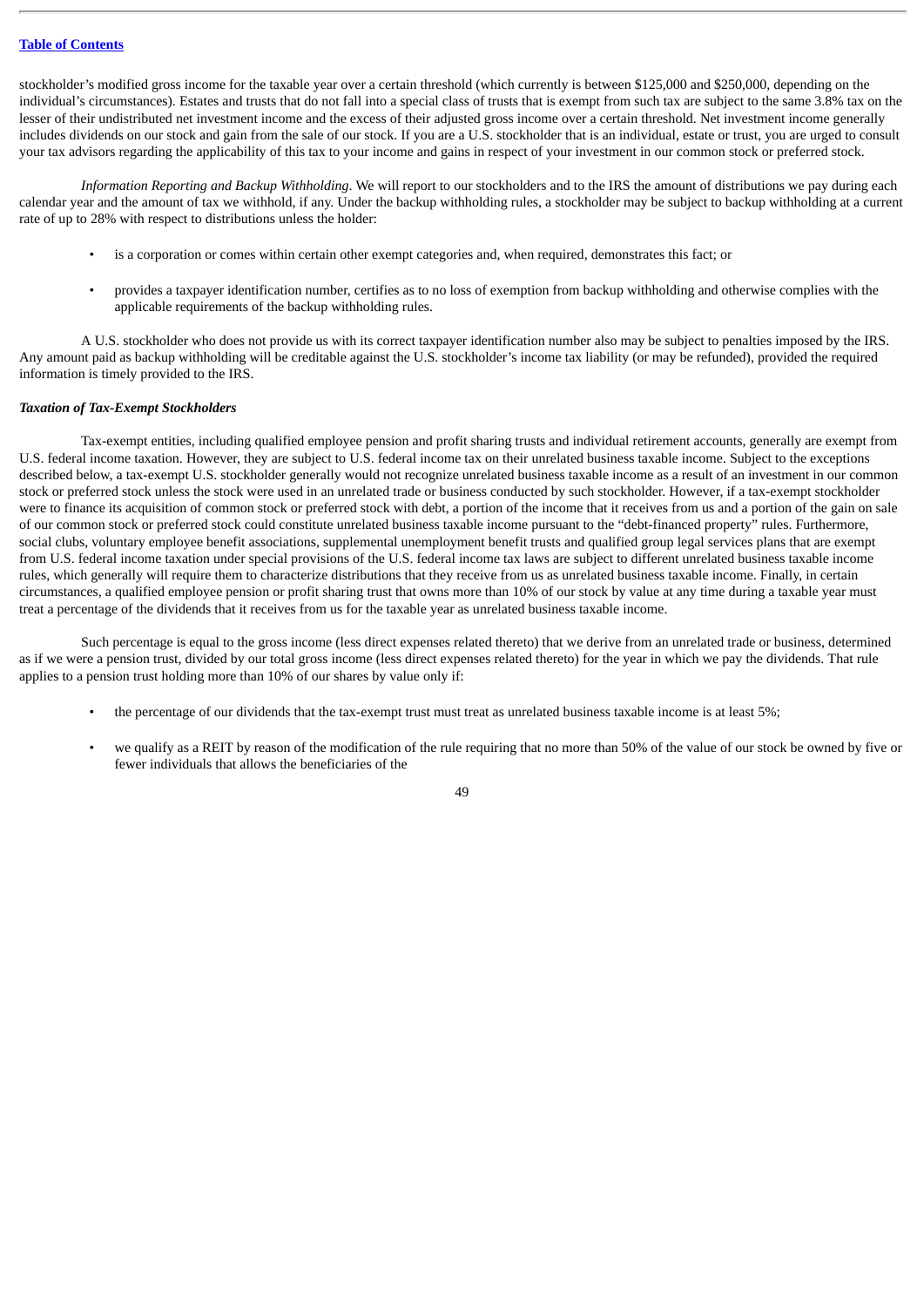pension trust to be treated as holding our stock in proportion to their actuarial interests in the pension trust; and

• either (a) one pension trust owns more than 25% of the value of our stock; or (b) a group of pension trusts individually holding more than 10% of the value of our stock collectively owns more than 50% of the value of our stock.

#### *Taxation of Non-U.S. Stockholders*

The rules governing U.S. federal income taxation of beneficial owners of our common stock or preferred stock that are nonresident alien individuals, foreign corporations or foreign estates or trusts ("non-U.S. stockholders") are complex. This section is only a summary of such rules. We urge non-U.S. stockholders to consult their tax advisors to determine the impact of U.S. federal, state, local and non U.S. income and other tax laws on ownership of our stock, including any reporting requirements.

*Dividends*. A non-U.S. stockholder who receives a distribution that is not attributable to gain from our sale or exchange of U.S. real property interests, or USRPIs, as defined below, and that we do not designate as a capital gain dividend or retained capital gain will recognize ordinary income to the extent that we pay the distribution out of our current or accumulated earnings and profits. A withholding tax equal to 30% of the gross amount of the dividend (including any portion of any dividend that is payable in our stock) ordinarily will apply unless an applicable tax treaty reduces or eliminates the tax. Under some treaties, lower withholding tax rates do not apply to dividends from REITs (or are not as favorable for REIT dividends as compared to non-REIT dividends). However, if a distribution is treated as effectively connected with the non-U.S. stockholder's conduct of a U.S. trade or business, the non-U.S. stockholder generally will be subject to U.S. federal income tax on the distribution at graduated rates, in the same manner as U.S. stockholders are taxed on distributions, and in the case of a corporate non-U.S. stockholder also may be subject to a branch profits tax at the rate of 30% (or lower treaty rate). We plan to withhold U.S. federal income tax at the rate of 30% on the gross amount of any distribution paid to a non-U.S. stockholder unless either:

- a lower treaty rate applies and the non-U.S. stockholder files an IRS Form W-8BEN or Form W-8BEN-E, as applicable, evidencing eligibility for that reduced rate with us; or
- the non-U.S. stockholder files an IRS Form W-8ECI with us claiming that the distribution is income that is effectively connected with a U.S. trade or business.

A non-U.S. stockholder generally will not be subject to U.S. federal income tax on a distribution in excess of our current and accumulated earnings and profits if the excess portion of the distribution does not exceed the stockholder's adjusted tax basis of its stock. Instead, the excess portion of the distribution will reduce the adjusted tax basis of that stock. A non-U.S. stockholder will be subject to U.S. federal income tax on a distribution that exceeds both our current and accumulated earnings and profits and the adjusted basis of its stock, if the non-U.S. stockholder otherwise would be subject to U.S. federal income tax on gain from the sale or disposition of its stock, as described below. Because we generally cannot determine at the time we make a distribution whether or not the distribution will exceed our current and accumulated earnings and profits, we may withhold tax on the entire amount of any distribution at the same rate as we would withhold on a dividend. However, a non- U.S. stockholder may obtain a refund of amounts that we withhold if we later determine that a distribution in fact exceeded our current and accumulated earnings and profits.

Additional withholding regulations may require us to withhold 10% (or, after February 16, 2016, 15%) of any distribution that exceeds our current and accumulated earnings and profits. Consequently, although we intend to withhold at a rate of 30% on the entire amount of any distribution (other than distributions subject to FIRPTA, as described below, and except to the extent an exemption or a lower rate of withholding applies), to the extent that we do not do so, we will withhold at a rate of 10% (or, after February 16, 2016, 15%) on any portion of such a distribution.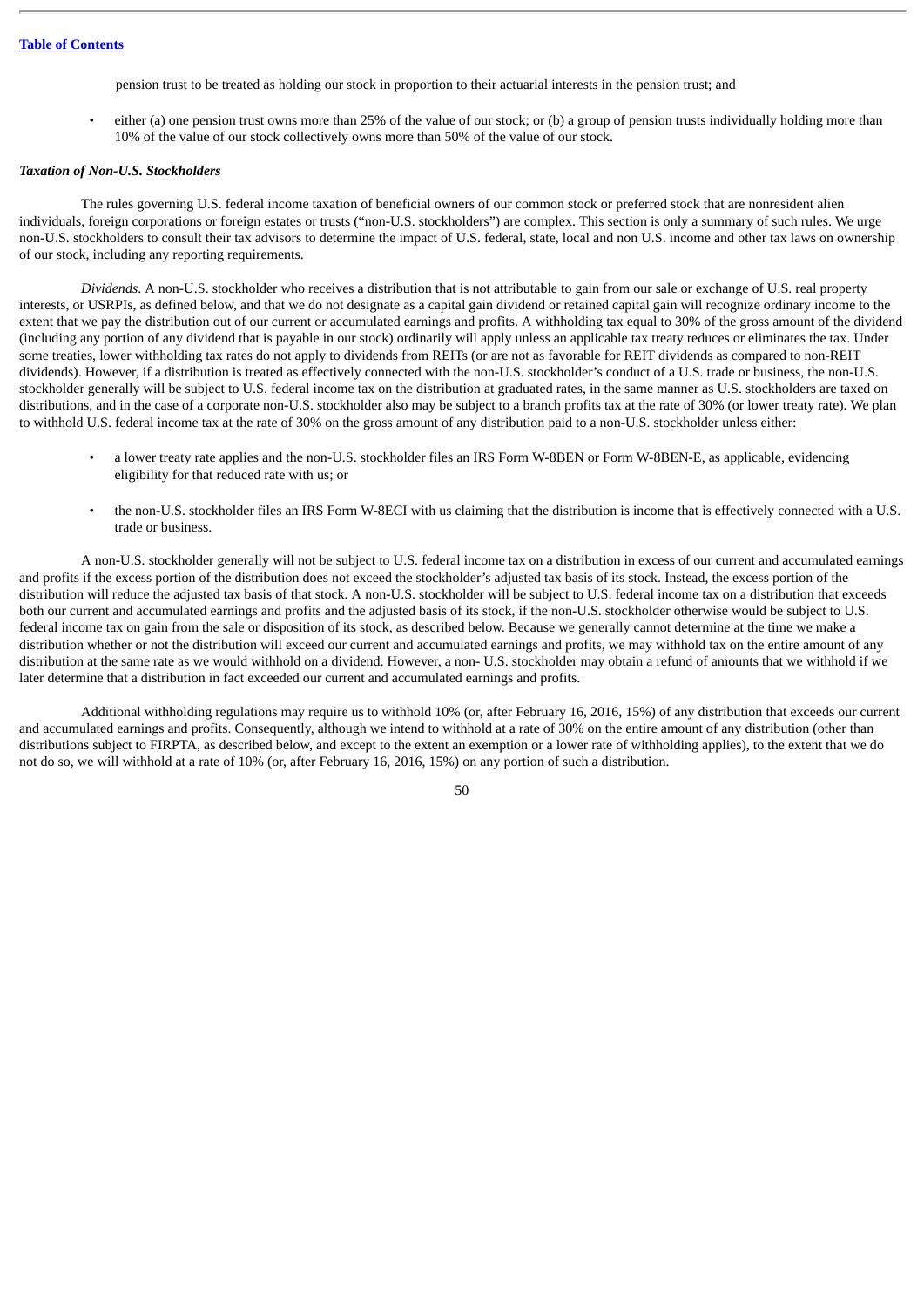Except as discussed below with respect to 5% or less holders of regularly traded classes of stock (for periods prior to December 18, 2015), and with respect to 10% or less holders of regularly traded classes of stock, "qualified shareholders" and "qualified foreign pension funds" (for periods on and after December 18, 2015), for any year in which we qualify as a REIT, a non-U.S. stockholder will incur tax on distributions by us that are attributable to gain from our sale or exchange of USRPIs under special provisions of the U.S. federal income tax laws known as the Foreign Investment in Real Property Act, or FIRPTA. The term USRPIs includes interests in real property and shares in corporations at least 50% of whose real estate and business assets consist of interests in U.S. real property. Under those rules, a non-U.S. stockholder is taxed on distributions by us attributable to gain from sales of USRPIs as if the gain were effectively connected with a U.S. trade or business of the non-U.S. stockholder. A non-U.S. stockholder thus would be taxed on such a distribution at regular capital gains rates applicable to U.S. stockholders, subject to any applicable alternative minimum tax and a special alternative minimum tax in the case of a nonresident alien individual. A corporate non-U.S. stockholder not entitled to treaty relief or exemption also may be subject to the 30% branch profits tax on such a distribution. We must withhold 35% of any distribution that we could designate as a capital gain dividend and is a distribution attributable to USRPI gain and may be required to withhold 35% of any of other capital gain dividends. A non-U.S. stockholder may receive a credit against its tax liability for the amount we withhold. However, FIRPTA and the 35% withholding tax will not apply to any distribution occurring after December 18, 2015 to a "qualified shareholder" or a "qualified foreign pension fund," and will also not apply to any distribution with respect to any class of our stock that is regularly traded on an established securities market located in the United States if the recipient non-U.S. stockholder did not own more than 10% (5% for distributions occurring prior to December 18, 2015) of such class of stock at any time during the one-year period ending on the date of distribution. However, any capital gain dividend exempt from FIRPTA under the preceding publicly traded stock exception or qualified shareholder exception will be treated as an ordinary distribution subject to the rules discussed above, which generally impose a 30% withholding tax (unless reduced by a treaty).

Although the law is not clear on the matter, it appears that amounts designated by us as undistributed capital gains generally should be treated with respect to non-U.S. stockholders in the same manner as actual distributions by us of capital gain dividends. Under that approach, the non-U.S. stockholders would be able to offset as a credit against their U.S. federal income tax liability resulting therefrom an amount equal to their proportionate share of the tax paid by us on the undistributed capital gains and to receive from the IRS a refund to the extent their proportionate share of this tax paid by us exceeds their actual U.S. federal income tax liability.

*Dispositions of Stock*. A non-U.S. stockholder generally will not incur tax under FIRPTA with respect to gain on a disposition of our common stock or preferred stock as long as at all times during the five-year period ending on the date of disposition, non-U.S. persons hold, directly or indirectly, less than 50% in value of our stock. For these purposes, beginning on December 18, 2015, a person holding less than 5% of our regularly traded classes of stock for five years will be treated as a U.S. person unless we have actual knowledge that such person is not a U.S. person. Because our common stock is publicly traded, we cannot assure you that our non-U.S. ownership will be less than 50% at any time. Even if our non-U.S. ownership is under 50% for five years and we otherwise meet the requirements of this rule, pursuant to certain "wash sale" rules under FIRPTA, a non-U.S. stockholder may incur tax under FIRPTA to the extent such stockholder disposes of our stock within a certain period prior to a distribution attributable to USRPI gain and directly or indirectly (including through certain affiliates) reacquires our stock within certain prescribed periods, provided that this rule will not apply to a disposition and reacquisition of our common stock by a non-U.S. stockholder that is a qualified shareholder, a qualified foreign pension fund, or a non-U.S. stockholder owning, actually or constructively, 5% or less of our common stock at any time during the one-year period ending on the date of such distribution attributable to USRPI gain.

Regardless of the extent of our non-U.S. ownership, a non-U.S. stockholder will not incur tax under FIRPTA on a disposition of shares of a publicly traded class of our stock if such non-U.S. stockholder owned, actually or constructively, at all times during a specified testing period, 10% (5% for dispositions prior to December 18, 2015) or less of the total fair market value of such class of stock. The testing period is the shorter of (1) the period during which the non-U.S. stockholder held the shares and (2) the five-year period ending on the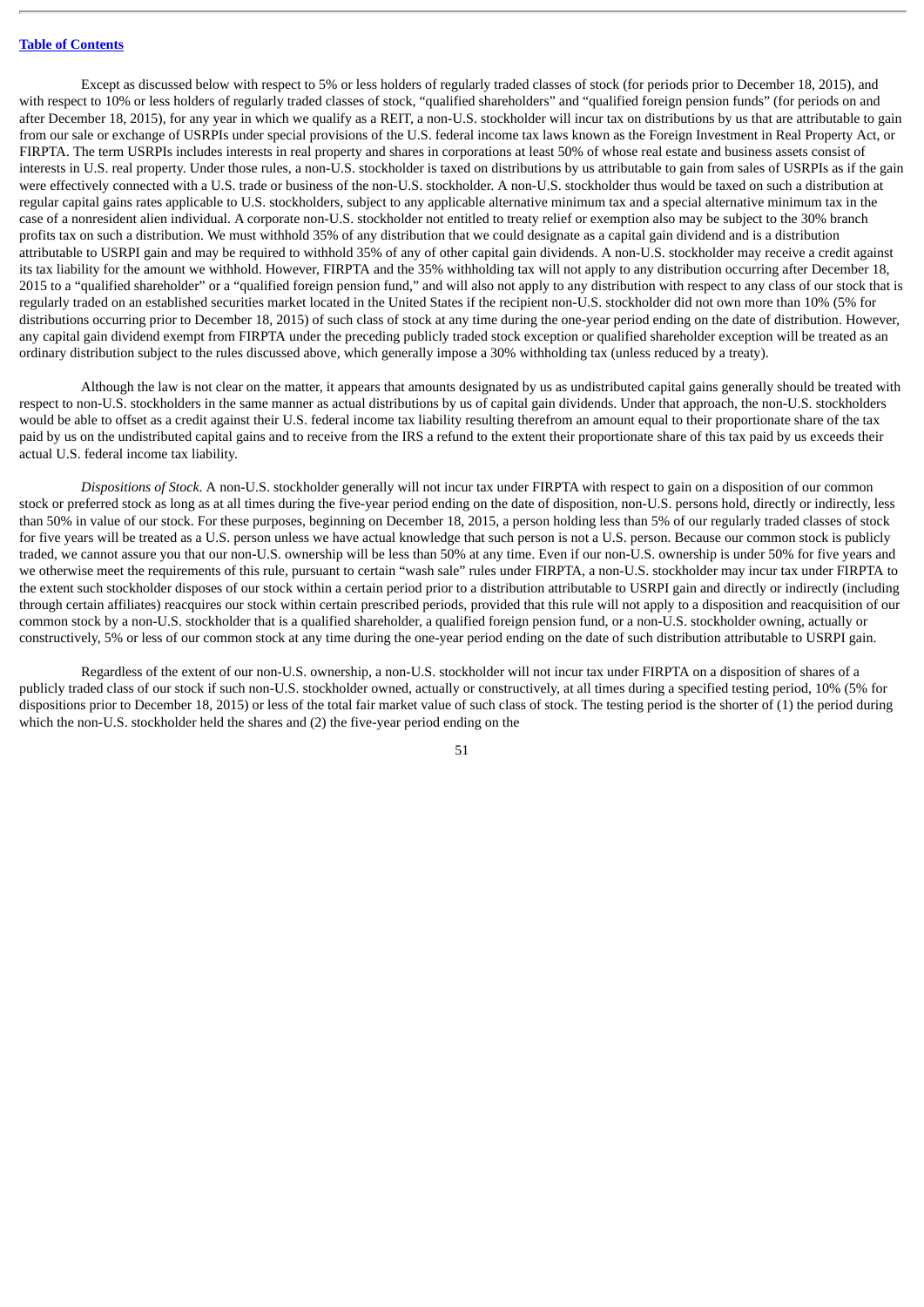disposition date. For as long as our common stock is regularly traded on an established securities market, a non-U.S. stockholder should not incur tax under FIRPTA with respect to gain on a sale of our common stock unless it owns, actually or constructively, more than 10% (5% for dispositions prior to December 18, 2015) of our common stock during such testing period.

For periods on or after December 18, 2015, to the extent our stock is held directly (or indirectly through one or more partnerships) by a "qualified shareholder," it will not be treated as a USRPI. Further, to the extent such treatment applies, any distribution to such shareholder will not be treated as gain recognized from the sale or exchange of a USRPI. For these purposes, a qualified shareholder is generally a non-U.S. stockholder that (i)(A) is eligible for treaty benefits under an income tax treaty with the United States that includes an exchange of information program, and the principal class of interests of which is listed and regularly traded on one or more stock exchanges as defined by the treaty, or (B) is a foreign limited partnership organized in a jurisdiction with an exchange of information agreement with the United States and that has a class of regularly traded limited partnership units (having a value greater than 50% of the value of all partnership units) on the New York Stock Exchange or Nasdaq, (ii) is a "qualified collective investment vehicle" (within the meaning of Section 897(k)(3)(B) of the Code) and (iii) maintains records of persons holding 5% or more of the class of interests described in clauses (i)(A) or (i)(B) above. However, in the case of a qualified shareholder having one or more "applicable investors," the exception described in the first sentence of this paragraph will not apply with respect to a portion of the qualified shareholder's stock (determined by applying the ratio of the value of the interests held by applicable investors in the qualified shareholder to the value of all interests in the qualified shareholder and applying certain constructive ownership rules). Such ratio applied to the amount realized by a qualified shareholder on the disposition of our stock or with respect to a distribution from us attributable to gain from the sale or exchange of a USRPI will be treated as amounts realized from the disposition of USRPIs. Such treatment shall also apply to applicable investors in respect of distributions treated as a sale or exchange of stock with respect to a qualified shareholder. For these purposes, an "applicable investor" is person who holds an interest in the qualified shareholder and holds more than 10% of our stock applying certain constructive ownership rules.

For periods on or after December 18, 2015, the FIRPTA rules will not apply to any USRPI held directly (or indirectly through one or more partnerships) by, or to any distribution received from a REIT by, a "qualified foreign pension fund" or any entity all of the interests of which are held by a qualified foreign pension fund. For these purposes, a "qualified foreign pension fund" is an organization or arrangement (i) created or organized in a foreign country, (ii) established to provide retirement or pension benefits to current or former employees (or their designees) of one or more employers for services rendered, (iii) which does not have a single participant or beneficiary that has a right to more than 5% of its assets or income, (iv) which is subject to government regulation and provides annual information reporting about its beneficiaries to relevant local tax authorities and (v) with respect to which, under its local laws, contributions that would otherwise be subject to tax are deductible or excluded from its gross income or taxed at a reduced rate, or taxation of its income is deferred or taxed at a reduced rate.

If the gain on the sale of our stock were taxed under FIRPTA, a non-U.S. stockholder would be taxed on that gain in the same manner as U.S. stockholders subject to any applicable alternative minimum tax but under a special alternative minimum tax in the case of nonresident alien individuals, and the purchaser of the stock (including us) would be required to withhold and remit to the IRS 15% (or 10% for sales prior to December 18, 2015) of the gross purchase price. Furthermore, a non-U.S. stockholder generally will incur U.S. federal income tax on gain not subject to FIRPTA if:

• the gain is effectively connected with the non-U.S. stockholder's U.S. trade or business, in which case the non-U.S. stockholder will be subject to the same treatment as U.S. stockholders with respect to such gain and may be subject to the 30% branch profits tax in the case of a foreign corporation; or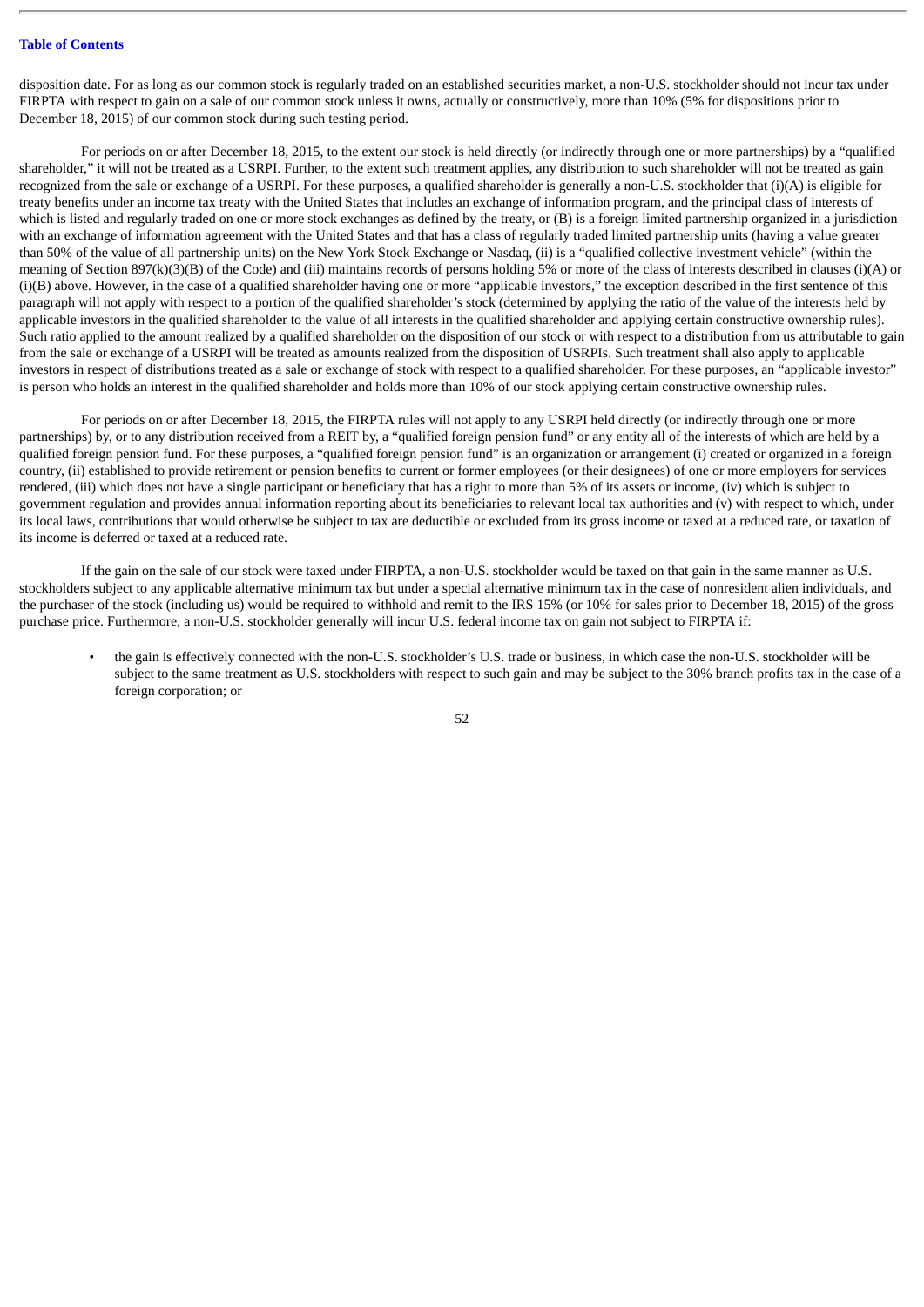• the non-U.S. stockholder is a nonresident alien individual who was present in the United States for 183 days or more during the taxable year and meets certain other criteria, in which case the non-U.S. stockholder will incur a 30% tax on his or her capital gains derived from sources within the United States.

*Information Reporting and Backup Withholding*. Generally, we must report annually to the IRS the amount of dividends paid to a non-U.S. stockholder, such holder's name and address and the amount of tax withheld, if any. A similar report is sent to the non-U.S. stockholder. Pursuant to tax treaties or other agreements, the IRS may make its reports available to tax authorities in the non-U.S. stockholder's country of residence. Payments of dividends or of proceeds from the disposition of stock made to a non-U.S. stockholder may be subject to information reporting and backup withholding unless such holder establishes an exemption, for example, by properly certifying its non- U.S. status on an IRS Form W-8BEN, IRS Form W-8BEN-E or another appropriate version of IRS Form W-8. Notwithstanding the foregoing, backup withholding may apply if an applicable withholding agent has actual knowledge, or reason to know, that a non-U.S. stockholder is a U.S. person.

Backup withholding is not an additional tax. Rather, the U.S. income tax liability of persons subject to backup withholding will be reduced by the amount of tax withheld. If withholding results in an overpayment of taxes, a refund or credit may be obtained, provided the required information is furnished to the IRS.

#### **Foreign Account Tax Compliance Act**

Legislation commonly known as the Foreign Account Tax Compliance Act ("FATCA") and guidance issued thereunder, imposes withholding taxes on certain types of payments made to "foreign financial institutions" and certain other non-U.S. entities (including financial intermediaries). FATCA imposes a 30% withholding tax on certain U.S.-source payments of dividends, and on gross proceeds from the sale or other disposition of equity securities producing U.S. source dividends, paid to a foreign financial institution or to certain non-financial foreign entities, unless certain certification, information reporting and other specified requirements are met or an exemption applies. The obligation to withhold under the legislation currently applies with respect to payments of dividends on common stock or preferred stock, and will apply with respect to payments of gross proceeds of a sale or other disposition of common stock or preferred stock made after December 31, 2018. Prospective investors should consult their tax advisors regarding FATCA.

#### **State, Local and Foreign Taxes**

We and/or holders of our stock may be subject to state, local and foreign taxation in various state or local or foreign jurisdictions, including those in which we or they transact business or reside. The foreign, state and local tax treatment of us and of holders of our stock may not conform to the U.S. federal income tax considerations discussed above. Consequently, prospective investors should consult their own tax advisors regarding the effect of state, local and foreign tax laws on an investment in our common stock or preferred stock.

# **Legislative or Other Actions Affecting REITs**

The rules dealing with U.S. federal income taxation are constantly under review by persons involved in the legislative process and by the IRS and the U.S. Treasury Department. No assurance can be given as to whether, when, or in what form, U.S. federal income tax laws applicable to us and our stockholders may be enacted, amended or repealed. Changes to the U.S. federal income tax laws and to interpretations of the U.S. federal income tax laws could adversely affect an investment in our common stock or preferred stock.

# **Taxation of Holders of Certain Fixed Rate Debt Securities of GLP Capital and Capital Corp.**

This section describes certain material U.S. federal income tax considerations of owning the fixed rate debt securities that the Operating Partnership and Capital Corp. may offer, for general information only. It is not tax advice. It applies only if the fixed rate debt securities purchased are not original issue discount or zero coupon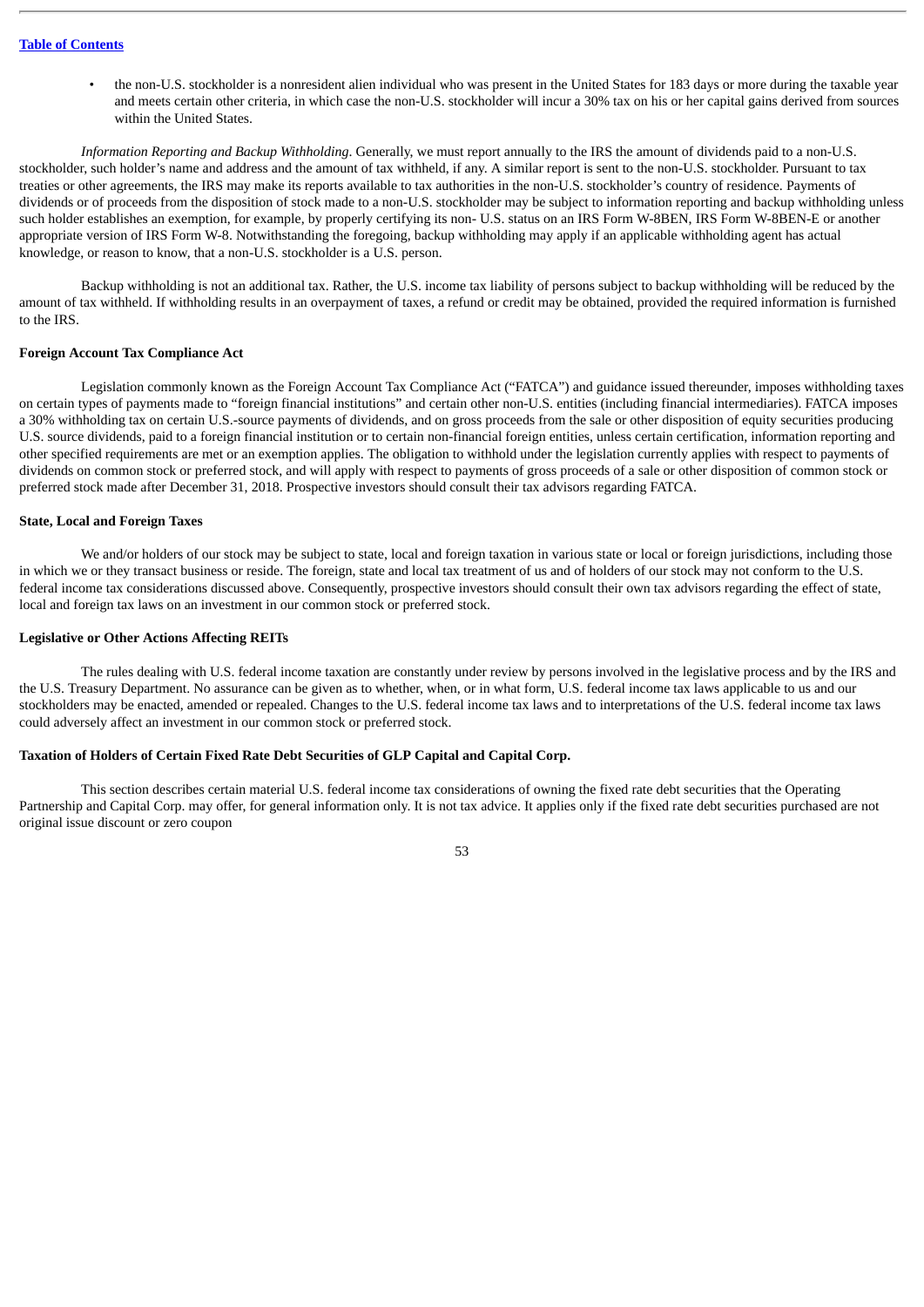debt securities and such fixed rate debt securities are acquired in the initial offering at the offering price. If these fixed rate debt securities are purchased at a price other than the offering price, the amortizable bond premium or market discount rules may apply. Prospective holders should consult their tax advisors regarding the possible applicability of such rules.

The tax consequences of owning any zero coupon debt securities, original issue discount debt securities, floating rate debt securities, convertible or exchangeable debt securities, or indexed debt securities offered by the Operating Partnership and Capital Corp. will be discussed in the applicable prospectus supplement.

For purposes of this discussion, a "U.S. holder" is a beneficial owner of a debt security that is, for U.S. federal income tax purposes, (i) an individual who is a citizen or resident of the United States; (ii) a corporation created or organized under the laws of the United States, any state thereof or the District of Columbia; (iii) any estate the income of which is subject to U.S. federal income taxation regardless of its source; or (iv) any trust if a U.S. court is able to exercise primary supervision over the administration of the trust and one or more U.S. persons have the authority to control all substantial decisions of the trust, or if a valid election is in place to treat the trust as a U.S. person. For purposes of this discussion, a "non-U.S. holder" is a beneficial owner of a debt security that is a (i) foreign corporation, (ii) a nonresident alien individual or (iii) a foreign estate or trust. If any entity treated as a partnership for U.S. federal income tax purposes holds a debt security, the U.S. federal income tax treatment of a partner in the partnership will generally depend on the status of the partner and the activities of the partnership. If you are a partner in such a partnership considering an investment in debt securities, you should consult your tax advisor regarding the consequences of the purchase, ownership and disposition of the debt securities by the partnership.

Prospective purchasers of debt securities should consult their tax advisors concerning the tax consequences of holding debt securities in light of their particular circumstances, including the application of the U.S. federal income tax considerations discussed below, as well as the application of U.S. federal tax laws other than income tax laws (such as estate and gift tax laws), or state, local, or non-U.S. tax laws.

#### *U.S. Holders*

*Payments of Interest*. Payments of stated interest on debt securities generally will be taxable to a U.S. holder as ordinary income at the time that such payments are received or accrued, in accordance with such U.S. holder's regular method of accounting for U.S. federal income tax purposes. If, however, the debt securities' principal amount exceeds their issue price (the first price at which a substantial amount of the debt securities are sold to investors for cash, excluding sales to underwriters or other persons acting in a similar capacity) by at least a *de minimis* amount, as determined under applicable Treasury Regulations, a U.S. holder will be required to include such excess in income as ordinary income, as it accrues, in accordance with a constant yield method based on a compounding of interest, before the receipt of cash payments attributable to this income.

*Sale, Exchange, Redemption, Retirement or Other Taxable Disposition of Debt Securities*. Upon the sale, exchange, redemption, retirement or other taxable disposition of a debt security , a U.S. holder generally will recognize gain or loss in an amount equal to the difference between the amount realized upon the sale, exchange, redemption, retirement or other disposition (other than amounts attributable to any accrued but unpaid interest, which will be taxable as interest income as discussed above to the extent not previously included in income by the U.S. holder) and the U.S. holder's adjusted U.S. federal income tax basis in the debt security. A U.S. holder's adjusted U.S. federal income tax basis in a debt security generally will be its cost for that debt security, increased by any accrued original issue discount previously included as income by such U.S. holder, and decreased by any payments on the debt security other than stated interest. Any such gain or loss generally will be capital gain or loss. Capital gains of non-corporate U.S. holders (including individuals) derived in respect of capital assets held for more than one year currently are eligible for reduced rates of taxation. The deductibility of capital losses is subject to limitations under the Code.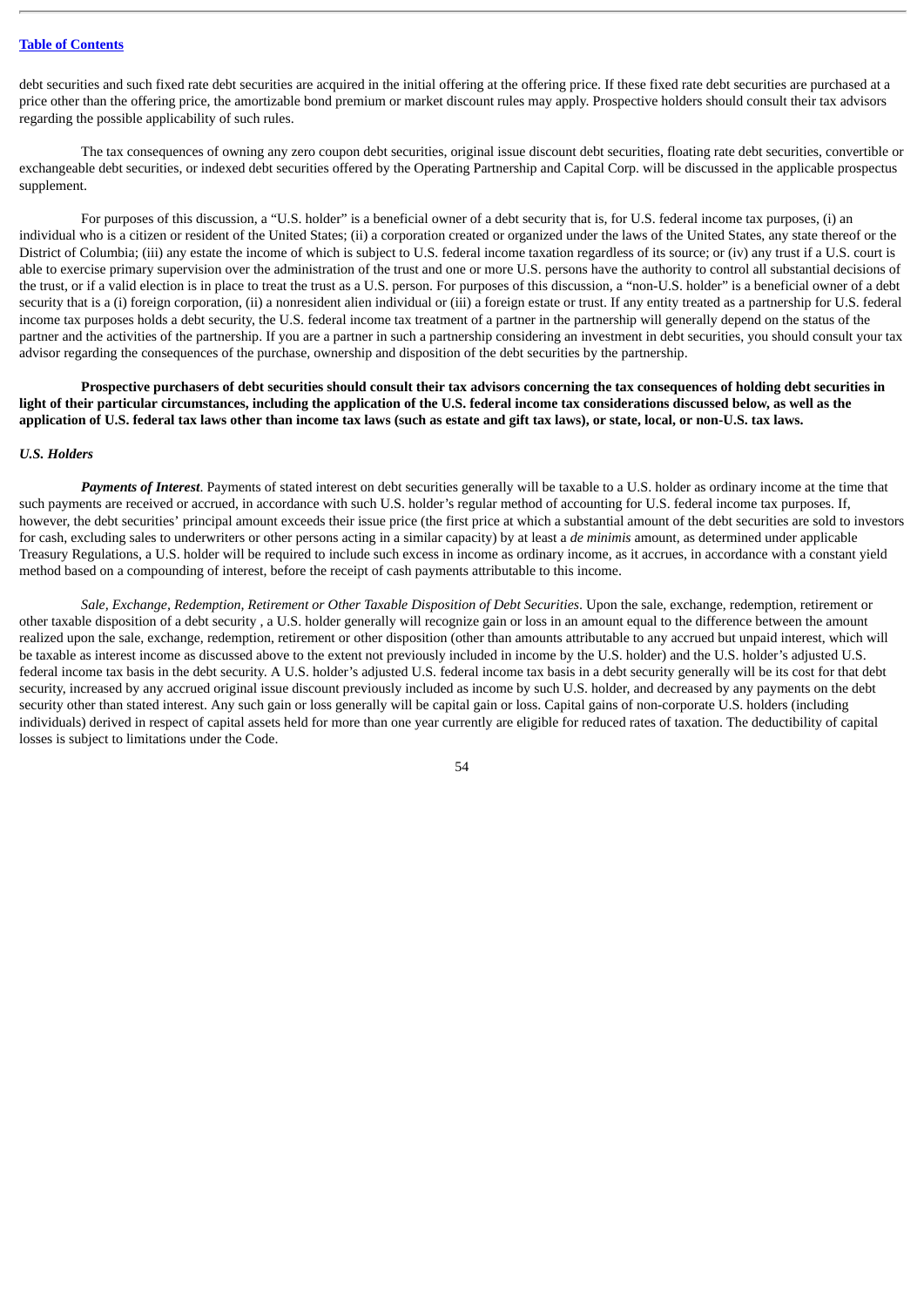*Medicare Tax*. A U.S. holder who is an individual is subject to a 3.8% tax on the lesser of (1) the U.S. holder's "net investment income" for the relevant taxable year and (2) the excess of the U.S. holder's modified gross income for the taxable year over a certain threshold (which currently is between \$125,000 and \$250,000, depending on the individual's circumstances). Estates and trusts that do not fall into a special class of trusts that is exempt from such tax are subject to the same 3.8% tax on the lesser of their undistributed net investment income and the excess of their adjusted gross income over a certain threshold. Net investment income generally includes interest on debt securities and gain from the sale of debt securities. If you are a U.S. holder who that is an individual, estate or trust, you are urged to consult your tax advisors regarding the applicability of this tax to your income and gains in respect of your investment in the Operating Partnership's and Capital Corp.'s debt securities.

*Information Reporting and Backup Withholding*. Information reporting to the IRS generally will apply to payments of stated interest (and accruals of original issue discount, if any) with respect to debt securities and the proceeds of any sale, exchange, redemption, retirement or other taxable disposition of debt securities, and backup withholding, currently at a current rate of 28%, may also apply to such payments and proceeds unless the holder:

- is a corporation or comes within certain other exempt categories and, when required, demonstrates this fact; or
- provides a taxpayer identification number, certifies as to no loss of exemption from backup withholding and otherwise complies with the applicable requirements of the backup withholding rules.

A U.S. holder who does not provide us with its correct taxpayer identification number also may be subject to penalties imposed by the IRS. Any amount paid as backup withholding will be creditable against the U.S. holder's income tax liability (or may be refunded) provides the required information is timely provided to the IRS.

## *Taxation of Tax-Exempt Holders of Debt Securities*

Interest income accrued on a debt security should not constitute unrelated business taxable income to a tax-exempt U.S. holder. As a result, a taxexempt U.S. holder generally should not be subject to U.S. federal income tax on the interest income accruing on the Operating Partnership's and Capital Corp.'s debt securities. Similarly, any gain recognized by the tax-exempt U.S. holder in connection with a sale of a debt security generally should not be unrelated business taxable income. However, if a tax-exempt U.S. holder were to finance its acquisition of the debt security with debt, a portion of the interest income and gain attributable to the debt security would constitute unrelated business taxable income pursuant to the "debt-financed property" rules. Taxexempt U.S. holders should consult their own tax advisor to determine the potential tax consequences of an investment in the Operating Partnership's and Capital Corp.'s debt securities.

## *Non-U.S. Holders*

*Payments of Interest*. Subject to the discussions below under the headings "*Information Reporting and Backup Withholding*" and "*Foreign Account Tax Compliance Act*," payments of non-contingent interest (including any original issue discount) on any debt security to a non-U.S. holder generally will not be subject to U.S. federal income or withholding tax if the non-U.S. holder:

• (i) if the Operating Partnership is a disregarded entity for U.S. federal income tax purposes, does not own actually or constructively 10% or more of our stock, or (ii) if the Operating Partnership is a partnership for U.S. federal income tax purposes, does not actually or constructively own 10% or more of the Operating Partnership's capital or profits interests and does not own 10% or more of the stock of Capital Corp;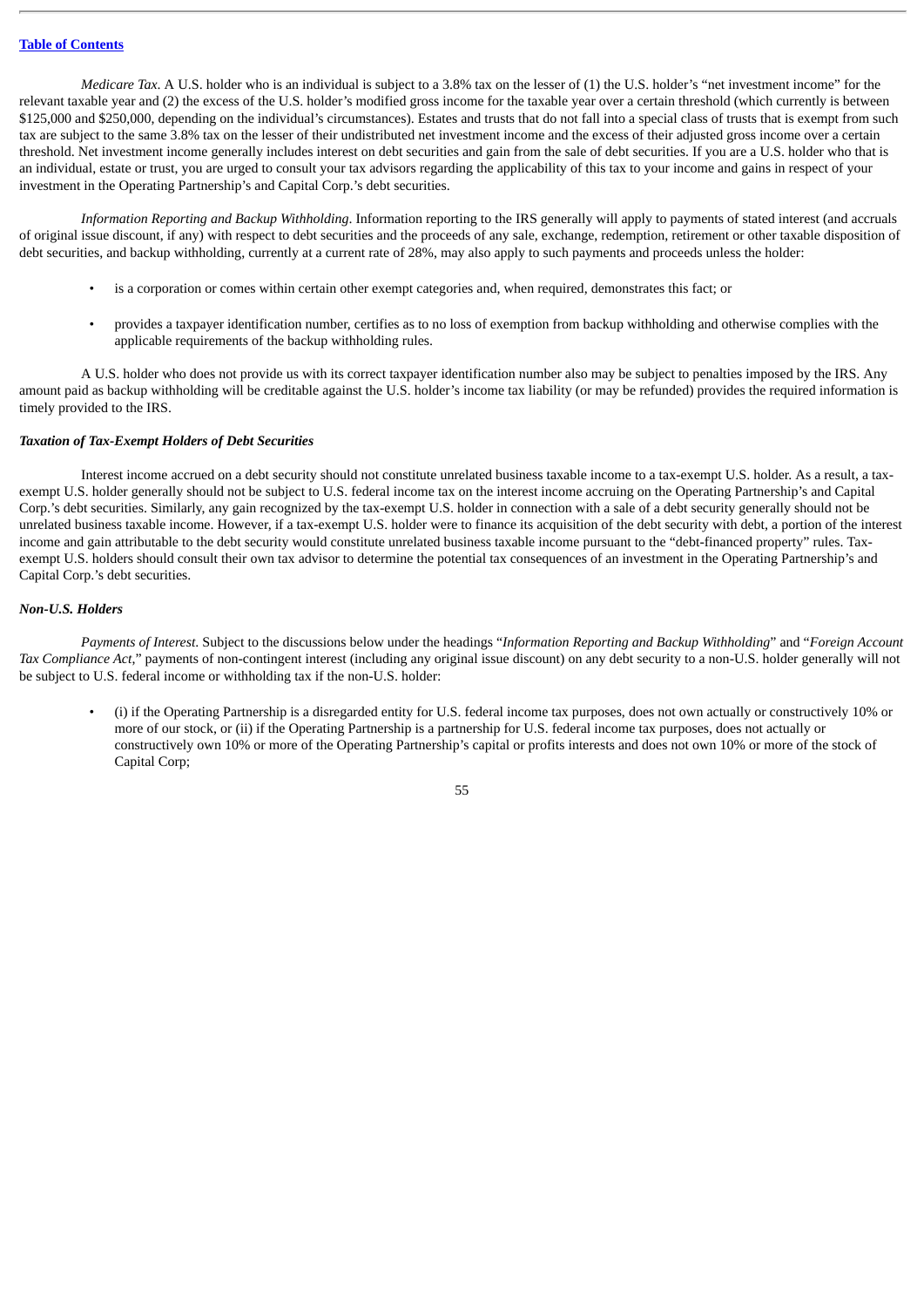- is not a "controlled foreign corporation" with respect to which we are a "related person" within the meaning of the Code;
- provides the non-U.S. holder's name and address on an IRS Form W-8BEN or Form W-8BEN-E (or other applicable successor form) and certifies under penalties of perjury that it is not a U.S. person;
- is not a bank receiving interest on the extension of credit made pursuant to a loan agreement made in the ordinary course of its trade or business; and
- is not engaged in a U.S. trade or business pursuant to which interest on the debt securities is effectively connected (any income effectively connected with such a U.S. trade or business, "U.S. Trade or Business Income").

The gross amount of interest payments to a non-U.S. holder that do not qualify for the portfolio interest exemption will be subject to U.S. withholding tax at the rate of 30%, unless a U.S. income tax treaty applies to reduce or eliminate such withholding tax (and the non-U.S. holder provides a properly executed IRS Form W-8BEN or W-8BEN-E, as applicable, claiming the benefits of such treaty) or the payments constitute U.S. Trade or Business Income to the non-U.S. holder (and the non-U.S. holder provides a properly executed IRS Form W-8ECI). U.S. Trade or Business Income will be taxed on a net basis at regular graduated U.S. rates rather than the 30% gross rate. In the case of a non-U.S. holder that is a corporation, such U.S. Trade or Business Income may also be subject to the branch profits tax at a 30% rate. The branch profits tax may not apply, or may apply at a reduced rate, if a recipient is a qualified resident of certain countries with which the United States has an income tax treaty.

Sale, Exchange, Redemption, Retirement or Other Taxable Disposition of Debt Securities. Subject to the discussions below under the headings "-*Information Reporting and Backup Withholding*" and "*—Foreign Account Tax Compliance Act*," any gain realized by a non-U.S. holder upon the sale, exchange, redemption, retirement or other taxable disposition of a debt security (other than amounts attributable to any accrued and unpaid interest, which would be subject to U.S. federal income taxation as interest as described above in "*—Payments of Interest*") generally will not be subject to U.S. federal income tax, unless (i) such gain is U.S. Trade or Business Income, in which case the non-U.S. holder generally will be taxed on such gain in the same manner as a U.S. holder, and if such non-U.S. holder is a corporation, the branch profits tax may also apply; or (ii) in the case of any gain realized by an individual non-U.S. holder, such holder is present in the United States for 183 days or more in the taxable year of such sale, exchange, redemption, retirement or other taxable disposition and certain other conditions are met, in which case the non-U.S. holder will be subject to a 30% U.S. federal income tax on such gain (except as otherwise provided by an applicable income tax treaty), which may be offset by certain U.S.-source losses.

## *Information Reporting and Backup Withholding*

The amount of interest (including any original issue discount) paid and the amount of tax, if any, withheld with respect to those payments will be reported to the non-U.S. holder and the IRS. Copies of the information returns reporting such interest and any withholding may also be made available to the tax authorities in the country in which a non-U.S. holder resides, under the provisions of an applicable income tax treaty.

In general, a non-U.S. holder will not be subject to backup withholding with respect to payments of interest, provided that the withholding agent does not have actual knowledge or reason to know that such non-U.S. holder is a U.S. person, and has received the statement described above in the third bullet point under "—Payments of Interest." In addition, information returns will not be filed with the IRS in connection with the payment of proceeds from a sale or other disposition (including a retirement or redemption) of debt securities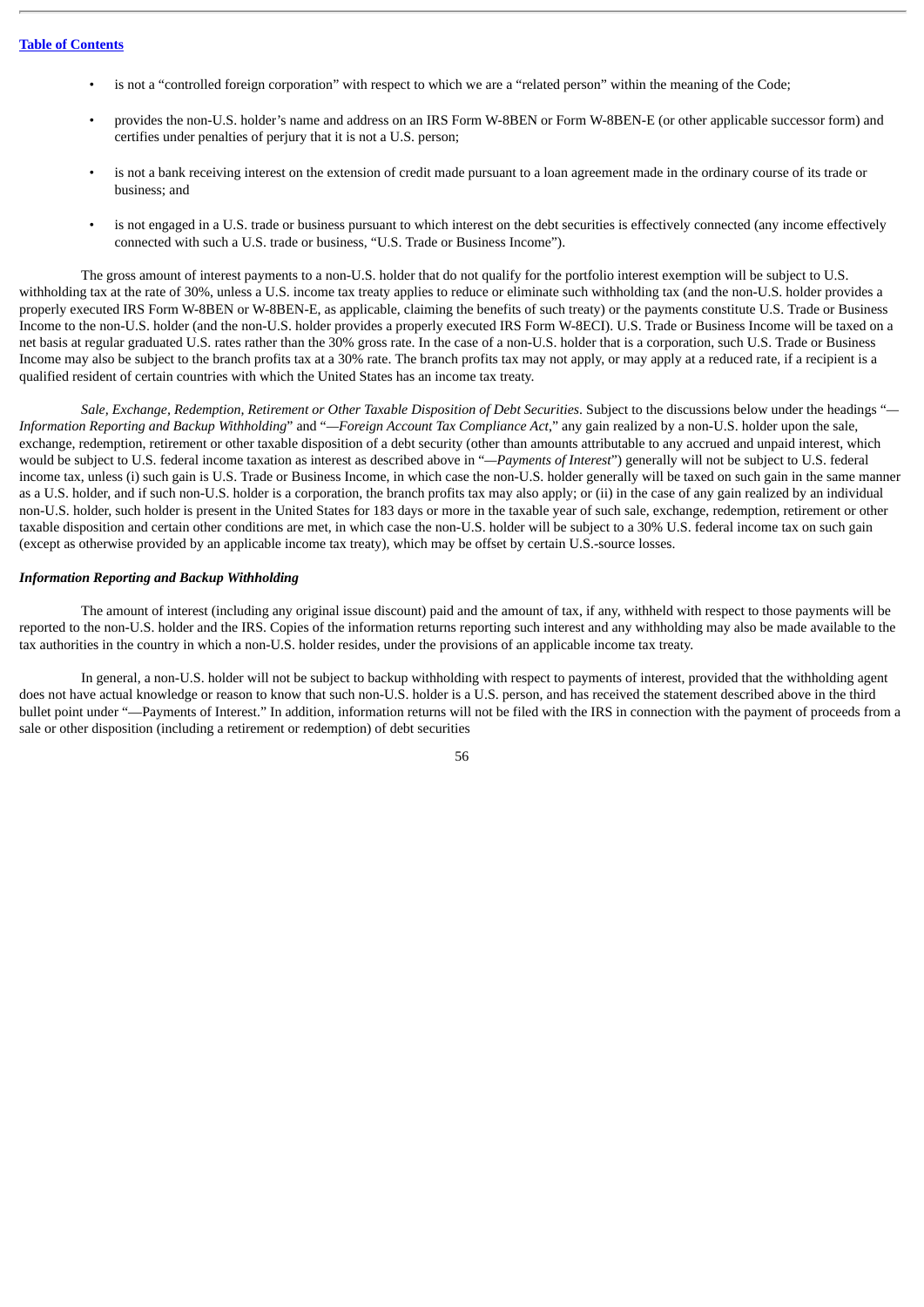unless paid within the United States or through certain U.S.-related payors and, unless the withholding agent has not received the statement described above in the third bullet point under "—*Payments of Interest*," a non-U.S. holder may also be subject to U.S. backup withholding on such proceeds.

Any amounts withheld under the backup withholding rules will be allowed as a refund or credit against a non-U.S. holder's U.S. federal income tax liability, provided that the required information is timely furnished to the IRS.

#### *Foreign Account Tax Compliance Act*

FATCA and guidance issued thereunder imposes withholding taxes on certain types of payments made to "foreign financial institutions" and certain other non-U.S. entities (including financial intermediaries). FATCA imposes a 30% withholding tax on certain U.S.-source payments of interest and gross proceeds from the sale or other disposition of debt securities producing U.S. source interest payments paid to a foreign financial institution or to certain non-financial foreign entities, unless certain certification, information reporting and other specified requirements are met or an exemption applies. The obligation to withhold under the legislation currently applies with respect to payments of interest on the debt securities and will apply with respect to payments of gross proceeds of a sale or other disposition of the debt securities made after December 31, 2018. Prospective investors should consult their tax advisors regarding FATCA.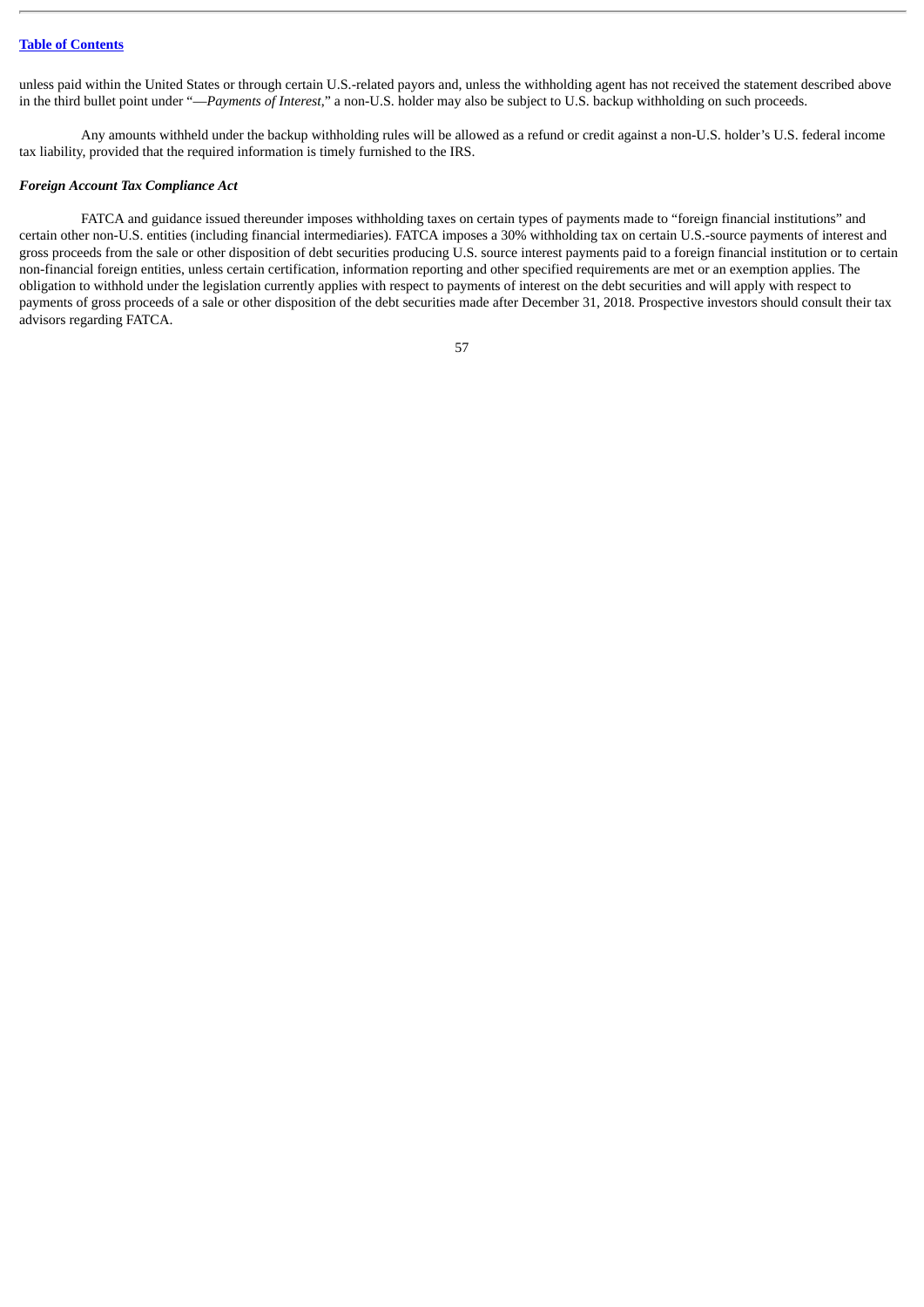# **SELLING SECURITY HOLDERS**

Information about selling security holders of GLPI, where applicable, will be set forth in a prospectus supplement, in a post-effective amendment, or in filings we make with the SEC which are incorporated into this prospectus by reference.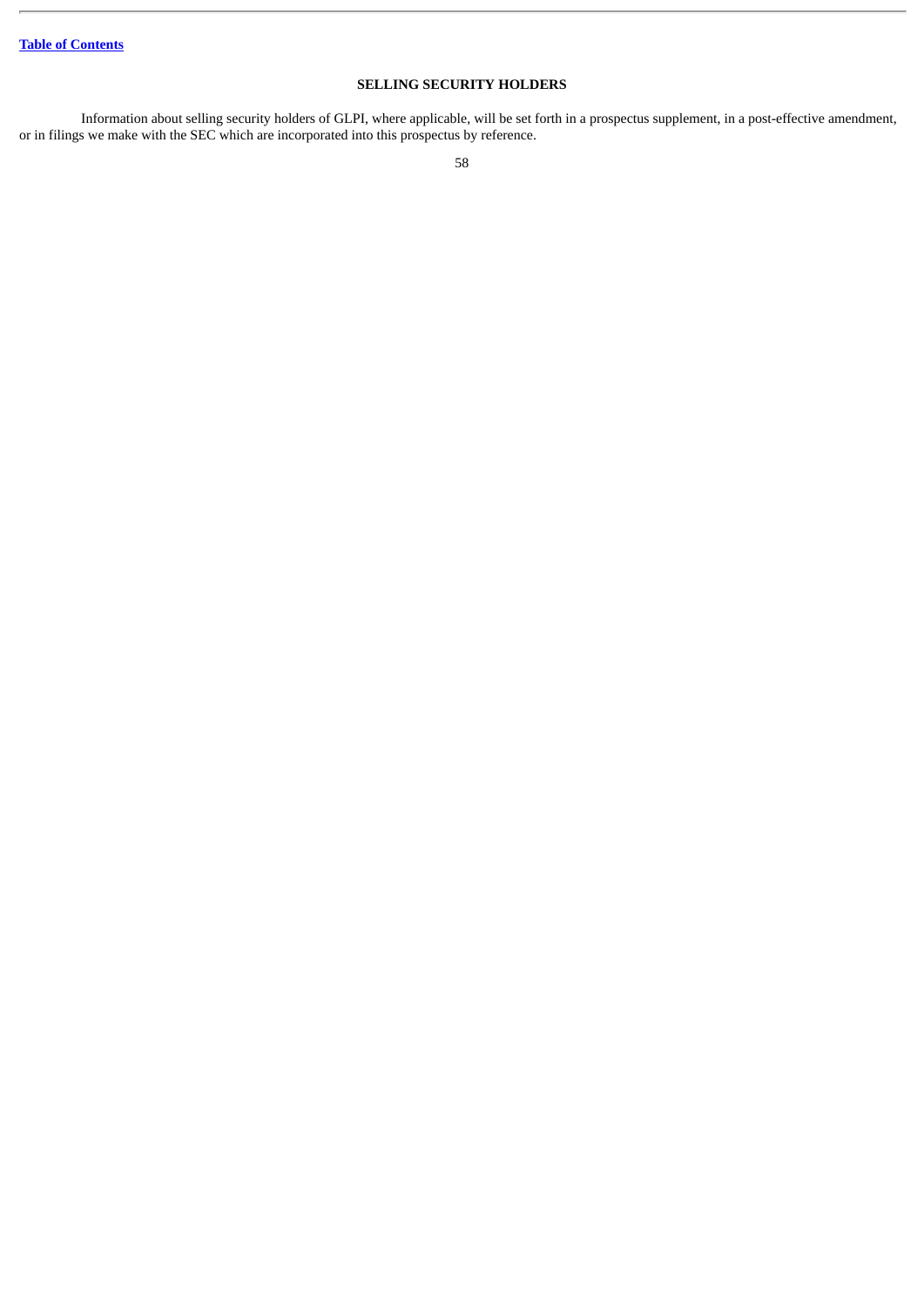# **PLAN OF DISTRIBUTION**

### *Sales by Us*

We may sell the securities offered by this prospectus from time to time in one or more transactions in any of the following ways:

- directly to investors, including through a specific bidding, auction or other process;
- to investors through agents;
- directly to agents;
- to or through brokers or dealers;
- to the public through underwriting syndicates led by one or more managing underwriters;
- to one or more underwriters acting alone for resale to investors or to the public; and
- through a combination of any such methods of sale.

If we sell securities to a dealer acting as principal, the dealer may resell such securities at varying prices to be determined by such dealer in its discretion at the time of resale without consulting with us and such resale prices may not be disclosed in the applicable prospectus supplement.

Any underwritten offering may be on a best efforts or a firm commitment basis. We may also offer securities through subscription rights distributed to our stockholders on a pro rata basis, which may or may not be transferable. In any distribution of subscription rights to stockholders, if all of the underlying securities are not subscribed for, we may then sell the unsubscribed securities directly to third parties or may engage the services of one or more underwriters, dealers or agents, including standby underwriters, to sell the unsubscribed securities to third parties.

Sales of the securities may be effected from time to time in one or more transactions, including negotiated transactions:

- at a fixed price or prices, which may be changed;
- at market prices prevailing at the time of sale;
- at prices related to prevailing market prices; or
- at negotiated prices.

Any of the prices may represent a discount from the then prevailing market prices.

In the sale of the securities, underwriters or agents may receive compensation from us in the form of underwriting discounts or commissions and may also receive compensation from purchasers of the securities, for whom they may act as agents, in the form of discounts, concessions or commissions. Underwriters may sell the securities to or through dealers, and such dealers may receive compensation in the form of discounts, concessions or commissions from the underwriters and/or commissions from the purchasers for whom they may act as agents. Discounts, concessions and commissions may be changed from time to time. Dealers and agents that participate in the distribution of the securities may be deemed to be underwriters under the Securities Act, and any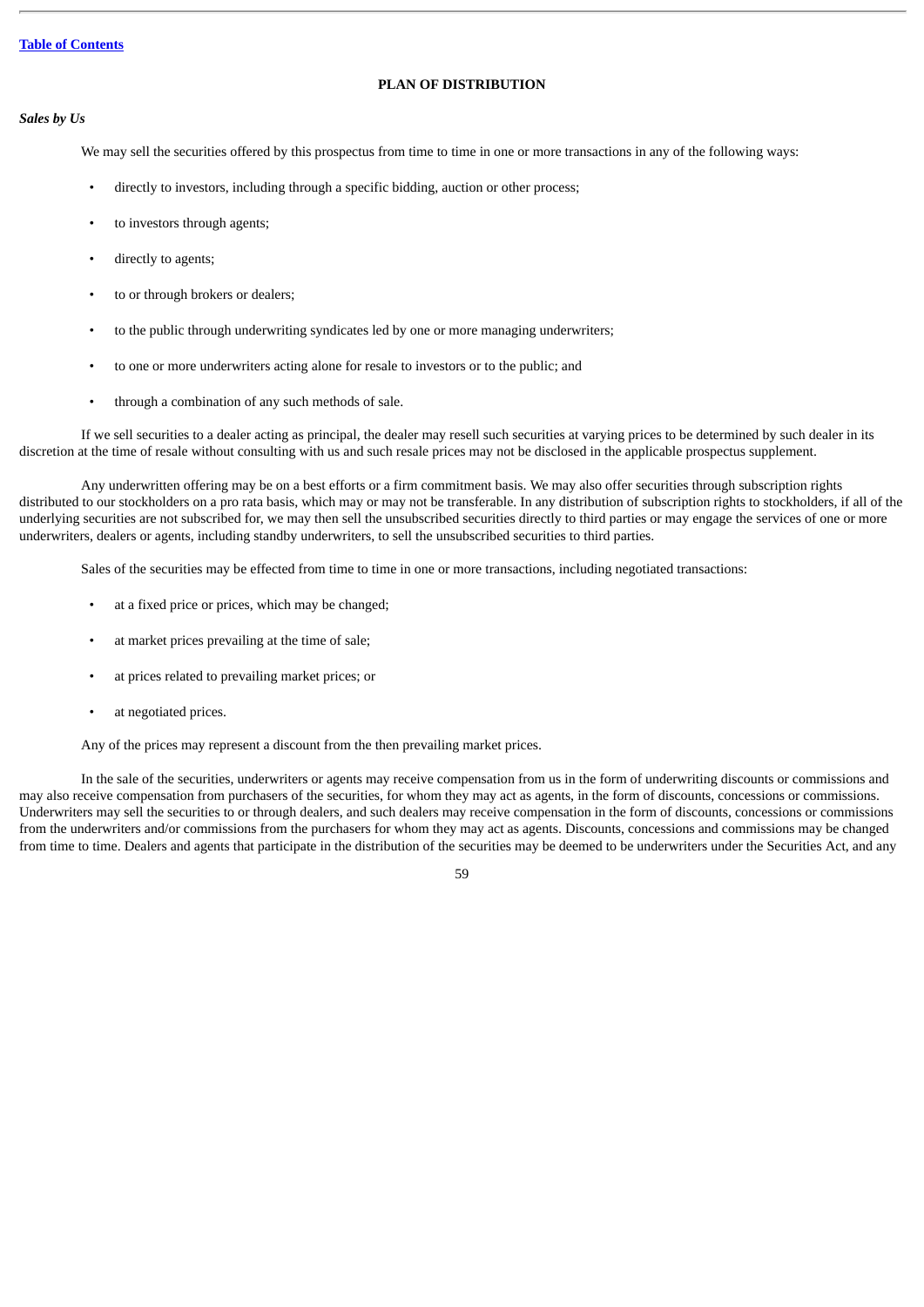discounts, concessions or commissions they receive from us and any profit on the resale of securities they realize may be deemed to be underwriting compensation under applicable federal and state securities laws.

The applicable prospectus supplement will, where applicable:

- describe the terms of the offering;
- identify any such underwriter, dealer or agent;
- describe any compensation in the form of discounts, concessions, commissions or otherwise received from us by each such underwriter or agent and in the aggregate by all underwriters and agents;
- describe the purchase price or the public offering price of the securities;
- identify the amounts underwritten; and
- identify the nature of the underwriter's or underwriters' obligation to take the securities.

Unless otherwise specified in the related prospectus supplement, each series of securities will be a new issue with no established trading market, other than shares of common stock of GLPI, which are listed on NASDAQ. Any common stock sold pursuant to a prospectus supplement will be listed on NASDAQ, subject to official notice of issuance. We may elect to list any series of debt securities or preferred stock, on an exchange, but we are not obligated to do so. It is possible that one or more underwriters may make a market in the securities, but such underwriters will not be obligated to do so and may discontinue any market making at any time without notice. No assurance can be given as to the liquidity of, or the trading market for, any offered securities.

We may enter into derivative transactions with third parties, or sell securities not covered by this prospectus to third parties in privately negotiated transactions. If disclosed in the applicable prospectus supplement, in connection with those derivative transactions third parties may sell securities covered by this prospectus and such prospectus supplement, including in short sale transactions. If so, the third party may use securities pledged by us or borrowed from us or from others to settle those short sales or to close out any related open borrowings of securities, and may use securities received from us in settlement of those derivative transactions to close out any related open borrowings of securities. If the third party is or may be deemed to be an underwriter under the Securities Act, it will be identified in the applicable prospectus supplements.

Until the distribution of the securities is completed, rules of the SEC may limit the ability of any underwriters and selling group members to bid for and purchase the securities. As an exception to these rules, underwriters are permitted to engage in some transactions that stabilize the price of the securities. Such transactions consist of bids or purchases for the purpose of pegging, fixing or maintaining the price of the securities.

Underwriters may engage in overallotment. If any underwriters create a short position in the securities in an offering in which they sell more securities than are set forth on the cover page of the applicable prospectus supplement, the underwriters may reduce that short position by purchasing the securities in the open market.

The lead underwriters may also impose a penalty bid on other underwriters and selling group members participating in an offering. This means that if the lead underwriters purchase securities in the open market to reduce the underwriters' short position or to stabilize the price of the securities, they may reclaim the amount of any selling concession from the underwriters and selling group members who sold those securities as part of the offering.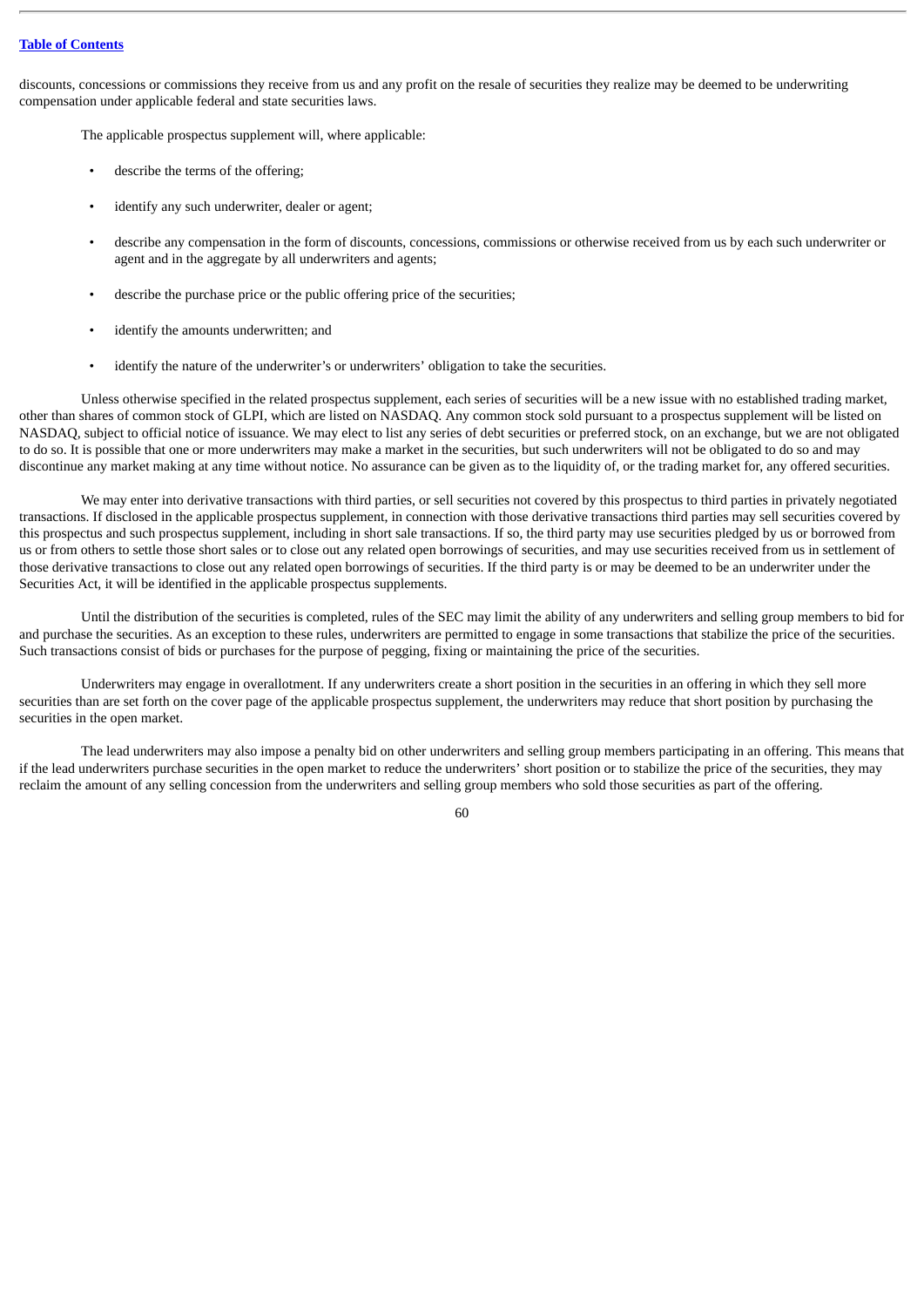In general, purchases of a security for the purpose of stabilization or to reduce a short position could cause the price of the security to be higher than it might be in the absence of such purchases. The imposition of a penalty bid might also have an effect on the price of a security to the extent that it were to discourage resales of the security before the distribution is completed.

We do not make any representation or prediction as to the direction or magnitude of any effect that the transactions described above might have on the price of the securities. In addition, we do not make any representation that underwriters will engage in such transactions or that such transactions, once commenced, will not be discontinued without notice.

Under agreements into which we may enter, underwriters, dealers and agents who participate in the distribution of the securities may be entitled to indemnification by us against or contribution towards certain civil liabilities, including liabilities under the applicable securities laws.

Underwriters, dealers and agents may engage in transactions with us, perform services for us or be our tenants in the ordinary course of business.

If indicated in the applicable prospectus supplement, we will authorize underwriters or other persons acting as our agents to solicit offers by particular institutions to purchase securities from us at the public offering price set forth in such prospectus supplement pursuant to delayed delivery contracts providing for payment and delivery on the date or dates stated in such prospectus supplement. Each delayed delivery contract will be for an amount no less than, and the aggregate amounts of securities sold under delayed delivery contracts shall be not less nor more than, the respective amounts stated in the applicable prospectus supplement. Institutions with which such contracts, when authorized, may be made include commercial and savings banks, insurance companies, pension funds, investment companies, educational and charitable institutions and others, but will in all cases be subject to our approval. The obligations of any purchaser under any such contract will be subject to the conditions that (a) the purchase of the securities shall not at the time of delivery be prohibited under the laws of any jurisdiction in the United States to which the purchaser is subject, and (b) if the securities are being sold to underwriters, we shall have sold to the underwriters the total amount of the securities less the amount thereof covered by the contracts. The underwriters and such other agents will not have any responsibility in respect of the validity or performance of such contracts.

To comply with applicable state securities laws, the securities offered by this prospectus will be sold, if necessary, in such jurisdictions only through registered or licensed brokers or dealers. In addition, securities may not be sold in some states unless they have been registered or qualified for sale in the applicable state or an exemption from the registration or qualification requirement is available and is complied with.

Underwriters, dealers or agents that participate in the offer of securities, or their affiliates or associates, may have engaged or engage in transactions with and perform services for, GLPI, GLP Capital or our affiliates in the ordinary course of business for which they may have received or receive customary fees and reimbursement of expenses.

### *Sales by Selling Security Holders*

The selling security holders may resell or redistribute the securities from time to time on any stock exchange or automated interdealer quotation system on which the securities are listed, in the over-the-counter market, in privately negotiated transactions, or in any other legal manner, at fixed prices that may be changed, at market prices prevailing at the time of sale, at prices related to prevailing market prices or at negotiated prices. Persons who are pledgees, donees, transferees, or other successors in interest of any of the named selling security holders (including but not limited to persons who receive securities from a named selling security holder as a gift, partnership distribution or other non-sale-related transfer after the date of this prospectus) may also use this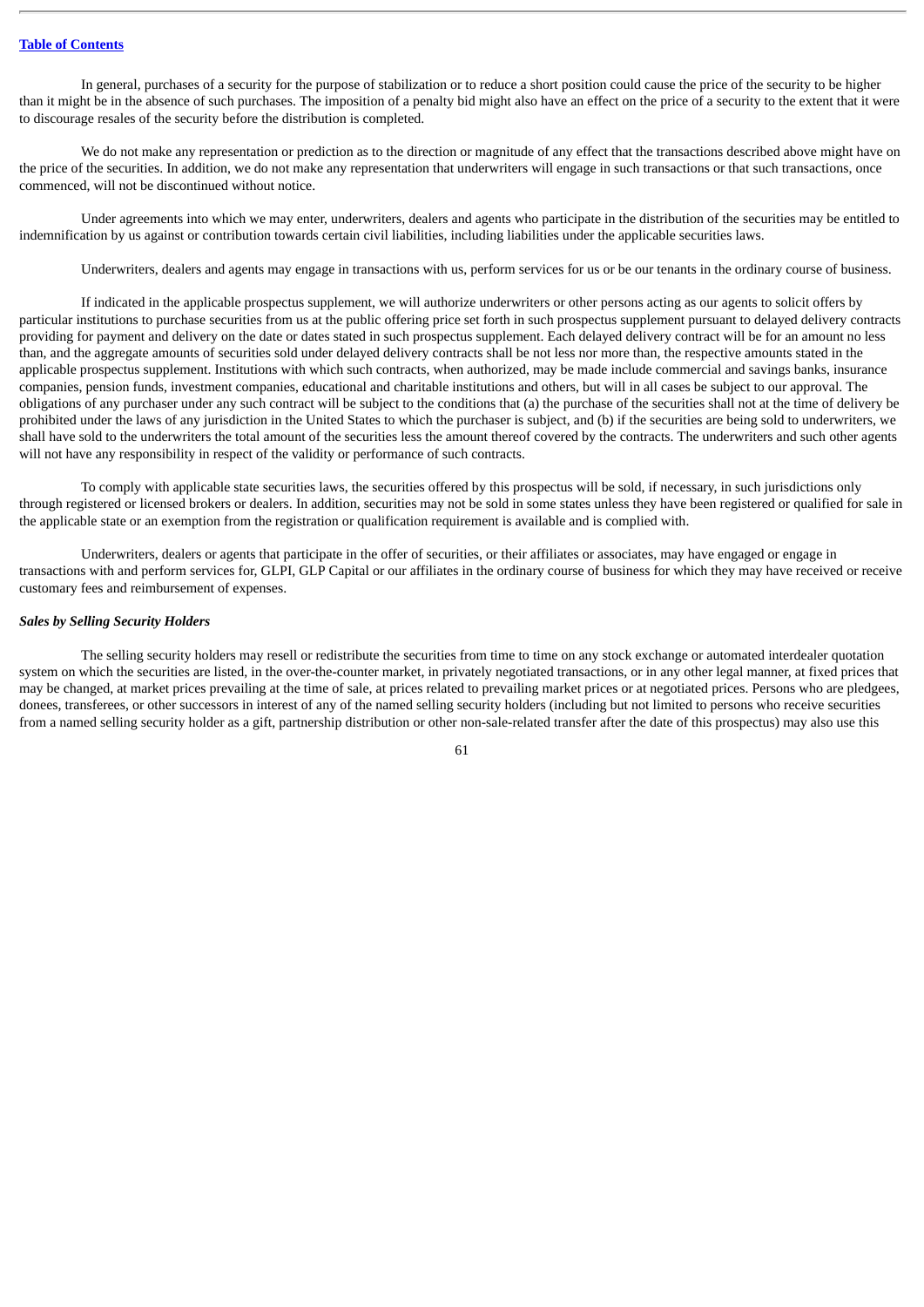prospectus and are included when we refer to "selling security holders" in this prospectus. The selling security holders may sell the securities by one or more of the following methods, without limitation:

- block trades (which may include cross trades) in which the broker or dealer so engaged will attempt to sell the securities as agent but may position and resell a portion of the block as principal to facilitate the transaction;
- purchases by a broker or dealer as principal and resale by the broker or dealer for its own account;
- an exchange distribution or secondary distribution in accordance with the rules of any stock exchange on which the securities may be listed;
- ordinary brokerage transactions and transactions in which the broker solicits purchases;
- an offering at other than a fixed price on or through the facilities of any stock exchange on which the securities are listed or to or through a market maker other than on that stock exchange;
- privately negotiated transactions, directly or through agents;
- short sales;
- through the writing of options on the securities, whether or the options are listed on an options exchange;
- through the distribution of the securities by any security holders to its partners, members or stockholders;
- one or more underwritten offerings;
- agreements between a broker or dealer and any security holder to sell a specified number of the securities at a stipulated price per share; and
- any combination of any of these methods of sale or distribution, or any other method permitted by applicable law.

The security holders may also transfer the securities by gift.

The selling security holders may engage brokers and dealers, and any brokers or dealers may arrange for other brokers or dealers to participate in effecting sales of the securities. These brokers, dealers or underwriters may act as principals, or as an agent of a selling security holder. Broker-dealers may agree with a selling security holder to sell a specified number of the securities at a stipulated price per share. If the broker-dealer is unable to sell securities acting as agent for a selling security holder, it may purchase as principal any unsold securities at the stipulated price. Broker-dealers who acquire securities as principals may thereafter resell the securities from time to time in transactions in any stock exchange or automated interdealer quotation system on which the securities are then listed, at prices and on terms then prevailing at the time of sale, at prices related to the then-current market price or in negotiated transactions. Broker-dealers may use block transactions and sales to and through broker-dealers, including transactions of the nature described above.

From time to time, one or more of the selling security holders may pledge, hypothecate or grant a security interest in some or all of the securities owned by them. The pledgees, secured parties or persons to whom the securities have been hypothecated will, upon foreclosure in the event of default, be deemed to be selling security holders. The number of a selling security holder's securities offered under this prospectus will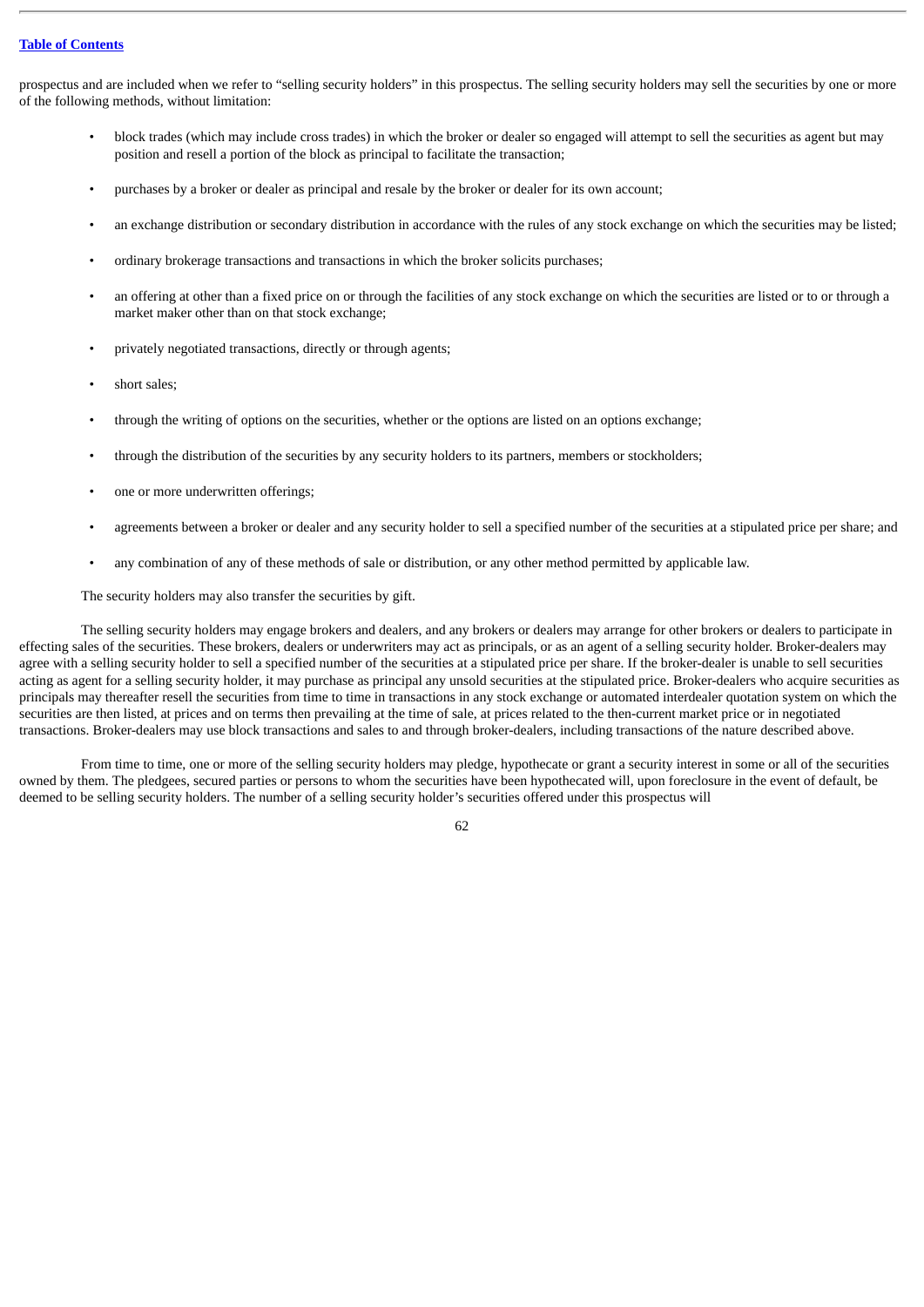decrease as and when it takes such actions. The plan of distribution for that selling security holder's securities will otherwise remain unchanged. In addition, a selling security holder may, from time to time, sell the securities short, and, in those instances, this prospectus may be delivered in connection with the short sales and the securities offered under this prospectus may be used to cover short sales.

The selling security holders and any underwriters, brokers, dealers or agents that participate in the distribution of the securities may be deemed to be "underwriters" within the meaning of the Securities Act, and any discounts, concessions, commissions or fees received by them and any profit on the resale of the securities sold by them may be deemed to be underwriting discounts and commissions.

A selling security holder may enter into hedging transactions with broker-dealers and the broker-dealers may engage in short sales of the securities in the course of hedging the positions they assume with that selling security holder, including, without limitation, in connection with distributions of the securities by those broker-dealers. A selling security holder may enter into option or other transactions with broker-dealers that involve the delivery of the securities offered hereby to the broker-dealers, who may then resell or otherwise transfer those securities. A selling security holder may also loan or pledge the securities offered hereby to a broker-dealer and the broker-dealer may sell the securities offered hereby so loaned or upon a default may sell or otherwise transfer the pledged securities offered hereby.

The selling security holders and other persons participating in the sale or distribution of the securities will be subject to applicable provisions of the Exchange Act and the related rules and regulations adopted by the SEC, including Regulation M. This regulation may limit the timing of purchases and sales of any of the securities by the selling security holders and any other person. The anti-manipulation rules under the Exchange Act may apply to sales of securities in the market and to the activities of the selling security holders and their affiliates. Furthermore, Regulation M may restrict the ability of any person engaged in the distribution of the securities to engage in market-making activities with respect to the particular securities being distributed for a period of up to five business days before the distribution. These restrictions may affect the marketability of the securities and the ability of any person or entity to engage in market-making activities with respect to the securities.

We may agree to indemnify the selling security holders and their respective officers, directors, employees and agents, and any underwriter or other person who participates in the offering of the securities, against specified liabilities, including liabilities under the federal securities laws or to contribute to payments the underwriters may be required to make in respect of those liabilities. The selling security holders may agree to indemnify us, the other selling security holders and any underwriter or other person who participates in the offering of the securities, against specified liabilities arising from information provided by the selling security holders for use in this prospectus or any accompanying prospectus supplement, including liabilities under the federal securities laws. In each case, indemnification may include each person who is an affiliate of or controls one of these specified indemnified persons within the meaning of the federal securities laws or is required to contribute to payments the underwriters may be required to make in respect of those liabilities. The selling security holders may agree to indemnify any brokers, dealers or agents who participate in transactions involving sales of the securities against specified liabilities arising under the federal securities laws in connection with the offering and sale of the securities.

We will not receive any proceeds from sales of any securities by the selling security holders.

We cannot assure you that the selling security holders will sell all or any portion of the securities offered.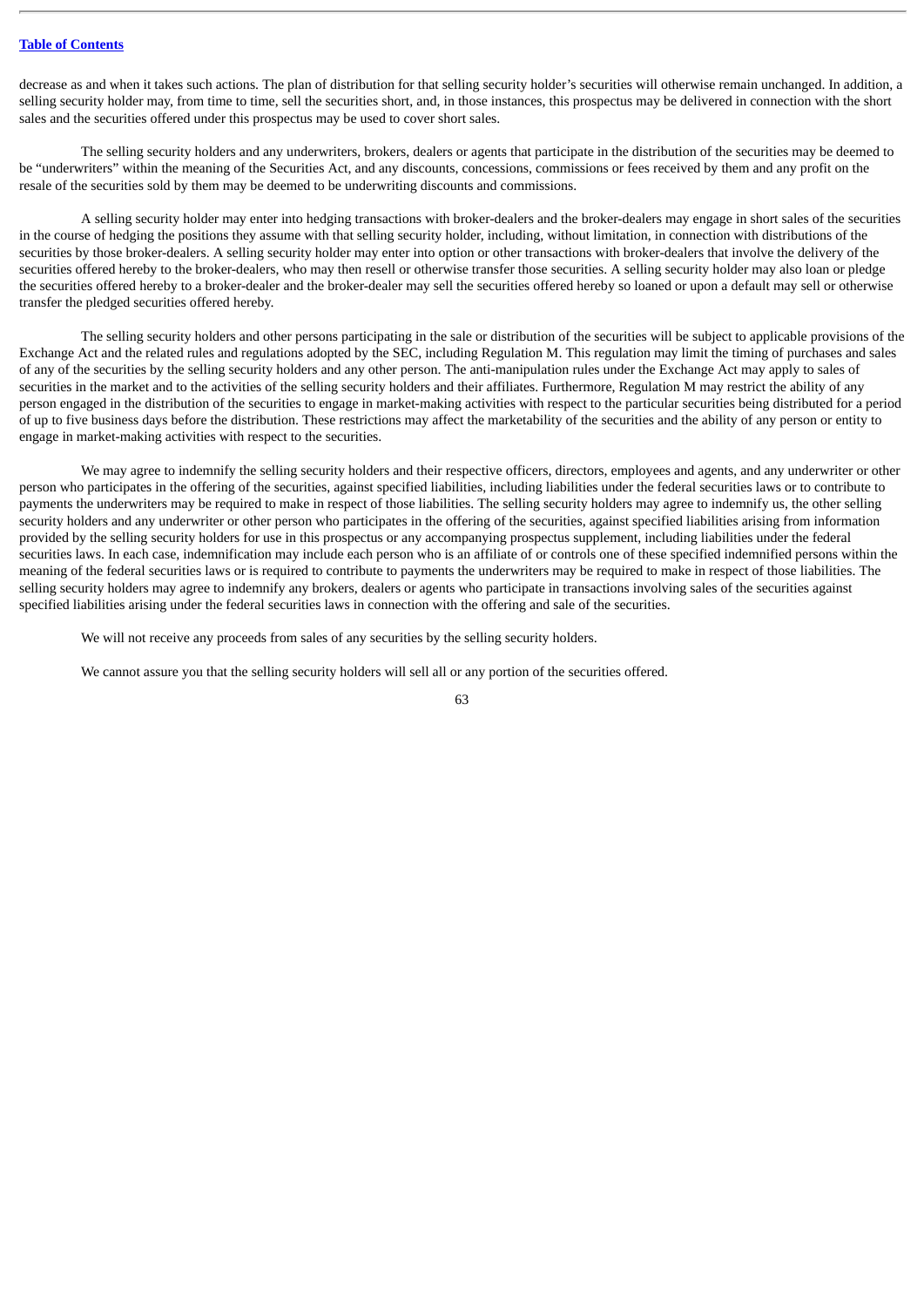We will supply the selling security holders and any stock exchange upon which the securities are listed with reasonable quantities of copies of this prospectus. To the extent required by Rule 424 under the Securities Act in connection with any resale or redistribution by a selling security holder, we will file a prospectus supplement setting forth:

- the aggregate number of securities to be sold;
- the purchase price;
- the public offering price;
- if applicable, the names of any underwriter, agent or broker-dealer; and
- any applicable commissions, discounts, concessions, fees or other items constituting compensation to underwriters, agents or broker-dealers with respect to the particular transaction (which may exceed customary commissions or compensation).

If a selling security holder notifies us that a material arrangement has been entered into with a broker-dealer for the sale of securities through a block trade, special offering, exchange, distribution or secondary distribution or a purchase by a broker or dealer, the prospectus supplement will include any other facts that are material to the transaction. If applicable, this may include a statement to the effect that the participating broker-dealers did not conduct any investigation to verify the information set out or incorporated by reference in this prospectus.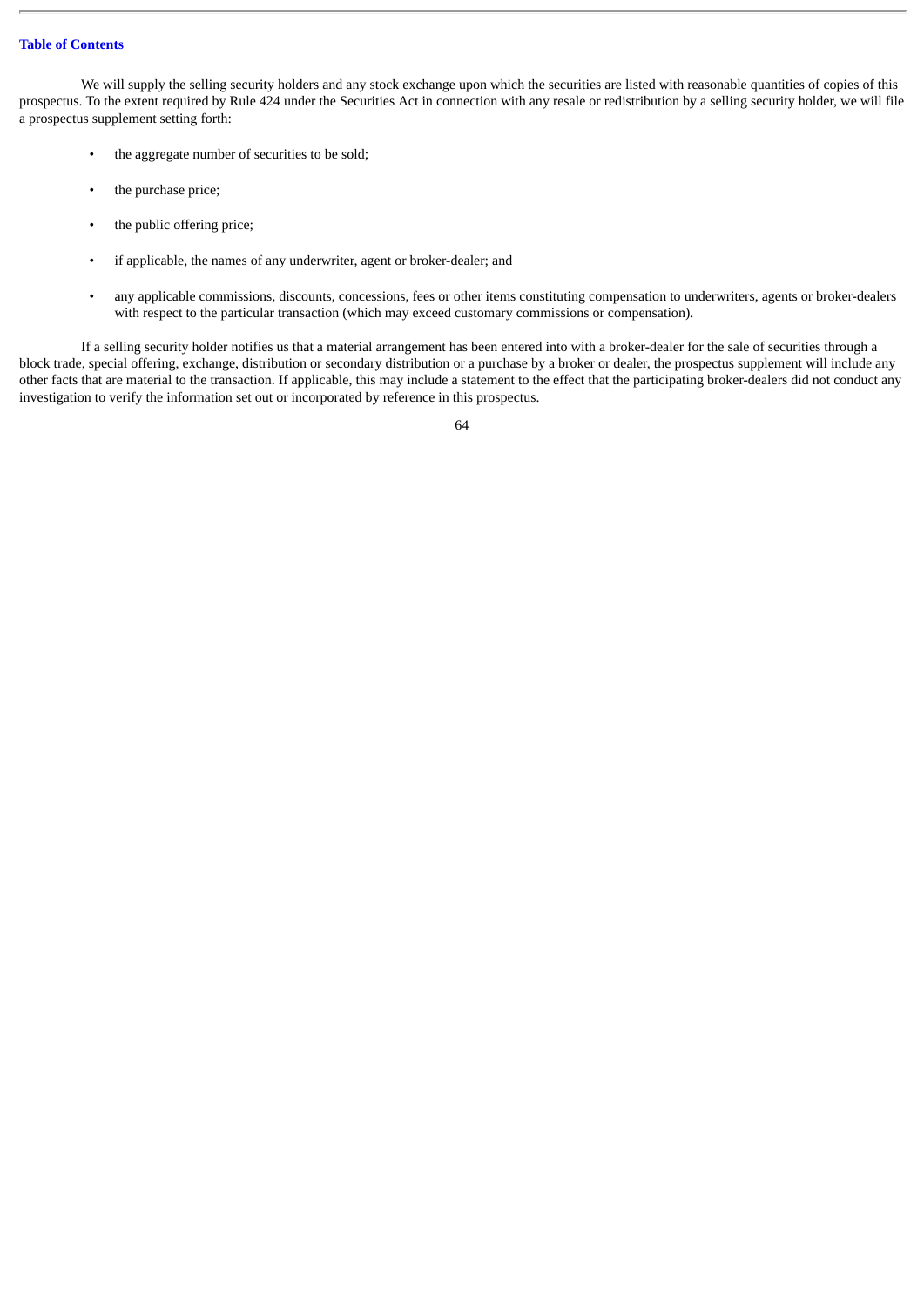# **LEGAL MATTERS**

Certain legal matters in connection with the offering will be passed upon for us by Goodwin Procter LLP, New York, New York. Ballard Spahr LLP, Philadelphia, Pennsylvania, will pass upon certain matters of Pennsylvania law. Goodwin Procter LLP may rely on Ballard Spahr LLP with respect to matters governed by Pennsylvania law.

# **EXPERTS**

The consolidated financial statements of Gaming and Leisure Properties, Inc. and Subsidiaries appearing in Gaming and Leisure Properties, Inc.'s Annual Report (Form 10-K) for the year ended December 31, 2015 including the schedule appearing therein, and the effectiveness of Gaming and Leisure Properties, Inc.'s internal control over financial reporting as of December 31, 2015 have been audited by Ernst & Young LLP, independent registered public accounting firm, as set forth in their reports thereon, included therein, and incorporated herein by reference. Such consolidated financial statements are incorporated herein by reference in reliance upon such reports given on the authority of such firm as experts in accounting and auditing.